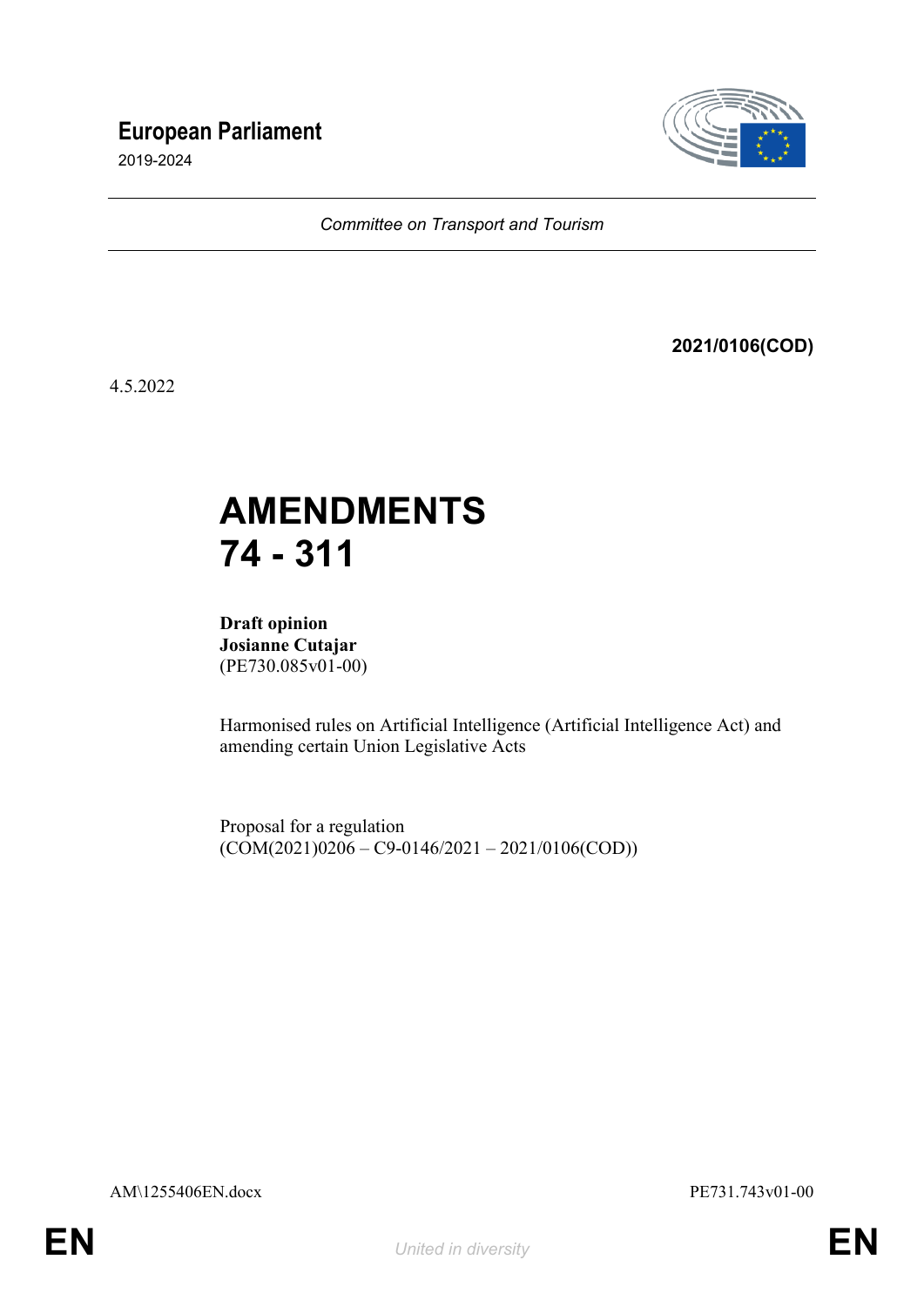AM\_Com\_LegOpinion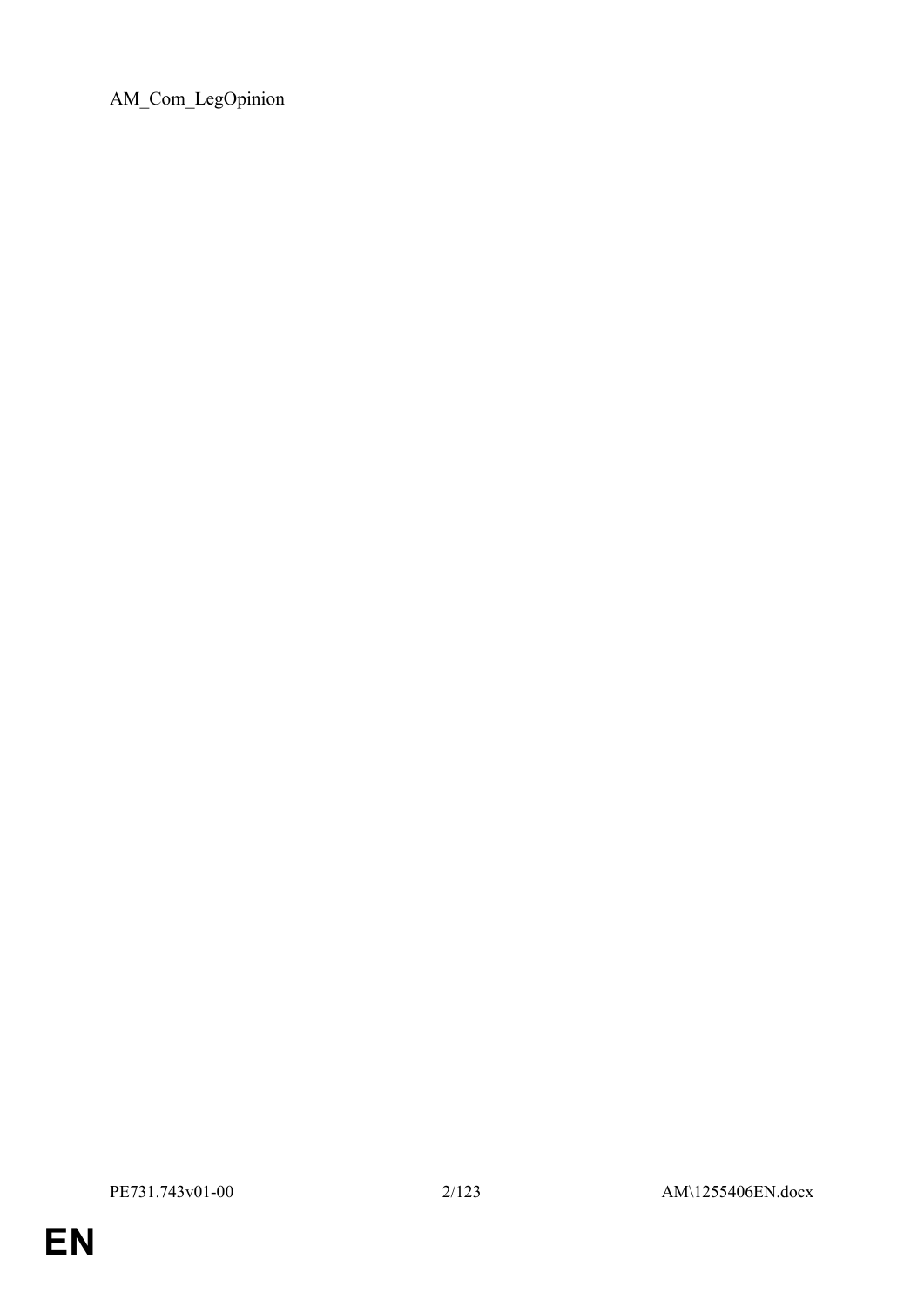#### **Amendment 74 Alviina Alametsä**

### **Proposal for a regulation Recital 1**

### *Text proposed by the Commission Amendment*

(1) The purpose of this Regulation is to improve the functioning of the internal market by laying down a uniform legal framework in particular for the development, marketing and use of artificial intelligence in conformity with Union values. This Regulation pursues a number of overriding reasons of public interest, such as a high level of protection of health, safety *and* fundamental rights, and it ensures the free movement of AIbased goods and services cross-border, thus preventing Member States from imposing restrictions on the development, marketing and use of AI systems, unless explicitly authorised by this Regulation.

(1) The purpose of this Regulation is to improve the functioning of the internal market by laying down a uniform legal framework in particular for the development, marketing and use of artificial intelligence in conformity with Union values. This Regulation pursues a number of overriding reasons of public interest, such as a high level of protection of health, safety*,* fundamental rights *and the environment*, and it ensures the free movement of AI-based goods and services cross-border, thus preventing Member States from imposing restrictions on the development, marketing and use of AI systems, unless explicitly authorised by this Regulation.

Or. en

### **Amendment 75 Alviina Alametsä**

### **Proposal for a regulation Recital 5**

### *Text proposed by the Commission Amendment*

(5) A Union legal framework laying down harmonised rules on artificial intelligence is therefore needed to foster the development, use and uptake of artificial intelligence in the internal market that at the same time meets a high level of protection of public interests, such as health and safety and the protection of fundamental rights, as recognised and protected by Union law. To achieve that objective, rules regulating the placing on

(5) A Union legal framework laying down harmonised rules on artificial intelligence is therefore needed to foster the development, use and uptake of artificial intelligence in the internal market that at the same time meets a high level of protection of public interests, such as health and safety*, the environment,* and the protection of fundamental rights, as recognised and protected by Union law. To achieve that objective, rules regulating the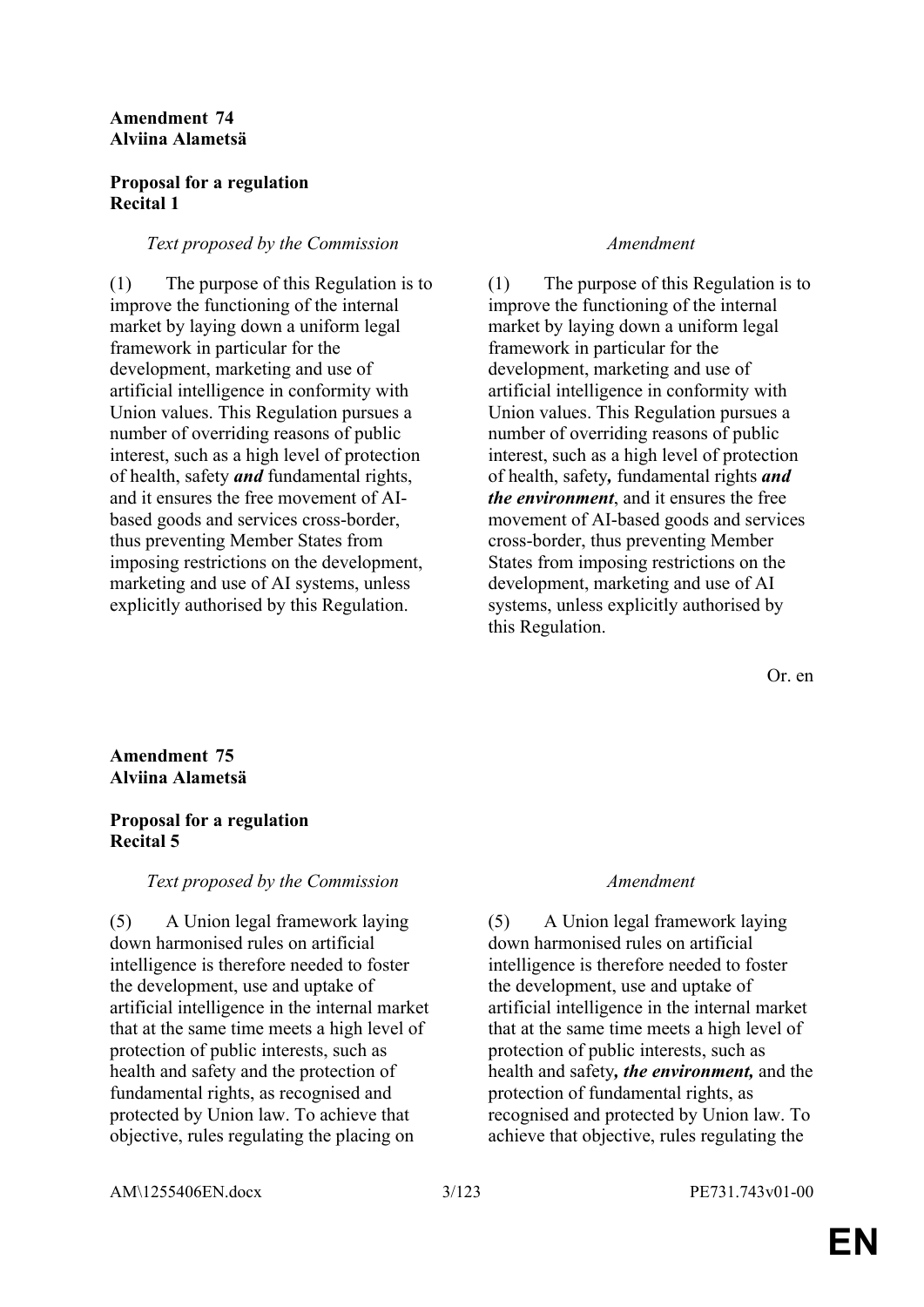the market and putting into service of certain AI systems should be laid down, thus ensuring the smooth functioning of the internal market and allowing those systems to benefit from the principle of free movement of goods and services. By laying down those rules, this Regulation supports the objective of the Union of being a global leader in the development of secure, trustworthy and ethical artificial intelligence, as stated by the European Council<sup>33</sup> , and it ensures the protection of ethical principles, as specifically requested by the European Parliament<sup>34</sup>.

\_\_\_\_\_\_\_\_\_\_\_\_\_\_\_\_\_ \_\_\_\_\_\_\_\_\_\_\_\_\_\_\_\_\_

placing on the market and putting into service of certain AI systems should be laid down, thus ensuring the smooth functioning of the internal market and allowing those systems to benefit from the principle of free movement of goods and services. By laying down those rules, this Regulation supports the objective of the Union of being a global leader in the development of secure, trustworthy and ethical artificial intelligence, as stated by the European Council<sup>33</sup>, and it ensures the protection of ethical principles, as specifically requested by the European Parliament<sup>34</sup>.

<sup>34</sup> European Parliament resolution of 20 October 2020 with recommendations to the Commission on a framework of ethical aspects of artificial intelligence, robotics and related technologies, 2020/2012(INL).

Or. en

**Amendment 76 Alviina Alametsä**

#### **Proposal for a regulation Recital 5 a (new)**

*Text proposed by the Commission Amendment*

*(5 a) Based on research, the training and use of artificial intelligence can furthermore have significant environmental impacts due to both the critical raw material needed to design infrastructures and microprocessors, as well as the energy required by the development, training, tuning and use of an AI system. In order to ensure the dual ecological and digital transition, to which also this act is meant to contribute,* 

<sup>33</sup> European Council, Special meeting of the European Council (1 and 2 October 2020) – Conclusions, EUCO 13/20, 2020, p. 6.

<sup>34</sup> European Parliament resolution of 20 October 2020 with recommendations to the Commission on a framework of ethical aspects of artificial intelligence, robotics and related technologies, 2020/2012(INL).

<sup>33</sup> European Council, Special meeting of the European Council (1 and 2 October 2020) – Conclusions, EUCO 13/20, 2020, p. 6.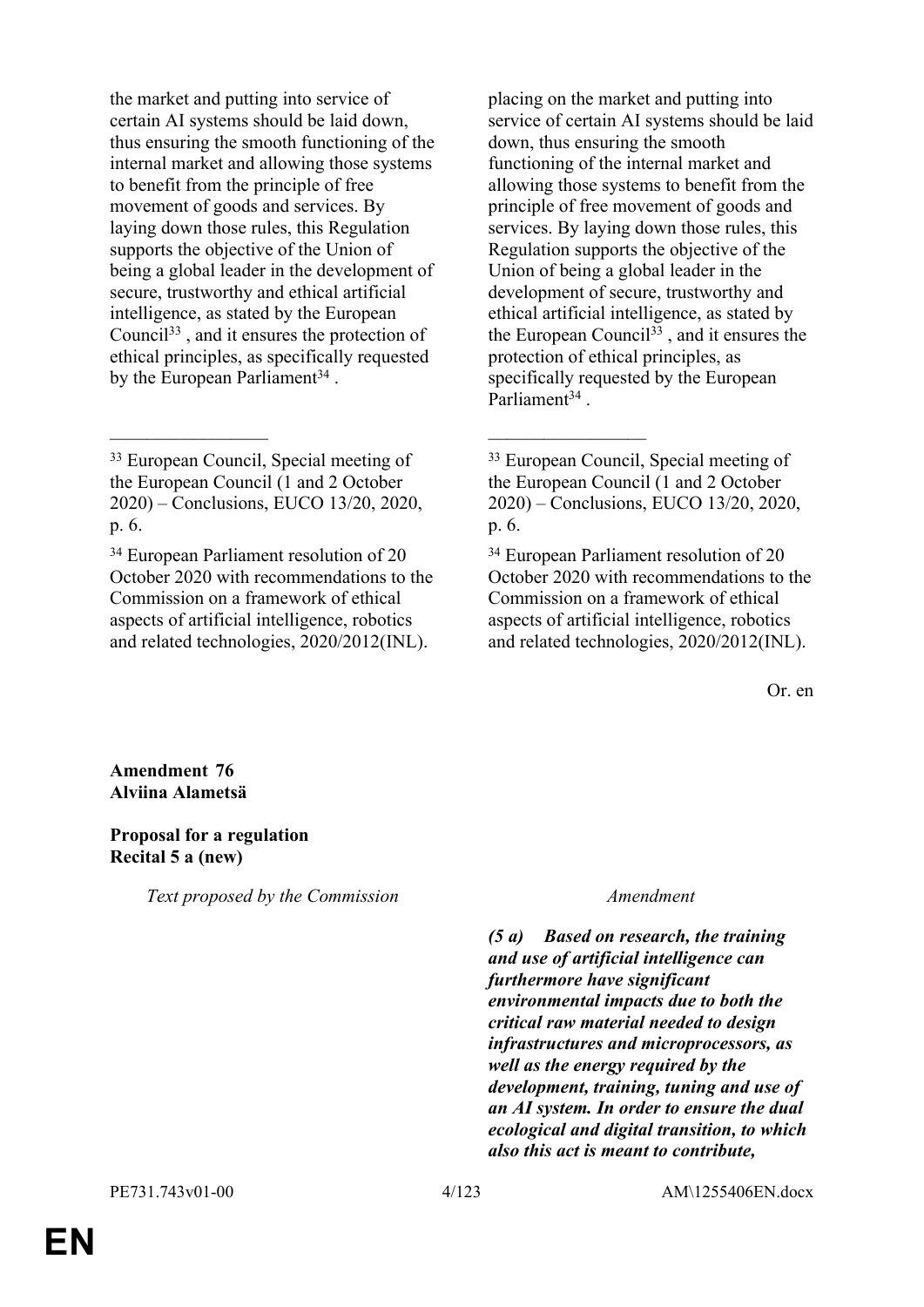*sustainability should therefore be at the core at the European AI framework. Artificial intelligence should not be employed, if it offers a less sustainable alternative than would otherwise be in use. Development and use of AI should be compatible with sustainable environmental resources, including sustainable data sources, power supplies and infrastructures, at all stages of the lifecycle of AI products. Unnecessary data acquisition and processing should be avoided.*

Or. en

#### **Amendment 77 Elsi Katainen, Jan-Christoph Oetjen, Ondřej Kovařík, Caroline Nagtegaal**

#### **Proposal for a regulation Recital 5 a (new)**

*Text proposed by the Commission Amendment*

*(5 a) Welcomes the regulation on artificial intelligence, which aims to create legal certainty and coherence across the EU. Notes however, that the transport and tourism sectors are already regulated by sector specific rules, and recalls the need for ensuring the coherence and complementarity with the existing legislation. To avoid unnecessary overlap and double regulation, this Regulation should only apply when sector specific legislation posing equal or stricter rules is not already in place.*

Or. en

### **Amendment 78 Alviina Alametsä**

### **Proposal for a regulation Recital 6**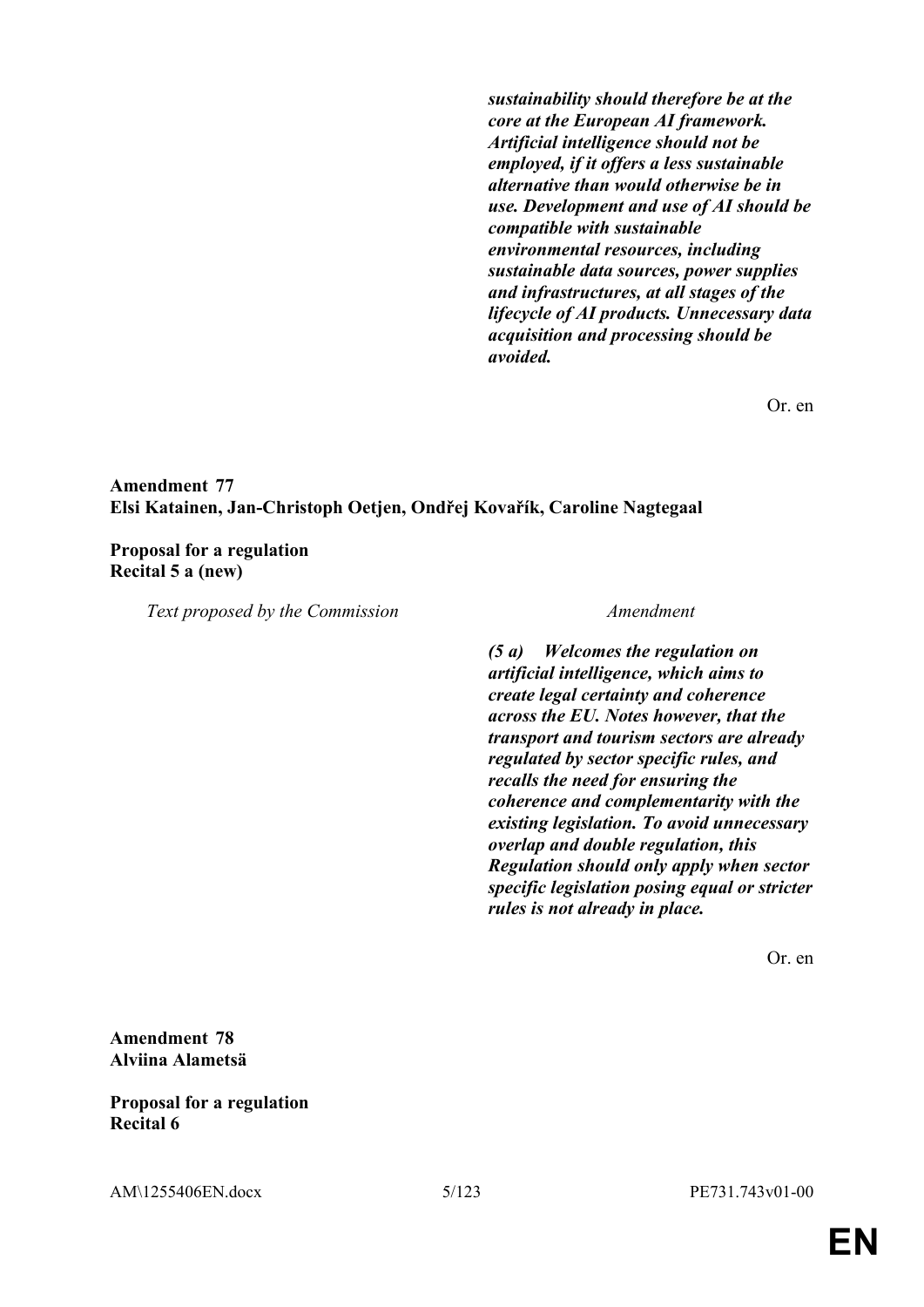#### *Text proposed by the Commission Amendment*

(6) The notion of AI system should be clearly defined to ensure legal certainty, while providing the flexibility to accommodate future technological developments. The definition should be based on the key functional characteristics of the software, in particular the ability, for a given set of *human-defined* objectives, to generate outputs such as content, predictions, recommendations, or decisions which influence the environment with which the system interacts, be it in a physical or digital dimension. AI systems can be designed to operate with varying levels of autonomy and be used on a standalone basis or as a component of a product, irrespective of whether the system is physically integrated into the product (embedded) or serve the functionality of the product without being integrated therein (non-embedded). The definition of AI system should be complemented by a list of specific techniques and approaches used for its development, which should be kept up-to–date in the light of market and technological developments through the adoption of delegated acts by the Commission to amend that list.

(6) The notion of AI system should be clearly defined to ensure legal certainty, while providing the flexibility to accommodate future technological developments. The definition should be based on the key functional characteristics of the software, in particular the ability, for a given set of *inputs and* objectives, to generate outputs such as content, predictions, recommendations, or decisions which influence the environment with which the system interacts, be it in a physical or digital dimension. AI systems can be designed to operate with varying levels of autonomy and be used on a standalone basis or as a component of a product, irrespective of whether the system is physically integrated into the product (embedded) or serve the functionality of the product without being integrated therein (non-embedded). The definition of AI system should be complemented by a list of specific techniques and approaches used for its development, which should be kept up-to–date in the light of market and technological developments through the adoption of delegated acts by the Commission to amend that list.

Or. en

**Amendment 79 Alviina Alametsä**

### **Proposal for a regulation Recital 8 a (new)**

*Text proposed by the Commission Amendment*

*(8 a) This Regulation should ensure the highest level of protection, in particular when use of biometrics data is involved, in line with the data protection framework of the Union, while fostering research and investment for the development and deployment of AI*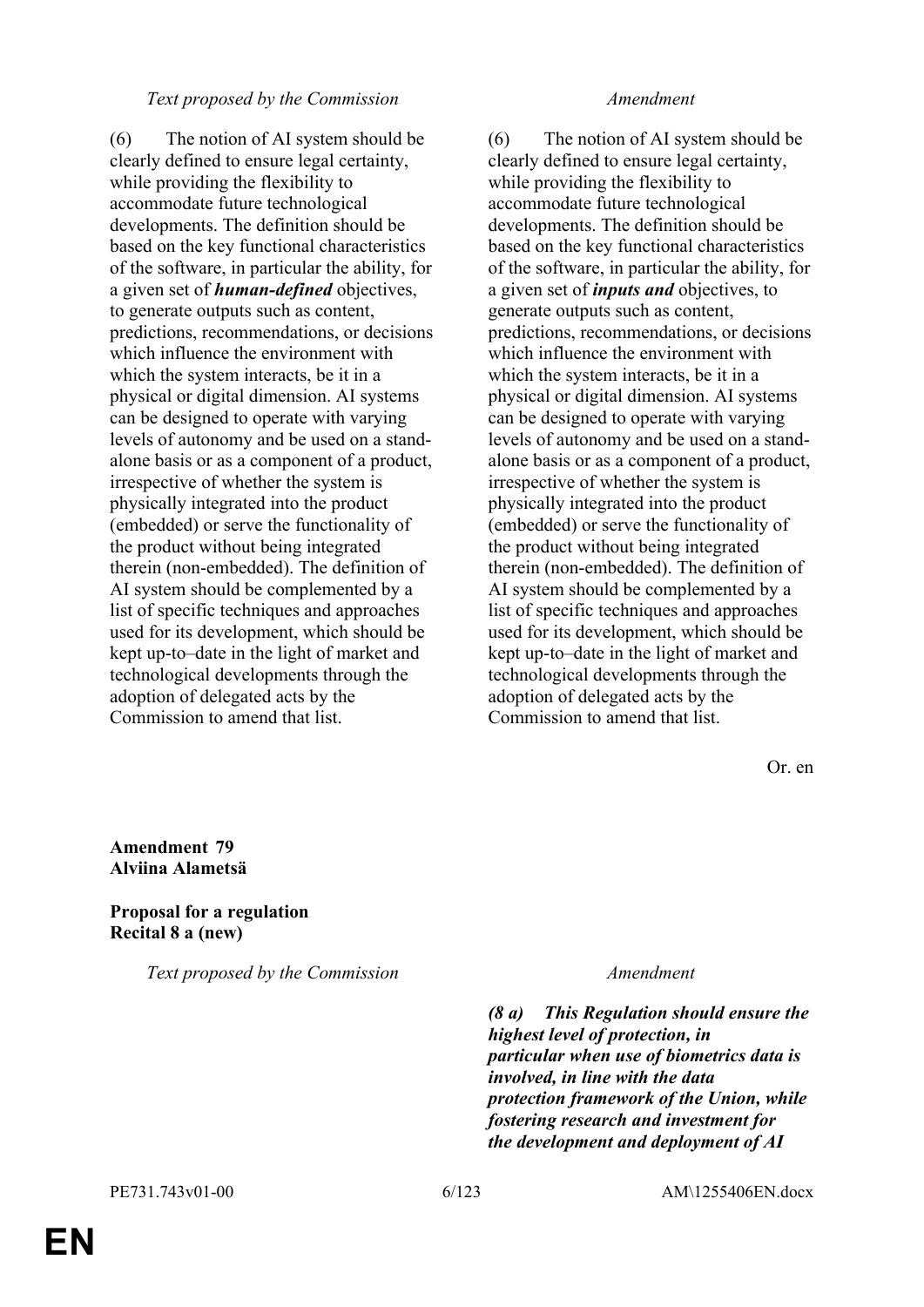*systems that can positively contribute to society.* 

Or. en

### **Amendment 80 Kateřina Konečná**

### **Proposal for a regulation Recital 12 a (new)**

*Text proposed by the Commission Amendment*

*(12 a) In order to ensure a minimum level of transparency on the ecological sustainability aspects of an AI system, providers and users should document parameters including but not limited to resource consumption, resulting from the design, data management and training, the underlying infrastructures of the AI system, and of the methods to reduce such impact for any AI system.*

Or. en

### **Amendment 81 Alviina Alametsä**

### **Proposal for a regulation Recital 12 a (new)**

*Text proposed by the Commission Amendment*

*(12 a) This Regulation should support research and innovation for the application of AI systems in the transport and tourism sectors, while ensuring a high level of protection of public interests, such as health, safety, fundamental rights, the environment and democracy from harmful effects of such systems.*

Or. en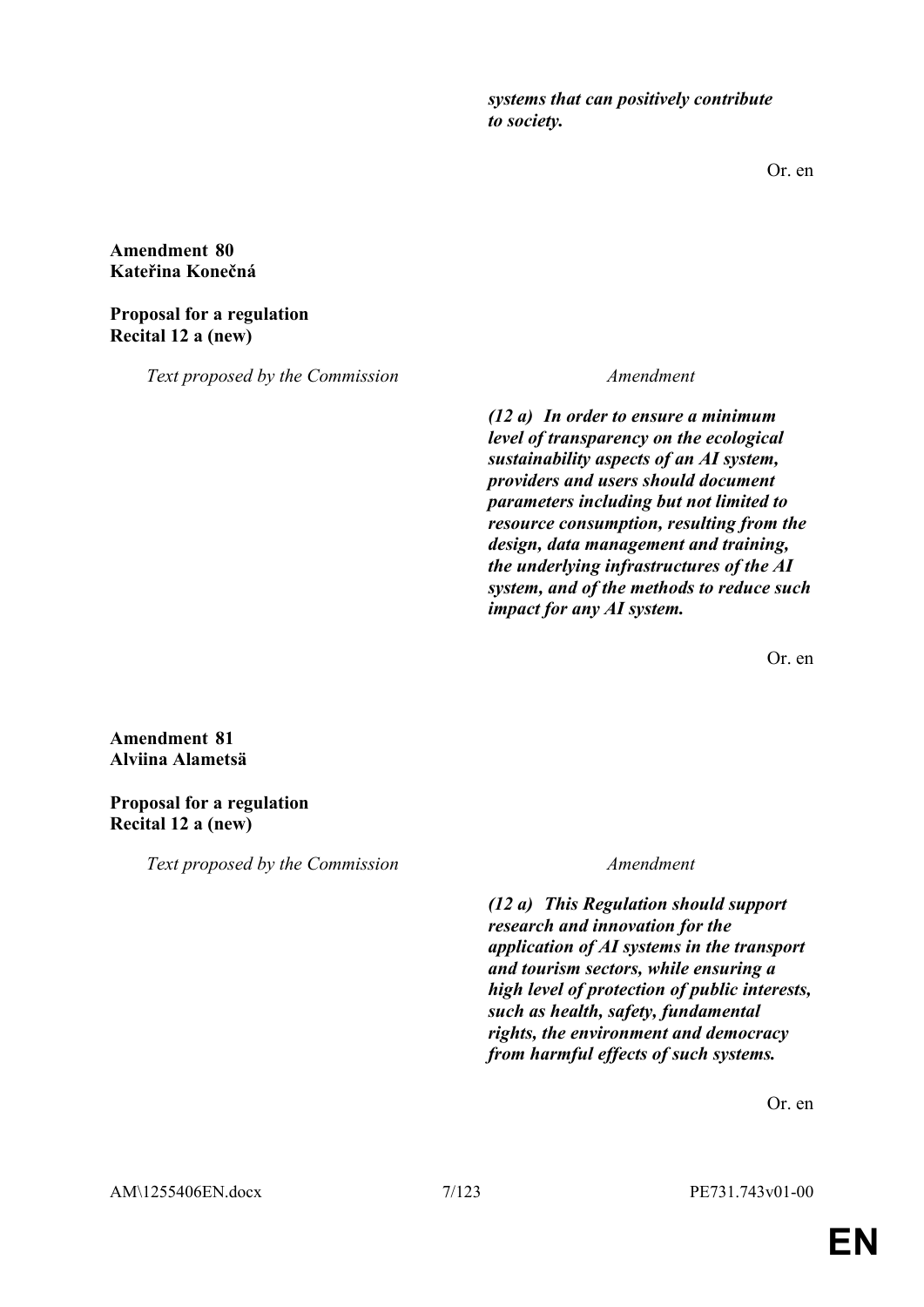### **Amendment 82 Alviina Alametsä**

#### **Proposal for a regulation Recital 13**

#### *Text proposed by the Commission Amendment*

(13) In order to ensure a consistent and high level of protection of public interests as regards health, safety *and* fundamental rights, common normative standards for all high-risk AI systems should be established. Those standards should be consistent with the Charter of fundamental rights of the European Union (the Charter) and should be non-discriminatory and in line with the Union's international trade commitments.

(13) In order to ensure a consistent and high level of protection of public interests as regards health, safety*,* fundamental rights *and the environment*, common normative standards for all high-risk AI systems should be established. Those standards should be consistent with the Charter of fundamental rights of the European Union (the Charter) and should be non-discriminatory and in line with the Union's international trade commitments.

Or. en

### **Amendment 83 Kateřina Konečná**

### **Proposal for a regulation Recital 13**

#### *Text proposed by the Commission Amendment*

(13) In order to ensure a consistent and high level of protection of public interests as regards health, safety and fundamental rights, common normative standards for all *high-risk* AI systems should be established. Those standards should be consistent with the Charter of fundamental rights of the European Union (the Charter) and should be non-discriminatory and in line with the Union's international trade commitments.

(13) In order to ensure a consistent and high level of protection of public interests as regards health, safety and fundamental rights, common normative standards for all AI systems should be established. Those standards should be consistent with the Charter of fundamental rights of the European Union (the Charter) and should be non-discriminatory and in line with the Union's international trade commitments.

Or. en

### **Amendment 84 Alviina Alametsä**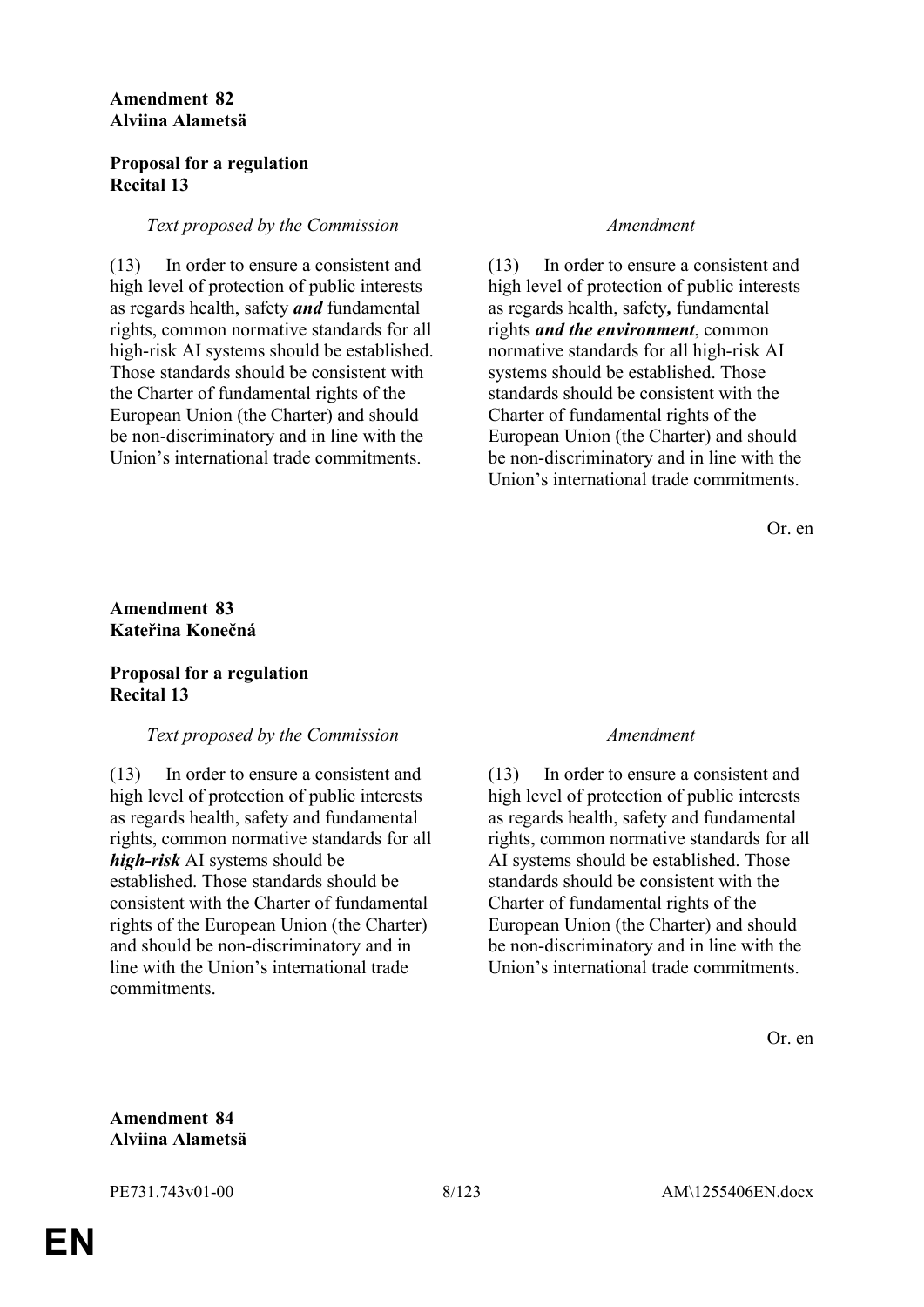### **Proposal for a regulation Recital 17 a (new)**

*Text proposed by the Commission Amendment*

*(17 a) AI systems applied to digital labour platforms, platforms for the management of workers, including in the field of transport, can entail a number of risks such as unjust/unnecessary social scoring, rooted in biased data sets or intrusive surveillance practices, which can lead to violation of workers and fundamental rights. This Regulation should therefore aim at protecting the rights of transport workers managed by digital labour platforms and promote transparency, fairness and accountability in algorithmic management, to ensure that workers are aware of how algorithms work, which personal data is issued and how their behaviour affects decisions taken by the automated system.*

Or. en

**Amendment 85 Alviina Alametsä**

**Proposal for a regulation Recital 17 b (new)**

*Text proposed by the Commission Amendment*

*(17 b) In addition, end-users and individuals should have the right to object to a decision taken solely by an AI system, or relying to a significant degree on the output of an AI system, which produces legal effects concerning him or her, or similarly significantly affects him or her.*

Or. en

#### **Amendment 86**

AM\1255406EN.docx 9/123 PE731.743v01-00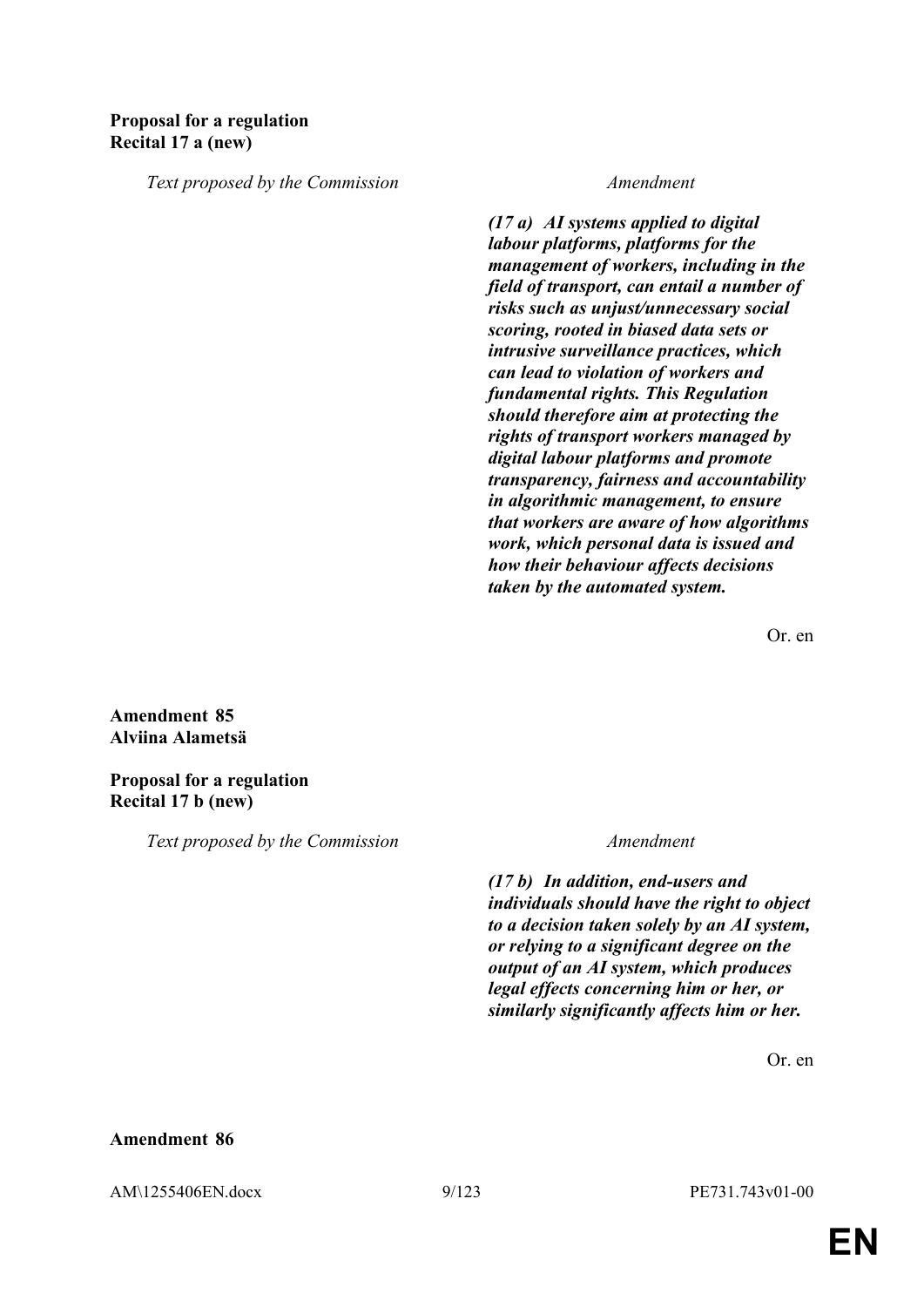#### **Jörgen Warborn**

#### **Proposal for a regulation Recital 18**

*Text proposed by the Commission Amendment*

*(18) The use of AI systems for 'realtime' remote biometric identification of natural persons in publicly accessible spaces for the purpose of law enforcement is considered particularly intrusive in the rights and freedoms of the concerned persons, to the extent that it may affect the private life of a large part of the population, evoke a feeling of constant surveillance and indirectly dissuade the exercise of the freedom of assembly and other fundamental rights. In addition, the immediacy of the impact and the limited opportunities for further checks or corrections in relation to the use of such systems operating in 'real-time' carry heightened risks for the rights and freedoms of the persons that are concerned by law enforcement activities.*

*deleted*

Or. en

#### *Justification*

*Many of our cities' transport hubs, train stations etc are highly exposed to crime, and frequent locations for violence and serious disturbances. As we have sadly experienced, they are also prime targets for terrorist attacks. This could be tackled by linking secure and efficient AI systems with facial recognition to the public transport agencies' and law enforcement's surveillance cameras. Such modern AI software can process information and images at lightning speed and with great precision - tasks that would take days for a human to go through. Also with much less risk of bias, when the programs are diligently designed. Using such technology can help law enforcement not only prevent crimes, but also react rapidly when they occur, providing a very powerful tool to investigate serious crimes committed in our public transport systems. A ban on the law enforcement to use AI and facial recognition is a fundamentally bad proposal, counteracting our ambitions to make public transport safer and more attractive, undermining the modal shift towards public transport that we strive for. Instead of blanketly banning the law enforcement's use of facial recognition AI, these systems should be incorporated in the list of high-risk AI systems and subject to strict control.*

#### **Amendment 87**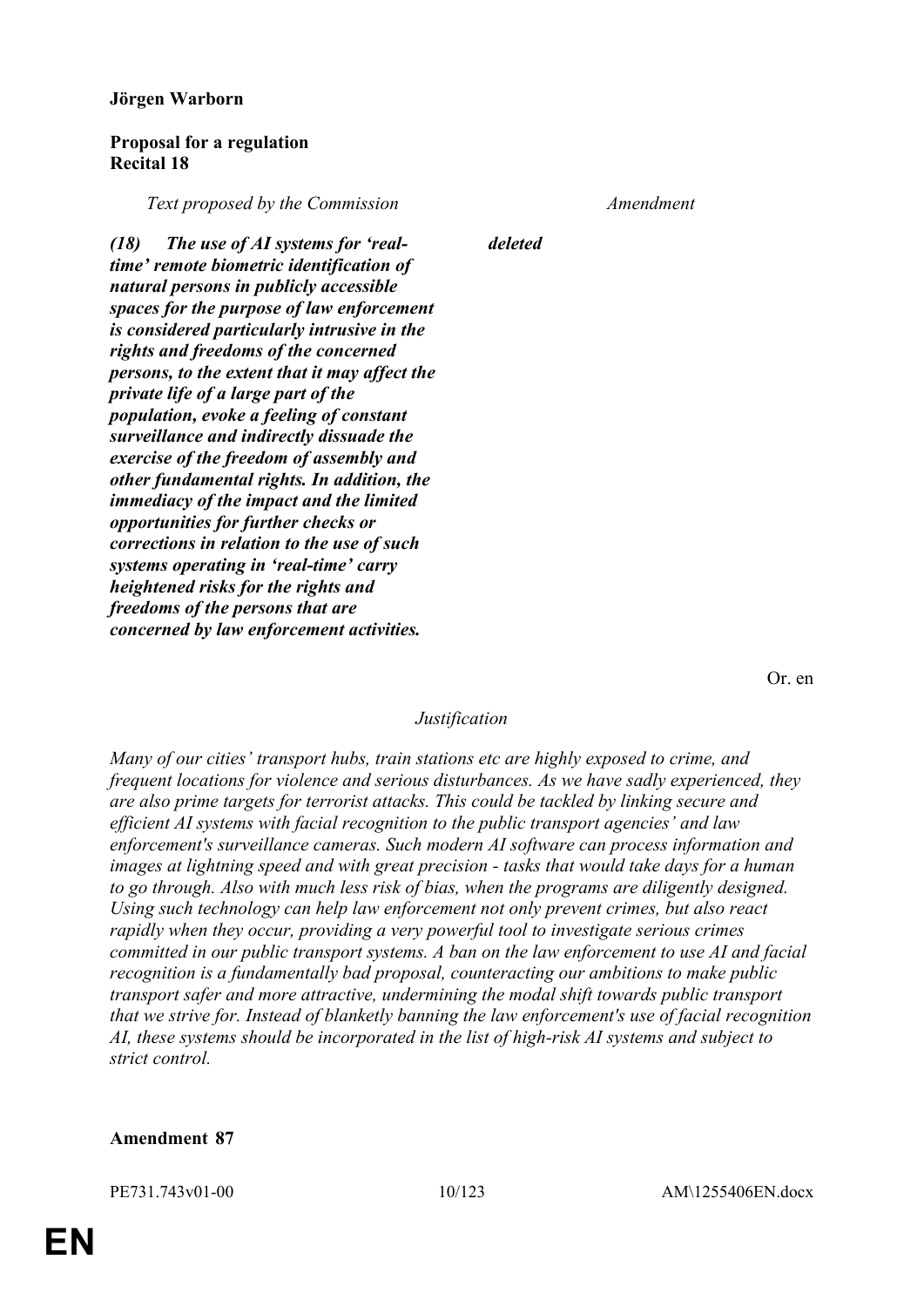#### **Jörgen Warborn**

#### **Proposal for a regulation Recital 19**

*Text proposed by the Commission Amendment*

*(19) The use of those systems for the purpose of law enforcement should therefore be prohibited, except in three exhaustively listed and narrowly defined situations, where the use is strictly necessary to achieve a substantial public interest, the importance of which outweighs the risks. Those situations involve the search for potential victims of crime, including missing children; certain threats to the life or physical safety of natural persons or of a terrorist attack; and the detection, localisation, identification or prosecution of perpetrators or suspects of the criminal offences referred to in Council Framework Decision 2002/584/JHA<sup>38</sup> if those criminal offences are punishable in the Member State concerned by a custodial sentence or a detention order for a maximum period of at least three years and as they are defined in the law of that Member State. Such threshold for the custodial sentence or detention order in accordance with national law contributes to ensure that the offence should be serious enough to potentially justify the use of 'real-time' remote biometric identification systems. Moreover, of the 32 criminal offences listed in the Council Framework Decision 2002/584/JHA, some are in practice likely to be more relevant than others, in that the recourse to 'real-time' remote biometric identification will foreseeably be necessary and proportionate to highly varying degrees for the practical pursuit of the detection, localisation, identification or prosecution of a perpetrator or suspect of the different criminal offences listed and having regard to the likely differences in the seriousness, probability and scale of the harm or* 

*deleted*

AM\1255406EN.docx 11/123 PE731.743v01-00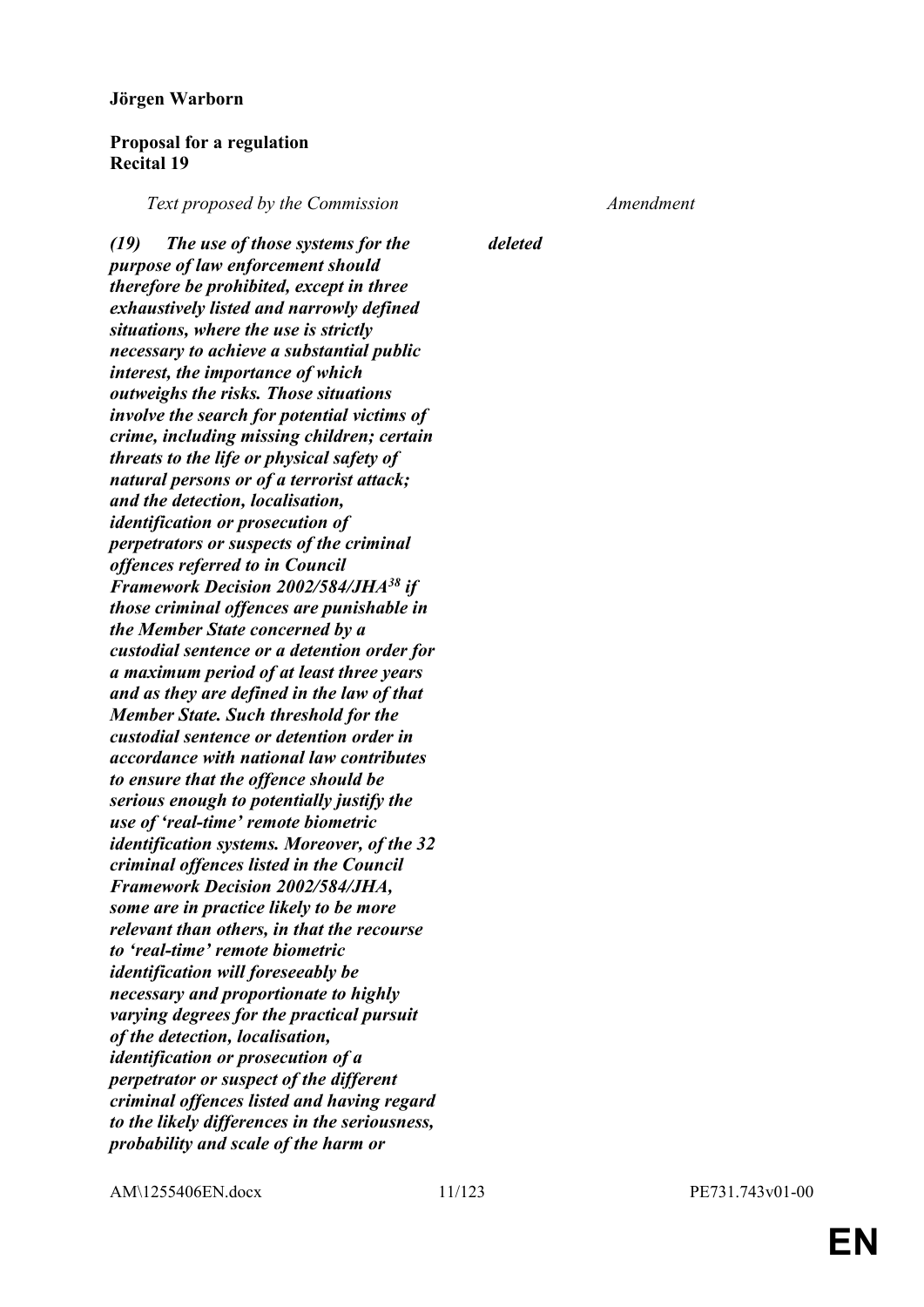*possible negative consequences.*

 $\frac{1}{2}$ 

*<sup>38</sup> Council Framework Decision 2002/584/JHA of 13 June 2002 on the European arrest warrant and the surrender procedures between Member States (OJ L 190, 18.7.2002, p. 1).*

Or. en

#### *Justification*

*Many of our cities' transport hubs, train stations etc are highly exposed to crime, and frequent locations for violence and serious disturbances. As we have sadly experienced, they are also prime targets for terrorist attacks. This could be tackled by linking secure and efficient AI systems with facial recognition to the public transport agencies' and law enforcement's surveillance cameras. Such modern AI software can process information and images at lightning speed and with great precision - tasks that would take days for a human to go through. Also with much less risk of bias, when the programs are diligently designed. Using such technology can help law enforcement not only prevent crimes, but also react rapidly when they occur, providing a very powerful tool to investigate serious crimes committed in our public transport systems. A ban on the law enforcement to use AI and facial recognition is a fundamentally bad proposal, counteracting our ambitions to make public transport safer and more attractive, undermining the modal shift towards public transport that we strive for. Instead of blanketly banning the law enforcement's use of facial recognition AI, these systems should be incorporated in the list of high-risk AI systems and subject to strict control.*

#### **Amendment 88 Jörgen Warborn**

#### **Proposal for a regulation Recital 20**

*Text proposed by the Commission Amendment*

*(20) In order to ensure that those systems are used in a responsible and proportionate manner, it is also important to establish that, in each of those three exhaustively listed and narrowly defined situations, certain elements should be taken into account, in particular as regards the nature of the situation giving rise to the request and the consequences of the use for the rights and freedoms of all persons concerned and the safeguards* 

## *deleted*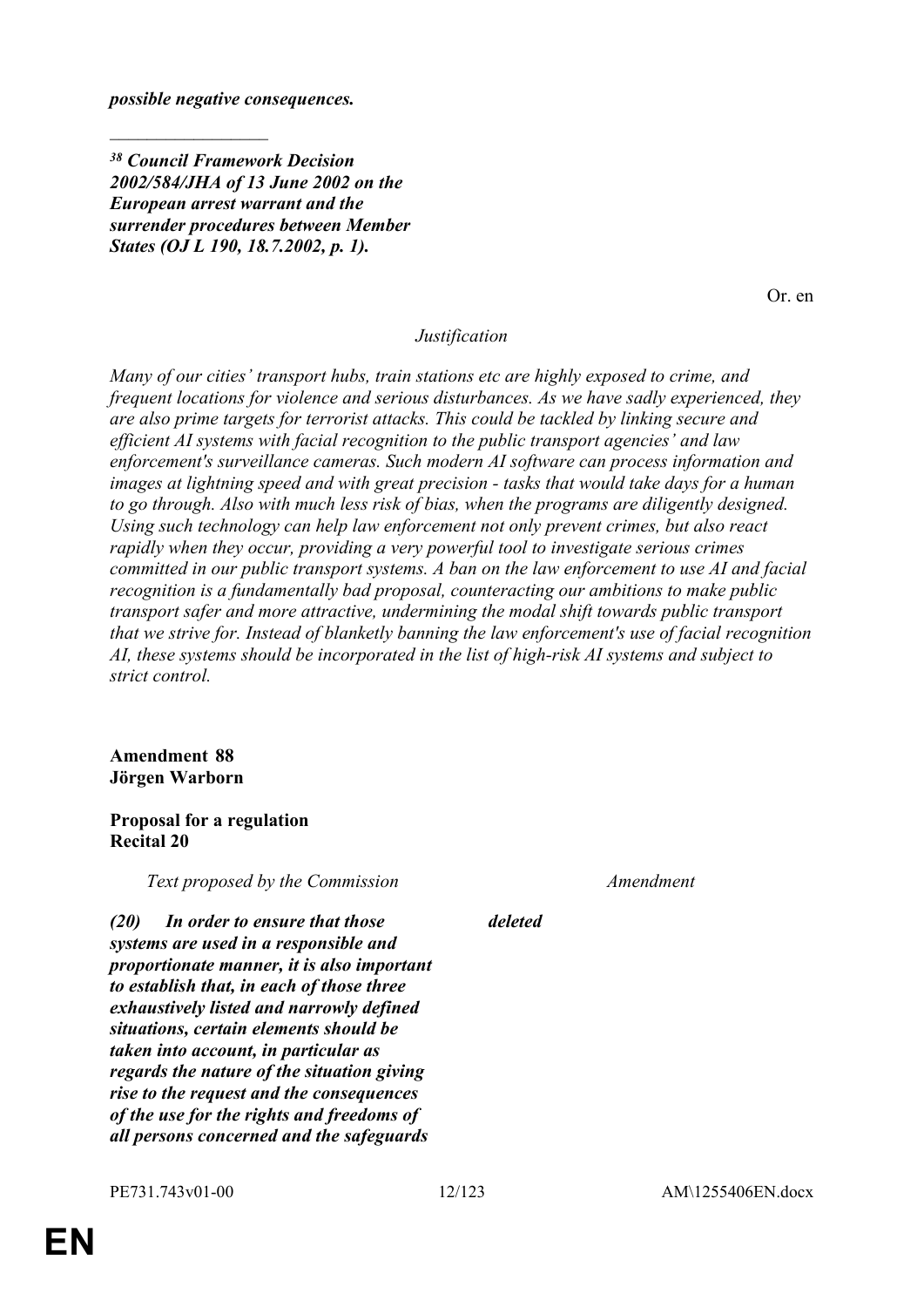*and conditions provided for with the use. In addition, the use of 'real-time' remote biometric identification systems in publicly accessible spaces for the purpose of law enforcement should be subject to appropriate limits in time and space, having regard in particular to the evidence or indications regarding the threats, the victims or perpetrator. The reference database of persons should be appropriate for each use case in each of the three situations mentioned above.*

Or. en

#### *Justification*

*Many of our cities' transport hubs, train stations etc are highly exposed to crime, and frequent locations for violence and serious disturbances. As we have sadly experienced, they are also prime targets for terrorist attacks. This could be tackled by linking secure and efficient AI systems with facial recognition to the public transport agencies' and law enforcement's surveillance cameras. Such modern AI software can process information and images at lightning speed and with great precision - tasks that would take days for a human to go through. Also with much less risk of bias, when the programs are diligently designed. Using such technology can help law enforcement not only prevent crimes, but also react rapidly when they occur, providing a very powerful tool to investigate serious crimes committed in our public transport systems. A ban on the law enforcement to use AI and facial recognition is a fundamentally bad proposal, counteracting our ambitions to make public transport safer and more attractive, undermining the modal shift towards public transport that we strive for. Instead of blanketly banning the law enforcement's use of facial recognition AI, these systems should be incorporated in the list of high-risk AI systems and subject to strict control.*

#### **Amendment 89 Jörgen Warborn**

#### **Proposal for a regulation Recital 21**

#### *Text proposed by the Commission Amendment*

(21) *Each* use of a 'real-time' remote biometric identification system in publicly accessible spaces for the purpose of law enforcement should be subject to *an express and specific* authorisation by a judicial authority or by an independent administrative authority of a Member

(21) Use of a 'real-time' remote biometric identification system in publicly accessible spaces for the purpose of law enforcement should be subject to authorisation by a judicial authority or by an independent administrative authority of a Member State. The use should be subject

AM\1255406EN.docx 13/123 PE731.743v01-00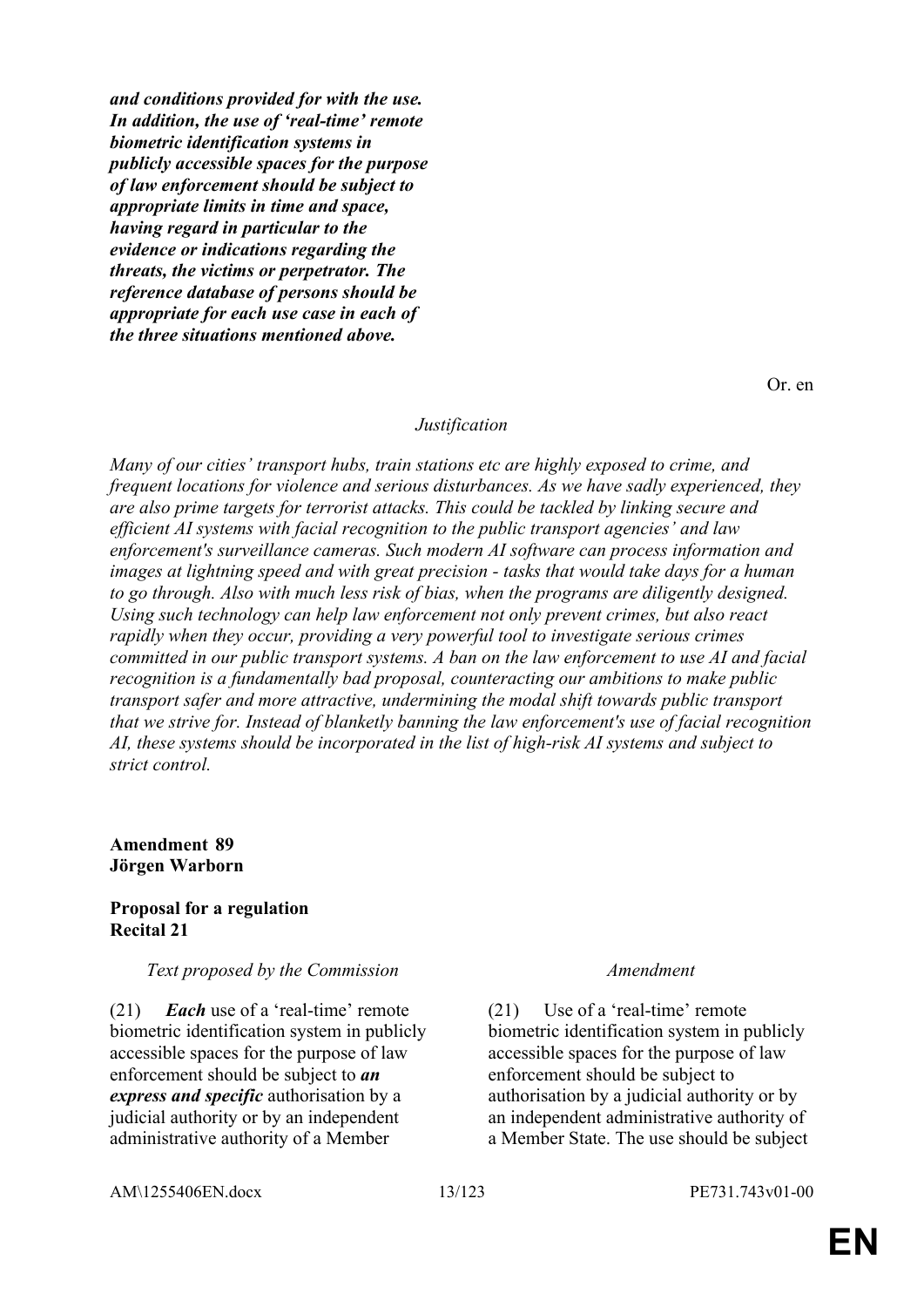State. *Such authorisation should in principle be obtained prior to the use, except in duly justified situations of urgency, that is, situations where the need to use the systems in question is such as to make it effectively and objectively impossible to obtain an authorisation before commencing the use. In such situations of urgency,* the use should *be restricted to the absolute minimum necessary and* be subject to appropriate safeguards and conditions, as determined in national law and specified in the context of each *individual urgent use* case by the law enforcement authority itself. *In addition, the law enforcement authority should in such situations seek to obtain an authorisation as soon as possible, whilst providing the reasons for not having been able to request it earlier.*

to appropriate safeguards and conditions, as determined in national law and specified in the context of each case by the law enforcement authority itself.

Or. en

#### *Justification*

*Many of our cities' transport hubs, train stations etc are highly exposed to crime, and frequent locations for violence and serious disturbances. As we have sadly experienced, they are also prime targets for terrorist attacks. This could be tackled by linking secure and efficient AI systems with facial recognition to the public transport agencies' and law enforcement's surveillance cameras. Such modern AI software can process information and images at lightning speed and with great precision - tasks that would take days for a human to go through. Also with much less risk of bias, when the programs are diligently designed. Using such technology can help law enforcement not only prevent crimes, but also react rapidly when they occur, providing a very powerful tool to investigate serious crimes committed in our public transport systems. A ban on the law enforcement to use AI and facial recognition is a fundamentally bad proposal, counteracting our ambitions to make public transport safer and more attractive, undermining the modal shift towards public transport that we strive for. Instead of blanketly banning the law enforcement's use of facial recognition AI, these systems should be incorporated in the list of high-risk AI systems and subject to strict control.*

#### **Amendment 90 Jörgen Warborn**

**Proposal for a regulation Recital 22**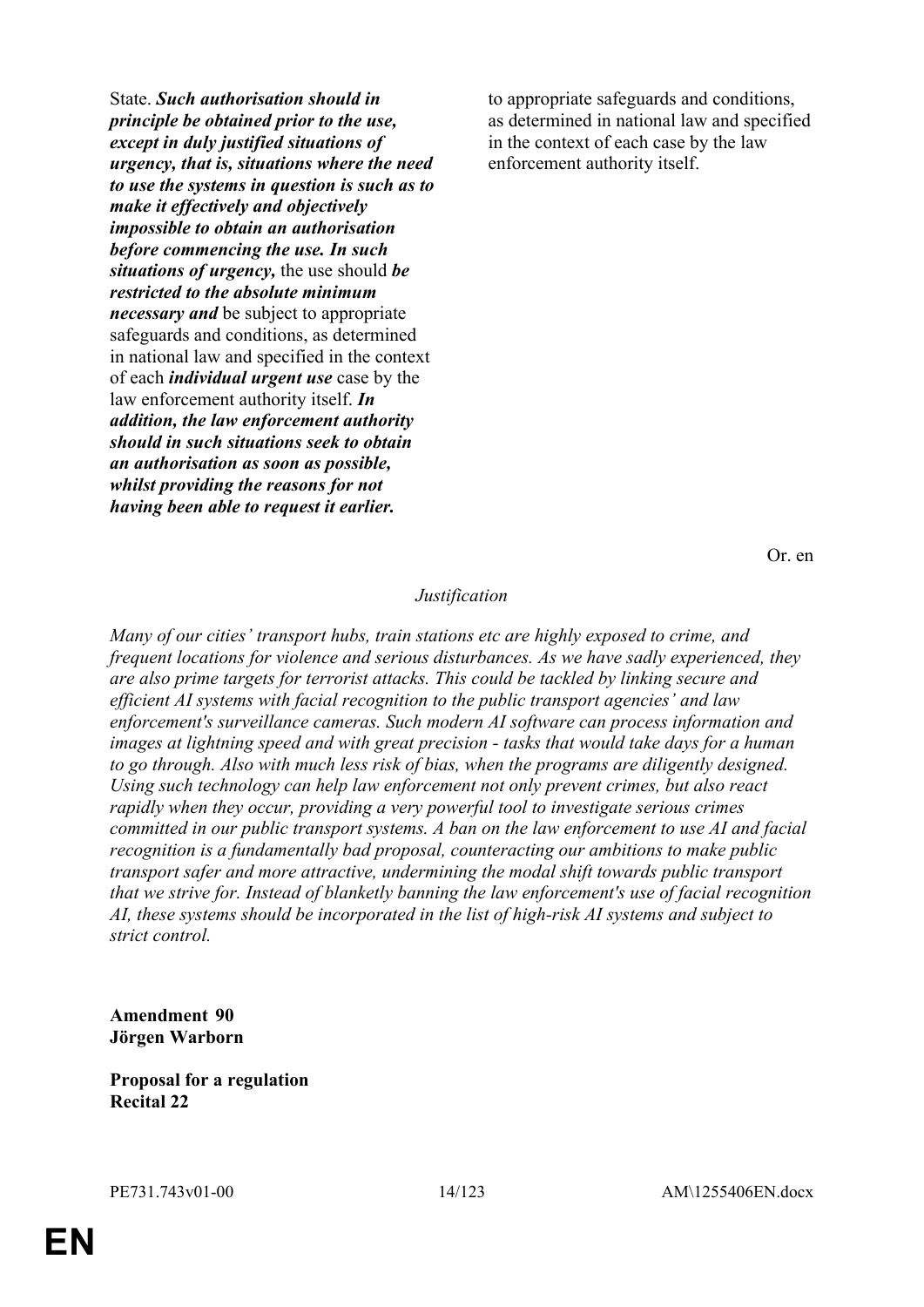#### *Text proposed by the Commission Amendment*

(22) Furthermore, it is appropriate to provide*, within the exhaustive framework set by this Regulation* that such use in the territory of a Member State in accordance with this Regulation should only be possible where and in as far as the Member State in question has decided to expressly provide for the possibility to authorise such use in its detailed rules of national law. Consequently, Member States remain free under this Regulation not to provide for such a possibility at all or to only provide for such a possibility *in respect of some of the objectives capable of justifying authorised use identified in this Regulation*.

(22) Furthermore, it is appropriate to provide that such use in the territory of a Member State in accordance with this Regulation should only be possible where and in as far as the Member State in question has decided to expressly provide for the possibility to authorise such use in its detailed rules of national law. Consequently, Member States remain free under this Regulation not to provide for such a possibility at all or to only provide for such a possibility.

Or. en

### **Amendment 91 Jörgen Warborn**

#### **Proposal for a regulation Recital 23**

#### *Text proposed by the Commission Amendment*

(23) The use of AI systems for 'realtime' remote biometric identification of natural persons in publicly accessible spaces for the purpose of law enforcement necessarily involves the processing of biometric data. The rules of this Regulation *that prohibit, subject to certain exceptions, such use*, which are based on Article 16 TFEU, should apply as lex specialis in respect of the rules on the processing of biometric data contained in Article 10 of Directive (EU) 2016/680*, thus regulating such use and the processing of biometric data involved in an exhaustive manner*. *Therefore,* such use and processing should only be possible in as far as it is compatible with the framework set by this Regulation, without there being scope, outside that framework,

(23) The use of AI systems for 'realtime' remote biometric identification of natural persons in publicly accessible spaces for the purpose of law enforcement necessarily involves the processing of biometric data. The rules of this Regulation, which are based on Article 16 TFEU, should apply as lex specialis in respect of the rules on the processing of biometric data contained in Article 10 of Directive (EU) 2016/680. Such use and processing should only be possible in as far as it is compatible with the framework set by this Regulation, without there being scope, outside that framework, for the competent authorities, where they act for purpose of law enforcement, to use such systems and process such data in connection thereto on the grounds listed in

AM\1255406EN.docx 15/123 PE731.743v01-00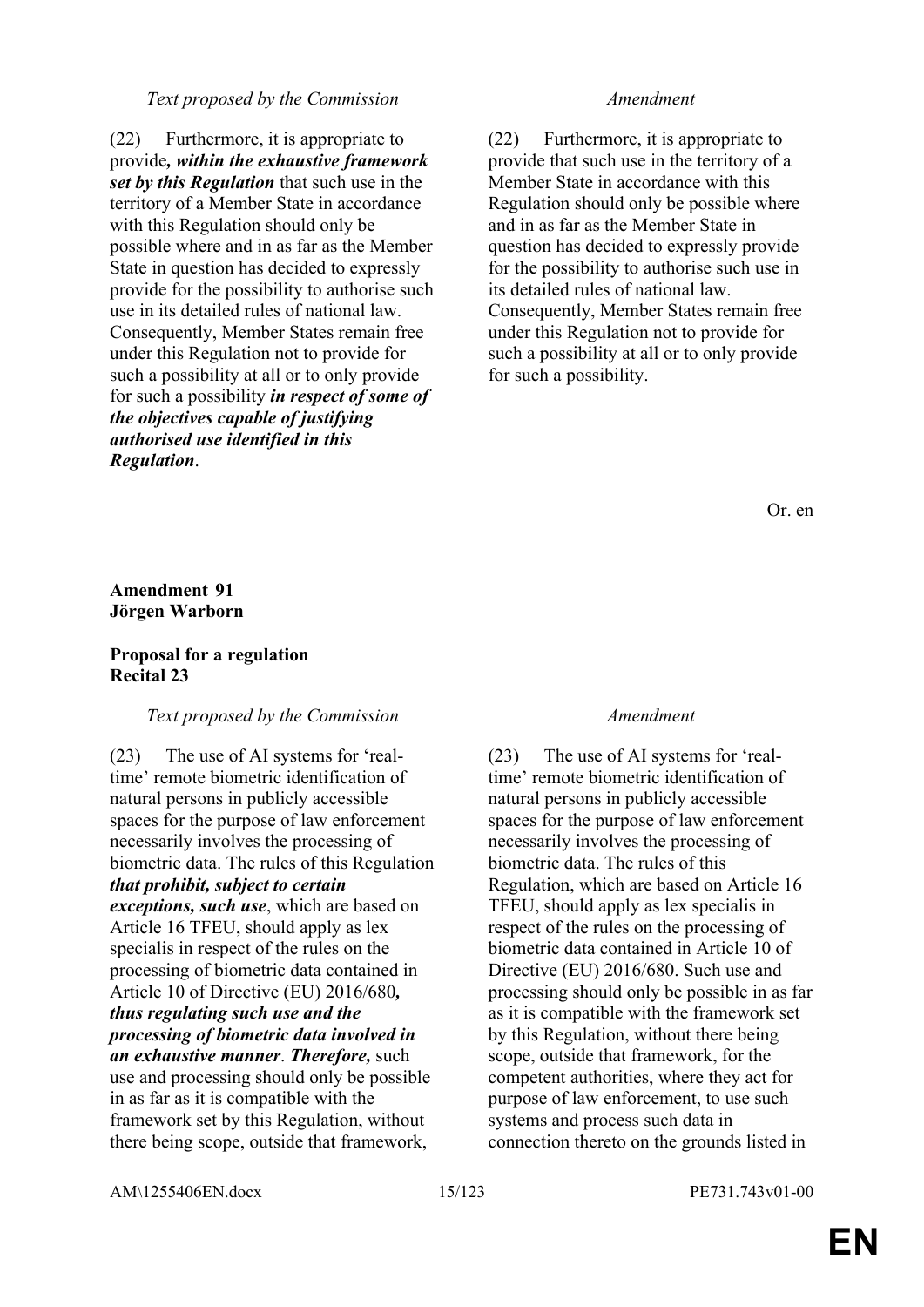for the competent authorities, where they act for purpose of law enforcement, to use such systems and process such data in connection thereto on the grounds listed in Article 10 of Directive (EU) 2016/680. In this context, this Regulation is not intended to provide the legal basis for the processing of personal data under Article 8 of Directive 2016/680. However, the use of 'real-time' remote biometric identification systems in publicly accessible spaces for purposes other than law enforcement, including by competent authorities, should not be covered by the specific framework regarding such use for the purpose of law enforcement set by this Regulation. Such use for purposes other than law enforcement should therefore not be subject to the requirement of an authorisation under this Regulation and the applicable detailed rules of national law that may give effect to it.

Article 10 of Directive (EU) 2016/680. In this context, this Regulation is not intended to provide the legal basis for the processing of personal data under Article 8 of Directive 2016/680. However, the use of 'real-time' remote biometric identification systems in publicly accessible spaces for purposes other than law enforcement, including by competent authorities, should not be covered by the specific framework regarding such use for the purpose of law enforcement set by this Regulation. Such use for purposes other than law enforcement should therefore not be subject to the requirement of an authorisation under this Regulation and the applicable detailed rules of national law that may give effect to it.

Or. en

### **Amendment 92 Alviina Alametsä**

#### **Proposal for a regulation Recital 27**

### *Text proposed by the Commission Amendment*

(27) High-risk AI systems should only be placed on the Union market or put into service if they comply with certain mandatory requirements. Those requirements should ensure that high-risk AI systems available in the Union or whose output is otherwise used in the Union do not pose unacceptable risks to important Union public interests as recognised and protected by Union law. AI systems identified as high-risk should be limited to those that have a significant harmful impact on the health, safety and fundamental rights of persons in the Union and such limitation minimises any potential

(27) High-risk AI systems should only be placed on the Union market or put into service if they comply with certain mandatory requirements. Those requirements should ensure that high-risk AI systems available in the Union or whose output is otherwise used in the Union do not pose unacceptable risks to important Union public interests as recognised and protected by Union law. AI systems identified as high-risk should be limited to those that have a significant harmful impact on the health, safety and fundamental rights of persons in the Union *or the environment* and such limitation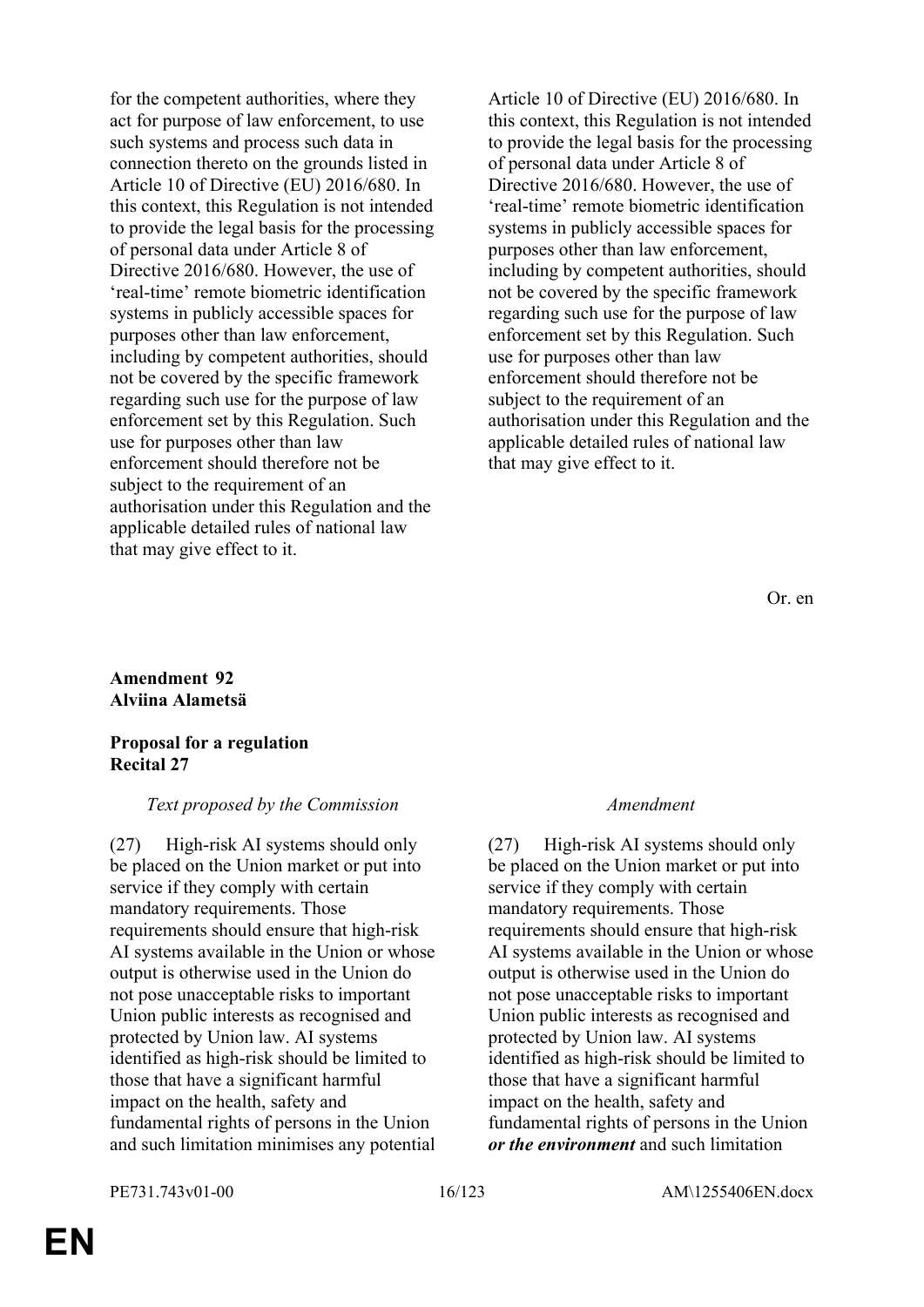restriction to international trade, if any. minimises any potential restriction to

international trade, if any.

Or. en

### **Amendment 93 Kateřina Konečná**

#### **Proposal for a regulation Recital 27**

*Text proposed by the Commission Amendment*

(27) High-risk AI systems should only be placed on the Union market or put into service if they comply with certain mandatory requirements. Those requirements should ensure that high-risk AI systems available in the Union or whose output is otherwise used in the Union do not pose unacceptable risks to important Union public interests as recognised and protected by Union law. AI systems identified as high-risk should be limited to those that have a *significant* harmful impact on the health, safety and fundamental rights of persons in the Union and such limitation minimises any potential restriction to international trade*, if any*.

(27) High-risk AI systems should only be placed on the Union market or put into service if they comply with certain mandatory requirements. Those requirements should ensure that high-risk AI systems available in the Union or whose output is otherwise used in the Union do not pose unacceptable risks to important Union public interests as recognised and protected by Union law. AI systems identified as high-risk should be limited to those that have a harmful impact on the health, safety and fundamental rights of persons in the Union and such limitation minimises any potential restriction to international trade.

Or. en

#### **Amendment 94 Alviina Alametsä**

### **Proposal for a regulation Recital 29**

#### *Text proposed by the Commission Amendment*

(29) As regards high-risk AI systems that are safety components of products or systems, or which are themselves products or systems falling within the scope of Regulation (EC) No 300/2008 of the European Parliament and of the Council<sup>39</sup>,

(29) As regards high-risk AI systems that are safety components of products or systems, or which are themselves products or systems falling within the scope of Regulation (EC) No 300/2008 of the European Parliament and of the Council<sup>39</sup>,

AM\1255406EN.docx 17/123 PE731.743v01-00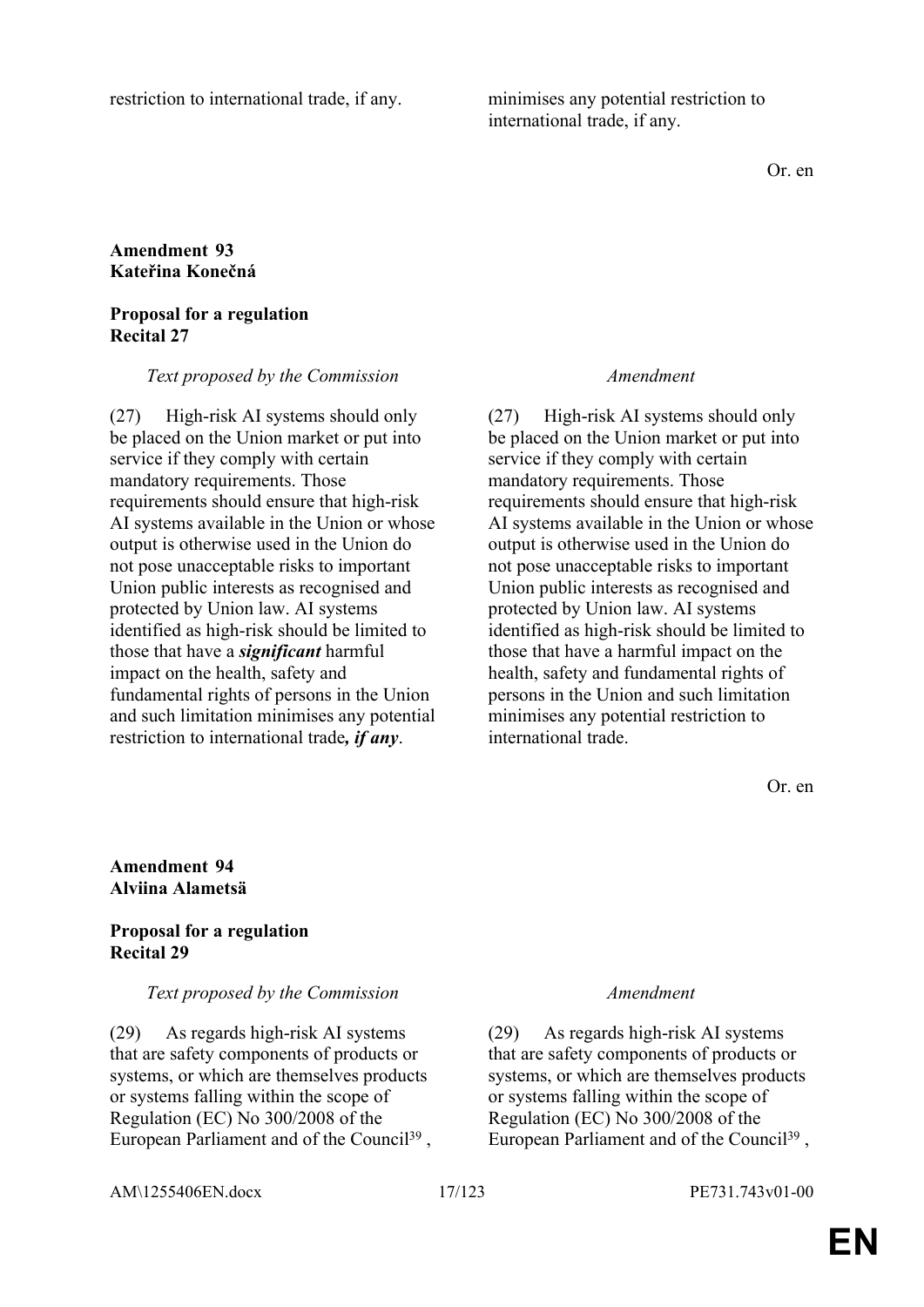Regulation (EU) No 167/2013 of the European Parliament and of the Council<sup>40</sup>, Regulation (EU) No 168/2013 of the European Parliament and of the Council<sup>41</sup>, Directive 2014/90/EU of the European Parliament and of the Council<sup>42</sup>, Directive (EU) 2016/797 of the European Parliament and of the Council<sup>43</sup>, Regulation (EU) 2018/858 of the European Parliament and of the Council<sup>44</sup>, Regulation (EU) 2018/1139 of the European Parliament and of the Council<sup>45</sup>, and Regulation (EU) 2019/2144 of the European Parliament and of the Council<sup>46</sup> , it is appropriate to amend those acts to ensure that the Commission takes into account, on the basis of the technical and regulatory specificities of each sector, and without interfering with existing governance, conformity assessment and enforcement mechanisms and authorities established therein, the mandatory requirements for high-risk AI systems laid down in this Regulation when adopting any relevant future delegated or implementing acts on the basis of those acts.

\_\_\_\_\_\_\_\_\_\_\_\_\_\_\_\_\_ \_\_\_\_\_\_\_\_\_\_\_\_\_\_\_\_\_

<sup>40</sup> Regulation (EU) No 167/2013 of the European Parliament and of the Council of 5 February 2013 on the approval and market surveillance of agricultural and forestry vehicles (OJ L 60, 2.3.2013, p. 1).

Regulation (EU) No 167/2013 of the European Parliament and of the Council<sup>40</sup>, Regulation (EU) No 168/2013 of the European Parliament and of the Council<sup>41</sup>, Directive 2014/90/EU of the European Parliament and of the Council<sup>42</sup>, Directive (EU) 2016/797 of the European Parliament and of the Council<sup>43</sup>, Regulation  $(EU)$ 2018/858 of the European Parliament and of the Council<sup>44</sup>, Regulation (EU) 2018/1139 of the European Parliament and of the Council<sup>45</sup>, and Regulation (EU) 2019/2144 of the European Parliament and of the Council<sup>46</sup>, it is appropriate to amend those acts to ensure that the Commission takes into account, on the basis of the technical and regulatory specificities of each sector, and without interfering with existing governance, conformity assessment and enforcement mechanisms and authorities established therein, the mandatory requirements for high-risk AI systems laid down in this Regulation when adopting any relevant future delegated or implementing acts on the basis of those acts. *In order to avoid substantial legal uncertainty, and to ensure that the provisions of this legal act apply to all sectors concerned by it without undue delays, those acts should be amended to integrate the provisions of this regulation no later than by the application date of this regulation, that is, 24 months after its entry into force.*

<sup>39</sup> Regulation (EC) No 300/2008 of the European Parliament and of the Council of 11 March 2008 on common rules in the field of civil aviation security and repealing Regulation (EC) No 2320/2002 (OJ L 97, 9.4.2008, p. 72).

<sup>41</sup> Regulation (EU) No 168/2013 of the European Parliament and of the Council of

<sup>39</sup> Regulation (EC) No 300/2008 of the European Parliament and of the Council of 11 March 2008 on common rules in the field of civil aviation security and repealing Regulation (EC) No 2320/2002 (OJ L 97, 9.4.2008, p. 72).

<sup>40</sup> Regulation (EU) No 167/2013 of the European Parliament and of the Council of 5 February 2013 on the approval and market surveillance of agricultural and forestry vehicles (OJ L 60, 2.3.2013, p. 1).

<sup>41</sup> Regulation (EU) No 168/2013 of the European Parliament and of the Council of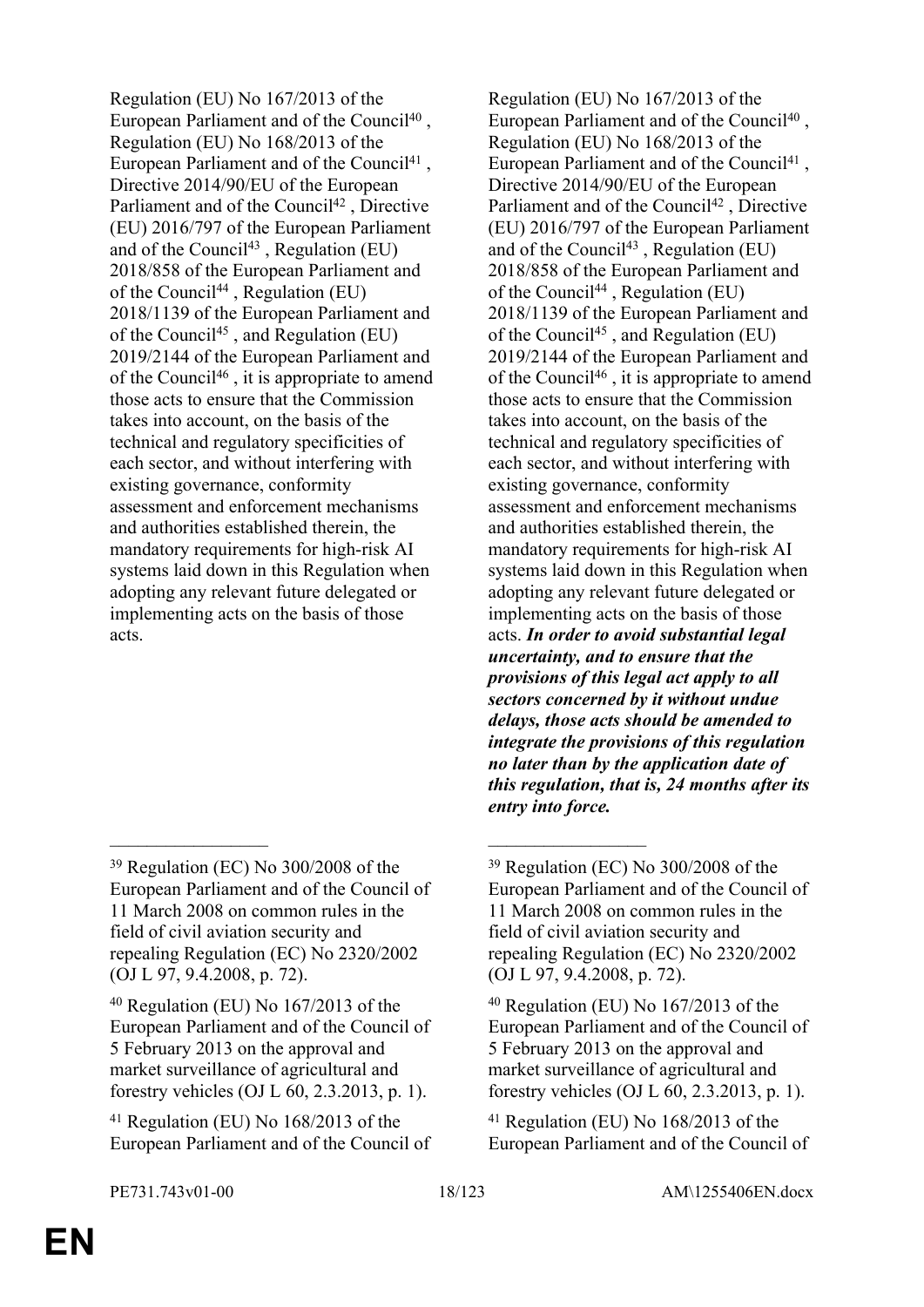15 January 2013 on the approval and market surveillance of two- or three-wheel vehicles and quadricycles (OJ L 60, 2.3.2013, p. 52).

<sup>42</sup> Directive 2014/90/EU of the European Parliament and of the Council of 23 July 2014 on marine equipment and repealing Council Directive 96/98/EC (OJ L 257, 28.8.2014, p. 146).

<sup>43</sup> Directive (EU) 2016/797 of the European Parliament and of the Council of 11 May 2016 on the interoperability of the rail system within the European Union (OJ L 138, 26.5.2016, p. 44).

<sup>44</sup> Regulation (EU) 2018/858 of the European Parliament and of the Council of 30 May 2018 on the approval and market surveillance of motor vehicles and their trailers, and of systems, components and separate technical units intended for such vehicles, amending Regulations (EC) No 715/2007 and (EC) No 595/2009 and repealing Directive 2007/46/EC (OJ L 151, 14.6.2018, p. 1).

<sup>45</sup> Regulation (EU) 2018/1139 of the European Parliament and of the Council of 4 July 2018 on common rules in the field of civil aviation and establishing a European Union Aviation Safety Agency, and amending Regulations (EC) No 2111/2005, (EC) No 1008/2008, (EU) No 996/2010, (EU) No 376/2014 and Directives 2014/30/EU and 2014/53/EU of the European Parliament and of the Council, and repealing Regulations (EC) No 552/2004 and (EC) No 216/2008 of the European Parliament and of the Council and Council Regulation (EEC) No 3922/91 (OJ L 212, 22.8.2018, p. 1).

<sup>46</sup> Regulation (EU) 2019/2144 of the European Parliament and of the Council of 27 November 2019 on type-approval requirements for motor vehicles and their trailers, and systems, components and separate technical units intended for such vehicles, as regards their general safety and the protection of vehicle occupants and vulnerable road users, amending

15 January 2013 on the approval and market surveillance of two- or three-wheel vehicles and quadricycles (OJ L 60, 2.3.2013, p. 52).

<sup>42</sup> Directive 2014/90/EU of the European Parliament and of the Council of 23 July 2014 on marine equipment and repealing Council Directive 96/98/EC (OJ L 257, 28.8.2014, p. 146).

<sup>43</sup> Directive (EU) 2016/797 of the European Parliament and of the Council of 11 May 2016 on the interoperability of the rail system within the European Union (OJ L 138, 26.5.2016, p. 44).

<sup>44</sup> Regulation (EU) 2018/858 of the European Parliament and of the Council of 30 May 2018 on the approval and market surveillance of motor vehicles and their trailers, and of systems, components and separate technical units intended for such vehicles, amending Regulations (EC) No 715/2007 and (EC) No 595/2009 and repealing Directive 2007/46/EC (OJ L 151, 14.6.2018, p. 1).

<sup>45</sup> Regulation (EU) 2018/1139 of the European Parliament and of the Council of 4 July 2018 on common rules in the field of civil aviation and establishing a European Union Aviation Safety Agency, and amending Regulations (EC) No 2111/2005, (EC) No 1008/2008, (EU) No 996/2010, (EU) No 376/2014 and Directives 2014/30/EU and 2014/53/EU of the European Parliament and of the Council, and repealing Regulations (EC) No 552/2004 and (EC) No 216/2008 of the European Parliament and of the Council and Council Regulation (EEC) No 3922/91 (OJ L 212, 22.8.2018, p. 1).

<sup>46</sup> Regulation (EU) 2019/2144 of the European Parliament and of the Council of 27 November 2019 on type-approval requirements for motor vehicles and their trailers, and systems, components and separate technical units intended for such vehicles, as regards their general safety and the protection of vehicle occupants and vulnerable road users, amending

AM\1255406EN.docx 19/123 PE731.743v01-00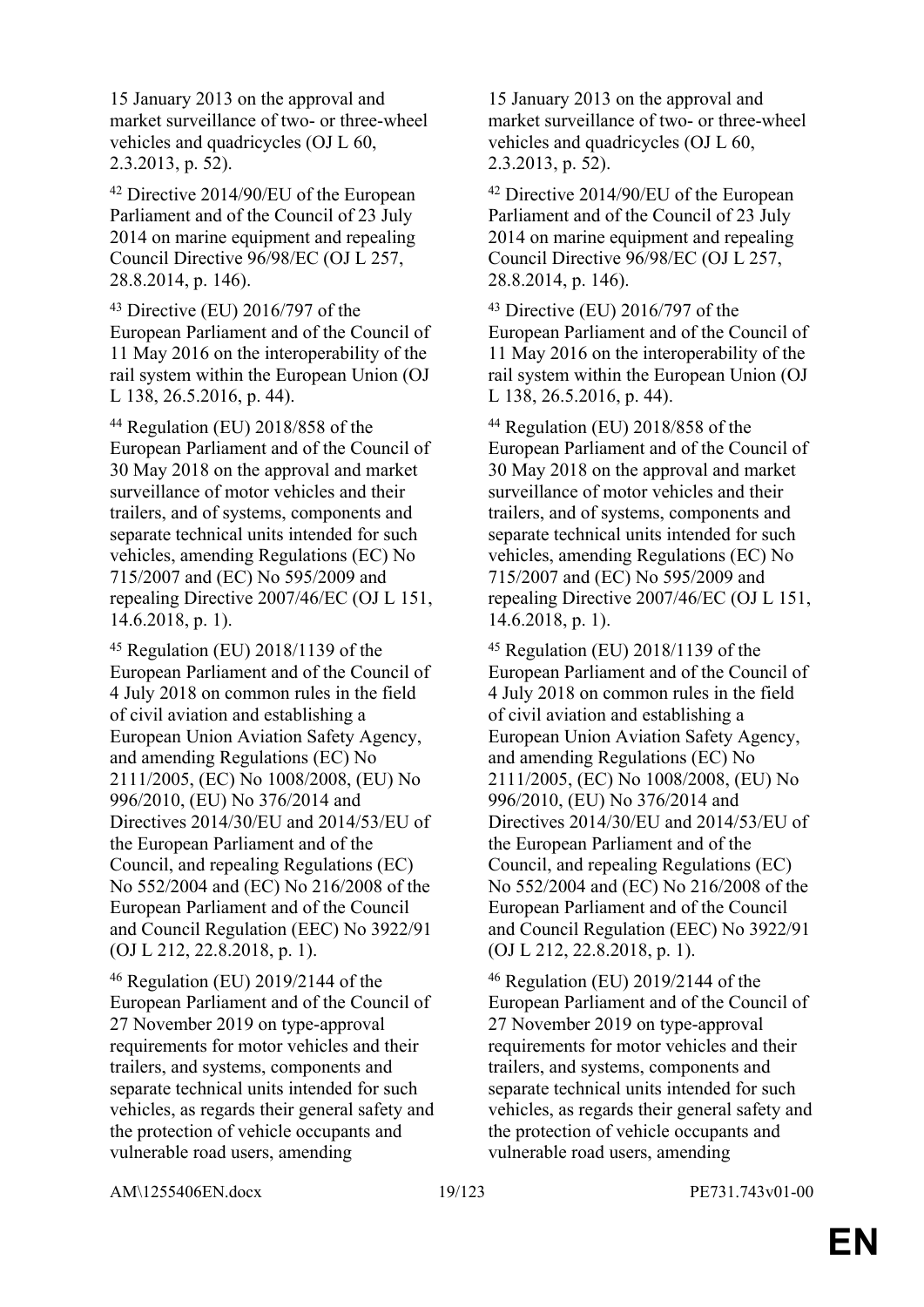Regulation (EU) 2018/858 of the European Parliament and of the Council and repealing Regulations (EC) No 78/2009, (EC) No 79/2009 and (EC) No 661/2009 of the European Parliament and of the Council and Commission Regulations (EC) No 631/2009, (EU) No 406/2010, (EU) No 672/2010, (EU) No 1003/2010, (EU) No 1005/2010, (EU) No 1008/2010, (EU) No 1009/2010, (EU) No 19/2011, (EU) No 109/2011, (EU) No 458/2011, (EU) No 65/2012, (EU) No 130/2012, (EU) No 347/2012, (EU) No 351/2012, (EU) No 1230/2012 and (EU) 2015/166 (OJ L 325, 16.12.2019, p. 1).

Regulation (EU) 2018/858 of the European Parliament and of the Council and repealing Regulations (EC) No 78/2009, (EC) No 79/2009 and (EC) No 661/2009 of the European Parliament and of the Council and Commission Regulations (EC) No 631/2009, (EU) No 406/2010, (EU) No 672/2010, (EU) No 1003/2010, (EU) No 1005/2010, (EU) No 1008/2010, (EU) No 1009/2010, (EU) No 19/2011, (EU) No 109/2011, (EU) No 458/2011, (EU) No 65/2012, (EU) No 130/2012, (EU) No 347/2012, (EU) No 351/2012, (EU) No 1230/2012 and (EU) 2015/166 (OJ L 325, 16.12.2019, p. 1).

Or. en

### *Justification*

*According to expert consultations, the provisions of this regulation will not apply to any of the sectors covered by legislative acts listed in Annex 2b, before being explicitly integrated into them. This means that neither prohibitions, nor safety guidelines for high-risk AI will apply in these sectors, until they are included the legislation in Annex 2b. For this reason, special attention should be given to the need for speedy integration of the provisions, so that the sectors do not go unregulated for an extended period of time and legal uncertainty is avoided.*

### **Amendment 95 Alviina Alametsä**

#### **Proposal for a regulation Recital 32**

#### *Text proposed by the Commission Amendment*

(32) As regards stand-alone AI systems, meaning high-risk AI systems other than those that are safety components of products, or which are themselves products, it is appropriate to classify them as high-risk if, in the light of their intended purpose, they pose a high risk of harm to the health *and* safety or *the* fundamental rights of persons, taking into account both the severity of the possible harm and its probability of occurrence and they are used in a number of specifically pre-defined areas specified in the Regulation. The

(32) As regards stand-alone AI systems, meaning high-risk AI systems other than those that are safety components of products, or which are themselves products, it is appropriate to classify them as high-risk if, in the light of their intended purpose, they pose a high risk of harm to the health*,* safety or fundamental rights of persons *or the environment*, taking into account both the severity of the possible harm and its probability of occurrence and they are used in a number of specifically pre-defined areas specified in the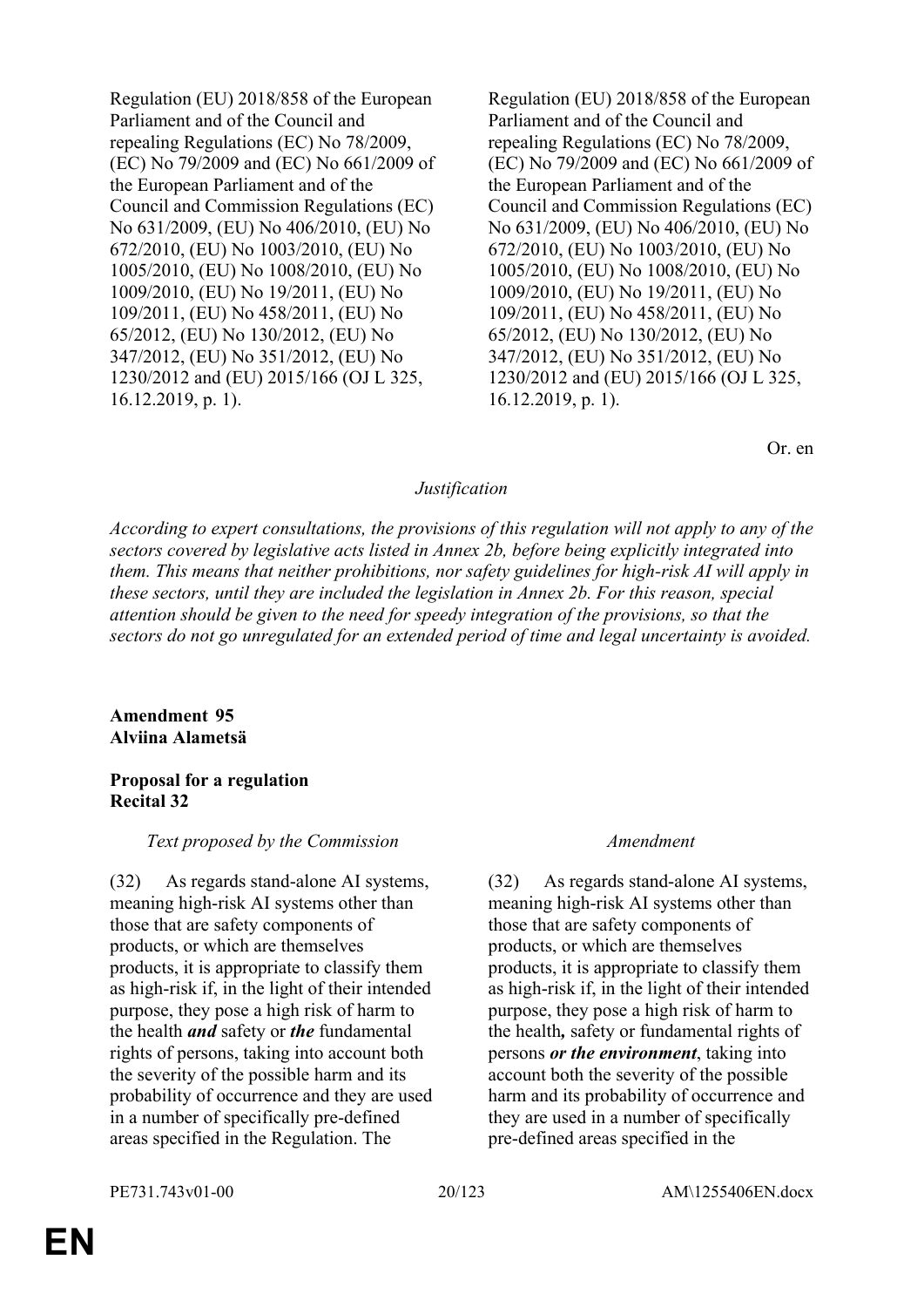identification of those systems is based on the same methodology and criteria envisaged also for any future amendments of the list of high-risk AI systems.

Regulation. The identification of those systems is based on the same methodology and criteria envisaged also for any future amendments of the list of high-risk AI systems.

Or. en

#### **Amendment 96 Alviina Alametsä**

#### **Proposal for a regulation Recital 33**

#### *Text proposed by the Commission Amendment*

(33) Technical inaccuracies of AI systems intended for the remote biometric identification of natural persons can lead to biased results and entail discriminatory effects. This is particularly relevant when it comes to age, ethnicity, sex or disabilities. Therefore, 'real-time' and 'post' remote biometric identification systems should be classified as high-risk. In view of the risks that they pose, both types of remote biometric identification systems should be subject to specific requirements on logging capabilities and human oversight.

(33) Technical inaccuracies of AI systems intended for the remote biometric identification of natural persons can lead to biased results and entail discriminatory effects*, which can have an effect on the health and safety of individuals, for instance in the context of operation and management of critical infrastructure*. This is particularly relevant when it comes to age, ethnicity, sex or disabilities. Therefore, 'real-time' and 'post' remote biometric identification systems should be classified as high-risk. In view of the risks that they pose, both types of remote biometric identification systems should be subject to specific requirements on logging capabilities and human oversight.

Or. en

**Amendment 97 Kosma Złotowski**

#### **Proposal for a regulation Recital 33**

*Text proposed by the Commission Amendment*

(33) Technical inaccuracies of AI systems intended for the remote biometric

(33) Technical inaccuracies of AI systems intended for the remote biometric

AM\1255406EN.docx 21/123 PE731.743v01-00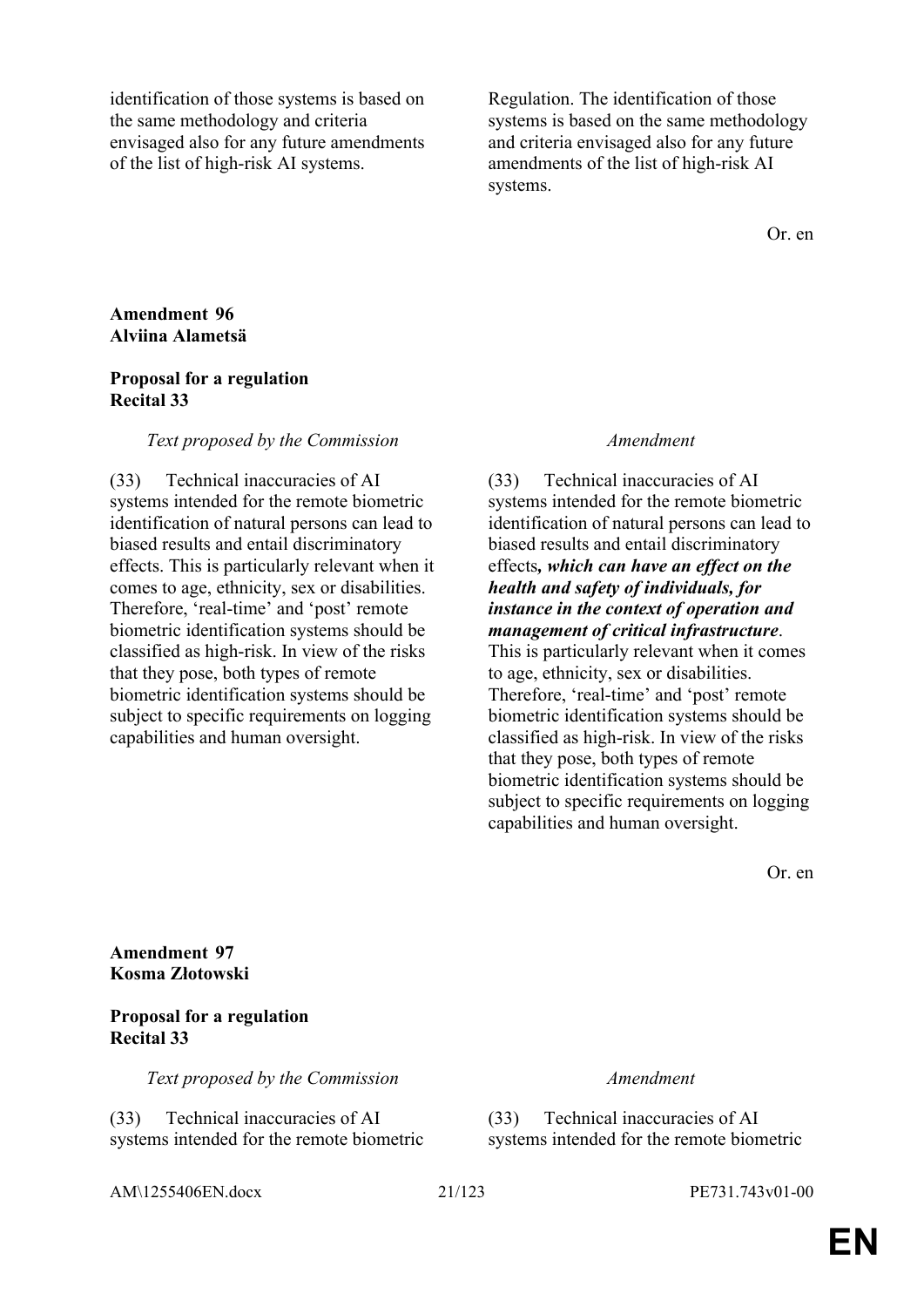identification of natural persons can lead to biased results and entail discriminatory effects. This is particularly relevant when it comes to age, ethnicity, sex or disabilities. Therefore, 'real-time' and 'post' remote biometric identification systems should be classified as high-risk. In view of the risks that they pose, both types of remote biometric identification systems should be subject to specific requirements on logging capabilities and human oversight.

identification of natural persons can lead to biased results and entail discriminatory effects. This is particularly relevant when it comes to age, ethnicity, sex or disabilities. Therefore, 'real-time' and 'post' remote biometric identification systems should be classified as high-risk. In view of the risks that they *may* pose, both types of remote biometric identification systems should be subject to specific requirements on logging capabilities and*, when appropriate and justified by a proven added value to the protection of health, safety and fundamental rights,* human oversight.

Or. en

### **Amendment 98 Kosma Złotowski**

#### **Proposal for a regulation Recital 34**

#### *Text proposed by the Commission Amendment*

(34) As regards the management and operation of critical infrastructure, it is appropriate to classify as high-risk the AI systems intended to be used as safety components in the management and operation of road traffic and the supply of water, gas, heating and electricity, since their failure or malfunctioning may put at risk the life and health of persons at large scale and lead to appreciable disruptions in the ordinary conduct of social and economic activities.

(34) As regards the management and operation of critical infrastructure, it is appropriate to classify as high-risk the AI systems intended to be used as safety components in the management and operation of road*, air and railway* traffic and the supply of water, gas, heating and electricity, since their failure or malfunctioning may put at risk the life and health of persons at large scale and lead to appreciable disruptions in the ordinary conduct of social and economic activities.

Or. en

**Amendment 99 Alviina Alametsä**

**Proposal for a regulation Recital 37**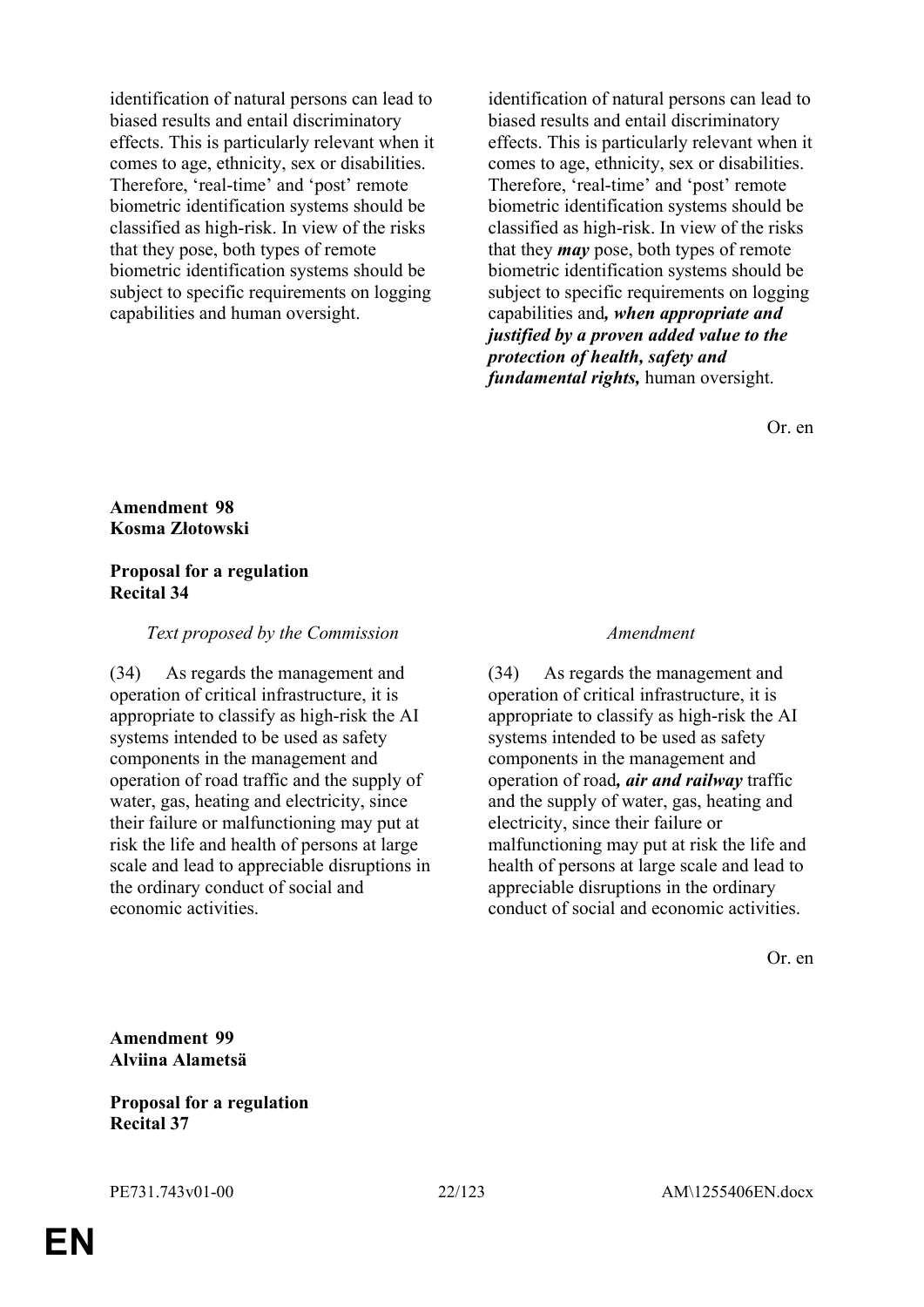#### *Text proposed by the Commission Amendment*

(37) Another area in which the use of AI systems deserves special consideration is the access to and enjoyment of certain essential private and public services and benefits necessary for people to fully participate in society or to improve one's standard of living. In particular, AI systems used to evaluate the credit score or creditworthiness of natural persons should be classified as high-risk AI systems, since they determine those persons' access to financial resources or essential services such as housing, electricity, and telecommunication services. AI systems used for this purpose may lead to discrimination of persons or groups and perpetuate historical patterns of discrimination, for example based on racial or ethnic origins, disabilities, age, sexual orientation, or create new forms of discriminatory impacts. Considering the very limited scale of the impact and the available alternatives on the market, it is appropriate to exempt AI systems for the purpose of creditworthiness assessment and credit scoring when put into service by small-scale providers for their own use. Natural persons applying for or receiving public assistance benefits and services from public authorities are typically dependent on those benefits and services and in a vulnerable position in relation to the responsible authorities. If AI systems are used for determining whether such benefits and services should be denied, reduced, revoked or reclaimed by authorities, they may have a significant impact on persons' livelihood and may infringe their fundamental rights, such as the right to social protection, nondiscrimination, human dignity or an effective remedy. Those systems should therefore be classified as high-risk. Nonetheless, this Regulation should not hamper the development and use of innovative approaches in the public administration, which would stand to benefit from a wider use of compliant and

(37) Another area in which the use of AI systems deserves special consideration is the access to and enjoyment of certain essential private and public services and benefits necessary for people to fully participate in society or to improve one's standard of living. In particular, AI systems used to evaluate the credit score or creditworthiness of natural persons should be classified as high-risk AI systems, since they determine those persons' access to financial resources or essential services such as housing, electricity, and telecommunication services. AI systems used for this purpose may lead to discrimination of persons or groups and perpetuate historical patterns of discrimination, for example based on racial or ethnic origins*, gender*, disabilities, age, sexual orientation, or create new forms of discriminatory impacts. Considering the very limited scale of the impact and the available alternatives on the market, it is appropriate to exempt AI systems for the purpose of creditworthiness assessment and credit scoring when put into service by small-scale providers for their own use. Natural persons applying for or receiving public assistance benefits and services from public authorities are typically dependent on those benefits and services and in a vulnerable position in relation to the responsible authorities. If AI systems are used for determining whether such benefits and services should be denied, reduced, revoked or reclaimed by authorities, they may have a significant impact on persons' livelihood and may infringe their fundamental rights, such as the right to social protection, nondiscrimination, human dignity or an effective remedy. Those systems should therefore be classified as high-risk. Nonetheless, this Regulation should not hamper the development and use of innovative approaches in the public administration, which would stand to benefit from a wider use of compliant and

AM\1255406EN.docx 23/123 PE731.743v01-00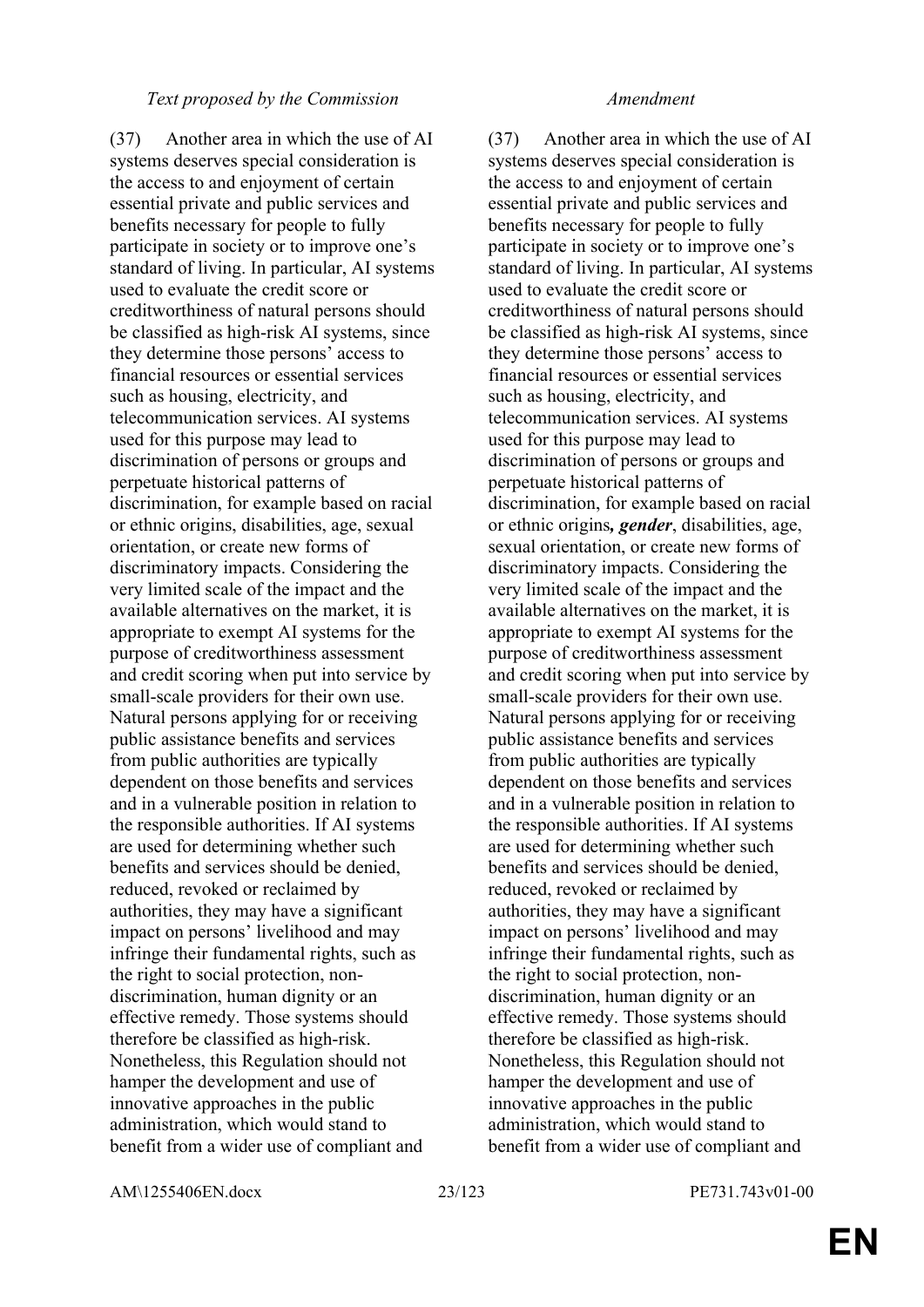safe AI systems, provided that those systems do not entail a high risk to legal and natural persons. Finally, AI systems used to dispatch or establish priority in the dispatching of emergency first response services should also be classified as highrisk since they make decisions in very critical situations for the life and health of persons and their property.

safe AI systems, provided that those systems do not entail a high risk to legal and natural persons. Finally, AI systems used to dispatch or establish priority in the dispatching of emergency first response services should also be classified as highrisk since they make decisions in very critical situations for the life and health of persons and their property.

Or. en

#### **Amendment 100 Alviina Alametsä**

#### **Proposal for a regulation Recital 43**

### *Text proposed by the Commission Amendment*

(43) Requirements should apply to highrisk AI systems as regards the quality of data sets used, technical documentation and record-keeping, transparency and the provision of information to users, human oversight, and robustness, accuracy and cybersecurity. Those requirements are necessary to effectively mitigate the risks for health, safety *and* fundamental rights, as applicable in the light of the intended purpose of the system, and no other less trade restrictive measures are reasonably available, thus avoiding unjustified restrictions to trade.

(43) Requirements should apply to highrisk AI systems as regards the quality of data sets used, technical documentation and record-keeping, transparency and the provision of information to users, human oversight, and robustness, accuracy and cybersecurity. Those requirements are necessary to effectively mitigate the risks for health, safety*,* fundamental rights *and the environment*, as applicable in the light of the intended purpose of the system, and no other less trade restrictive measures are reasonably available, thus avoiding unjustified restrictions to trade.

Or. en

**Amendment 101 Alviina Alametsä**

### **Proposal for a regulation Recital 44**

*Text proposed by the Commission Amendment*

(44) High data quality is essential for the (44) High data quality is essential for the

PE731.743v01-00 24/123 AM\1255406EN.docx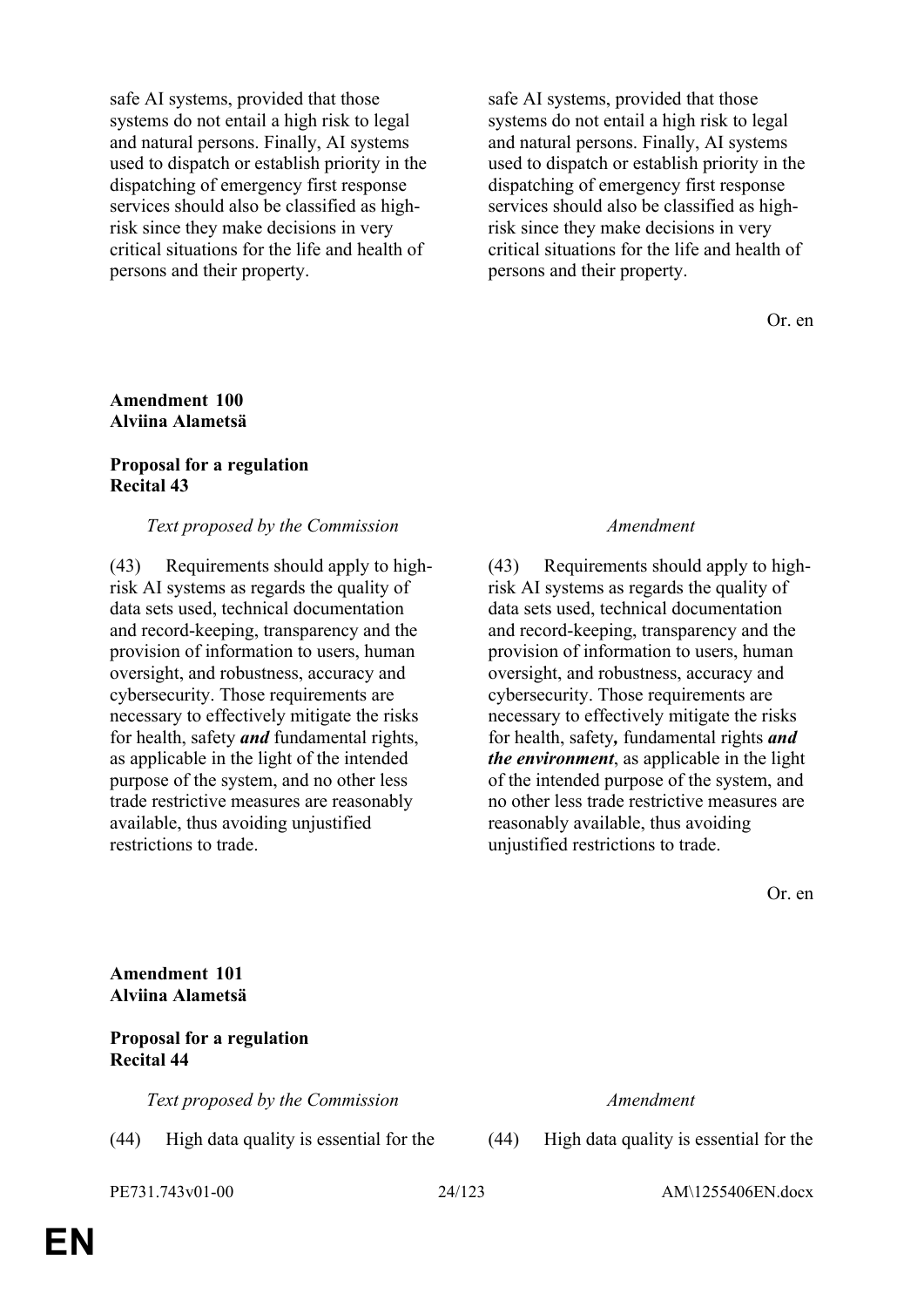performance of many AI systems, especially when techniques involving the training of models are used, with a view to ensure that the high-risk AI system performs as intended and safely and it does not become the source of discrimination prohibited by Union law. High quality training, validation and testing data sets require the implementation of appropriate data governance and management practices. Training, validation and testing data sets should be sufficiently relevant, representative and free of errors and complete in view of the intended purpose of the system. They should also have the appropriate statistical properties, including as regards the persons or groups of persons on which the high-risk AI system is intended to be used. In particular, training, validation and testing data sets should take into account, to the extent required in the light of their intended purpose, the features, characteristics or elements that are particular to the specific geographical, behavioural or functional setting or context within which the AI system is intended to be used. In order to protect the right of others from the discrimination that might result from the bias in AI systems, the providers *shouldbe* able to process also special categories of personal data, as a matter of substantial public interest, in order to ensure the bias monitoring, detection and correction in relation to highrisk AI systems.

performance of many AI systems, especially when techniques involving the training of models are used, with a view to ensure that the high-risk AI system performs as intended and safely and it does not become the source of discrimination prohibited by Union law. High quality training, validation and testing data sets require the implementation of appropriate data governance and management practices. Training, validation and testing data sets should be sufficiently relevant, representative and free of errors and complete in view of the intended purpose of the system. They should also have the appropriate statistical properties, including as regards the persons or groups of persons on which the high-risk AI system is intended to be used. In particular, training, validation and testing data sets should take into account, to the extent required in the light of their intended purpose, the features, characteristics or elements that are particular to the specific geographical, behavioural or functional setting or context within which the AI system is intended to be used. In order to protect the right of others from the discrimination that might result from the bias in AI systems, the providers *should ensure that databases contain adequate data on groups which are more vulnerable to discriminatory effects posed by AI, such as people with disabilities, and be* able to process also special categories of personal data, as a matter of substantial public interest, in order to ensure the bias monitoring, detection and correction in relation to highrisk AI systems.

Or. en

### **Amendment 102 Henna Virkkunen**

### **Proposal for a regulation Recital 44**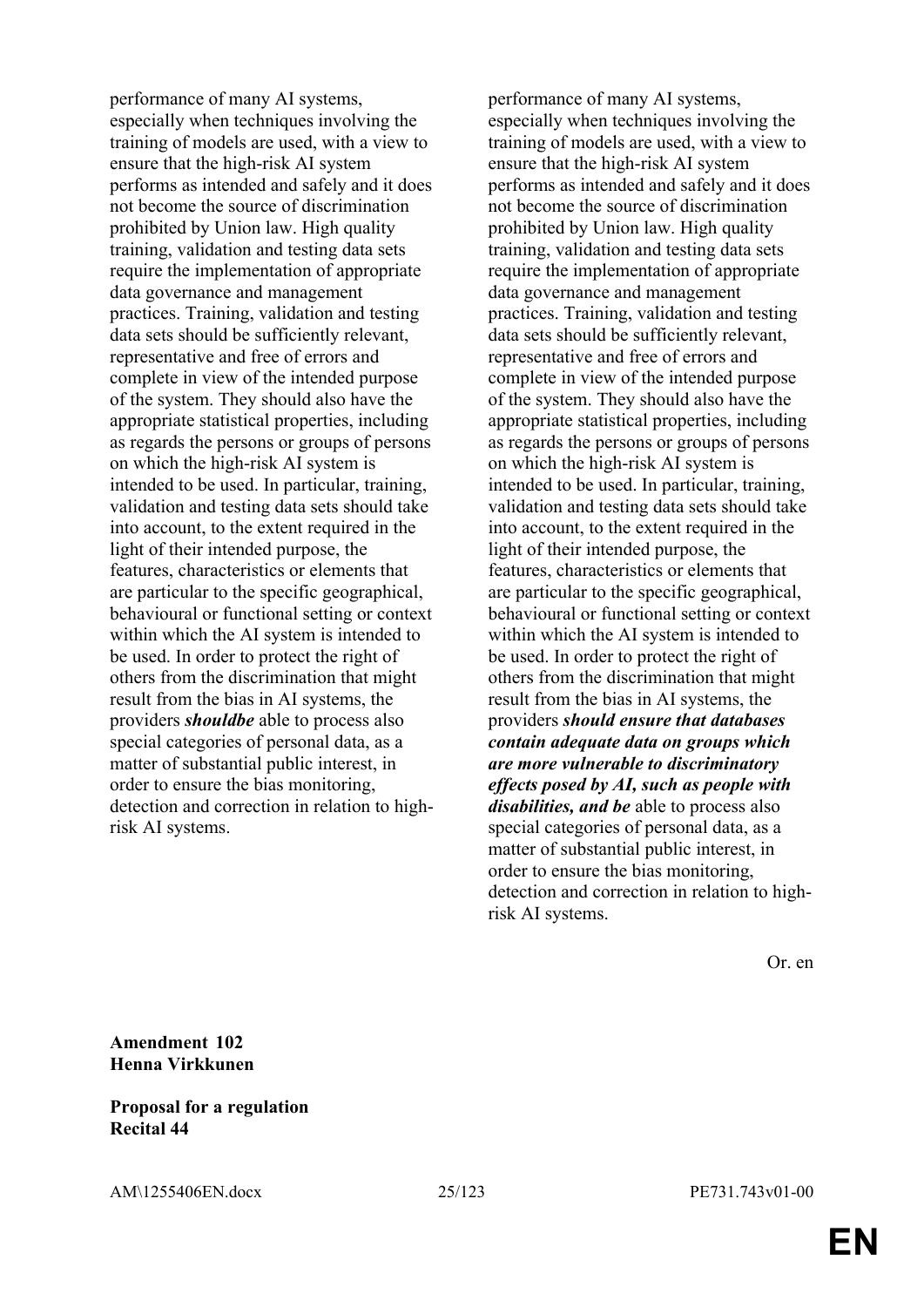#### *Text proposed by the Commission Amendment*

(44) High data quality is essential for the performance of many AI systems, especially when techniques involving the training of models are used, with a view to ensure that the high-risk AI system performs as intended and safely and it does not become the source of discrimination prohibited by Union law. High quality training, validation and testing data sets require the implementation of appropriate data governance and management practices. Training, validation and testing data sets should be sufficiently relevant*, representative and free of errors* and complete in view of the intended purpose of the system. They should also have the appropriate statistical properties, including as regards the persons or groups of persons on which the high-risk AI system is intended to be used. In particular, training, validation and testing data sets should take into account, to the extent required in the light of their intended purpose, the features, characteristics or elements that are particular to the specific geographical, behavioural or functional setting or context within which the AI system is intended to be used. In order to protect the right of others from the discrimination that might result from the bias in AI systems, the providers *shouldbe* able to process also special categories of personal data, as a matter of substantial public interest, in order to ensure the bias monitoring, detection and correction in relation to highrisk AI systems.

(44) High data quality is essential for the performance of many AI systems, especially when techniques involving the training of models are used, with a view to ensure that the high-risk AI system performs as intended and safely and it does not become the source of discrimination prohibited by Union law. High quality training, validation and testing data sets require the implementation of appropriate data governance and management practices. Training, validation and testing data sets should be sufficiently relevant and complete in view of the intended purpose of the system. They should also have the appropriate statistical properties, including as regards the persons or groups of persons on which the high-risk AI system is intended to be used. In particular, training, validation and testing data sets should take into account, to the extent required in the light of their intended purpose, the features, characteristics or elements that are particular to the specific geographical, behavioural or functional setting or context within which the AI system is intended to be used. In order to protect the right of others from the discrimination that might result from the bias in AI systems, the providers *should be* able to process also special categories of personal data, as a matter of substantial public interest, in order to ensure the bias monitoring, detection and correction in relation to high-risk AI systems. *In practice, a sufficient solution for bias monitoring could be achieved by abiding by state-of-the-art security and privacypreserving standards with regards to data management.*

Or. en

### **Amendment 103 Elsi Katainen, Jan-Christoph Oetjen, Ondřej Kovařík, Caroline Nagtegaal**

PE731.743v01-00 26/123 AM\1255406EN.docx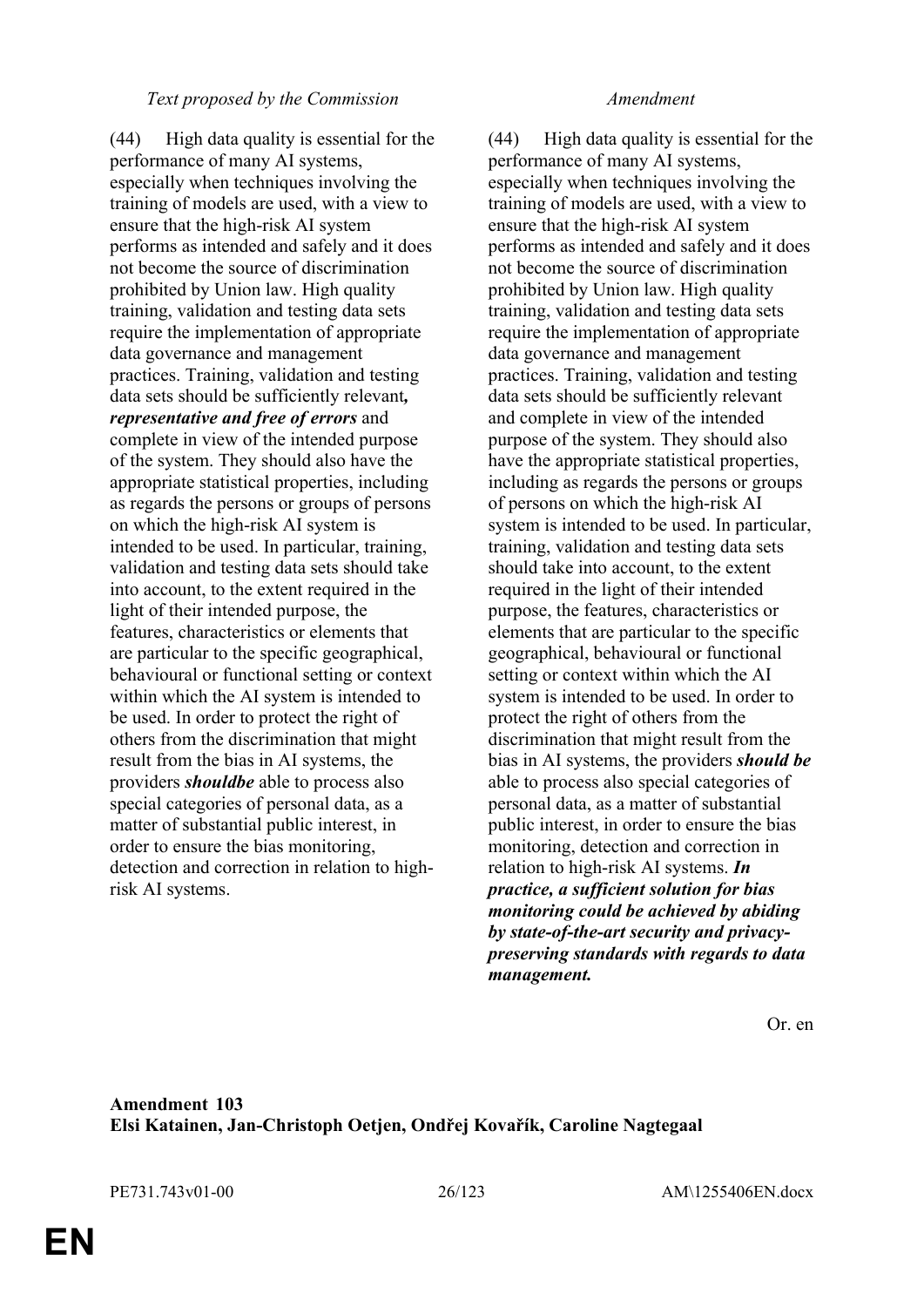#### **Proposal for a regulation Recital 44**

#### *Text proposed by the Commission Amendment*

(44) High data quality is essential for the performance of many AI systems, especially when techniques involving the training of models are used, with a view to ensure that the high-risk AI system performs as intended and safely and it does not become the source of discrimination prohibited by Union law. High quality training, validation and testing data sets require the implementation of appropriate data governance and management practices. Training, validation and testing data sets should be sufficiently relevant, representative *and* free of errors *and* complete in view of the intended purpose of the system. They should also have the appropriate statistical properties, including as regards the persons or groups of persons on which the high-risk AI system is intended to be used. In particular, training, validation and testing data sets should take into account, to the extent required in the light of their intended purpose, the features, characteristics or elements that are particular to the specific geographical, behavioural or functional setting or context within which the AI system is intended to be used. In order to protect the right of others from the discrimination that might result from the bias in AI systems, the providers shouldbe able to process also special categories of personal data, as a matter of substantial public interest, in order to ensure the bias monitoring, detection and correction in relation to highrisk AI systems.

(44) High data quality is essential for the performance of many AI systems, especially when techniques involving the training of models are used, with a view to ensure that the high-risk AI system performs as intended and safely and it does not become the source of discrimination prohibited by Union law. High quality training, validation and testing data sets require the implementation of appropriate data governance and management practices. Training, validation and testing data sets should be sufficiently relevant, representative*, up-to-date,* free of errors *to the best extent possible and as* complete *as possible* in view of the intended purpose of the system. They should also have the appropriate statistical properties, including as regards the persons or groups of persons on which the high-risk AI system is intended to be used. In particular, training, validation and testing data sets should take into account, to the extent required in the light of their intended purpose, the features, characteristics or elements that are particular to the specific geographical, *sectorial,* behavioural or functional setting or context within which the AI system is intended to be used. In order to protect the right of others from the discrimination that might result from the bias in AI systems, the providers shouldbe able to process also special categories of personal data, as a matter of substantial public interest, in order to ensure the bias monitoring, detection*, update* and correction in relation to high-risk AI systems.

Or. en

### *Justification*

*No data set can be completely free of errors or complete.*

AM\1255406EN.docx 27/123 PE731.743v01-00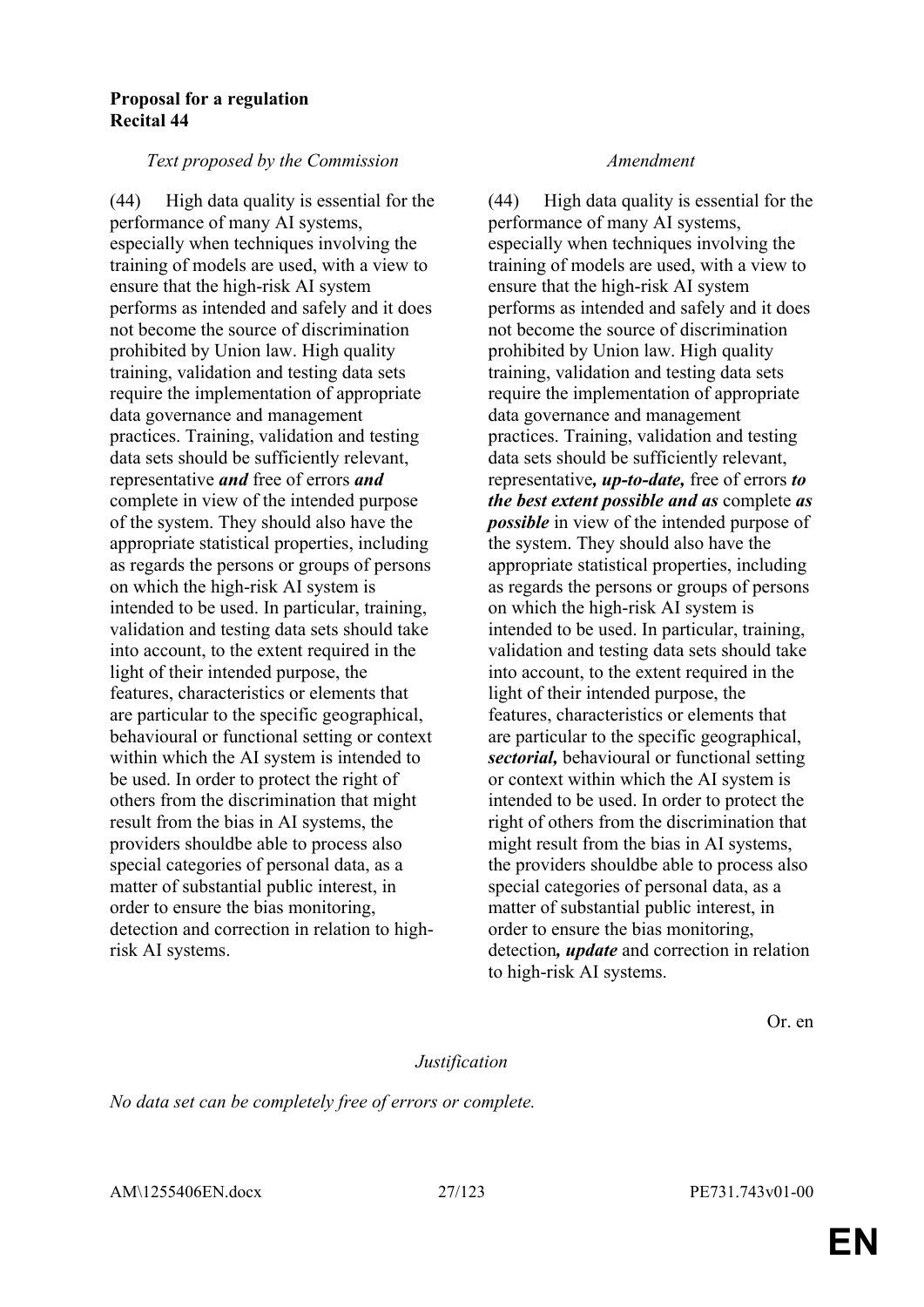### **Amendment 104 Alviina Alametsä**

#### **Proposal for a regulation Recital 47 a (new)**

*Text proposed by the Commission Amendment*

*(47 a) Based on previous experience, it is particularly important to ensure clear requirements and guidelines for interoperability between AI systems both within and amongst different economic sectors, contributing to foster innovation and providing favourable conditions for smaller market actors.*

Or. en

### **Amendment 105 Alviina Alametsä**

### **Proposal for a regulation Recital 48**

#### *Text proposed by the Commission Amendment*

(48) High-risk AI systems should be designed and developed in such a way that natural persons can oversee their functioning. For this purpose, appropriate human oversight measures should be identified by the provider of the system before its placing on the market or putting into service. In particular, where appropriate, such measures should guarantee that the system is subject to inbuilt operational constraints that cannot be overridden by the system itself and is responsive to the human operator, and that the natural persons to whom human oversight has been assigned have the necessary competence, training and authority to carry out that role.

(48) High-risk AI systems should be designed and developed in such a way that natural persons can oversee their functioning. For this purpose, appropriate human oversight measures should be identified by the provider of the system before its placing on the market or putting into service. In particular, where appropriate, such measures should guarantee that the system is subject to inbuilt operational constraints that cannot be overridden by the system itself and is responsive to the human operator, and that the natural persons to whom human oversight has been assigned have the necessary competence, training and authority to carry out that role. *These operational constraints should be allowed to be amended in the future, in case increased understanding and technological developments in the field*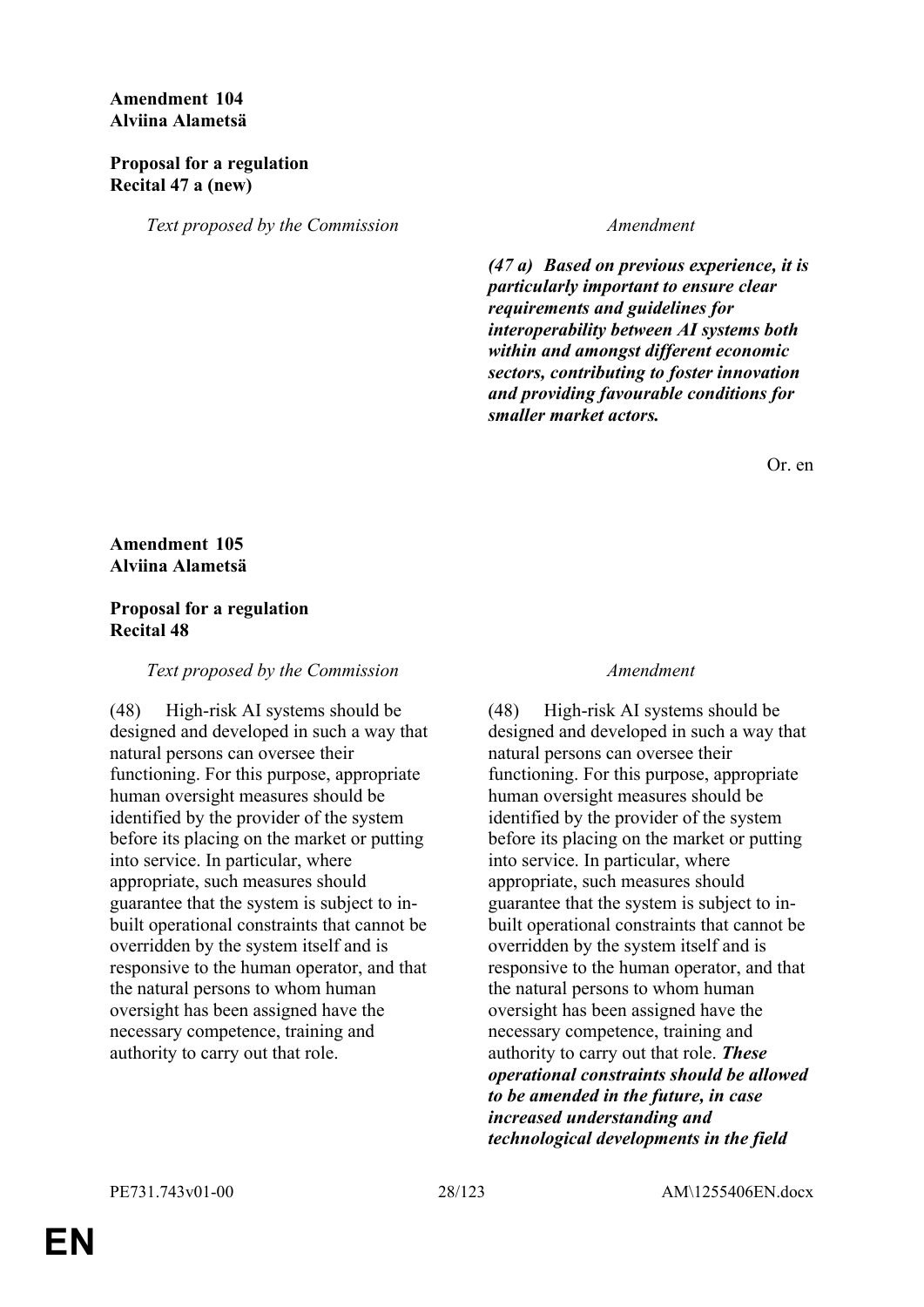*lead to the conclusion that they do not constitute the safest possible option.*

Or. en

#### **Amendment 106 Kosma Złotowski**

#### **Proposal for a regulation Recital 48**

*Text proposed by the Commission Amendment*

(48) High-risk AI systems should be designed and developed in such a way that natural persons *can* oversee their functioning. For this purpose, appropriate human oversight measures should be identified by the provider of the system before its placing on the market or putting into service. In particular, where appropriate, such measures should guarantee that the system is subject to inbuilt operational constraints that cannot be overridden by the system itself and is responsive to the human operator, and that the natural persons to whom human oversight has been assigned have the necessary competence, training and authority to carry out that role.

(48) High-risk AI systems should be designed and developed in such a way that natural persons *may, when appropriate,* oversee their functioning. For this purpose*, when it brings a proven added value to the protection of health, safety and fundamental rights*, appropriate human oversight measures should be identified by the provider of the system before its placing on the market or putting into service. In particular, where appropriate, such measures should guarantee that the system is subject to in-built operational constraints that cannot be overridden by the system itself and is responsive to the human operator, and that the natural persons to whom human oversight has been assigned have the necessary competence, training and authority to carry out that role.

Or. en

**Amendment 107 Kosma Złotowski**

### **Proposal for a regulation Recital 51**

*Text proposed by the Commission Amendment*

(51) Cybersecurity plays a crucial role in ensuring that AI systems are resilient

(51) Cybersecurity plays a crucial role in ensuring that AI systems are resilient

AM\1255406EN.docx 29/123 PE731.743v01-00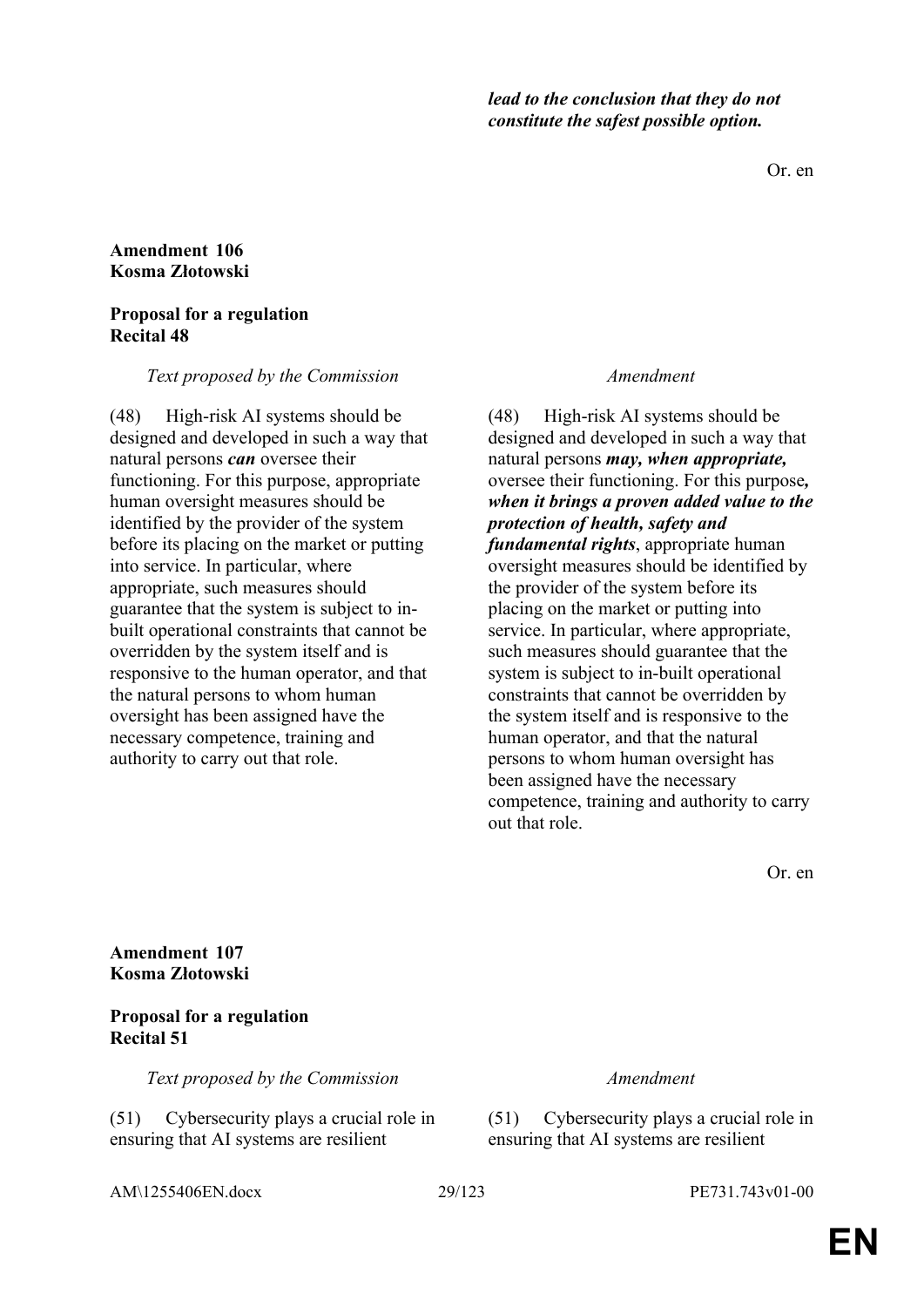against attempts to alter their use, behaviour, performance or compromise their security properties by malicious third parties exploiting the system's vulnerabilities. Cyberattacks against AI systems can leverage AI specific assets, such as training data sets (e.g. data poisoning) or trained models (e.g. adversarial attacks), or exploit vulnerabilities in the AI system's digital assets or the underlying ICT infrastructure. To ensure a level of cybersecurity appropriate to the risks, suitable measures should therefore be taken by the providers of high-risk AI systems, also taking into account as appropriate the underlying ICT infrastructure.

against attempts to alter their use, behaviour, performance or compromise their security properties by malicious third parties exploiting the system's vulnerabilities. Cyberattacks against AI systems can leverage AI specific assets, such as training data sets (e.g. data poisoning) or trained models (e.g. adversarial attacks), or exploit vulnerabilities in the AI system's digital assets or the underlying ICT infrastructure. To ensure a level of cybersecurity appropriate to the risks, suitable measures should therefore be taken by the providers of high-risk AI systems, *as well as the notified bodies, competent national authorities and market surveillance authorities accessing the data of providers of high risk AI systems,* also taking into account as appropriate the underlying ICT infrastructure.

Or. en

#### **Amendment 108 Kosma Złotowski**

### **Proposal for a regulation Recital 54**

#### *Text proposed by the Commission Amendment*

(54) The provider should establish a sound quality management system, ensure the accomplishment of the required conformity assessment procedure, draw up the relevant documentation and establish a robust post-market monitoring system. Public authorities which put into service high-risk AI systems for their own use may adopt and implement the rules for the quality management system as part of the quality management system adopted at a national or regional level, as appropriate, taking into account the specificities of the sector and the competences and organisation of the public authority in

(54) The provider should establish a sound quality management system, ensure the accomplishment of the required conformity assessment procedure, draw up the relevant documentation *in the language of the Member State concerned* and establish a robust post-market monitoring system*. All elements, from design to future development, must be transparent for the user*. Public authorities which put into service high-risk AI systems for their own use may adopt and implement the rules for the quality management system as part of the quality management system adopted at a national or regional level, as appropriate, taking into account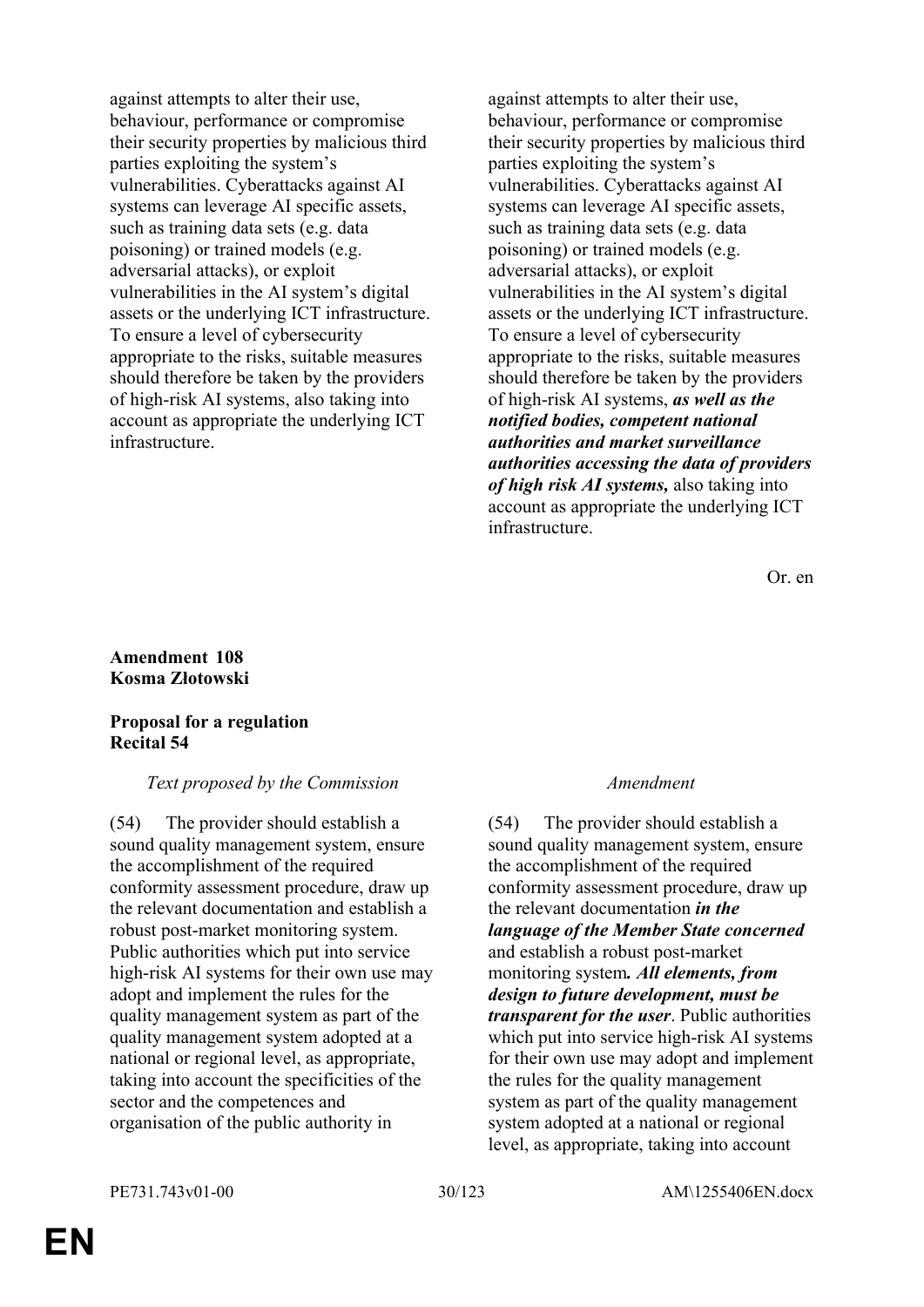question. the specificities of the sector and the competences and organisation of the public authority in question.

Or. en

#### **Amendment 109 Jörgen Warborn**

#### **Proposal for a regulation Recital 64**

#### *Text proposed by the Commission Amendment*

(64) Given the more extensive experience of professional pre-market certifiers in the field of product safety and the different nature of risks involved, it is appropriate to limit, at least in an initial phase of application of this Regulation, the scope of application of third-party conformity assessment for high-risk AI systems other than those related to products. Therefore, the conformity assessment of such systems should be carried out as a general rule by the provider under its own responsibility, with the only exception of AI systems intended to be used for the remote biometric identification of persons, for which the involvement of a notified body in the conformity assessment should be foreseen*, to the extent they are not prohibited*.

(64) Given the more extensive experience of professional pre-market certifiers in the field of product safety and the different nature of risks involved, it is appropriate to limit, at least in an initial phase of application of this Regulation, the scope of application of third-party conformity assessment for high-risk AI systems other than those related to products. Therefore, the conformity assessment of such systems should be carried out as a general rule by the provider under its own responsibility, with the only exception of AI systems intended to be used for the remote biometric identification of persons, for which the involvement of a notified body in the conformity assessment should be foreseen.

Or. en

**Amendment 110 Jörgen Warborn**

### **Proposal for a regulation Recital 67**

*Text proposed by the Commission Amendment*

(67) High-risk AI systems should bear the CE marking to indicate their

(67) High-risk AI systems should bear the CE marking to indicate their

AM\1255406EN.docx 31/123 PE731.743v01-00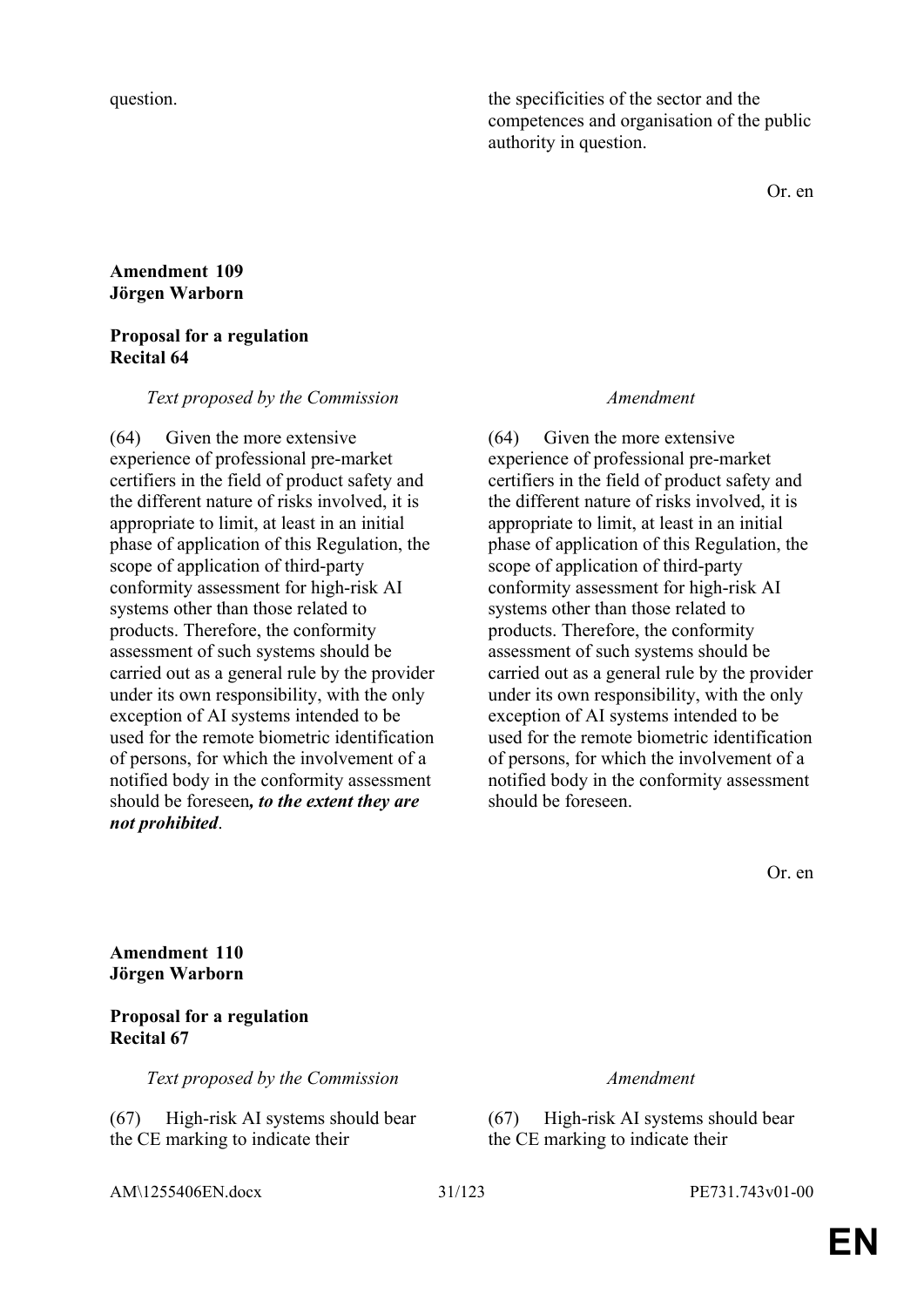conformity with this Regulation so that they can move freely within the internal market. Member States should not create *unjustified* obstacles to the placing on the market or putting into service of high-risk AI systems that comply with the requirements laid down in this Regulation and bear the CE marking.

conformity with this Regulation so that they can move freely within the internal market. Member States should not create obstacles to the placing on the market or putting into service of high-risk AI systems that comply with the requirements laid down in this Regulation and bear the CE marking.

Or. en

#### **Amendment 111 Elsi Katainen, Jan-Christoph Oetjen, Caroline Nagtegaal, Ondřej Kovařík**

#### **Proposal for a regulation Recital 71**

#### *Text proposed by the Commission Amendment*

(71) Artificial intelligence is a rapidly developing family of technologies that requires novel forms of regulatory oversight and a safe space for experimentation, while ensuring responsible innovation and integration of appropriate safeguards and risk mitigation measures. To ensure a legal framework that is innovation-friendly, future-proof and resilient to disruption, national competent authorities from one or more Member States should be encouraged to establish artificial intelligence regulatory sandboxes to facilitate the development and testing of innovative AI systems under strict regulatory oversight before these systems are placed on the market or otherwise put into service.

(71) Artificial intelligence is a rapidly developing family of technologies that requires novel forms of regulatory oversight and a safe space for experimentation, while ensuring responsible innovation and integration of appropriate safeguards and risk mitigation measures. To ensure a legal framework that is innovation-friendly, future-proof and resilient to disruption, national competent authorities from one or more Member States should be encouraged to establish artificial intelligence regulatory sandboxes to facilitate the development and testing of innovative AI systems under strict regulatory oversight before these systems are placed on the market or otherwise put into service. *It is especially important to ensure that SMEs and start-ups can easily access these sandboxes, are actively involved and participate in the development and testing of innovative AI systems, in order to be able to contribute with their knowhow and experience. Their participation should be supported and facilitated.*

Or. en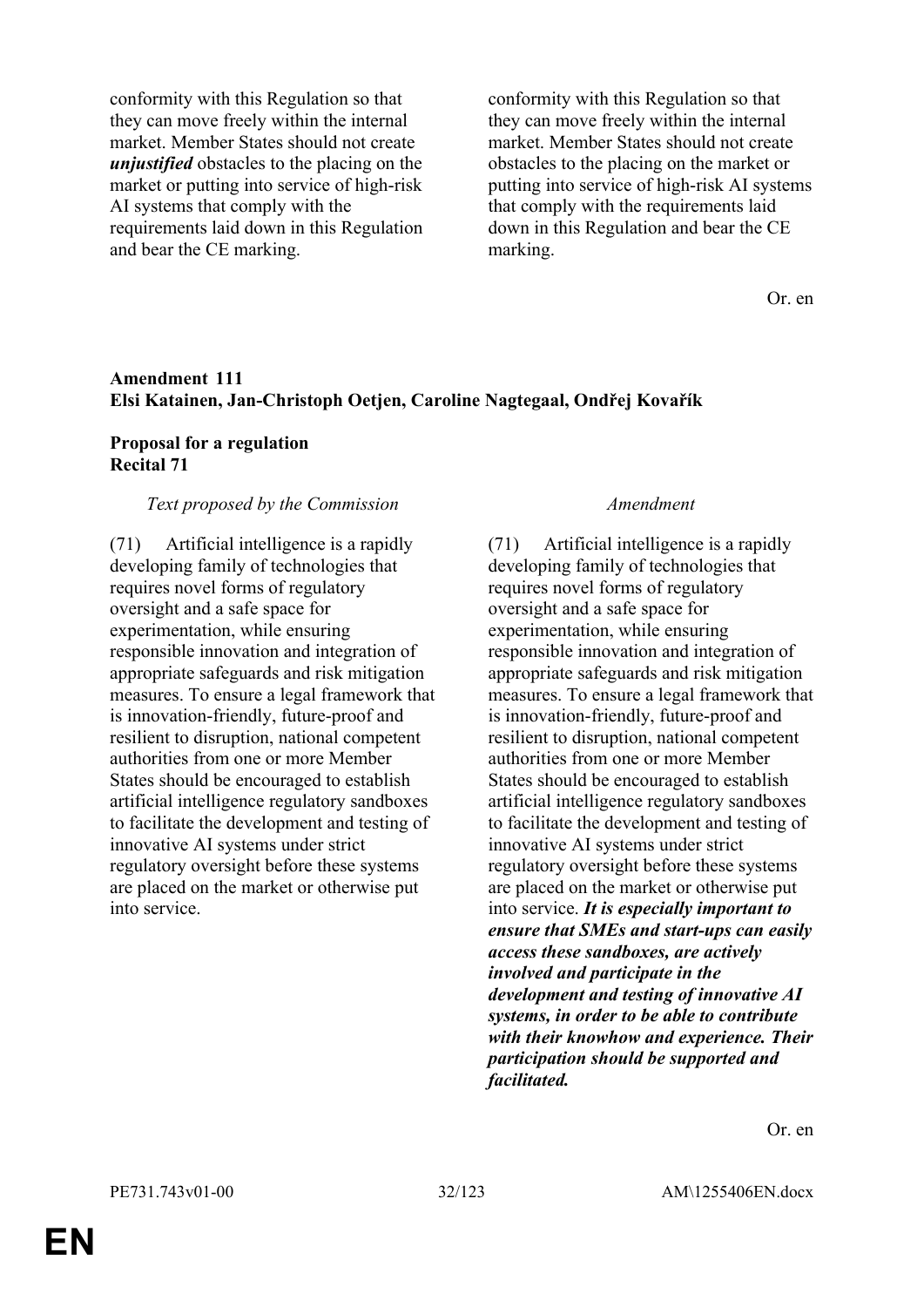#### *Justification*

*It is important to ensure that sandboxes encourage and facilitate the participation of SMEs and start-ups, so that they can have an equal opportunity to join these innovative spaces, develop AI systems further and contribute their sectoral knowledge. This is especially important for transport and tourism sectors with many small-scale providers and companies.*

#### **Amendment 112 Henna Virkkunen**

### **Proposal for a regulation Recital 71**

#### *Text proposed by the Commission Amendment*

(71) Artificial intelligence is a rapidly developing family of technologies that requires novel forms of regulatory oversight and a safe space for experimentation, while ensuring responsible innovation and integration of appropriate safeguards and risk mitigation measures. To ensure a legal framework that is innovation-friendly, future-proof and resilient to disruption, national competent authorities from one or more Member States should *be encouraged to* establish artificial intelligence regulatory sandboxes to facilitate the development and testing of innovative AI systems under strict regulatory oversight before these systems are placed on the market or otherwise put into service.

(71) Artificial intelligence is a rapidly developing family of technologies that requires novel forms of regulatory oversight and a safe space for experimentation, while ensuring responsible innovation and integration of appropriate safeguards and risk mitigation measures. To ensure a legal framework that is innovation-friendly, future-proof and resilient to disruption, national competent authorities from one or more Member States should establish artificial intelligence regulatory sandboxes *and make such regulatory sandboxes widely available throughout the Union, in order* to facilitate the development and testing of innovative AI systems under strict regulatory oversight before these systems are placed on the market or otherwise put into service.

Or. en

#### *Justification*

*Given the comprehensive and often times ambiguous definitions of the AI Act, regulatory sandboxes should be widely used in order to establish a controlled environment to test innovative technologies. An effective regulatory sandboxing scheme can bring significant advantages in terms of innovation and growth without compromising on consumer protection or privacy.*

### **Amendment 113**

AM\1255406EN.docx 33/123 PE731.743v01-00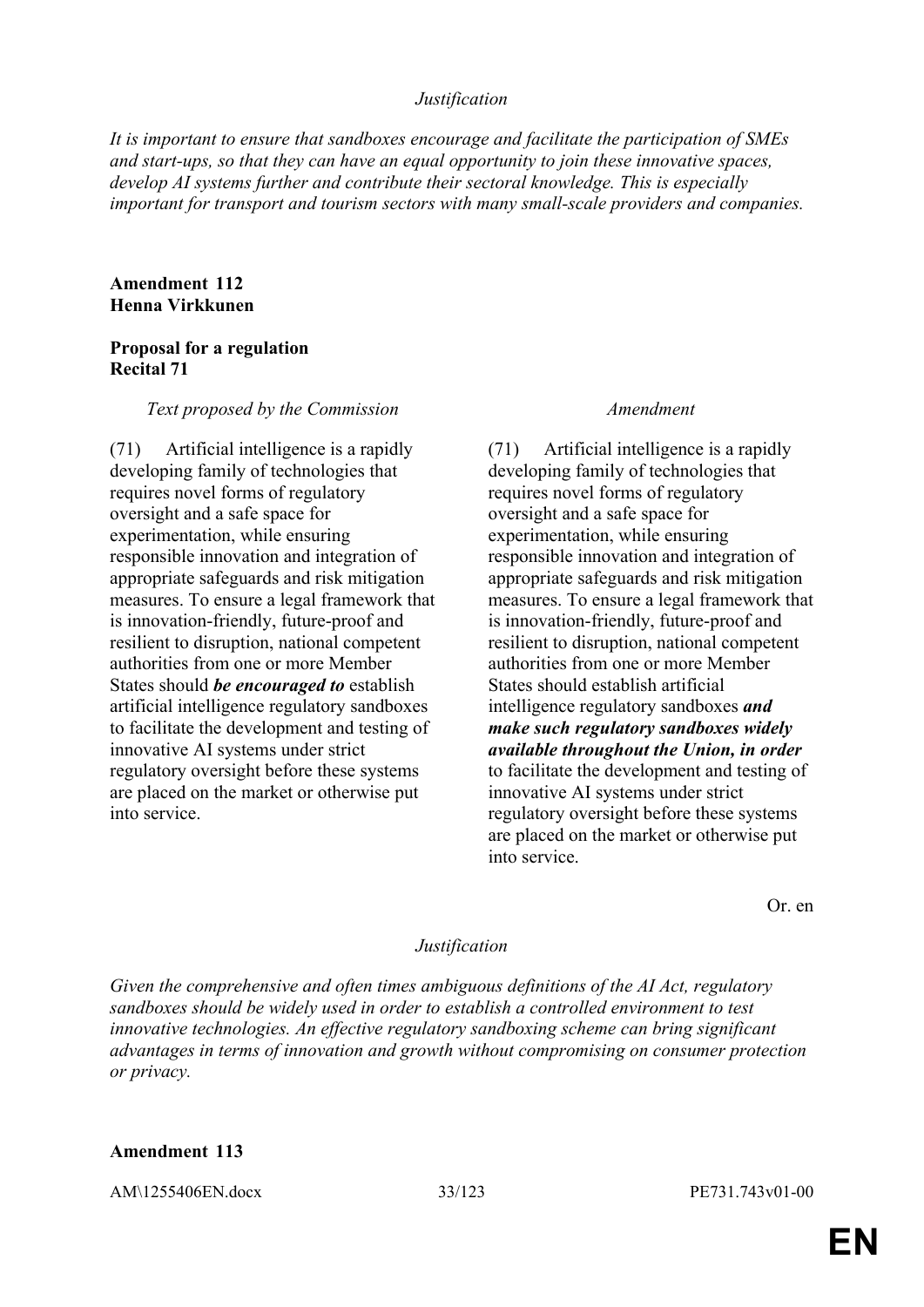#### **Kosma Złotowski**

#### **Proposal for a regulation Recital 73**

#### *Text proposed by the Commission Amendment*

(73) In order to promote and protect innovation, it is important that the interests of small-scale providers and users of AI systems are taken into particular account. To this objective, Member States should develop initiatives, which are targeted at those operators, including on awareness raising and information communication. Moreover, the specific interests and needs of small-scale providers shall be taken into account when Notified Bodies set conformity assessment fees. Translation costs related to mandatory documentation and communication with authorities may constitute a significant cost for providers and other operators, notably those of a smaller scale. Member States should possibly ensure that one of the languages determined and accepted by them for relevant providers' documentation and for communication with operators is one which is broadly understood by the largest possible number of cross-border users*.*

(73) In order to promote and protect innovation, it is important that the interests of small-scale providers and users of AI systems are taken into particular account. To this objective*, AI solutions and services designed to combat fraud and protect consumers against fraudulent activities should not be considered high risk, nor prohibited. As a matter of substantial public interest, it is vital that this Regulation does not undermine the incentive of the industry to create and roll out solutions designed to combat fraud across the European Union. Furthermore*, Member States should develop initiatives, which are targeted at those operators, including on awareness raising and information communication. Moreover, the specific interests and needs of small-scale providers shall be taken into account when notified bodies set conformity assessment fees. Translation costs related to mandatory documentation and communication with authorities may constitute a significant cost for providers and other operators, notably those of a smaller scale. Member States should possibly ensure that one of the languages determined and accepted by them for relevant providers' documentation and for communication with operators is one which is broadly understood by the largest possible number of cross-border users

Or. en

**Amendment 114 Alviina Alametsä**

**Proposal for a regulation Recital 73**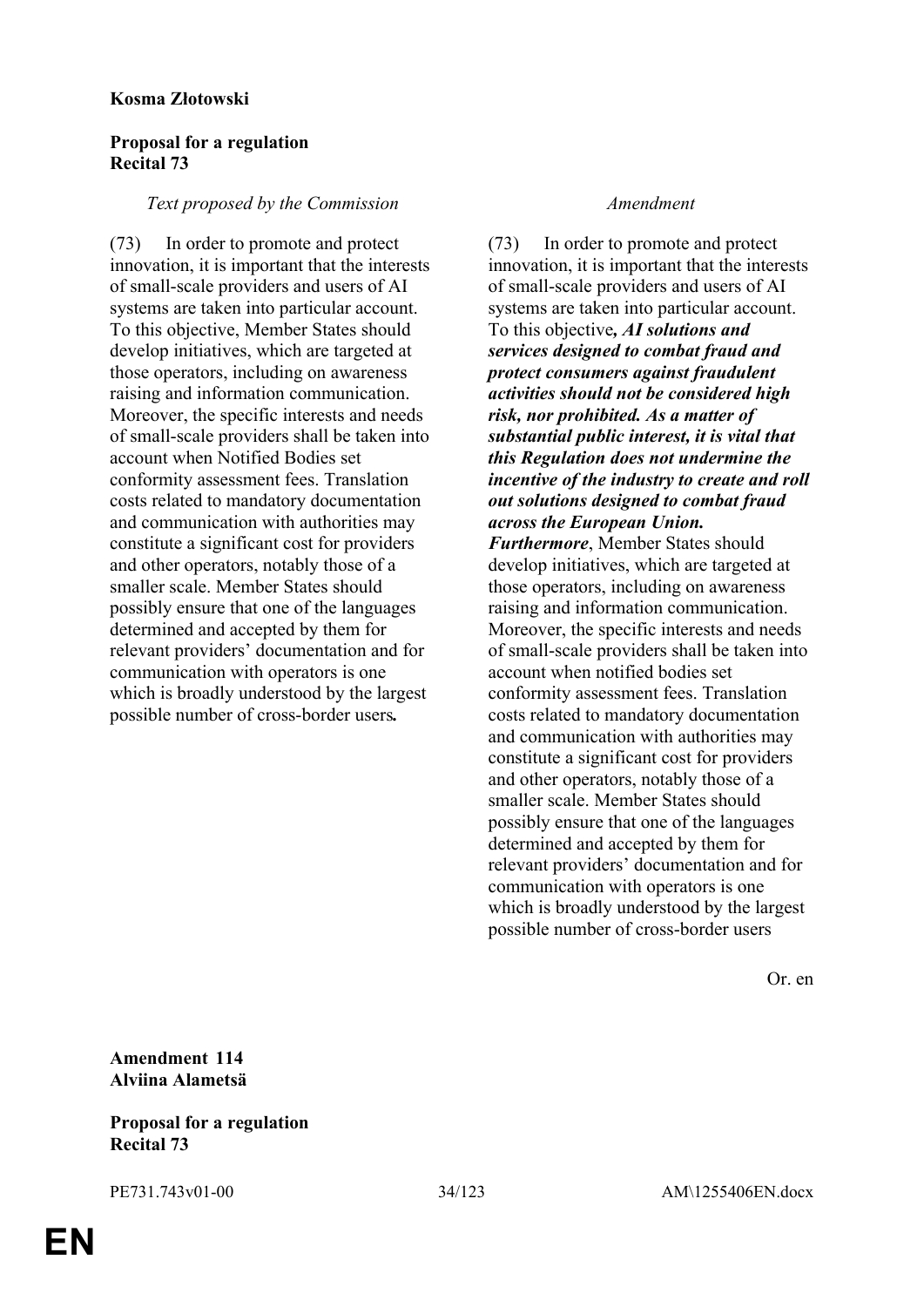#### *Text proposed by the Commission Amendment*

(73) In order to promote and protect innovation, it is important that the interests of small-scale providers and users of AI systems are taken into particular account. To this objective, Member States should develop initiatives, which are targeted at those operators, including on awareness raising and information communication. Moreover, the specific interests and needs of small-scale providers *shall* be taken into account when Notified Bodies set conformity assessment fees. Translation costs related to mandatory documentation and communication with authorities may constitute a significant cost for providers and other operators, notably those of a smaller scale. Member States should possibly ensure that one of the languages determined and accepted by them for relevant providers' documentation and for communication with operators is one which is broadly understood by the largest possible number of cross-border users.

(73) In order to promote and protect innovation, it is important that the interests of small-scale providers and users of AI systems are taken into particular account. To this objective, Member States should develop initiatives, which are targeted at those operators, including on awareness raising and information communication. Moreover, the specific interests and needs of small-scale providers *should* be taken into account when Notified Bodies set conformity assessment fees. Translation costs related to mandatory documentation and communication with authorities may constitute a significant cost for providers and other operators, notably those of a smaller scale. Member States should possibly ensure that one of the languages determined and accepted by them for relevant providers' documentation and for communication with operators is one which is broadly understood by the largest possible number of cross-border users.

Or. en

### **Amendment 115 Elsi Katainen, Jan-Christoph Oetjen, Caroline Nagtegaal, Ondřej Kovařík**

### **Proposal for a regulation Recital 76**

#### *Text proposed by the Commission Amendment*

(76) In order to facilitate a smooth, effective and harmonised implementation of this Regulation a European Artificial Intelligence Board should be established. The Board should be responsible for a number of advisory tasks, including issuing opinions, recommendations, advice or guidance on matters related to the implementation of this Regulation, including on technical specifications or existing standards regarding the

(76) In order to facilitate a smooth, effective and harmonised implementation of this Regulation a European Artificial Intelligence Board should be established. The Board should be responsible for a number of advisory tasks, including issuing opinions, recommendations, advice or guidance on matters related to the implementation of this Regulation, including on technical specifications or existing standards regarding the

AM\1255406EN.docx 35/123 PE731.743v01-00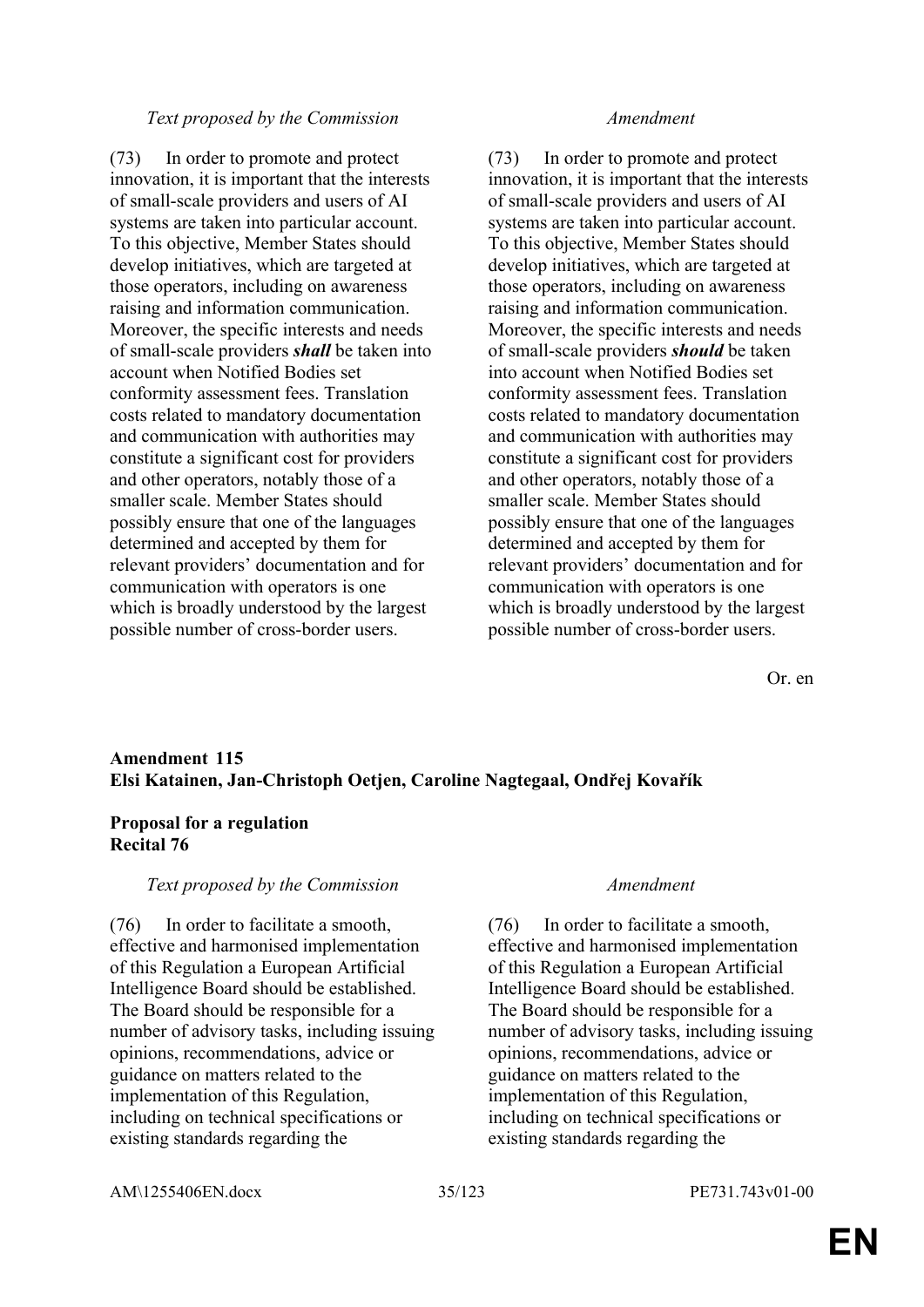requirements established in this Regulation and providing advice to and assisting the Commission on specific questions related to artificial intelligence.

requirements established in this Regulation and providing advice to and assisting the Commission on specific questions related to artificial intelligence. *In order to ensure a common and consistent approach to the development of AI and ensure good cooperation and exchange of views, the Board should regularly consult other EU institutions as well as all sector-specific relevant stakeholders.*

Or. en

### **Amendment 116 Elsi Katainen, Jan-Christoph Oetjen, Ondřej Kovařík, Caroline Nagtegaal**

#### **Proposal for a regulation Recital 77 a (new)**

*Text proposed by the Commission Amendment*

*(77 a) To encourage knowledge sharing from best practices, the Commission should organise regular consultative meetings for knowhow exchange between different Member States' national authorities responsible for notification policy.*

Or. en

### **Amendment 117 Kateřina Konečná**

### **Proposal for a regulation Article 1 – paragraph 1 – point c**

*Text proposed by the Commission Amendment*

(c) specific requirements for *high-risk* AI systems and obligations for operators of such systems;

(c) specific requirements for AI systems and obligations for operators of such systems;

Or. en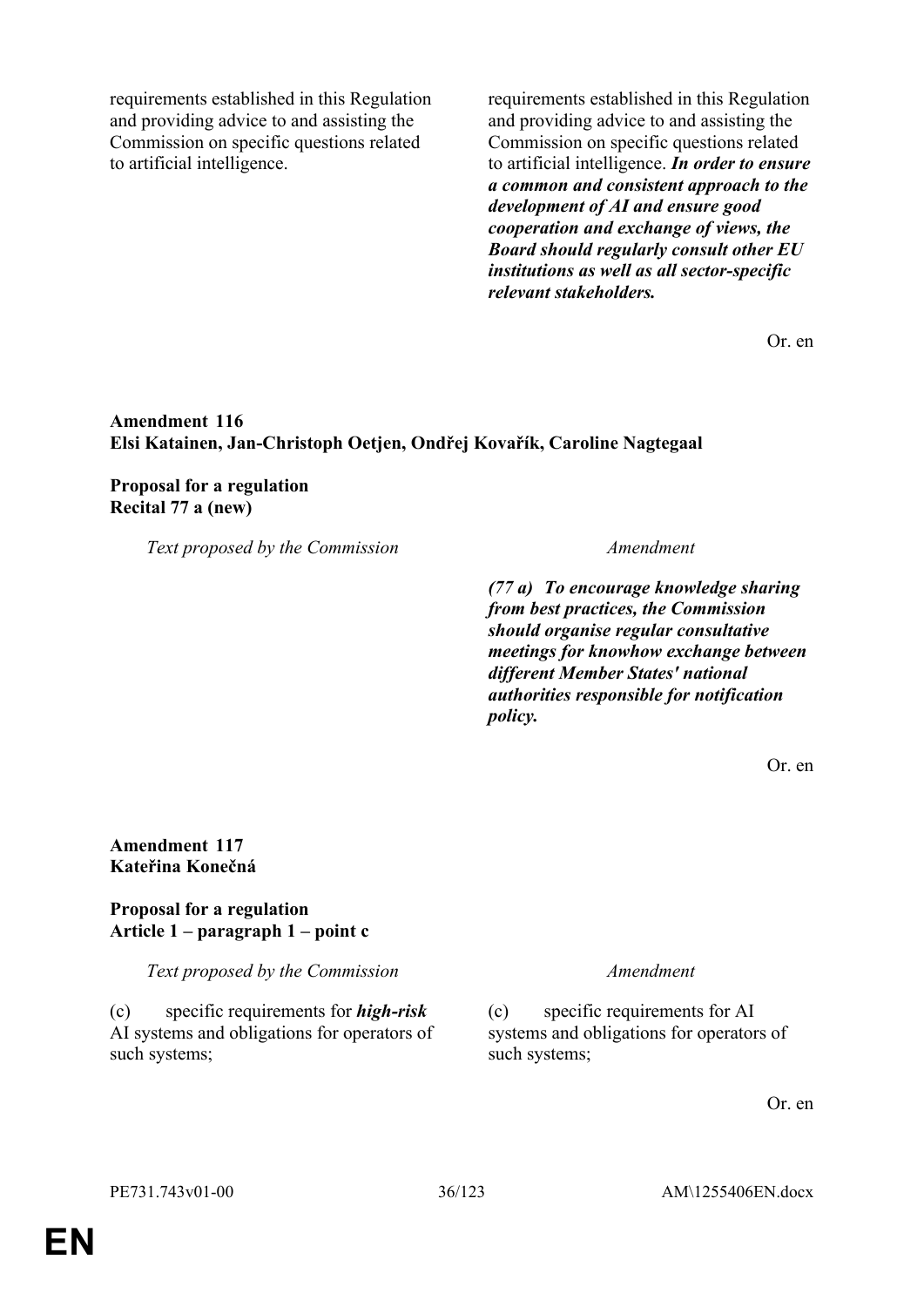### **Amendment 118 Jörgen Warborn**

### **Proposal for a regulation Article 2 – paragraph 2 – introductory part**

*Text proposed by the Commission Amendment*

2. For high-risk AI *systems that are safety components of* products *or systems, or which are themselves products or systems, falling within the scope of the following acts*, only Article 84 of this Regulation shall apply:

2. For *AI systems classified as* highrisk AI *in accordance with Article 6 related to* products *covered by Union harmonisation legislation listed in Annex II, section B*, only Article 84 of this Regulation shall apply:

Or. en

# *Justification*

*Type-approval only covers the vehicle itself, but AI is actually used by the safety components of the vehicle. With the revised paragraph suggested by the Rapporteur, automotive industry experts warn that systems like intelligent speed assistance or automatic emergency braking would fall both under the scope of the AI Act and under the existing sector-specific technical requirements, which would lead to a duplication of requirements, with potential conflicts or discrepancies.*

# **Amendment 119 Kosma Złotowski**

# **Proposal for a regulation Article 2 – paragraph 3**

*Text proposed by the Commission Amendment*

3. This Regulation shall not apply to AI systems developed or used exclusively for military purposes.

3. This Regulation shall not apply to AI systems *specially designed, modified,* developed or used exclusively for military purposes.

Or. en

**Amendment 120 Jörgen Warborn**

**Proposal for a regulation Article 2 – paragraph 3 a (new)**

AM\1255406EN.docx 37/123 PE731.743v01-00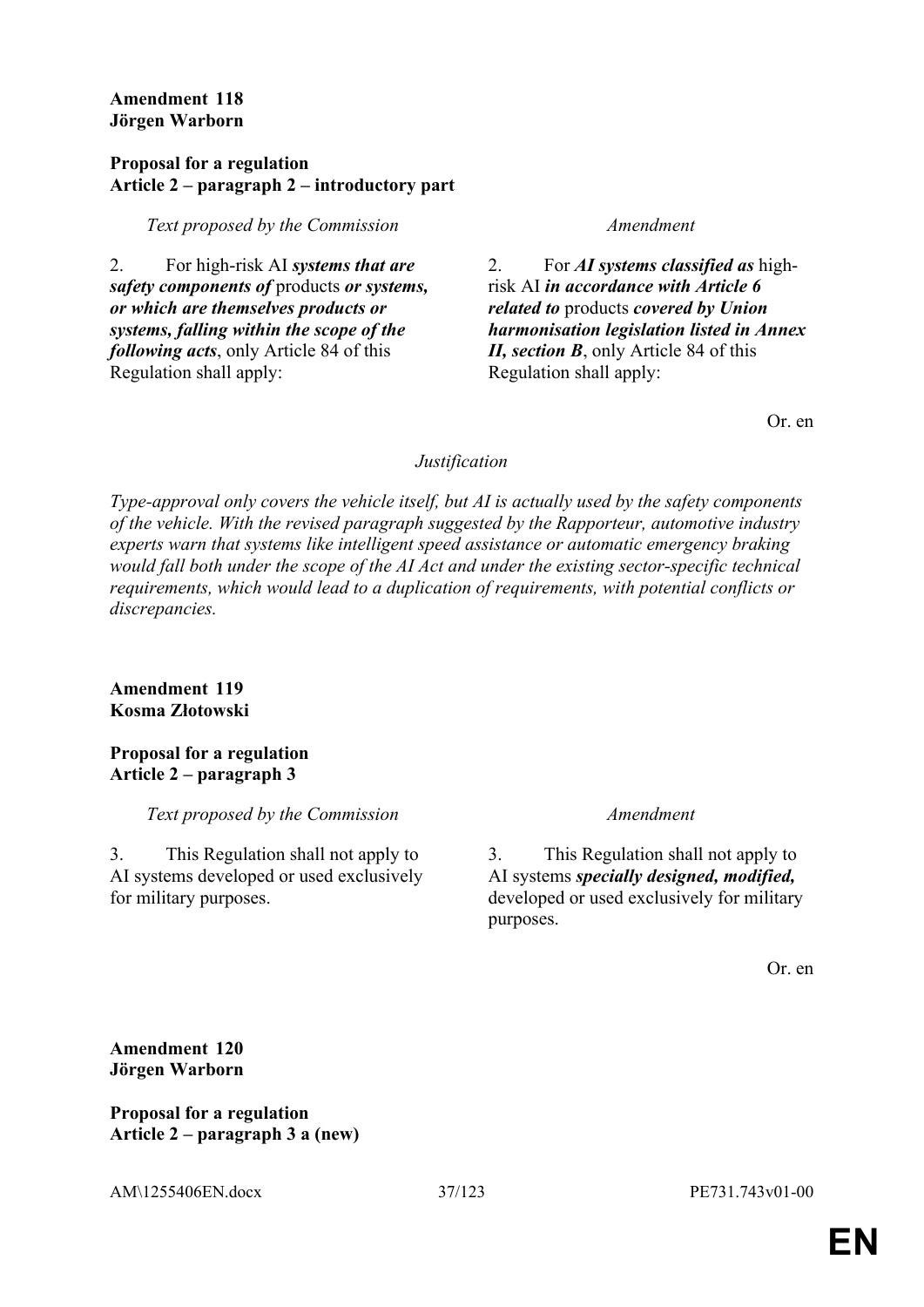*Text proposed by the Commission Amendment*

*3 a. This Regulation shall not apply to AI systems, including their output, specifically designed and deployed for research and development purposes.*

Or. en

**Amendment 121 Henna Virkkunen**

### **Proposal for a regulation Article 2 – paragraph 5 a (new)**

*Text proposed by the Commission Amendment*

*5 a. This Regulation shall not apply to AI systems, including their output, that are specifically developed and put into service for the sole purpose of scientific research and development.*

Or. en

**Amendment 122 Kosma Złotowski**

**Proposal for a regulation Article 2 – paragraph 5 a (new)**

*Text proposed by the Commission Amendment*

*5 a. This Regulation shall not apply to AI systems, including their output, specifically developed and put into service for the sole purpose of scientific research and development.*

Or. en

**Amendment 123 Alviina Alametsä**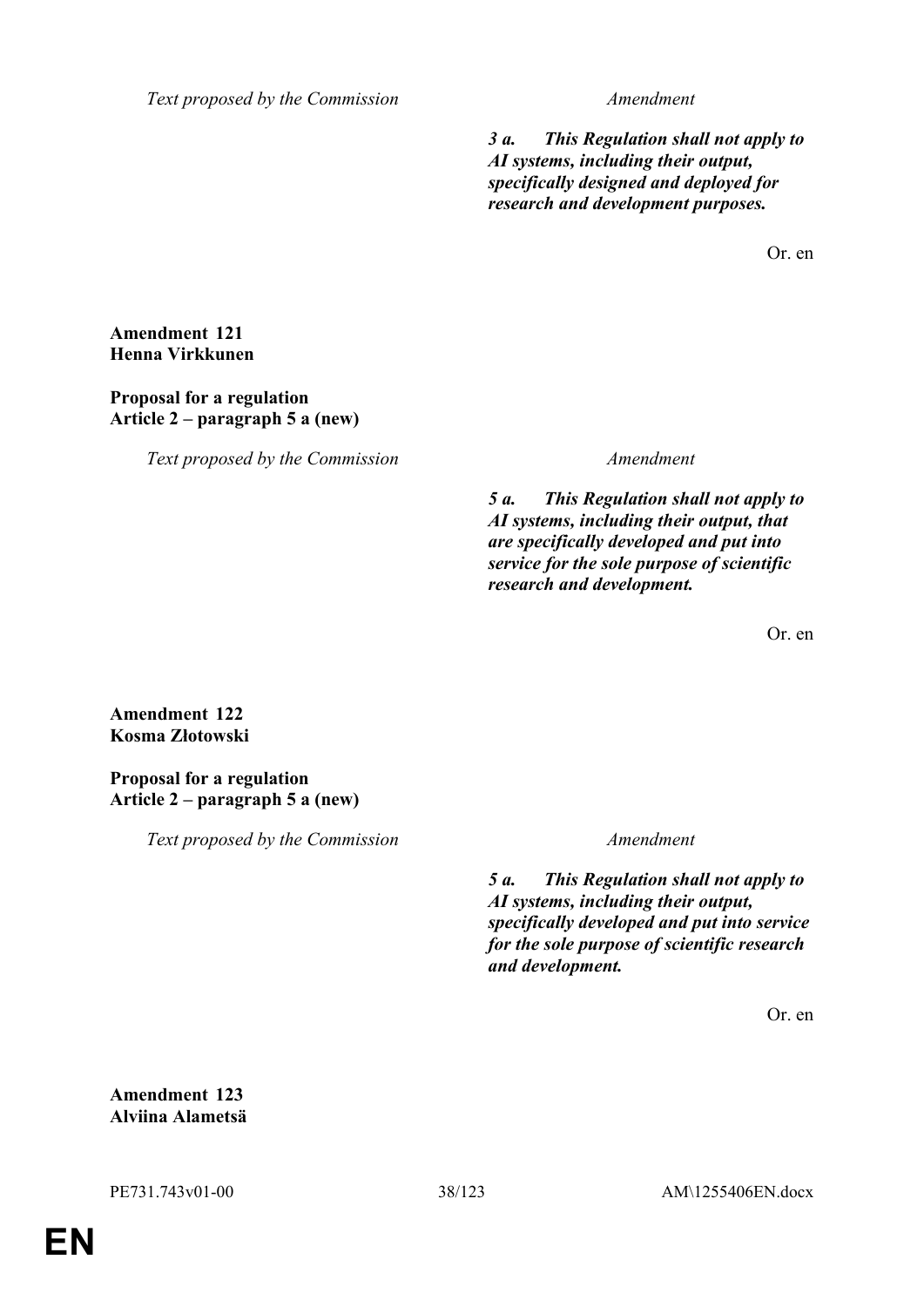# **Proposal for a regulation Article 2 – paragraph 5 a (new)**

*Text proposed by the Commission Amendment*

*5 a. This Regulation shall not provide a legal basis for AI development, deployment or use that is unlawful under Union or national law.*

Or. en

# **Amendment 124 Alviina Alametsä**

### **Proposal for a regulation Article 2 – paragraph 5 b (new)**

*Text proposed by the Commission Amendment*

*5 b. This Regulation is without prejudice to the rules laid down by other Union legal acts regulating the protection of personal data, in particular Regulation (EU) 2016/679, Directive (EU) 2016/680, Regulation (EU)2018/1725, and Directive 2002/57/EC.*

Or. en

# **Amendment 125 Henna Virkkunen**

### **Proposal for a regulation Article 2 – paragraph 5 b (new)**

*Text proposed by the Commission Amendment*

*5 b. This Regulation shall not affect any research and development activity regarding AI systems, in so far as such activity does not lead to or entail placing an AI system on the market or putting it into service.*

Or. en

AM\1255406EN.docx 39/123 PE731.743v01-00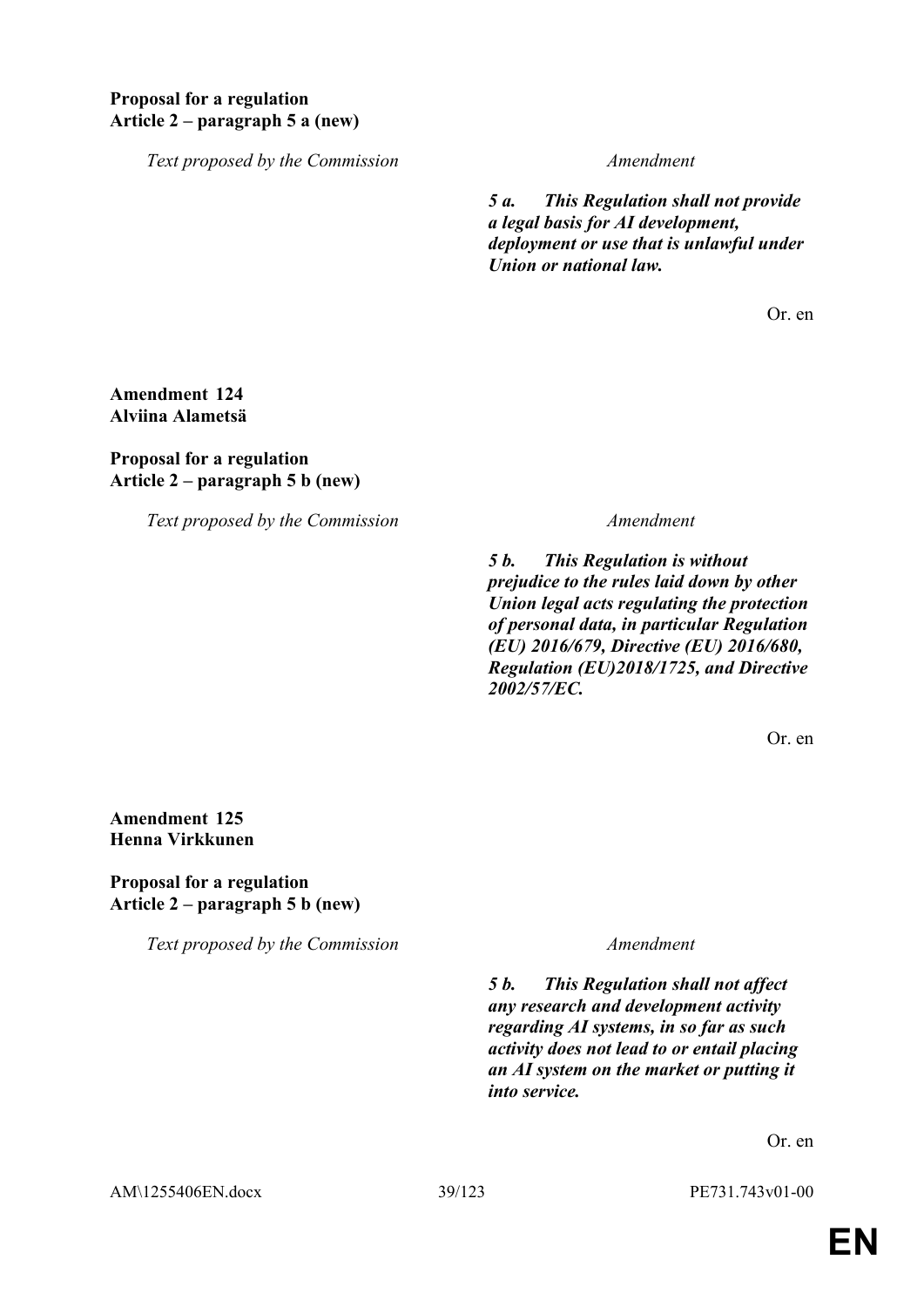# **Amendment 126 Kosma Złotowski**

# **Proposal for a regulation Article 2 – paragraph 5 b (new)**

*Text proposed by the Commission Amendment*

*5 b. This Regulation shall not affect any research and development activity regarding AI systems in so far as such activity does not lead to or entail placing an AI system on the market or putting it into service.*

Or. en

# **Amendment 127 Kosma Złotowski**

### **Proposal for a regulation Article 3 – paragraph 1 – point 1**

*Text proposed by the Commission Amendment*

(1) 'artificial intelligence system' (AI system) means software that *is developed with one or more of* the techniques and approaches listed in Annex I *and can, for a given set of human-defined objectives, generate* outputs *such as* content, predictions, recommendations*,* or decisions *influencing* the environments *they interact* with;

(1) 'artificial intelligence system' (AI system) means software that *display intelligent behaviour by analysing their environment and taking actions – with some degree of autonomy – to achieve specific goals, which:*

# *(a) receives machine and/or human-based data and inputs;*

*(b) infers how to achieve a given set of human-defined objectives using learning, reasoning or modelling implemented with* the techniques and approaches listed in Annex I*, and*

*(c) generates* outputs *in the form of* content *(generative AI systems)*, predictions, recommendations or decisions*, which influence* the environments *it*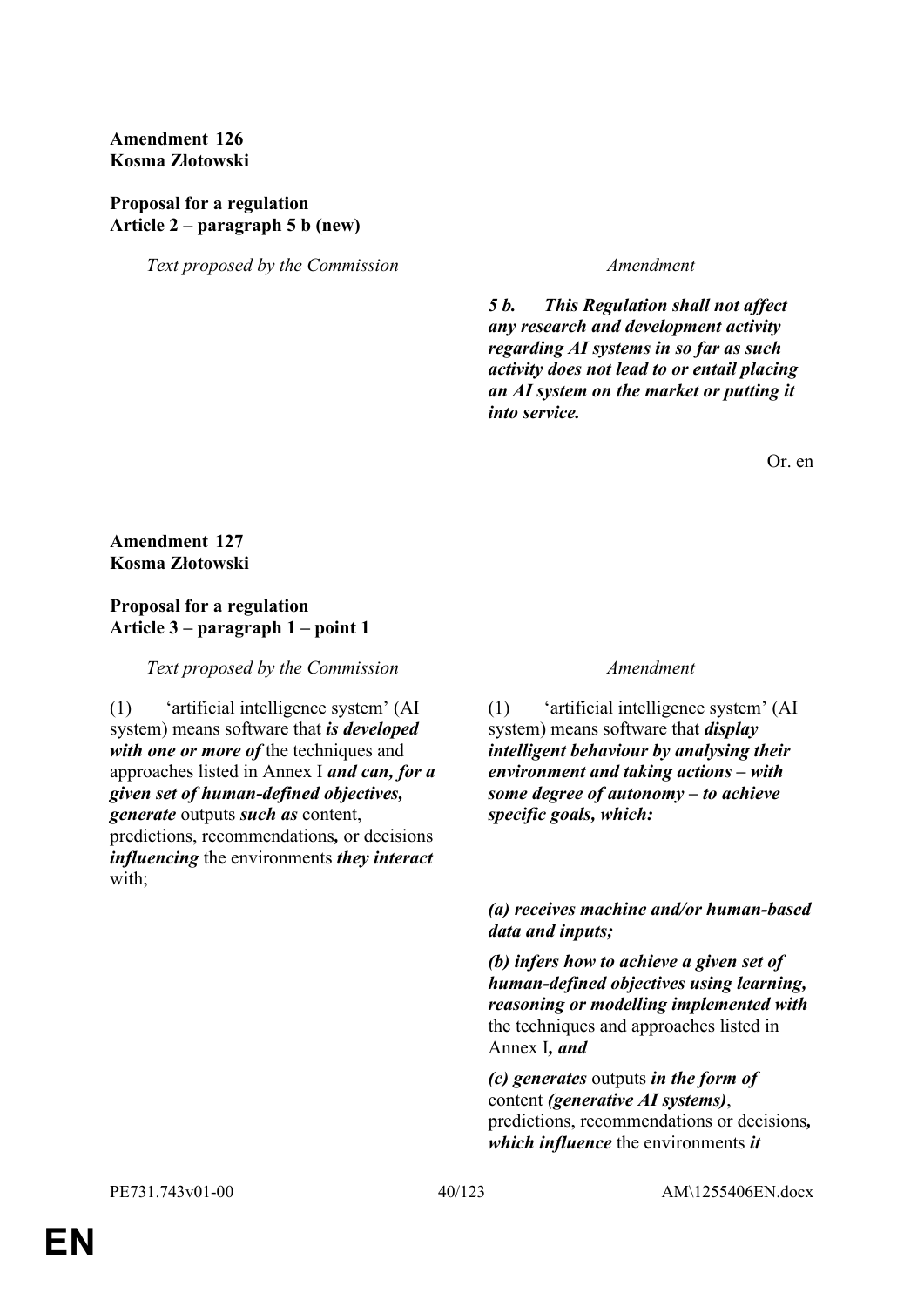### *interacts* with;

Or. en

### **Amendment 128 Henna Virkkunen**

## **Proposal for a regulation Article 3 – paragraph 1 – point 1**

*Text proposed by the Commission Amendment*

(1) 'artificial intelligence system' (AI system) means *software that is developed with one or more of* the techniques and approaches listed in Annex I *and can, for a given set of human-defined objectives, generate* outputs *such as* content, predictions, recommendations*,* or decisions *influencing* the environments *they interact* with;

(1) 'artificial intelligence system' (AI system) means *a system that:* 

# *(i) receives machine and/or human-based data and inputs,*

*(ii) infers how to achieve a given set of human-defined objectives using learning, reasoning or modelling implemented with* the techniques and approaches listed in Annex I*, and*

*(iii) generates* outputs *in the form of* content *(generative AI systems)*, predictions, recommendations or decisions*, which influence* the environments *it interacts* with;

Or. en

# *Justification*

*New wording is needed to adjust the definition of the AI systems to be applicable to only true AI systems that at some level of autonomy infer how to achieve set objectives and generate relevant output. This clarification would leave out of scope normal programming.*

**Amendment 129 Alviina Alametsä**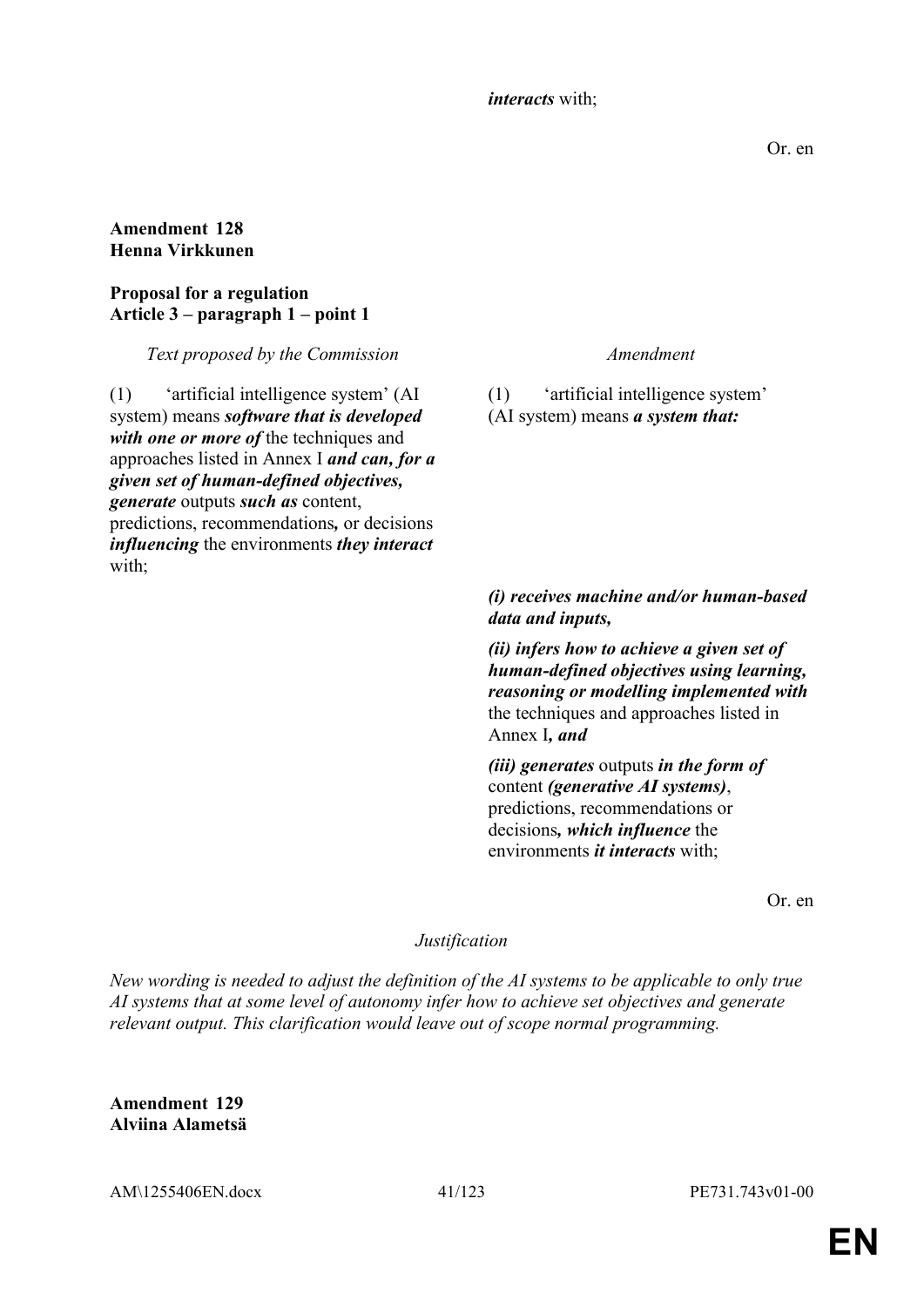## **Proposal for a regulation Article 3 – paragraph 1 – point 1**

*Text proposed by the Commission Amendment*

(1) 'artificial intelligence system' (AI system) means software that is developed with one or more of the techniques and approaches listed in Annex I and can, for a given set of *human-defined* objectives, generate outputs such as content, predictions, recommendations, or decisions *influencing the environments they interact with*;

(1) 'artificial intelligence system' (AI system) means software that is developed with one or more of the techniques and approaches listed in Annex I and can, for a given set of *inputs and* objectives, generate outputs such as content, predictions, recommendations, or decisions;

Or. en

# **Amendment 130 Henna Virkkunen**

### **Proposal for a regulation Article 3 – paragraph 1 – point 2**

# *Text proposed by the Commission Amendment*

(2) 'provider' means a natural or legal person, public authority, agency or other body that develops an AI system or that has an AI system developed *with a view to placing it* on the market or *putting* it into service under its own name or trademark, whether for payment or free of charge;

(2) 'provider' means a natural or legal person, public authority, agency or other body that develops an AI system or that has an AI system developed *and places that system* on the market or *puts* it into service under its own name or trademark, whether for payment or free of charge;

Or. en

# *Justification*

*New wording is needed to adjust the definition of the AI systems to be applicable to only true AI systems that at some level of autonomy infer how to achieve set objectives and generate relevant output. This clarification would leave out of scope normal programming. The essential justification of this Act is the challenge posed by autonomous, mostly machine learning solutions. These challenges do not materialise when using logic-based systems where all rules are set ex ante by persons developing the system.*

**Amendment 131 Alviina Alametsä**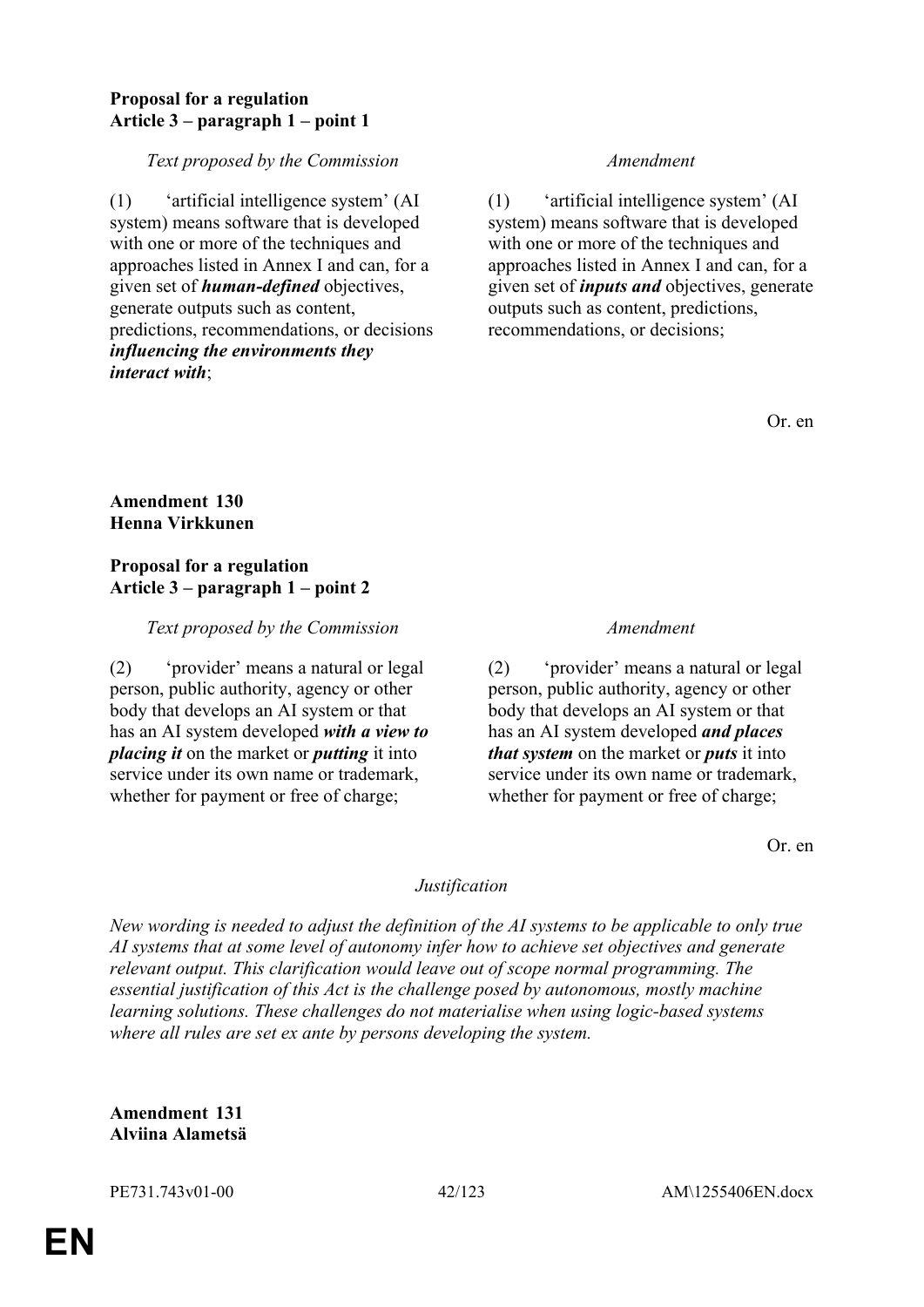# **Proposal for a regulation Article 3 – paragraph 1 – point 3 a (new)**

*Text proposed by the Commission Amendment*

*(3 a) 'AI subject' means: any natural or legal person that is subject to a decision based on or assisted by an AI system, or subject to interaction with an AI system or treatment of data relating to them by an AI system, or otherwise subjected to analysis affected by an AI system;*

Or. en

### **Amendment 132 Alviina Alametsä**

# **Proposal for a regulation Article 3 – paragraph 1 – point 4**

*Text proposed by the Commission Amendment*

(4) '*user*' means any natural or legal person, public authority, agency or other body using an AI system under its authority, except where the AI system is used in the course of a personal nonprofessional activity;

(4) '*deployer*' means any natural or legal person, public authority, agency or other body using an AI system under its authority, except where the AI system is used in the course of a personal nonprofessional activity;

Or. en

### **Amendment 133 Kosma Złotowski**

**Proposal for a regulation Article 3 – paragraph 1 – point 4 a (new)**

*Text proposed by the Commission Amendment*

*(4 a) 'End-user' means any natural person who, in the framework of employment, contract or agreement with the deployer, uses the AI system under the authority of the deployer;*

AM\1255406EN.docx 43/123 PE731.743v01-00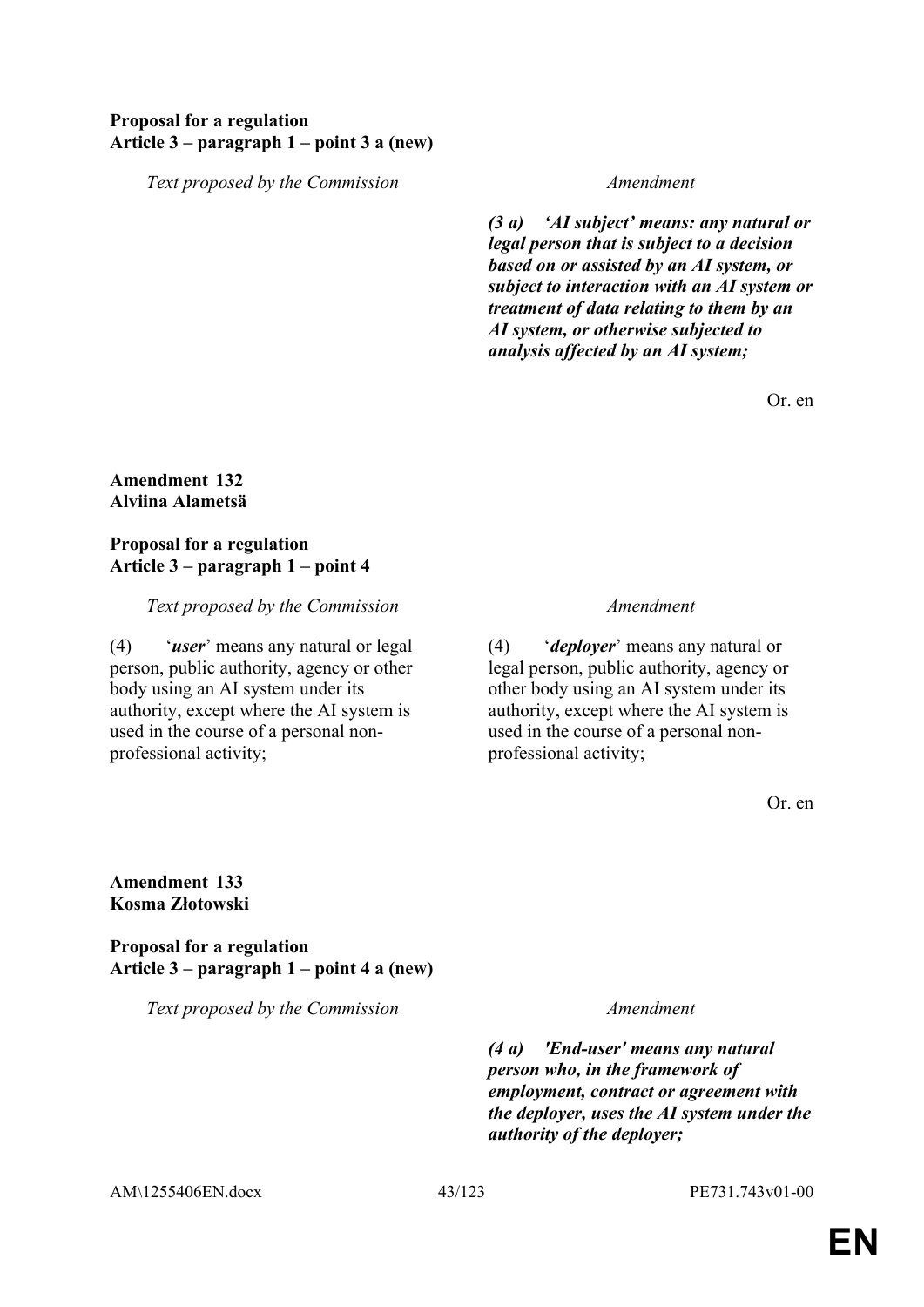### **Amendment 134 Alviina Alametsä**

### **Proposal for a regulation Article 3 – paragraph 1 – point 4 a (new)**

*Text proposed by the Commission Amendment*

*(4 a) 'end-user' means any natural person who uses the AI system under the authority of the deployer;*

Or. en

### **Amendment 135 Kosma Złotowski**

# **Proposal for a regulation Article 3 – paragraph 1 – point 11**

*Text proposed by the Commission Amendment*

(11) 'putting into service' means the supply of an AI system for first use directly to the user or *for own use on the Union market* for its intended purpose;

(11) 'putting into service' means the supply of an AI system for first use directly to the user or *the end-user* for its intended purpose;

Or. en

### **Amendment 136 Henna Virkkunen**

### **Proposal for a regulation Article 3 – paragraph 1 – point 12**

*Text proposed by the Commission Amendment*

(12) 'intended purpose' means the use for which an AI system is intended by the provider, including the specific context and conditions of use, as specified in the information supplied by the provider in the instructions for use, promotional or sales

(12) 'intended purpose' means the use for which an AI system is intended by the provider, including the specific context and conditions of use, as specified in the information supplied by the provider in the instructions for use, promotional or sales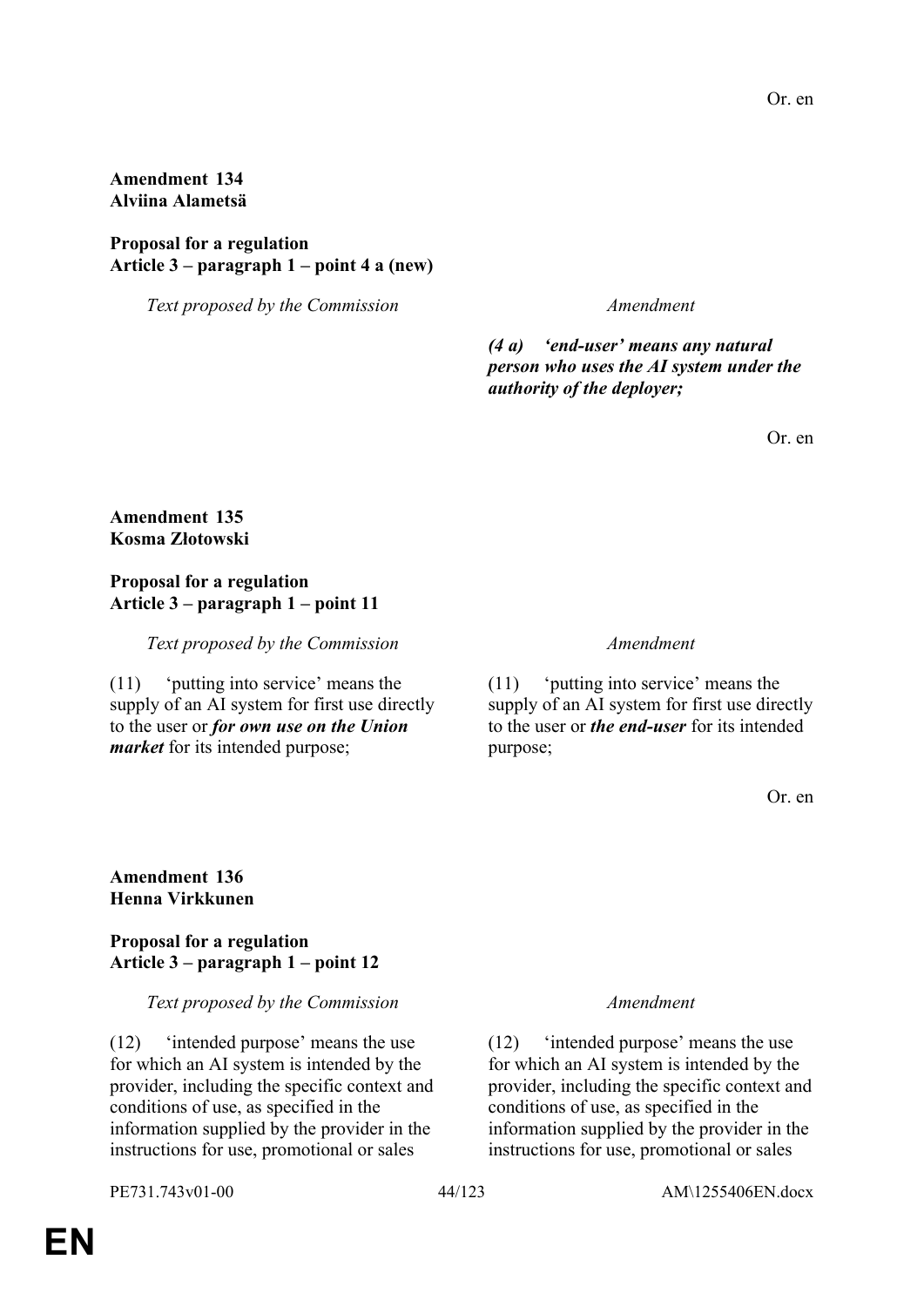materials and statements, as well as in the technical documentation;

materials and statements, as well as in the technical documentation*. General purpose AI systems shall not be considered as having an intended purpose within the meaning of this Regulation*;

Or. en

# **Amendment 137 Kateřina Konečná**

### **Proposal for a regulation Article 3 – paragraph 1 – point 12**

*Text proposed by the Commission Amendment*

(12) '*intended purpose*' means the use for which *an* AI system is intended *by the provider, including the specific context and* conditions *of use, as specified in the information supplied by the provider in the instructions for use, promotional or sales materials and statements, as well as in the technical documentation*;

(12) '*foreseeable use*' means *the use that can reasonably be expected to be made of an AI system, including but not limited to* the use for which *the* AI system is intended *for consumers or the likely use by consumers under reasonably foreseeable* conditions;

Or. en

# **Amendment 138 Kosma Złotowski**

# **Proposal for a regulation Article 3 – paragraph 1 – point 13**

# *Text proposed by the Commission Amendment*

(13) 'reasonably foreseeable misuse' means the use of an AI system in a way that is not in accordance with its *intended* purpose, but which may result from reasonably foreseeable human behaviour or interaction with other systems;

(13) 'reasonably foreseeable misuse' means the use of an AI system in a way that is not in accordance with its purpose *as indicated in instruction for use or technical specification*, but which may result from reasonably foreseeable human behaviour or interaction with other systems;

Or. en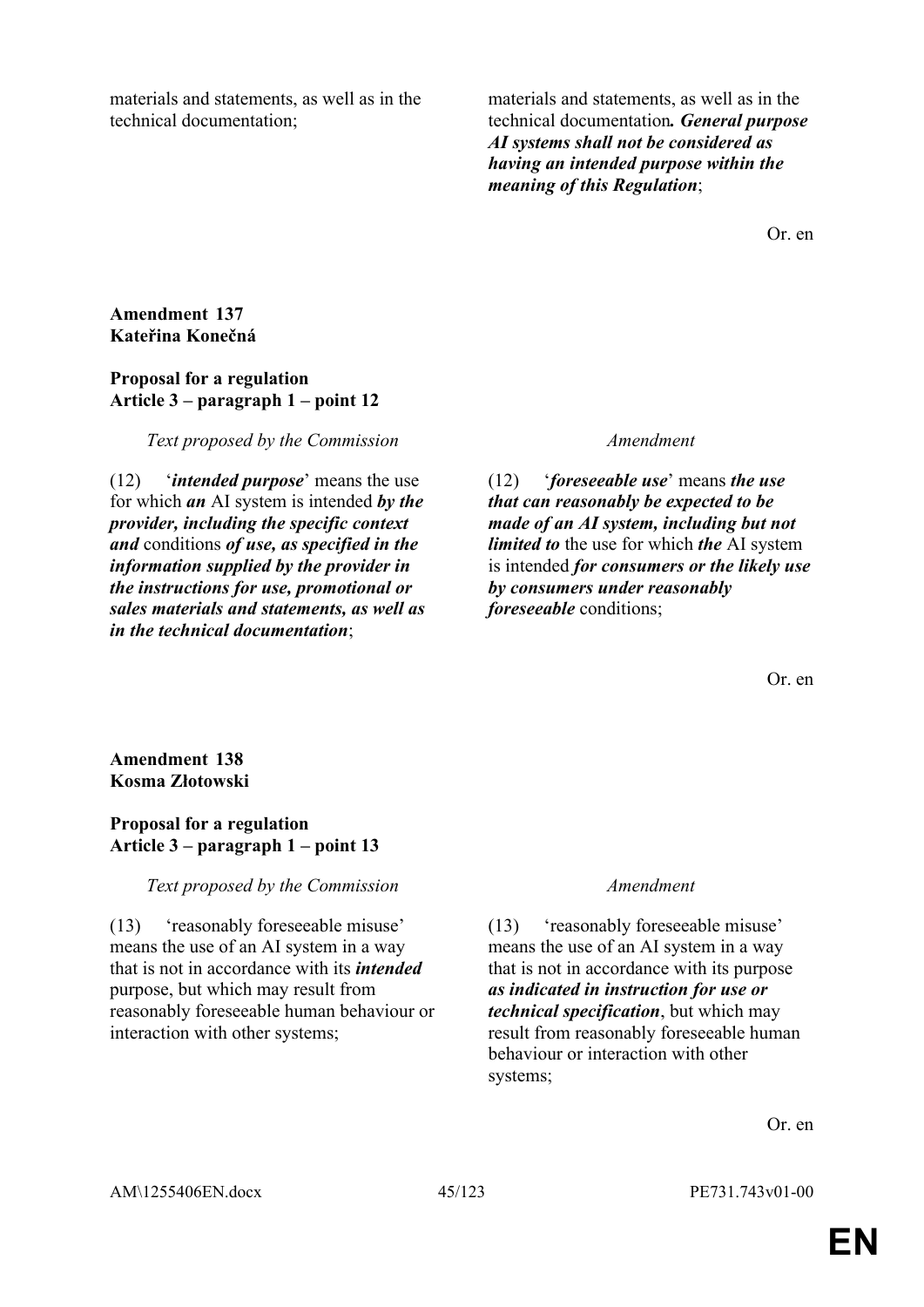# **Amendment 139 Kosma Złotowski**

# **Proposal for a regulation Article 3 – paragraph 1 – point 14**

# *Text proposed by the Commission Amendment*

(14) 'safety component of a product or system' means a component of a product or of a system *which fulfils a safety function for that product or system or* the failure or malfunctioning of which endangers the health and safety of persons or property;

(14) 'safety component of a product or system' means a component of a product or of a system the failure or malfunctioning of which endangers the health and safety of persons or property;

Or. en

# **Amendment 140 Alviina Alametsä**

# **Proposal for a regulation Article 3 – paragraph 1 – point 35**

# *Text proposed by the Commission Amendment*

(35) 'biometric categorisation system' means an AI system for the purpose of assigning natural persons to specific categories, such as sex, age, hair colour, eye colour, tattoos, ethnic origin or sexual or political orientation, on the basis of their biometric data;

(35) 'biometric categorisation system' means an AI system for the purpose of assigning natural persons to specific categories, such as sex, age, *disability,* hair colour, eye colour, tattoos, ethnic origin or sexual or political orientation, on the basis of their biometric data;

Or. en

**Amendment 141 Kosma Złotowski**

### **Proposal for a regulation Article 3 – paragraph 1 – point 36**

*Text proposed by the Commission Amendment*

(36) 'remote biometric identification system' means an AI system for the

(36) 'remote biometric identification system' means an AI system for the

PE731.743v01-00 46/123 AM\1255406EN.docx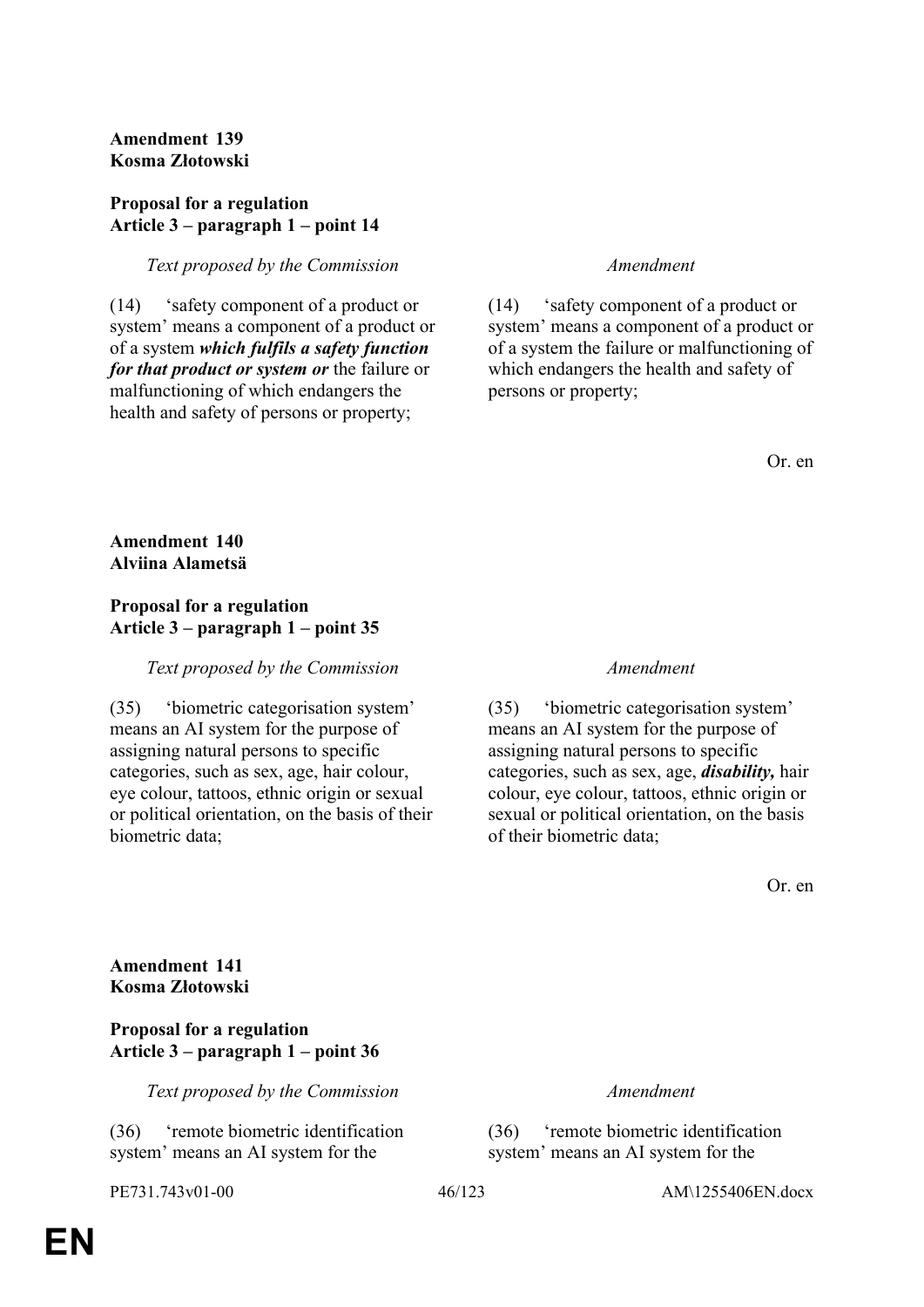purpose of identifying natural persons at a distance through *the* comparison *of a person's biometric data with the biometric data contained in a reference database, and without prior knowledge of the user of the AI system whether the person will be present and can be* identified *;*

purpose of identifying natural persons at a *physical* distance through *a one-to-many'* comparison *where the persons* identified *do not claim to have a particular identity but where that identity is otherwise established – without the conscious cooperation of these persons or against their will – by matching live templates with templates stored in a template database*

Or. en

# **Amendment 142 Henna Virkkunen**

### **Proposal for a regulation Article 3 – paragraph 1 – point 44 – introductory part**

*Text proposed by the Commission Amendment*

(44) 'serious incident' means any incident that directly or indirectly leads*, might have led or might lead* to any of the following:

(44) 'serious incident' means any incident *or malfunctioning of an AI system* that directly or indirectly leads to any of the following:

Or. en

**Amendment 143 Henna Virkkunen**

### **Proposal for a regulation Article 3 – paragraph 1 – point 44 – point b a (new)**

*Text proposed by the Commission Amendment*

*(b a) breach of obligations under Union law intended to protect fundamental rights;*

Or. en

**Amendment 144 Henna Virkkunen**

AM\1255406EN.docx 47/123 PE731.743v01-00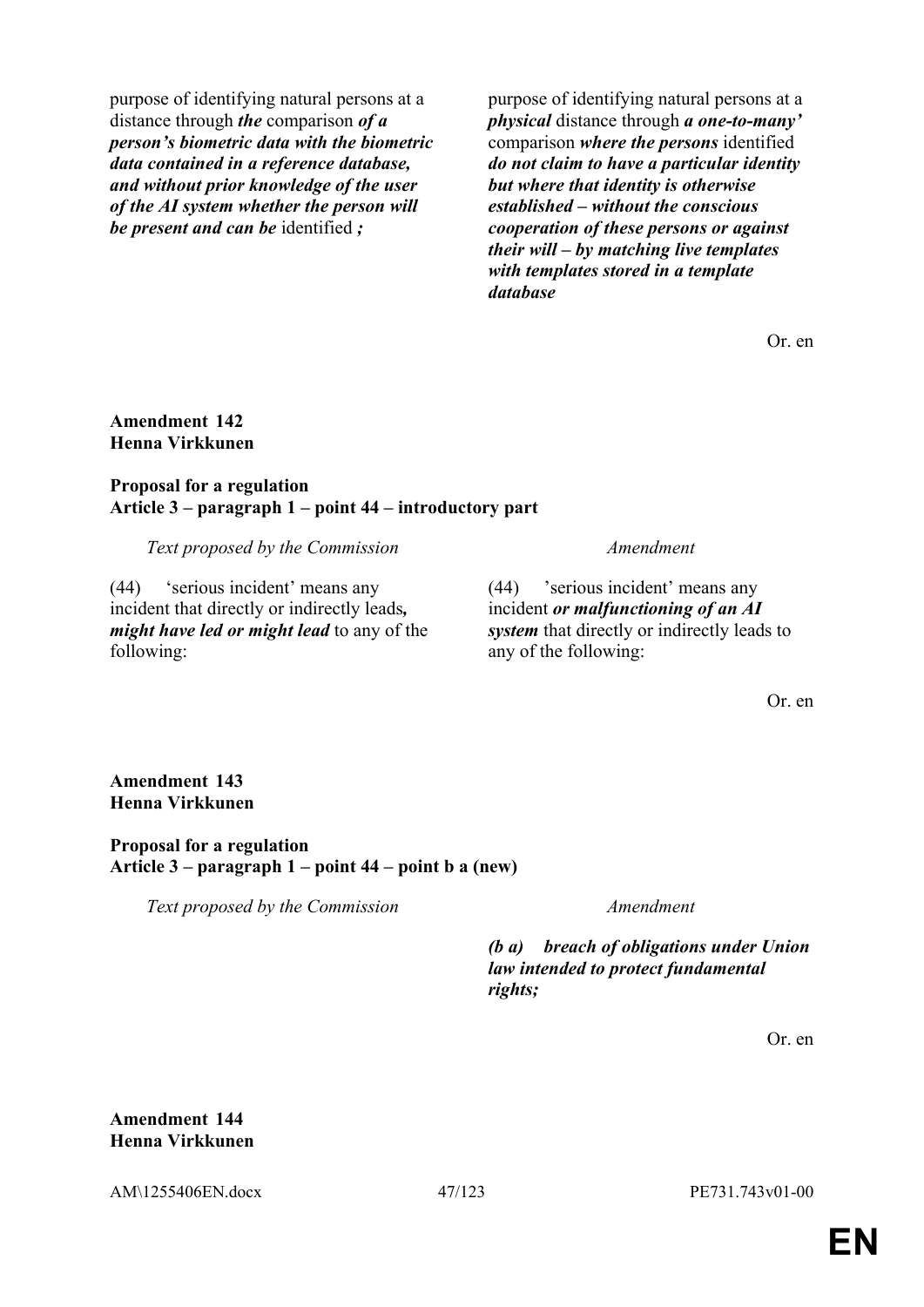# **Proposal for a regulation Article 3 – paragraph 1 – point 44 – point b b (new)**

*Text proposed by the Commission Amendment*

*(b b) serious damage to property or the environment;*

Or. en

### **Amendment 145 Henna Virkkunen**

### **Proposal for a regulation Article 3 – paragraph 1 – point 44 a (new)**

*Text proposed by the Commission Amendment*

*(44 a) 'critical infrastructure' means an asset, system or part thereof which is necessary for the delivery of a service that is essential for the maintenance of vital societal functions or economic activities within the meaning of Article 2(4) and (5) of Directive \_\_\_\_ on the resilience of critical entities*

Or. en

**Amendment 146 Kosma Złotowski**

**Proposal for a regulation Article 3 – paragraph 1 – point 44 a (new)**

*Text proposed by the Commission Amendment*

*(44 a) 'critical infrastructure' means an asset, system or part thereof which is necessary for the delivery of a service that is essential for the maintenance of vital societal functions or economic activities within the meaning of Article 2(4) and (5) of Directive (…) on the resilience of critical entities;*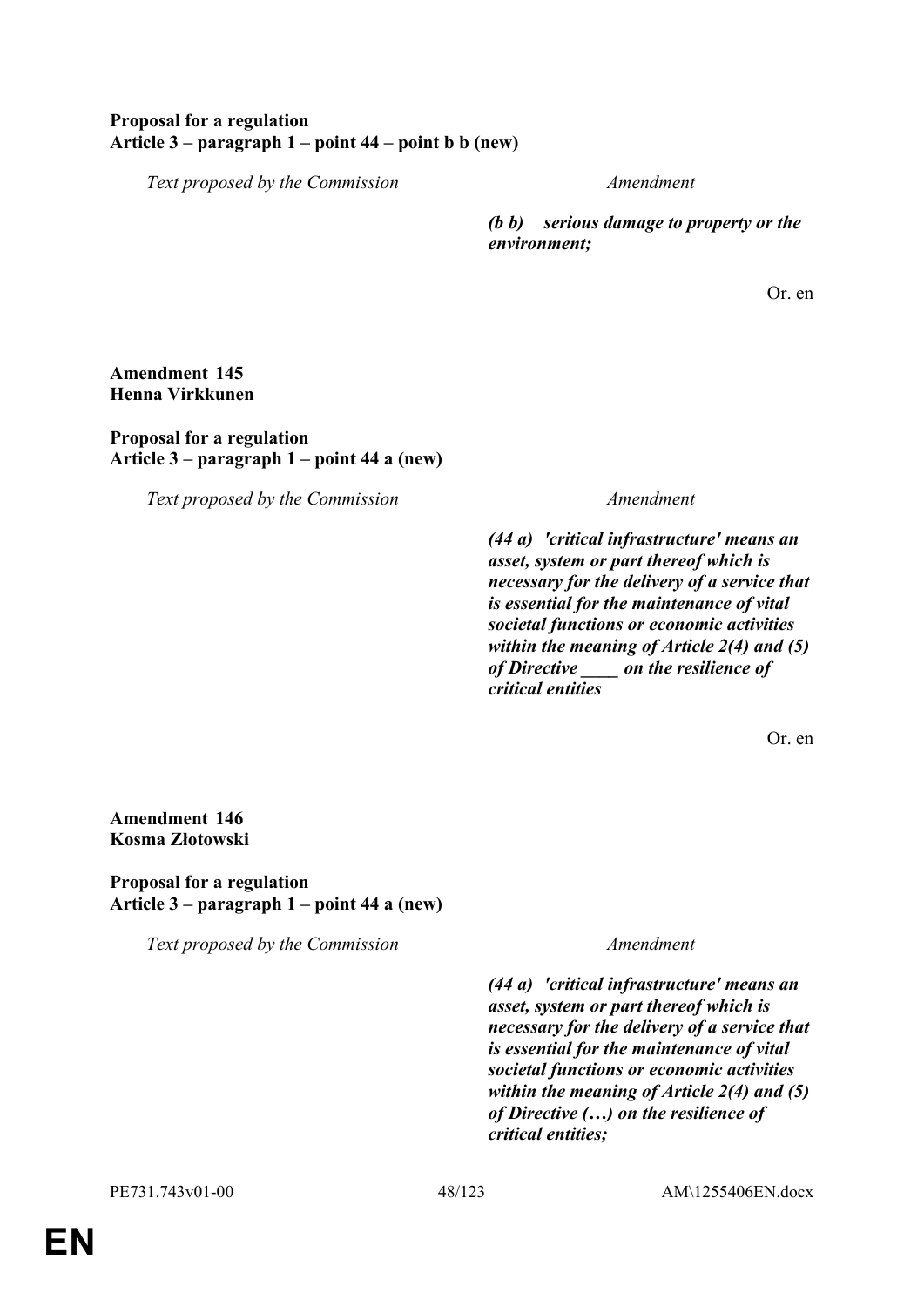# **Amendment 147 Henna Virkkunen**

### **Proposal for a regulation Article 3 – paragraph 1 – point 44 b (new)**

*Text proposed by the Commission Amendment*

*(44 b) 'personal data' means data as defined in point (1) of Article 4 of Regulation (EU) 2016/679;*

Or. en

### **Amendment 148 Henna Virkkunen**

### **Proposal for a regulation Article 3 – paragraph 1 – point 44 c (new)**

*Text proposed by the Commission Amendment*

*(44 c) 'non-personal data' means data other than personal data as defined in point (1) of Article 4 of Regulation (EU) 2016/679.*

Or. en

## **Amendment 149 Jörgen Warborn**

### **Proposal for a regulation Article 4**

*Text proposed by the Commission Amendment*

*Article 4 deleted*

*Amendments to Annex I*

*The Commission is empowered to adopt delegated acts in accordance with Article 73 to amend the list of techniques and* 

AM\1255406EN.docx 49/123 PE731.743v01-00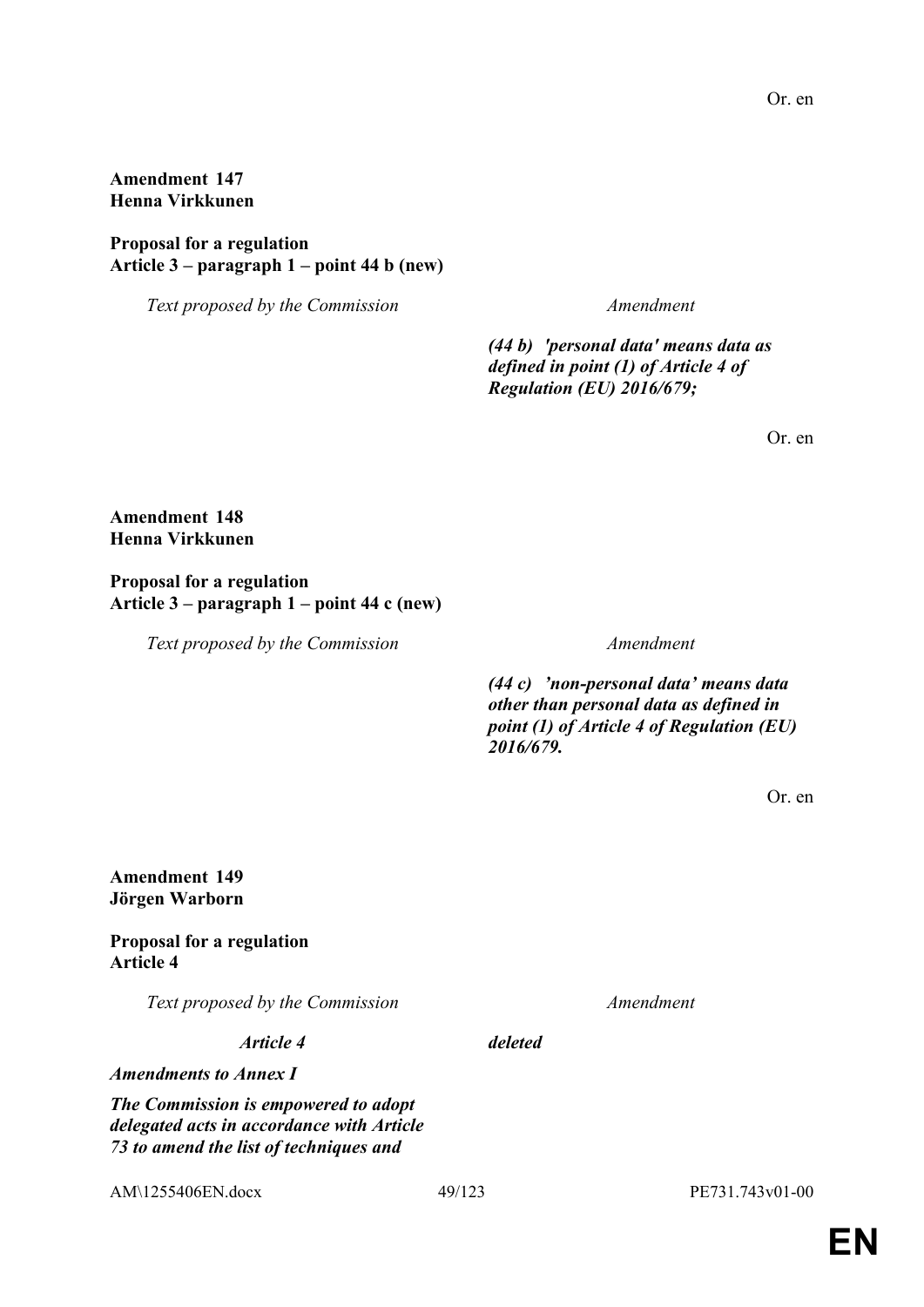*approaches listed in Annex I, in order to update that list to market and technological developments on the basis of characteristics that are similar to the techniques and approaches listed therein.*

Or. en

# **Amendment 150 Henna Virkkunen**

### **Proposal for a regulation Article 4 – paragraph 1**

### *Text proposed by the Commission Amendment*

The Commission is empowered to adopt delegated acts in accordance with Article 73 to amend the list of techniques and approaches listed in Annex I, in order to update that list to market and technological developments on the basis of characteristics that are similar to the techniques and approaches listed therein.

The Commission is empowered to adopt delegated acts in accordance with Article 73 to amend the list of techniques and approaches listed in Annex I *within the scope of the definition of an AI system as provided for in Article 3(1)*, in order to update that list to market and technological developments on the basis of characteristics that are similar to the techniques and approaches listed therein.

Or. en

### **Amendment 151 Kosma Złotowski**

### **Proposal for a regulation Article 5 – paragraph 1 – point a**

### *Text proposed by the Commission Amendment*

(a) the placing on the market, putting into service or use of an AI system that deploys subliminal techniques beyond a person's consciousness in order to materially distort a person's behaviour in a manner *that causes or is likely* to cause that person or another person physical or psychological harm;

(a) the placing on the market, putting into service or use of an AI system that deploys subliminal techniques beyond a person's consciousness in order to materially distort a person's behaviour in a manner *intended* to cause that person or another person physical or psychological harm;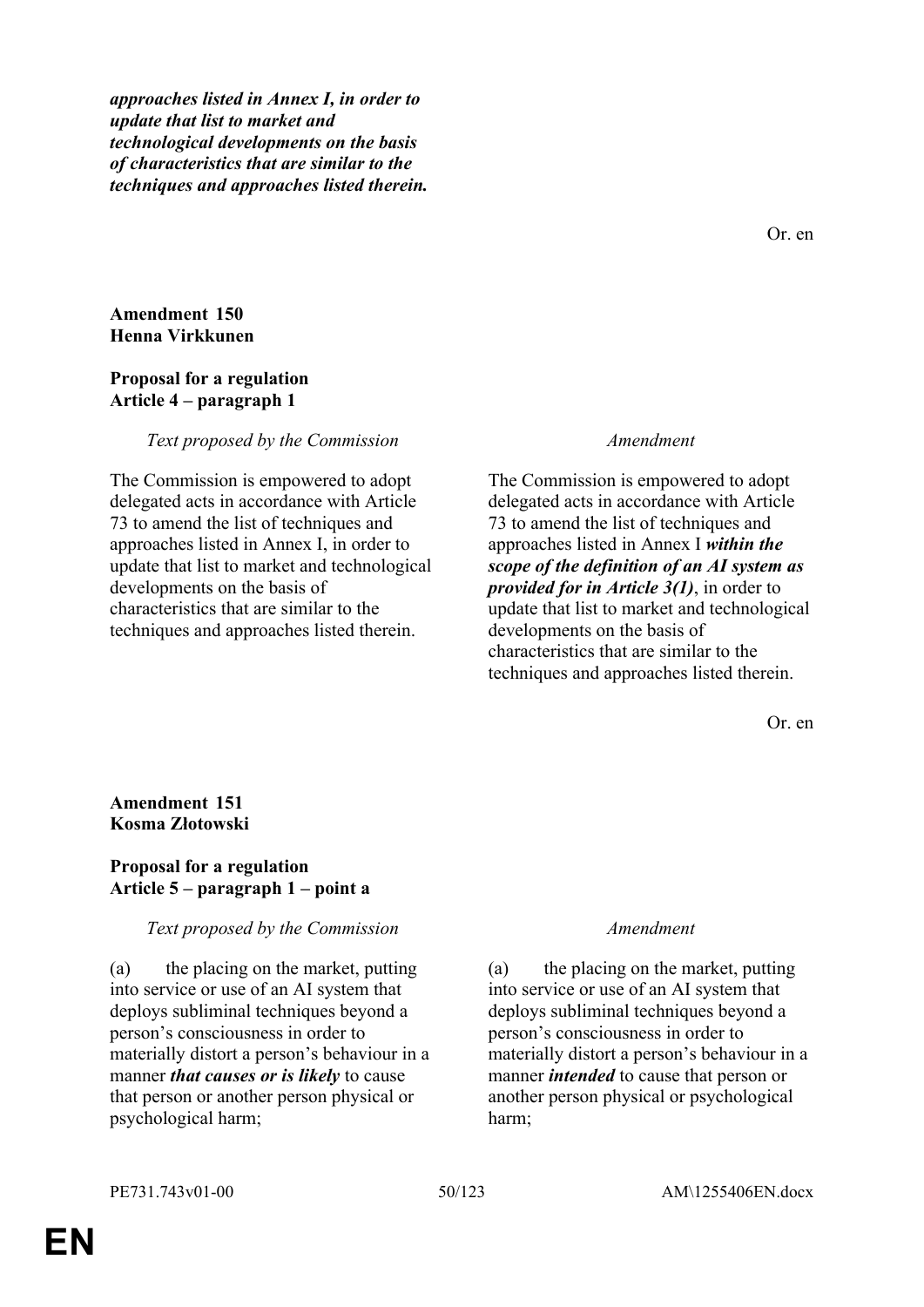## **Amendment 152 Kosma Złotowski**

### **Proposal for a regulation Article 5 – paragraph 1 – point c – point i**

### *Text proposed by the Commission Amendment*

(i) detrimental or unfavourable treatment of certain natural persons or *whole* groups thereof in social contexts which are unrelated to the contexts in which the data was originally generated or collected;

(i) *preferential,* detrimental or unfavourable treatment of certain natural persons or groups thereof in social contexts which are unrelated to the contexts in which the data was originally generated or collected;

Or. en

# **Amendment 153 Kosma Złotowski**

### **Proposal for a regulation Article 5 – paragraph 1 – point c – point ii**

### *Text proposed by the Commission Amendment*

(ii) detrimental or unfavourable treatment of certain natural persons or *whole* groups thereof that is unjustified or disproportionate to their social behaviour or its gravity;

(ii) *preferential,* detrimental or unfavourable treatment of certain natural persons or groups thereof that is unjustified or disproportionate to their social behaviour or its gravity;

Or. en

# **Amendment 154 Jörgen Warborn**

### **Proposal for a regulation Article 5 – paragraph 1 – point d**

*Text proposed by the Commission Amendment*

### *(d) the use of 'real-time' remote biometric identification systems in*

*deleted*

AM\1255406EN.docx 51/123 PE731.743v01-00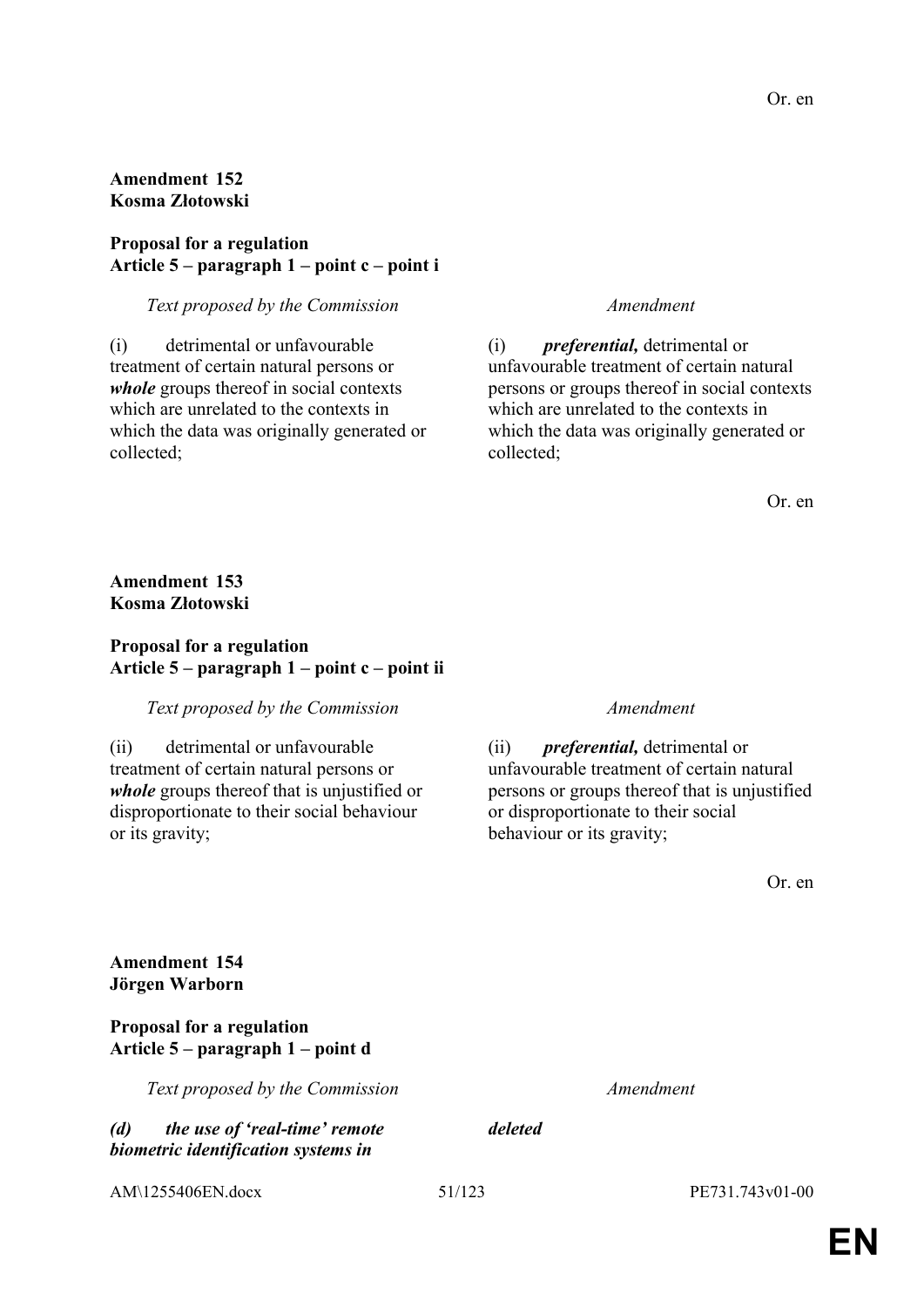*publicly accessible spaces for the purpose of law enforcement, unless and in as far as such use is strictly necessary for one of the following objectives:*

*(i) the targeted search for specific potential victims of crime, including missing children;*

*(ii) the prevention of a specific, substantial and imminent threat to the life or physical safety of natural persons or of a terrorist attack;*

*(iii) the detection, localisation, identification or prosecution of a perpetrator or suspect of a criminal offence referred to in Article 2(2) of Council Framework Decision 2002/584/JHA<sup>62</sup> and punishable in the Member State concerned by a custodial sentence or a detention order for a maximum period of at least three years, as determined by the law of that Member State.*

*<sup>62</sup> Council Framework Decision 2002/584/JHA of 13 June 2002 on the European arrest warrant and the surrender procedures between Member States (OJ L 190, 18.7.2002, p. 1).*

 $\frac{1}{2}$ 

Or. en

### *Justification*

*Many of our cities' transport hubs, train stations etc are highly exposed to crime, and frequent locations for violence and serious disturbances. As we have sadly experienced, they are also prime targets for terrorist attacks. This could be tackled by linking secure and efficient AI systems with facial recognition to the public transport agencies' and law enforcement's surveillance cameras. Such modern AI software can process information and images at lightning speed and with great precision - tasks that would take days for a human to go through. Also with much less risk of bias, when the programs are diligently designed. Using such technology can help law enforcement not only prevent crimes, but also react rapidly when they occur, providing a very powerful tool to investigate serious crimes committed in our public transport systems. A ban on the law enforcement to use AI and facial recognition is a fundamentally bad proposal, counteracting our ambitions to make public transport safer and more attractive, undermining the modal shift towards public transport that we strive for. Instead of blanketly banning the law enforcement's use of facial recognition AI, these systems should be incorporated in the list of high-risk AI systems and subject to*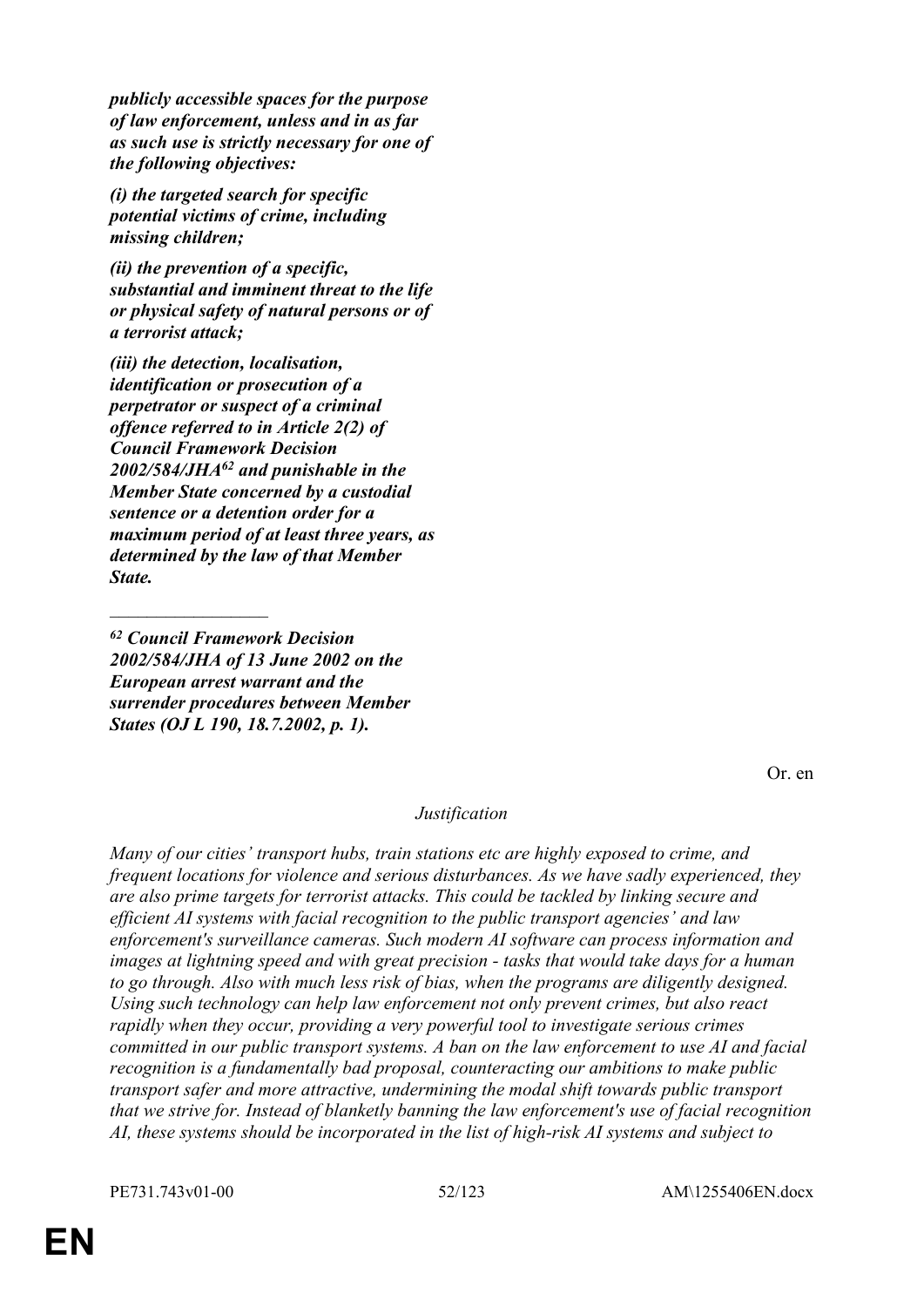*strict control.*

### **Amendment 155 Jörgen Warborn**

### **Proposal for a regulation Article 5 – paragraph 1 – point d – point i**

|      | Text proposed by the Commission                                                                |         | Amendment |     |
|------|------------------------------------------------------------------------------------------------|---------|-----------|-----|
| (i)  | the targeted search for specific<br>potential victims of crime, including<br>missing children; | deleted |           |     |
|      |                                                                                                |         |           | Or. |
|      | <b>Amendment 156</b><br>Alviina Alametsä                                                       |         |           |     |
|      | <b>Proposal for a regulation</b><br>Article $5$ – paragraph $1$ – point $d$ – point ii         |         |           |     |
|      | Text proposed by the Commission                                                                |         | Amendment |     |
| (ii) | the prevention of a specific,                                                                  | deleted |           |     |

*substantial and imminent threat to the life or physical safety of natural persons or of a terrorist attack;*

**Amendment 157 Jörgen Warborn**

**Proposal for a regulation Article 5 – paragraph 1 – point d – point ii**

*Text proposed by the Commission Amendment*

*(ii) the prevention of a specific, substantial and imminent threat to the life or physical safety of natural persons or of a terrorist attack;*

*deleted*

en

Or. en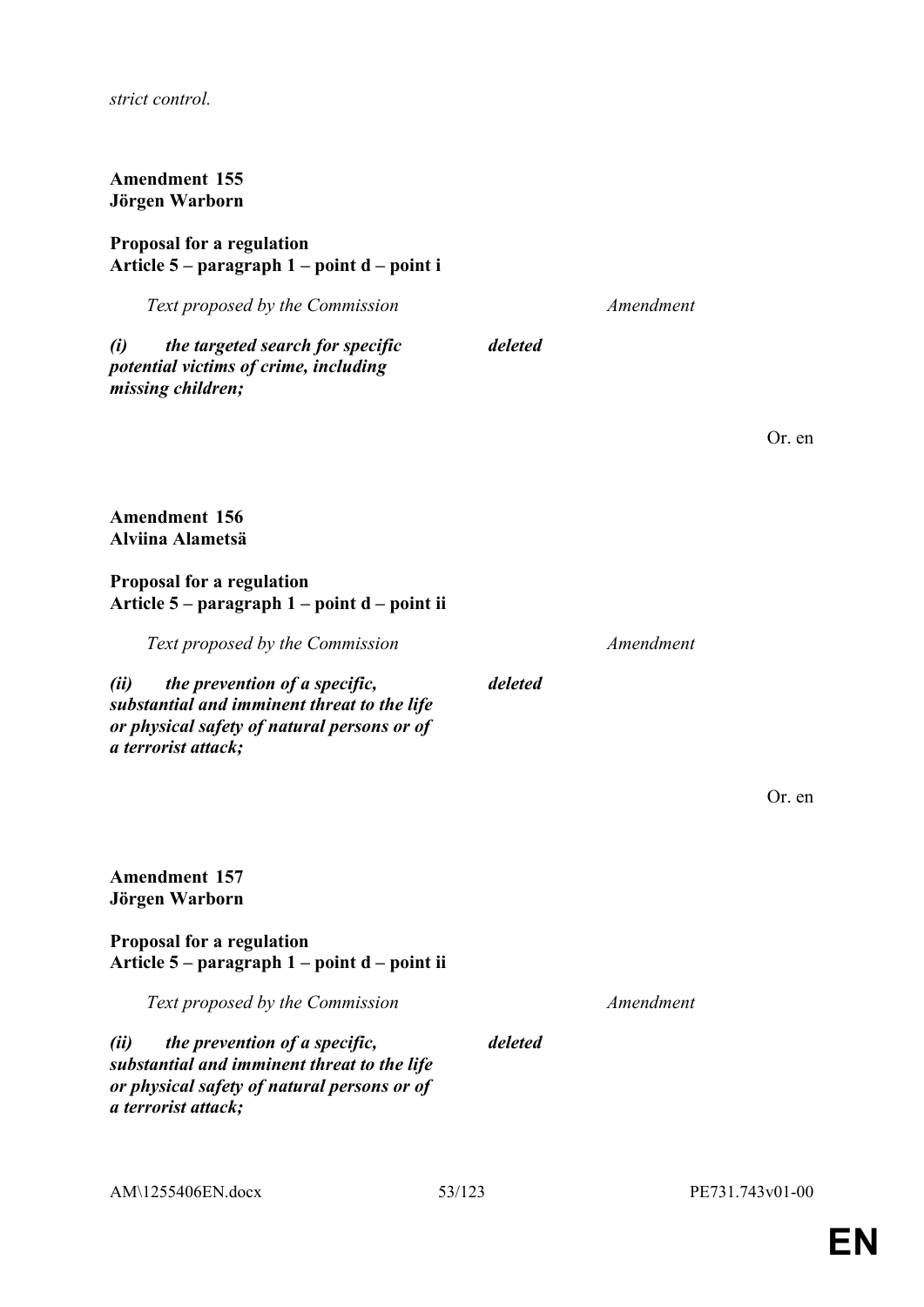**Article 5 – paragraph 1 – point d – point iii**

**Amendment 158 Jörgen Warborn**

**Proposal for a regulation**

*(iii) the detection, localisation, identification or prosecution of a perpetrator or suspect of a criminal offence referred to in Article 2(2) of Council Framework Decision 2002/584/JHA<sup>62</sup> and punishable in the Member State concerned by a custodial sentence or a detention order for a maximum period of at least three years, as determined by the law of that Member State.*

*<sup>62</sup> Council Framework Decision 2002/584/JHA of 13 June 2002 on the European arrest warrant and the surrender procedures between Member States (OJ L 190, 18.7.2002, p. 1).*

**Amendment 159 Jörgen Warborn**

 $\frac{1}{2}$ 

**Proposal for a regulation Article 5 – paragraph 2**

*Text proposed by the Commission Amendment*

*2. The use of 'real-time' remote biometric identification systems in publicly accessible spaces for the purpose of law enforcement for any of the objectives referred to in paragraph 1 point d) shall take into account the following elements:*

*deleted*

*Text proposed by the Commission Amendment*

*deleted*

Or. en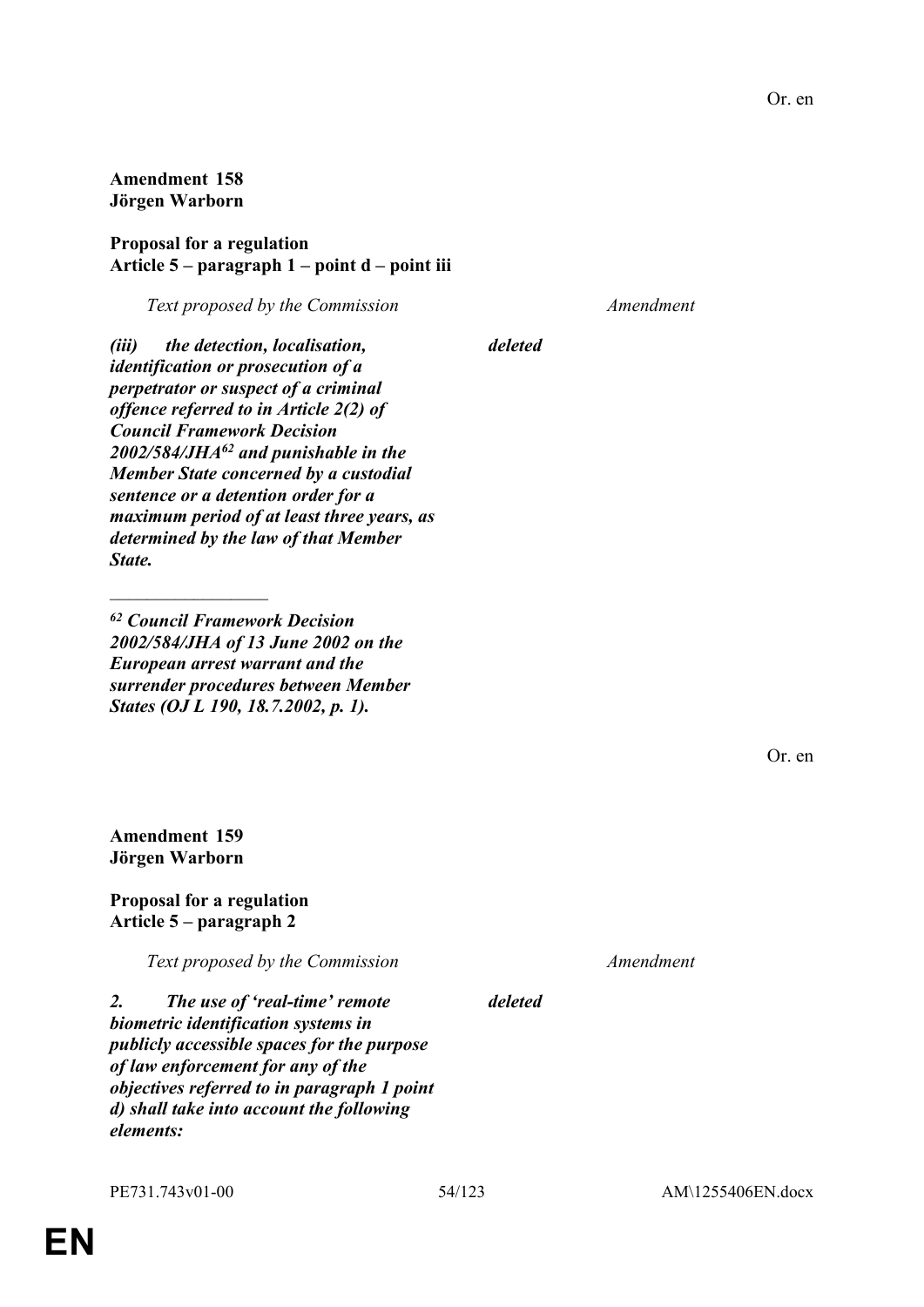*(a) the nature of the situation giving rise to the possible use, in particular the seriousness, probability and scale of the harm caused in the absence of the use of the system;*

*(b) the consequences of the use of the system for the rights and freedoms of all persons concerned, in particular the seriousness, probability and scale of those consequences.*

*In addition, the use of 'real-time' remote biometric identification systems in publicly accessible spaces for the purpose of law enforcement for any of the objectives referred to in paragraph 1 point d) shall comply with necessary and proportionate safeguards and conditions in relation to the use, in particular as regards the temporal, geographic and personal limitations.*

Or. en

### *Justification*

*Many of our cities' transport hubs, train stations etc are highly exposed to crime, and frequent locations for violence and serious disturbances. As we have sadly experienced, they are also prime targets for terrorist attacks. This could be tackled by linking secure and efficient AI systems with facial recognition to the public transport agencies' and law enforcement's surveillance cameras. Such modern AI software can process information and images at lightning speed and with great precision - tasks that would take days for a human to go through. Also with much less risk of bias, when the programs are diligently designed. Using such technology can help law enforcement not only prevent crimes, but also react rapidly when they occur, providing a very powerful tool to investigate serious crimes committed in our public transport systems. A ban on the law enforcement to use AI and facial recognition is a fundamentally bad proposal, counteracting our ambitions to make public transport safer and more attractive, undermining the modal shift towards public transport that we strive for. Instead of blanketly banning the law enforcement's use of facial recognition AI, these systems should be incorporated in the list of high-risk AI systems and subject to strict control.*

**Amendment 160 Jörgen Warborn**

**Proposal for a regulation Article 5 – paragraph 3**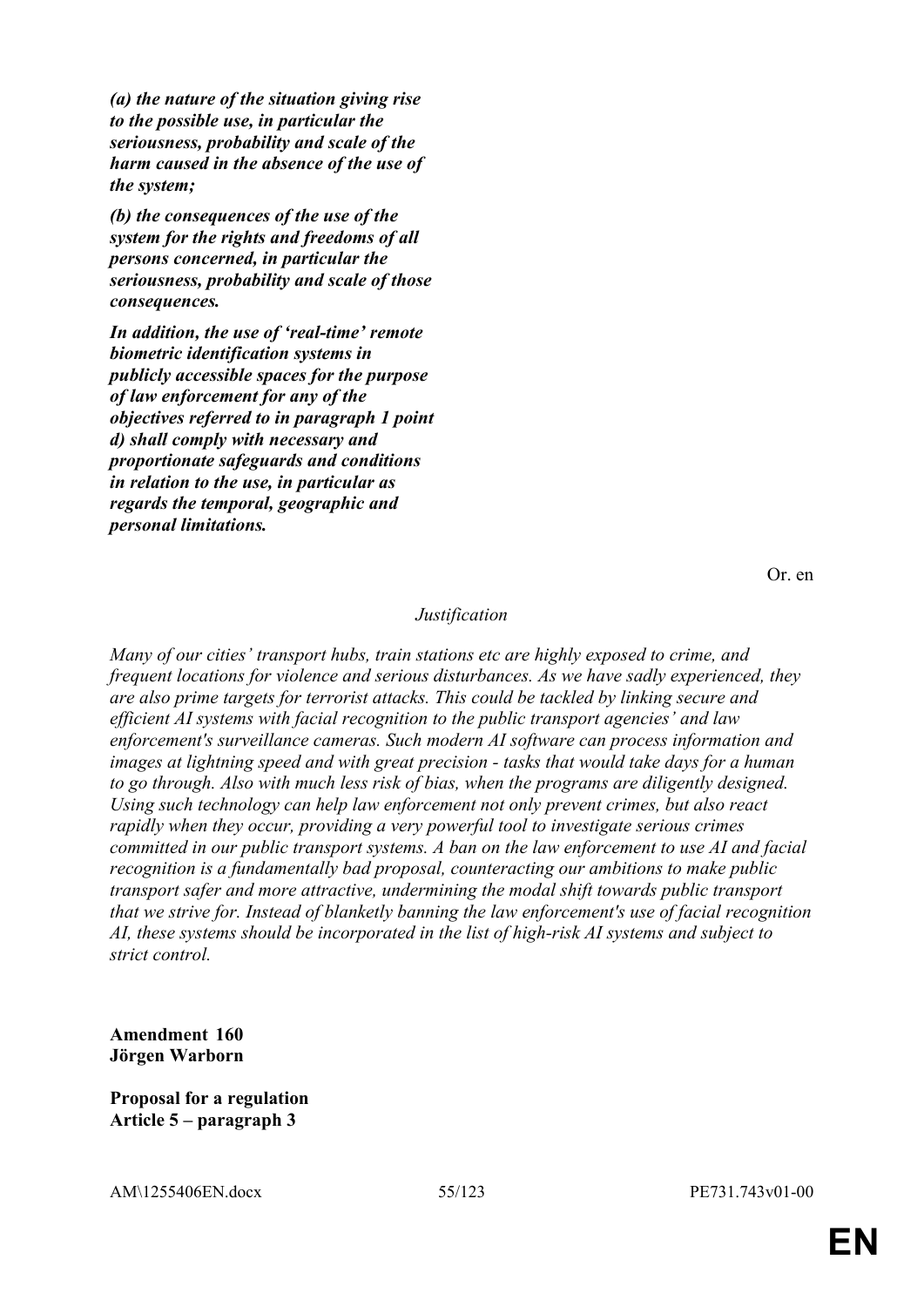*Text proposed by the Commission Amendment*

*3. As regards paragraphs 1, point (d) and 2, each individual use for the purpose of law enforcement of a 'real-time' remote biometric identification system in publicly accessible spaces shall be subject to a prior authorisation granted by a judicial authority or by an independent administrative authority of the Member State in which the use is to take place, issued upon a reasoned request and in accordance with the detailed rules of national law referred to in paragraph 4. However, in a duly justified situation of urgency, the use of the system may be commenced without an authorisation and the authorisation may be requested only during or after the use.*

*The competent judicial or administrative authority shall only grant the authorisation where it is satisfied, based on objective evidence or clear indications presented to it, that the use of the 'realtime' remote biometric identification system at issue is necessary for and proportionate to achieving one of the objectives specified in paragraph 1, point (d), as identified in the request. In deciding on the request, the competent judicial or administrative authority shall take into account the elements referred to in paragraph 2.*

*deleted*

Or. en

### *Justification*

*Many of our cities' transport hubs, train stations etc are highly exposed to crime, and frequent locations for violence and serious disturbances. As we have sadly experienced, they are also prime targets for terrorist attacks. This could be tackled by linking secure and efficient AI systems with facial recognition to the public transport agencies' and law enforcement's surveillance cameras. Such modern AI software can process information and images at lightning speed and with great precision - tasks that would take days for a human to go through. Also with much less risk of bias, when the programs are diligently designed. Using such technology can help law enforcement not only prevent crimes, but also react rapidly when they occur, providing a very powerful tool to investigate serious crimes committed in our public transport systems. A ban on the law enforcement to use AI and facial recognition is a fundamentally bad proposal, counteracting our ambitions to make public* 

PE731.743v01-00 56/123 AM\1255406EN.docx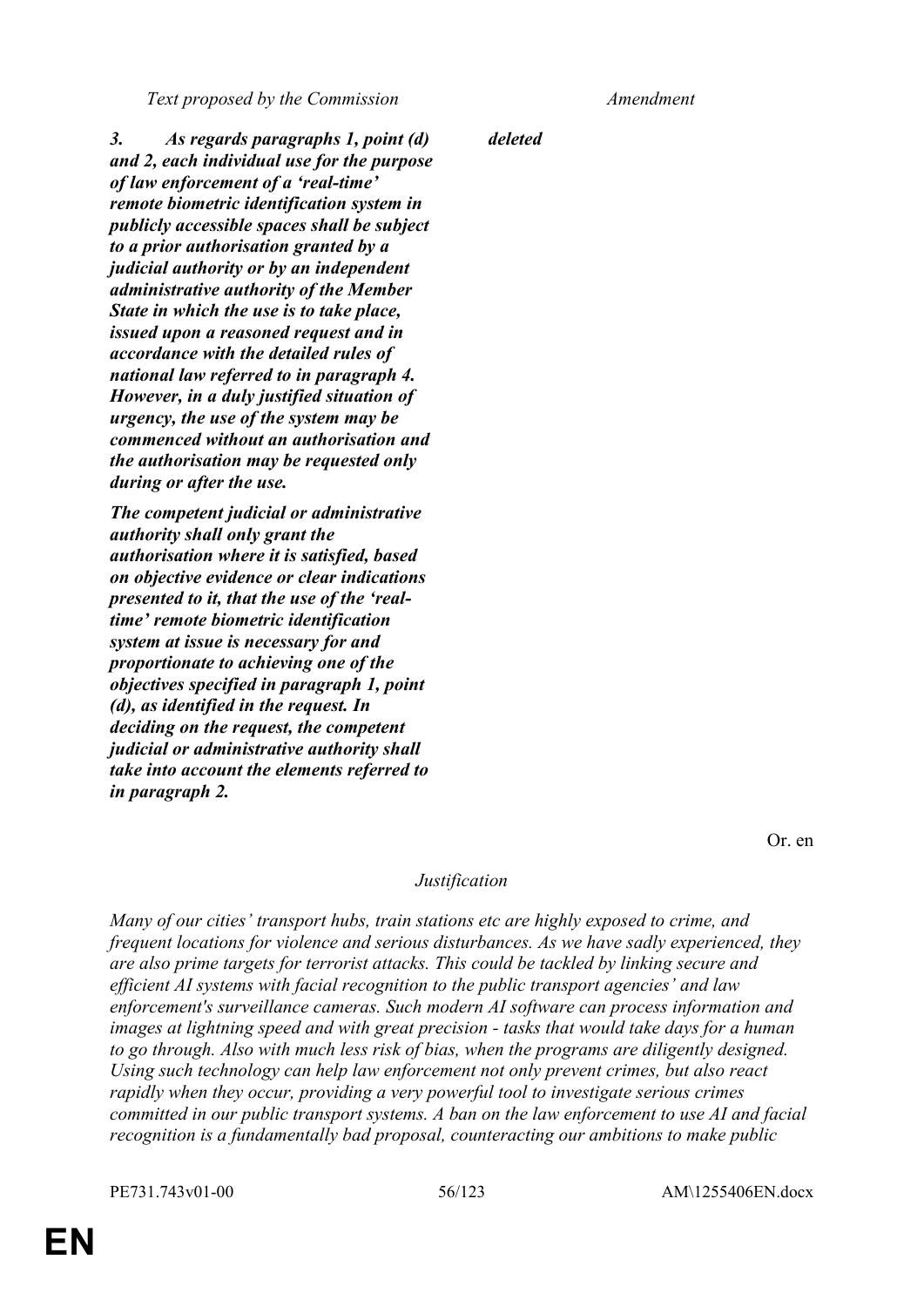*transport safer and more attractive, undermining the modal shift towards public transport that we strive for. Instead of blanketly banning the law enforcement's use of facial recognition AI, these systems should be incorporated in the list of high-risk AI systems and subject to strict control.*

*deleted*

### **Amendment 161 Jörgen Warborn**

### **Proposal for a regulation Article 5 – paragraph 3 – subparagraph 1**

*The competent judicial or administrative authority shall only grant the authorisation where it is satisfied, based on objective evidence or clear indications presented to it, that the use of the 'realtime' remote biometric identification system at issue is necessary for and proportionate to achieving one of the objectives specified in paragraph 1, point (d), as identified in the request. In deciding on the request, the competent judicial or administrative authority shall take into account the elements referred to in paragraph 2.*

*Text proposed by the Commission Amendment*

Or. en

### **Amendment 162 Henna Virkkunen**

### **Proposal for a regulation Article 6 – paragraph 1 – introductory part**

*Text proposed by the Commission Amendment*

1. *Irrespective of whether* an AI system *is placed on the market or put into service independently from the products referred to in points (a) and (b), that AI system* shall be considered *high-risk where both of the following conditions are fulfilled:*

1. An AI system *that is itself a product covered by the Union harmonisation legislation listed in Annex II* shall be considered *as high risk if it is required to undergo a third-party conformity assessment with a view to the placing on the market or putting into service of that product pursuant to the* 

AM\1255406EN.docx 57/123 PE731.743v01-00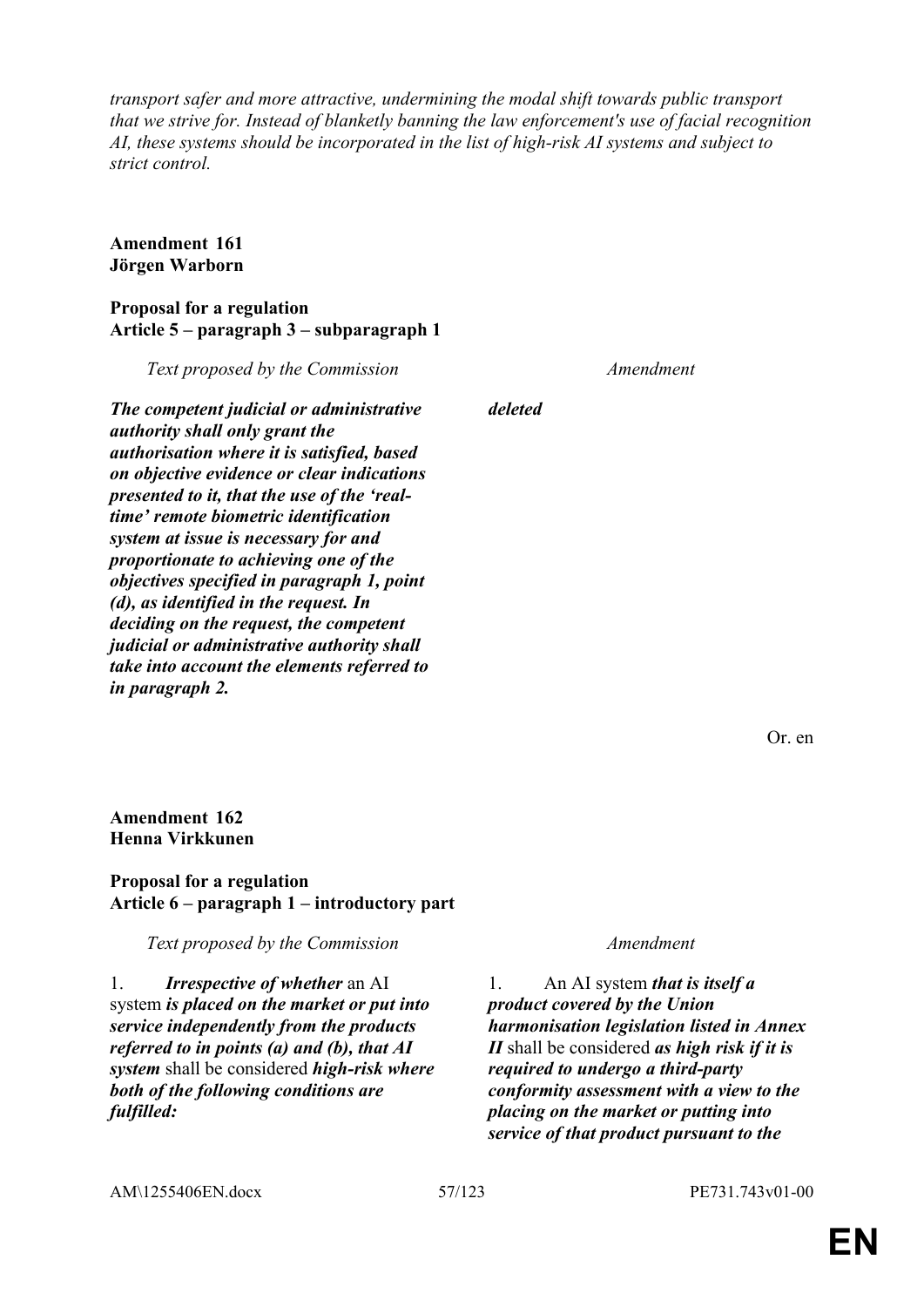*above mentioned legislation.*

Or. en

## **Amendment 163 Kateřina Konečná**

### **Proposal for a regulation Article 6 – paragraph 1 – point a**

*Text proposed by the Commission Amendment*

(a) the AI system is intended to be used as a *safety* component *of a product, or is itself a product*, covered by the Union harmonisation legislation listed in Annex II;

(a) the AI system is intended to be used as a component *the failure or malfunctioning of which endangers the health, safety or fundamental rights of persons or of property*, covered by the Union harmonisation legislation listed in Annex II;

Or. en

### **Amendment 164 Kosma Złotowski**

# **Proposal for a regulation Article 6 – paragraph 1 – point a**

# *Text proposed by the Commission Amendment*

(a) the AI system is intended to be used as *a* safety component of a product, or is itself a product, covered by the Union harmonisation legislation listed in Annex  $II$ :

(a) the AI system is intended to be used as *main* safety component of a product, or is itself a product, covered by the Union harmonisation legislation listed in Annex II;

Or. en

# **Amendment 165 Henna Virkkunen**

**Proposal for a regulation Article 6 – paragraph 2**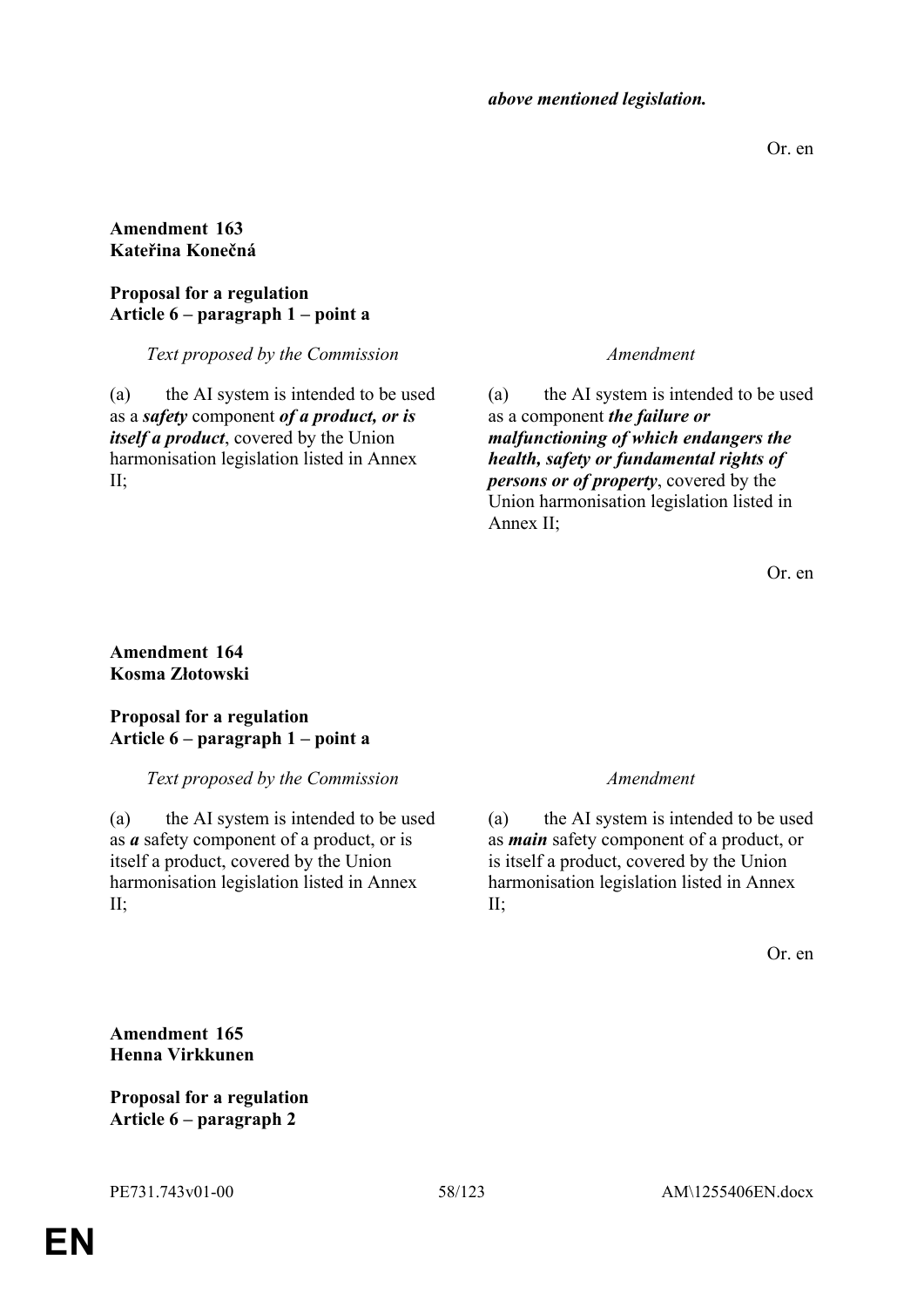### *Text proposed by the Commission Amendment*

2. *In addition to the high-risk AI systems* referred to in paragraph 1*, AI systems referred to in Annex III* shall *also* be considered *high-risk*.

2. *An AI system intended to be used as a safety component of a product covered by the legislation* referred to in paragraph 1 shall be considered *as high risk if it is required to undergo a thirdparty conformity assessment with a view to the placing on the market or putting into service of that product pursuant to above mentioned legislation*. *This provision shall apply irrespective of whether the AI system is placed on the market or put into service independently from the product.*

Or. en

# **Amendment 166 Kateřina Konečná**

# **Proposal for a regulation Article 6 – paragraph 2 a (new)**

*Text proposed by the Commission Amendment*

*2 a. In addition to the high-risk AI systems referred to in paragraphs 1 and 2, AI systems that have over 20 million EU citizens across the EU or 50% of any given Member States' population as active monthly users, or whose users have cumulatively over 20 million customers or beneficiaries in the EU affected by it shall be considered high-risk, unless these are placed on to the market or put into service by a public authority.*

Or. en

**Amendment 167 Kosma Złotowski**

**Proposal for a regulation Article 6 – paragraph 2 a (new)**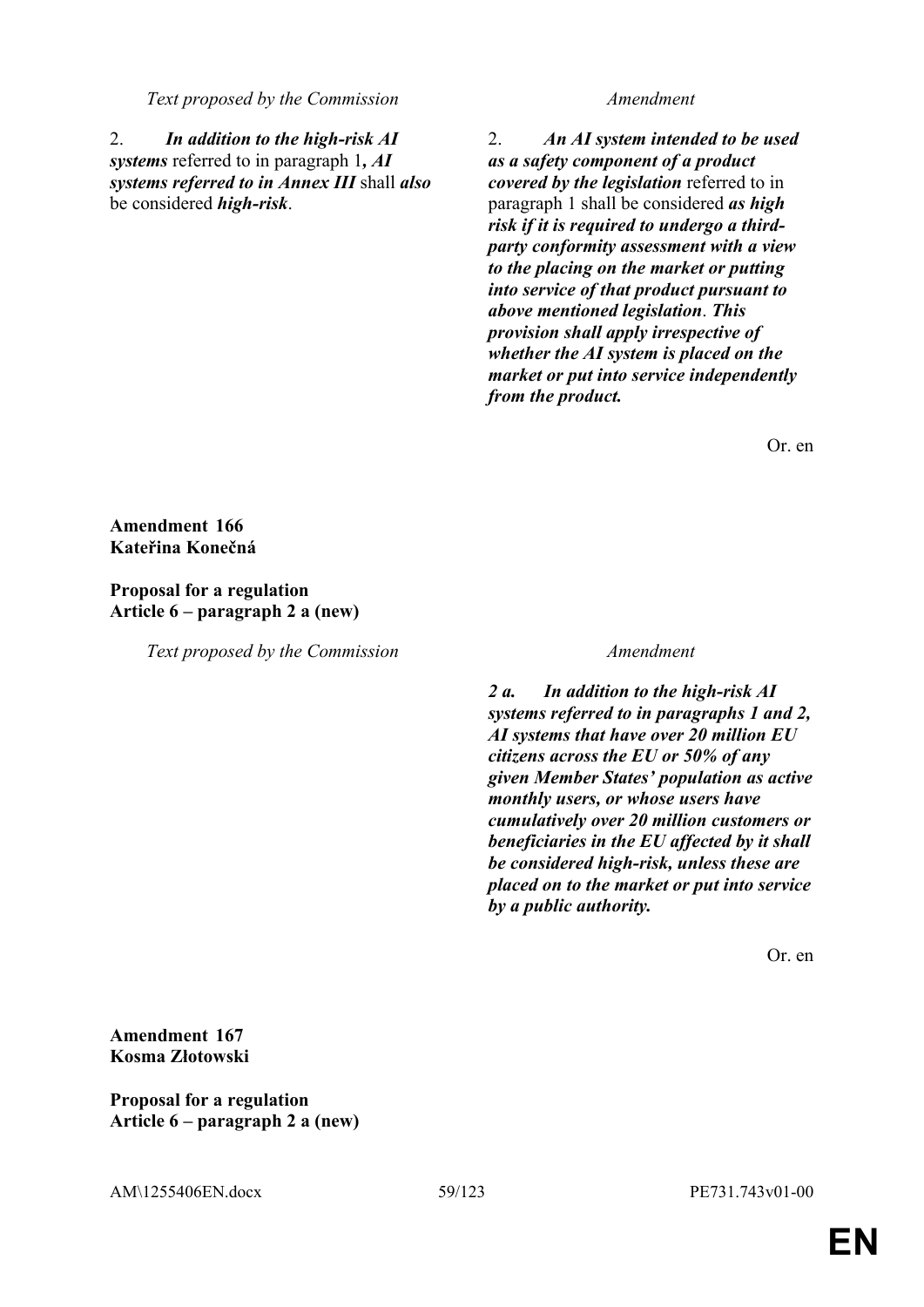*Text proposed by the Commission Amendment*

*2 a. The classification as high-risk as a consequence of Article 6(1) and 6(2) shall be disregarded for AI systems whose intended purpose demonstrates that the generated output is a recommendation requiring a human intervention to convert this recommendation into a decision and for AI systems, which do not lead to autonomous decisions or actions of the overall system.*

Or. en

### **Amendment 168 Henna Virkkunen**

**Proposal for a regulation Article 6 – paragraph 2 a (new)**

*Text proposed by the Commission Amendment*

*2 a. AI systems referred to in Annex III shall be considered high-risk.*

Or. en

### **Amendment 169 Kateřina Konečná**

### **Proposal for a regulation Article 6 – paragraph 2 b (new)**

*Text proposed by the Commission Amendment*

*2 b. In addition to the high-risk AI systems referred to in paragraph 1, paragraph 2 and paragraph 3, AI systems that create foreseeable high-risks when combined shall also be considered highrisk.*

Or. en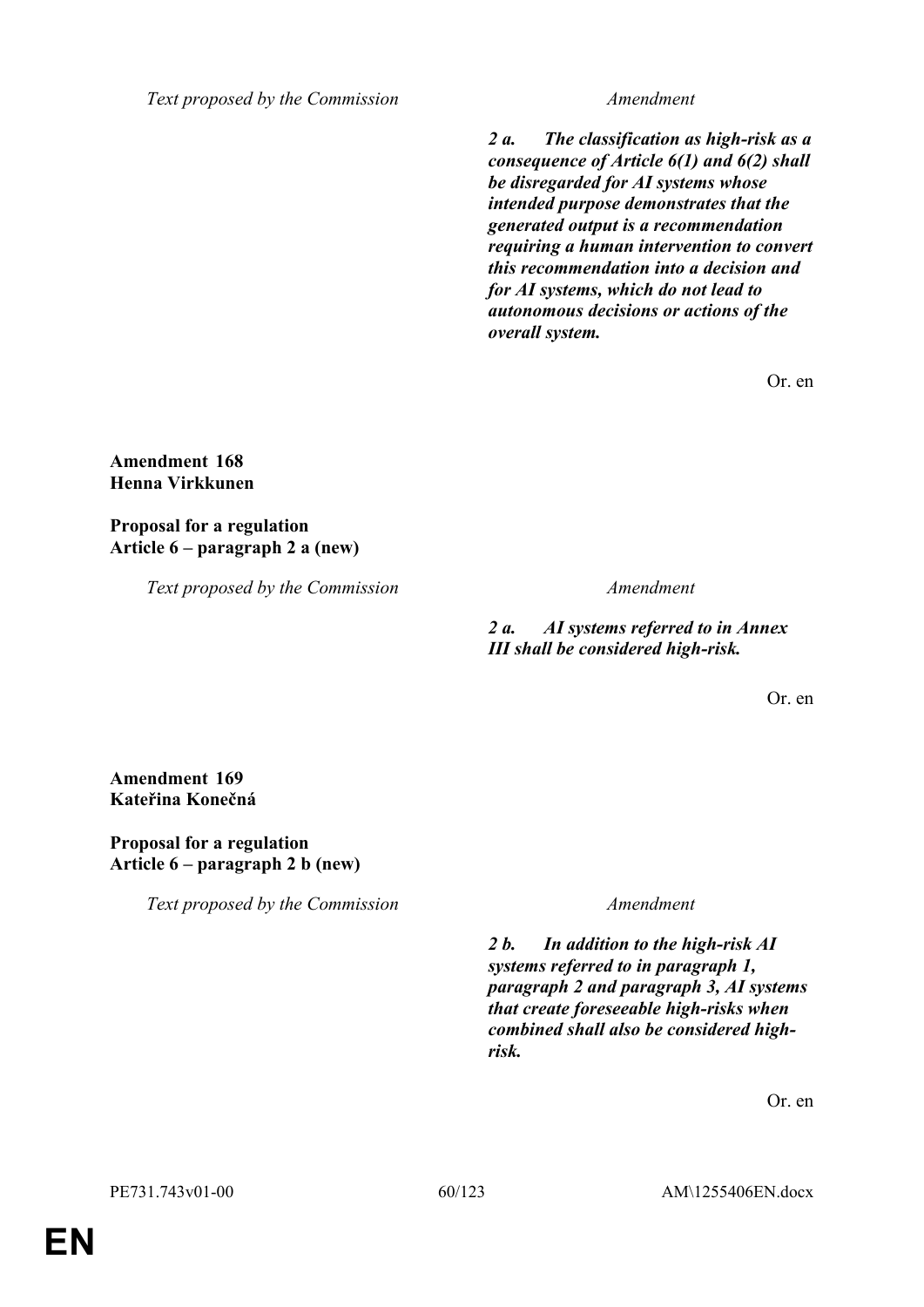**Amendment 170 Jörgen Warborn**

**Proposal for a regulation Article 7**

*Text proposed by the Commission Amendment*

*[...] deleted*

Or. en

### **Amendment 171 Kateřina Konečná**

# **Proposal for a regulation Article 7 – paragraph 1 – introductory part**

# *Text proposed by the Commission Amendment*

1. The Commission is empowered to adopt delegated acts in accordance with Article 73 to update the list in Annex III by adding high-risk AI systems *where both of the following conditions are fulfilled:*

1. The Commission is empowered to adopt delegated acts in accordance with Article 73 to update the list in Annex *II and* III by adding high-risk AI systems*.*

Or. en

**Amendment 172 Kateřina Konečná**

**Proposal for a regulation Article 7 – paragraph 1 – point a**

*Text proposed by the Commission Amendment*

*(a) the AI systems are intended to be used in any of the areas listed in points 1 to 8 of Annex III;*

*deleted*

Or. en

**Amendment 173 Kateřina Konečná**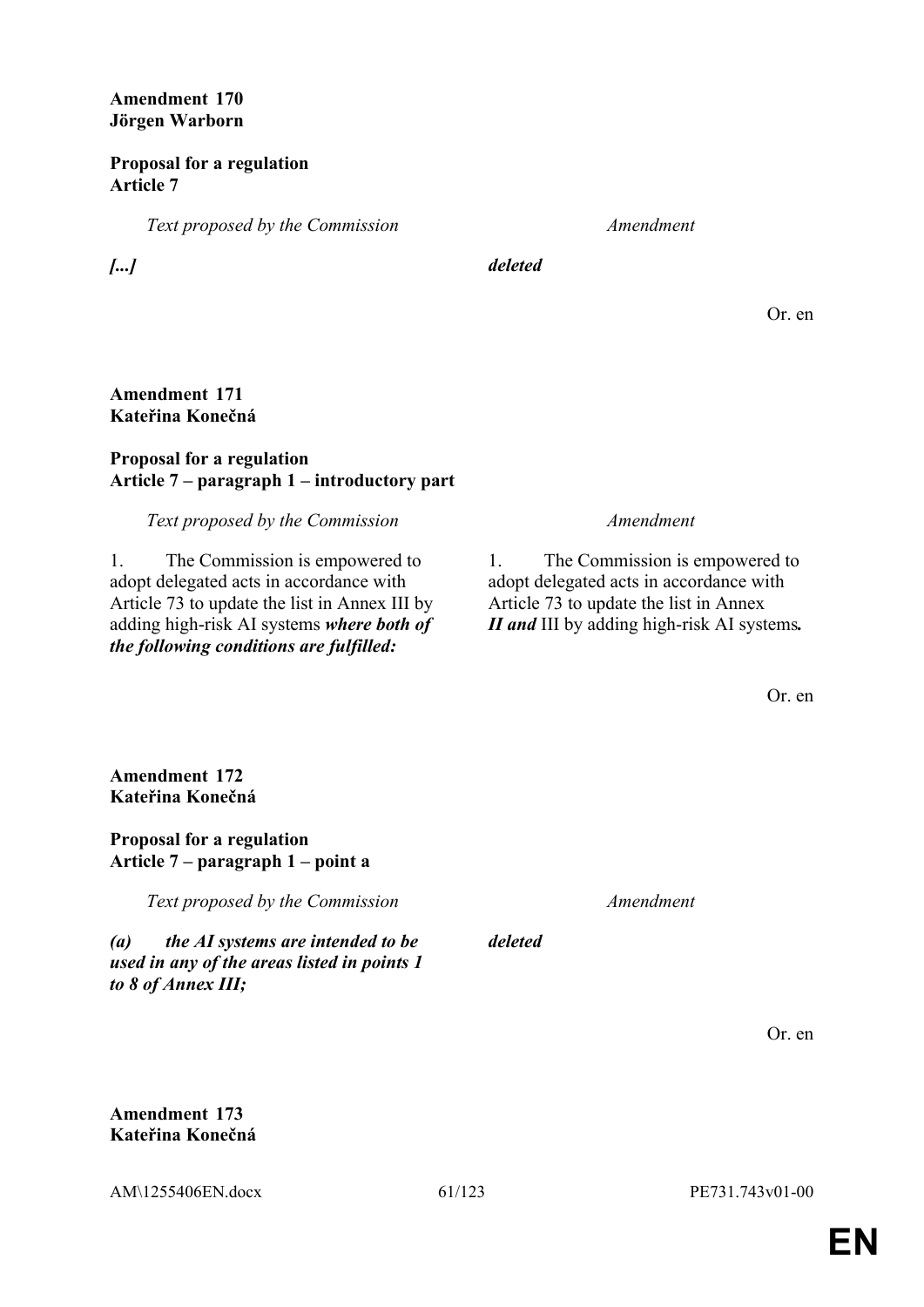## **Proposal for a regulation Article 7 – paragraph 1 – point b**

*Text proposed by the Commission Amendment*

*(b) the AI systems pose a risk of harm to the health and safety, or a risk of adverse impact on fundamental rights, that is, in respect of its severity and probability of occurrence, equivalent to or greater than the risk of harm or of adverse impact posed by the high-risk AI systems already referred to in Annex III.*

*deleted*

Or. en

### **Amendment 174 Alviina Alametsä**

### **Proposal for a regulation Article 7 – paragraph 1 – point b**

### *Text proposed by the Commission Amendment*

(b) the AI systems pose a risk of harm to the health *and* safety, or a risk of adverse impact on fundamental rights, that is, in respect of its severity and probability of occurrence, equivalent to or greater than the risk of harm or of adverse impact posed by the high-risk AI systems already referred to in Annex III.

(b) the AI systems pose a risk of harm to the health *or* safety, or a risk of adverse impact on fundamental rights *or the environment*, that is, in respect of its severity and probability of occurrence, equivalent to or greater than the risk of harm or of adverse impact posed by the high-risk AI systems already referred to in Annex III.

Or. en

# **Amendment 175 Henna Virkkunen**

### **Proposal for a regulation Article 7 – paragraph 1 – point b**

*Text proposed by the Commission Amendment*

(b) the AI systems pose a risk of harm (b) the AI systems pose a *serious* risk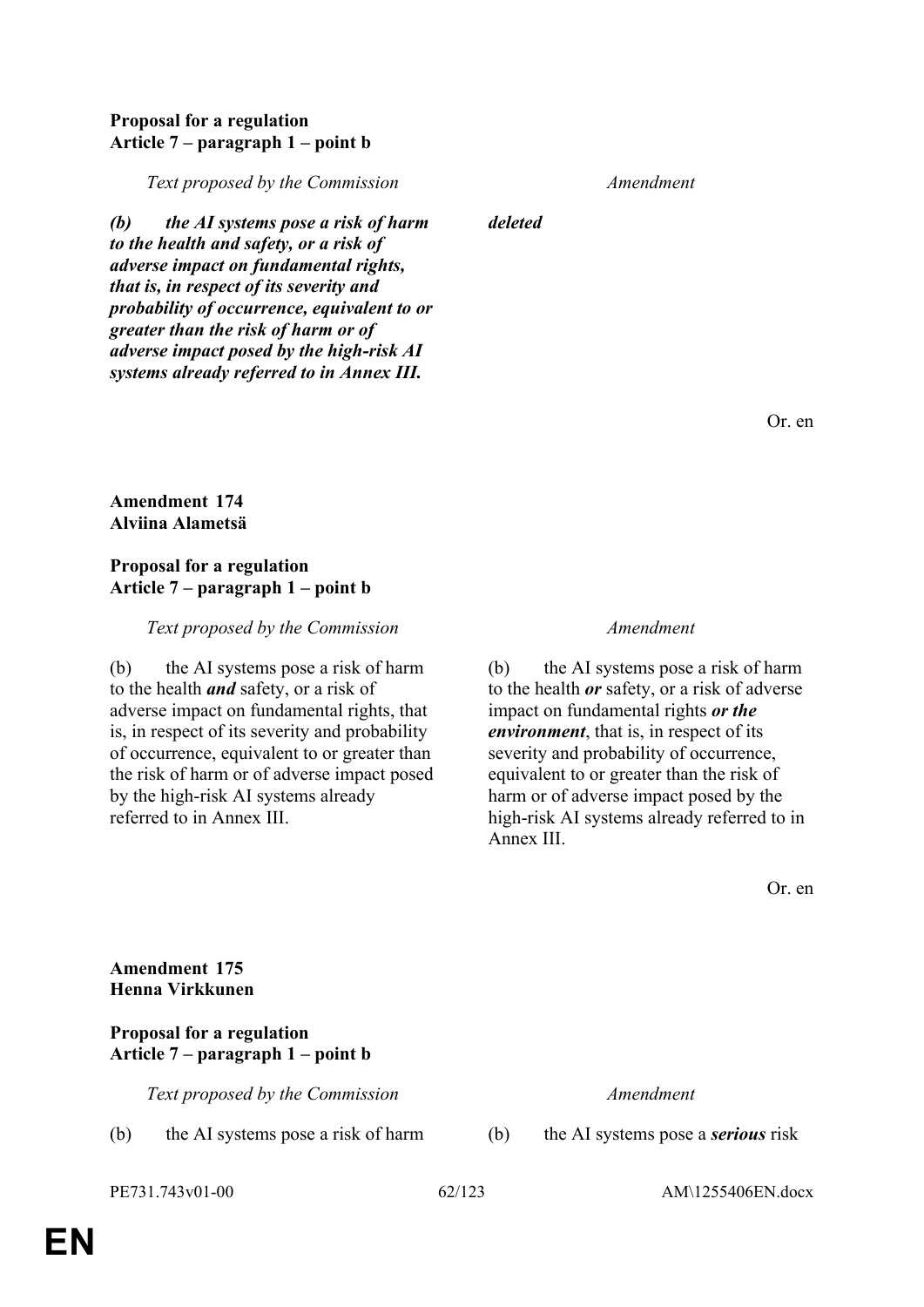to the health and safety, or a risk of adverse impact on fundamental rights, that is, in respect of its severity and probability of occurrence, equivalent to or greater than the risk of harm or of adverse impact posed by the high-risk AI systems already referred to in Annex III.

of harm to the health and safety, or a *serious* risk of adverse impact on fundamental rights, that is, in respect of its severity and probability of occurrence, equivalent to or greater than the risk of harm or of adverse impact posed by the high-risk AI systems already referred to in Annex III.

Or. en

### *Justification*

*Wording of the Article 7 needs to be stronger to de facto limit Commissions' powers to adopt delegated acts that would essentially change the scope of the Act. Task allocation is best done by AI and as such, does not raise fundamental rights issues.*

### **Amendment 176 Kateřina Konečná**

### **Proposal for a regulation Article 7 – paragraph 2 – introductory part**

### *Text proposed by the Commission Amendment*

2. When assessing for the purposes of paragraph 1 whether an AI system poses a risk of harm to the health and safety or a risk of adverse impact on fundamental rights that is equivalent to or greater than the risk of harm posed by the high-risk AI systems already referred to in Annex III, the Commission shall take into account the following criteria:

2. When assessing for the purposes of paragraph 1 whether an AI system poses a risk of harm to the health and safety or a risk of adverse impact on fundamental rights *or on the environment* that is equivalent to or greater than the risk of harm posed by the high-risk AI systems already referred to in Annex III, the Commission shall take into account*, including but not limited to,* the following criteria:

Or. en

**Amendment 177 Alviina Alametsä**

**Proposal for a regulation Article 7 – paragraph 2 – introductory part**

AM\1255406EN.docx 63/123 PE731.743v01-00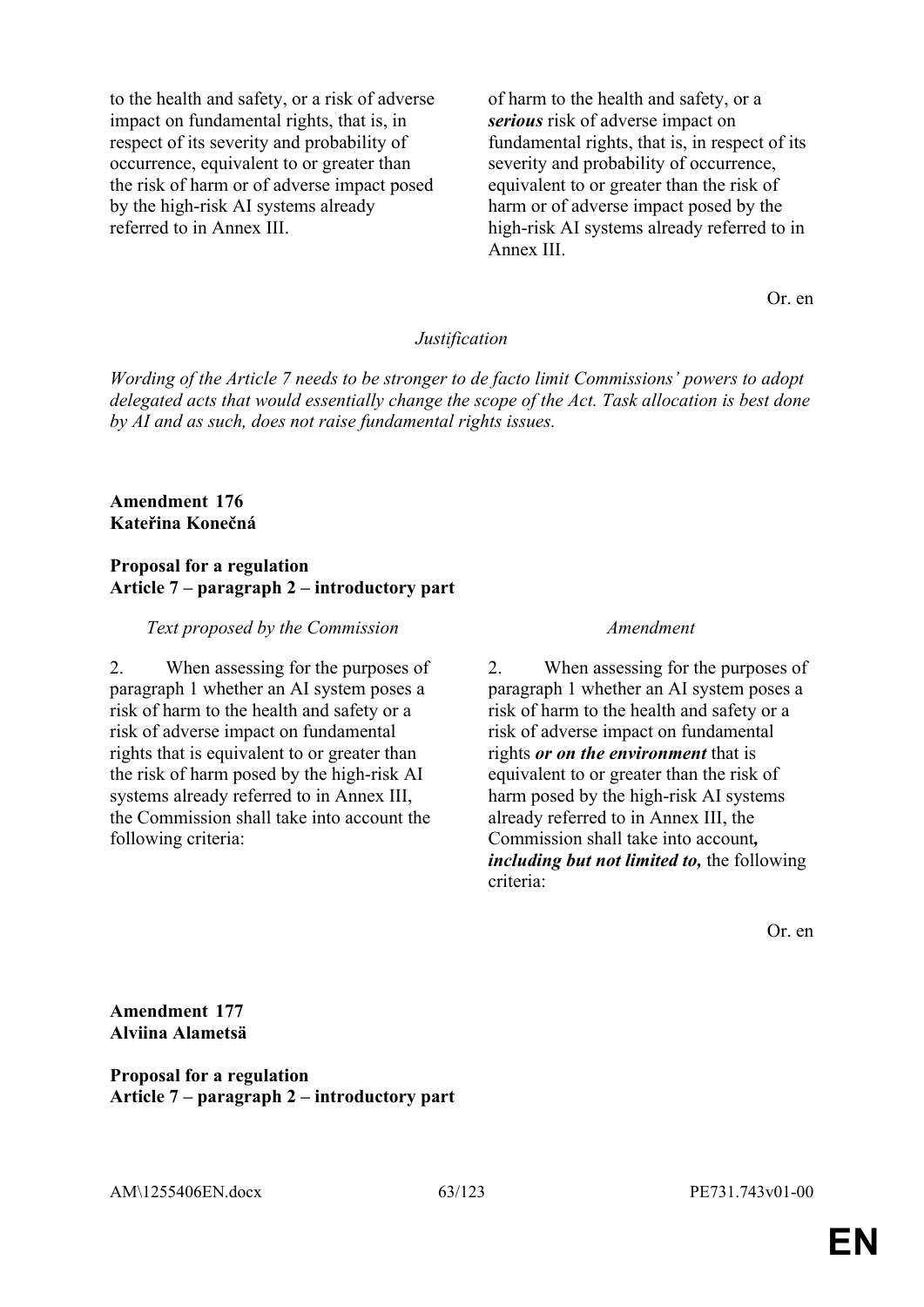# *Text proposed by the Commission Amendment*

2. When assessing for the purposes of paragraph 1 whether an AI system poses a risk of harm to the health and safety or a risk of adverse impact on fundamental rights that is equivalent to or greater than the risk of harm posed by the high-risk AI systems already referred to in Annex III, the Commission shall take into account the following criteria:

2. When assessing for the purposes of paragraph 1 whether an AI system poses a risk of harm to the health and safety or a risk of adverse impact on fundamental rights *or the environment* that is equivalent to or greater than the risk of harm posed by the high-risk AI systems already referred to in Annex III, the Commission shall take into account the following criteria:

Or. en

# **Amendment 178 Kateřina Konečná**

# **Proposal for a regulation Article 7 – paragraph 2 – point a**

*Text proposed by the Commission Amendment*

(a) the intended purpose of the AI system;

(a) the intended purpose *or reasonably foreseeable use* of the AI system;

Or. en

### **Amendment 179 Kateřina Konečná**

# **Proposal for a regulation Article 7 – paragraph 2 – point c**

# *Text proposed by the Commission Amendment*

(c) the extent to which the use of an AI system has already caused harm to the health and safety or adverse impact on the fundamental rights or has given rise to significant concerns in relation to the materialisation of such harm or adverse impact, as demonstrated by reports or documented allegations submitted to national competent authorities;

(c) the extent to which the use of an AI system has already caused harm to the health and safety or adverse impact on the fundamental rights *or on the environment* or has given rise to significant concerns in relation to the materialisation of such harm or adverse impact, as demonstrated by reports or documented allegations submitted to national competent authorities;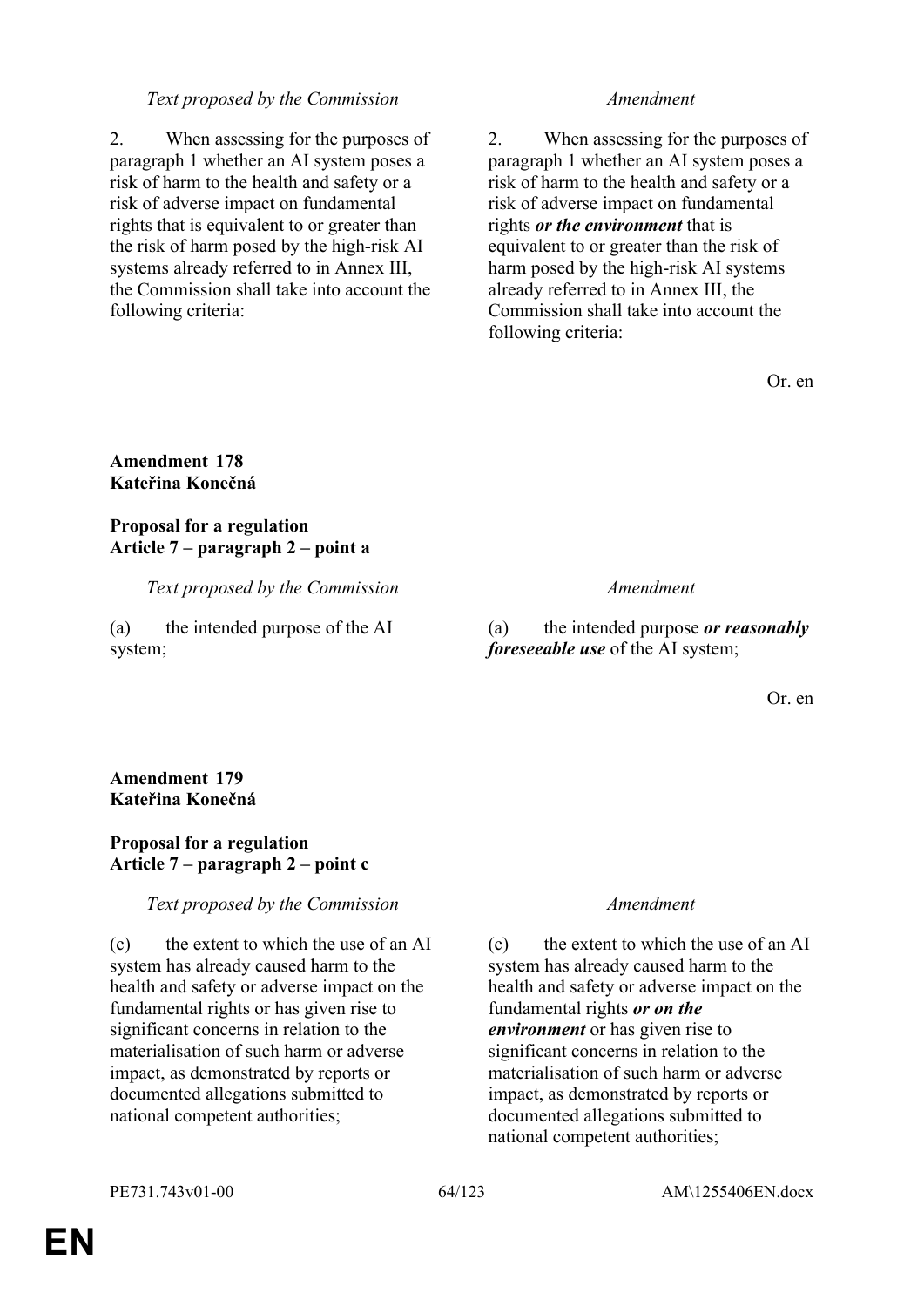# **Amendment 180 Alviina Alametsä**

### **Proposal for a regulation Article 7 – paragraph 2 – point c**

### *Text proposed by the Commission Amendment*

(c) the extent to which the use of an AI system has already caused harm to the health and safety or adverse impact on the fundamental rights or has given rise to significant concerns in relation to the materialisation of such harm or adverse impact, as demonstrated by reports or documented allegations submitted to national competent authorities;

(c) the extent to which the use of an AI system has already caused harm to the health and safety or adverse impact on the fundamental rights *or the environment* or has given rise to significant concerns in relation to the materialisation of such harm or adverse impact, as demonstrated by reports or documented allegations submitted to national competent authorities;

Or. en

### **Amendment 181 Kateřina Konečná**

### **Proposal for a regulation Article 7 – paragraph 2 – point d**

### *Text proposed by the Commission Amendment*

(d) the potential extent of such harm or such adverse impact, in particular in terms of its intensity and its ability to affect a plurality of persons;

(d) the potential extent of such harm or such adverse impact, in particular in terms of its intensity and its ability to affect a plurality of persons *or on the environment*;

Or. en

**Amendment 182 Alviina Alametsä**

**Proposal for a regulation Article 7 – paragraph 2 – point d**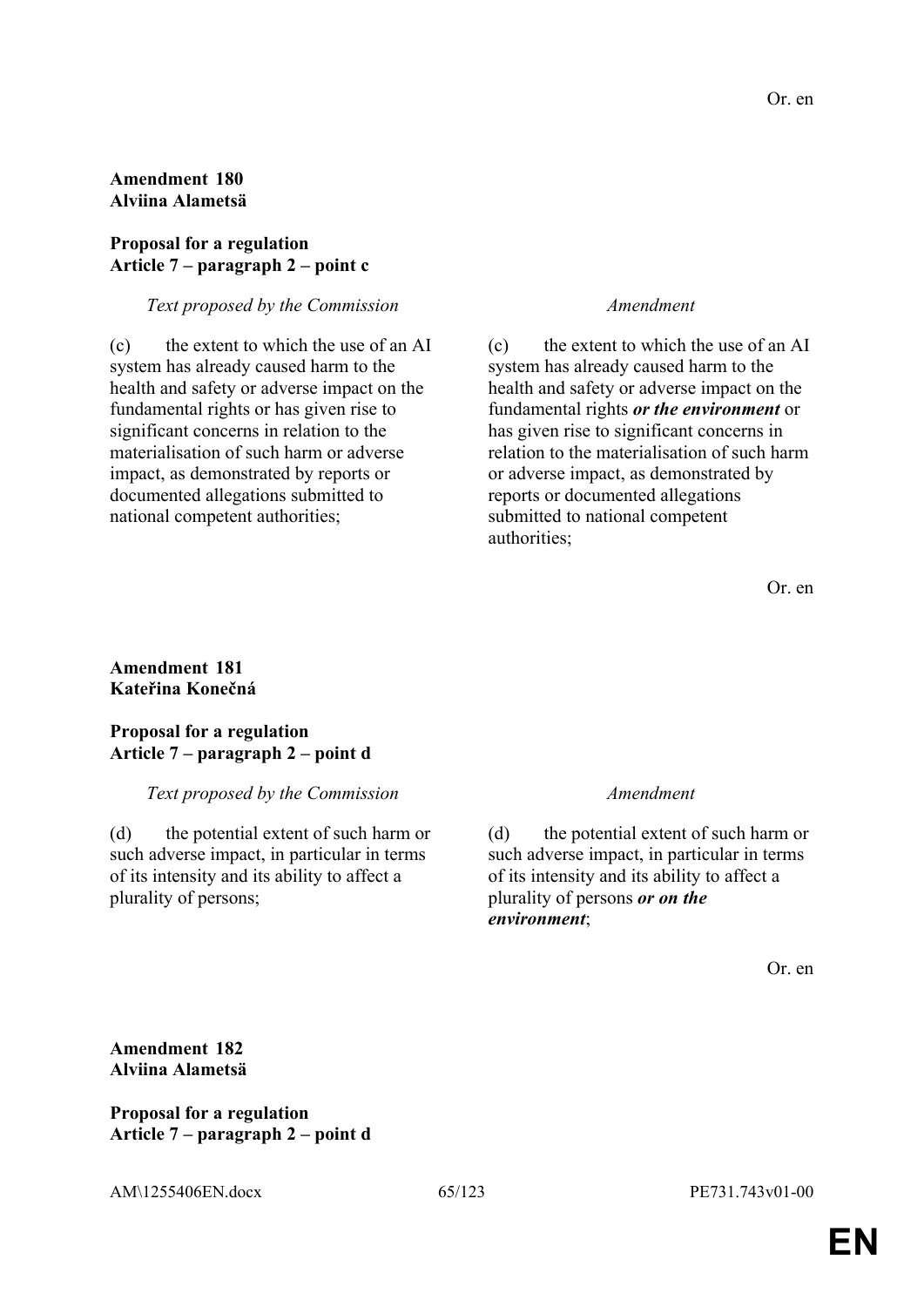### *Text proposed by the Commission Amendment*

(d) the potential extent of such harm or such adverse impact, in particular in terms of its intensity and its ability to affect a plurality of persons;

(d) the potential extent of such harm or such adverse impact, in particular in terms of its intensity and its ability to affect a plurality of persons *or the environment*;

Or. en

# **Amendment 183 Alviina Alametsä**

# **Proposal for a regulation Article 7 – paragraph 2 – point g**

# *Text proposed by the Commission Amendment*

(g) the extent to which the outcome produced with an AI system is easily reversible, whereby outcomes having an impact on the health or safety of persons shall not be considered as easily reversible;

(g) the extent to which the outcome produced with an AI system is easily reversible, whereby outcomes having an impact on the health or safety of persons*, or an adverse impact on the environment* shall not be considered as easily reversible;

Or. en

# **Amendment 184 Alviina Alametsä**

# **Proposal for a regulation Article 8 – paragraph 1**

*Text proposed by the Commission Amendment*

1. High-risk AI systems shall comply with the requirements established in this Chapter.

1. High-risk AI systems shall comply with the requirements established in this Chapter*, taking into account sectoral legislation where applicable*.

Or. en

# **Amendment 185 Kateřina Konečná**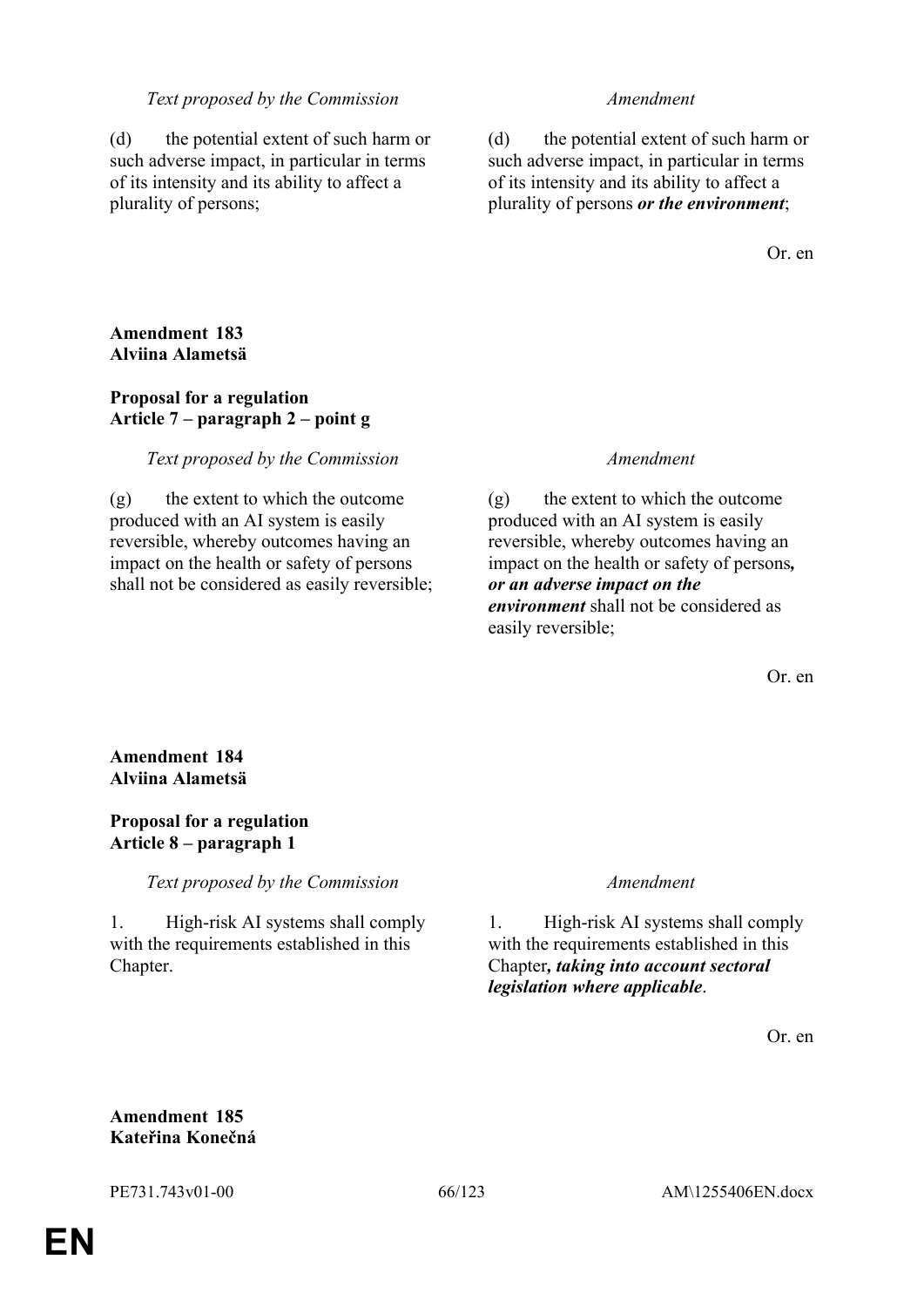# **Proposal for a regulation Article 8 – paragraph 2**

### *Text proposed by the Commission Amendment*

2. The intended purpose of the highrisk AI system and the risk management system referred to in Article 9 shall be taken into account when ensuring compliance with those requirements.

2. The intended purpose of the highrisk AI system*, the foreseeable uses and foreseeable misuses of AI systems within determinate uses* and the risk management system referred to in Article 9 shall be taken into account when ensuring compliance with those requirements.

Or. en

# **Amendment 186 Henna Virkkunen**

# **Proposal for a regulation Article 9 – paragraph 1**

*Text proposed by the Commission Amendment*

1. A risk management system shall be established, implemented, documented and maintained in relation to high-risk AI systems.

1. A risk management system shall be established, implemented, documented and maintained in relation to high-risk AI systems.

Or. en

# *Justification*

*The article is very detailed and difficult to read. Therefore it is suggested to remove the detailed requirements on the process and concentrate only on the essential requirements on risk-management systems.*

# **Amendment 187 Henna Virkkunen**

### **Proposal for a regulation Article 9 – paragraph 2 – introductory part**

*Text proposed by the Commission Amendment*

2. The risk management system *shall consist of a continuous iterative process* 

AM\1255406EN.docx 67/123 PE731.743v01-00

2. The risk management system shall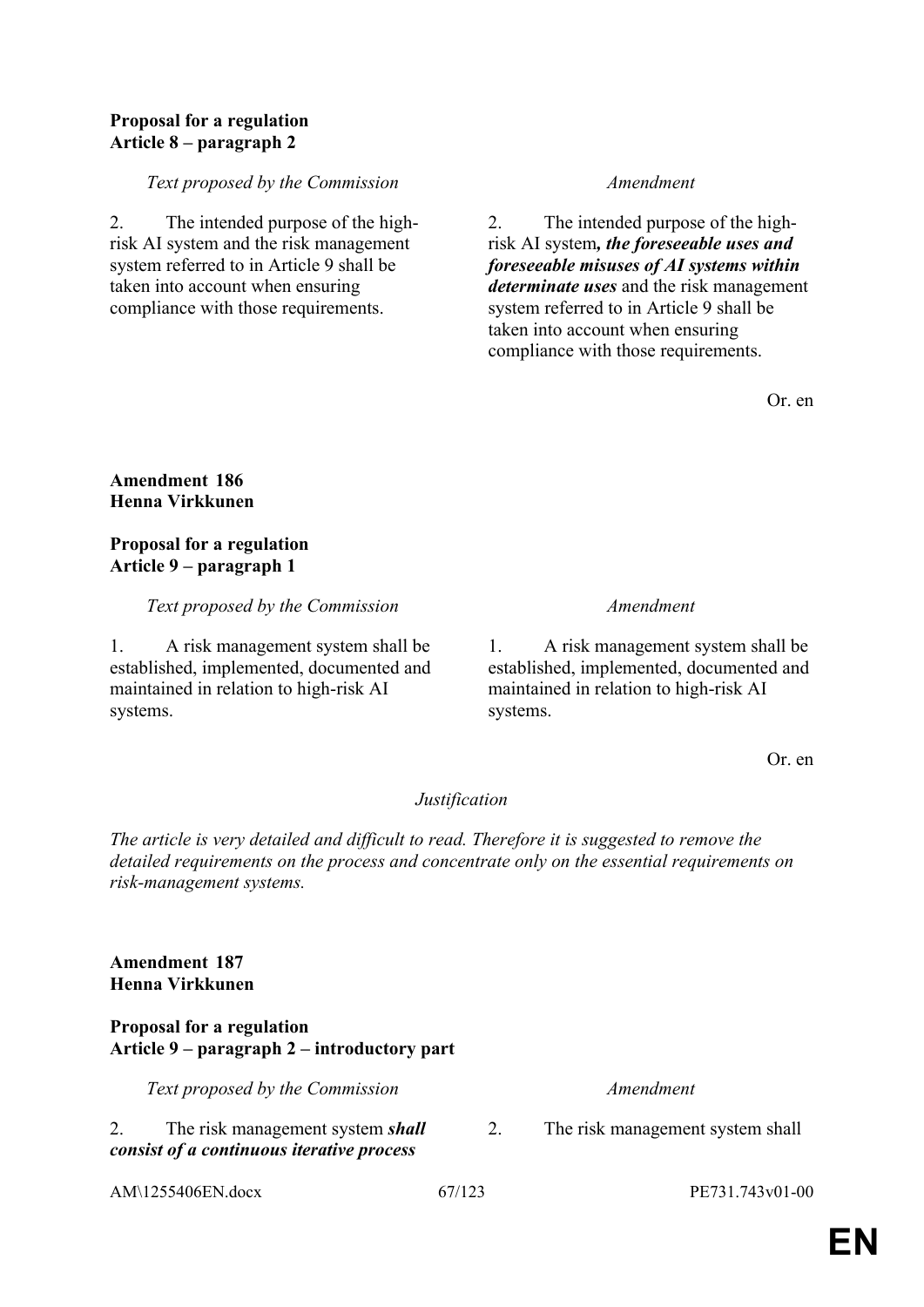*run throughout the entire lifecycle of a high-risk AI system, requiring regular systematic updating. It* shall comprise the following steps:

comprise the following steps:

Or. en

### **Amendment 188 Alviina Alametsä**

### **Proposal for a regulation Article 9 – paragraph 2 – point a**

### *Text proposed by the Commission Amendment*

(a) identification and analysis of the known and foreseeable risks associated with each high-risk AI system;

(a) identification and analysis of the known and foreseeable risks associated with each high-risk AI system *that might cause harm or damage to the environment or the health, safety or fundamental rights of persons in view of the intended purpose or misuse of the high-risk AI system.*;

Or. en

# **Amendment 189 Henna Virkkunen**

### **Proposal for a regulation Article 9 – paragraph 2 – point c**

*Text proposed by the Commission Amendment*

(c) evaluation of other possibly arising risks based on the analysis of data gathered from the post-market monitoring system *referred to in Article 61*;

(c) evaluation of other possibly arising risks based on the analysis of data gathered from the post-market monitoring system;

Or. en

# **Amendment 190 Henna Virkkunen**

### **Proposal for a regulation**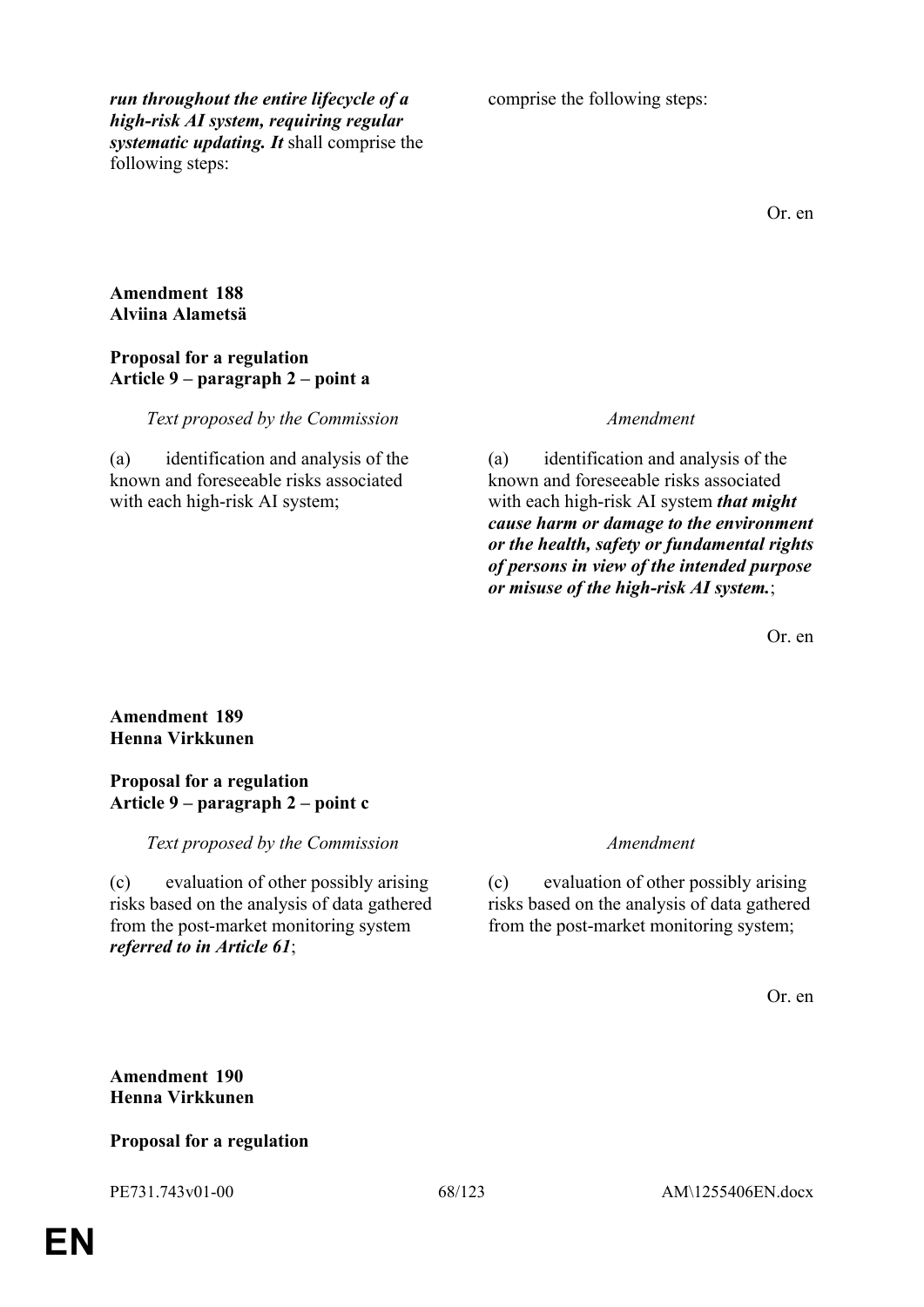## **Article 9 – paragraph 3**

### *Text proposed by the Commission Amendment*

3. The risk management measures *referred to in paragraph 2, point (d)* shall give due consideration to the effects and possible interactions resulting from the combined application of the requirements set out in this Chapter 2. They shall take into account the generally acknowledged state of the art, including as reflected in relevant harmonised standards or common specifications.

3. The risk management measures shall give due consideration to the effects and possible interactions resulting from the combined application of the requirements set out in this Chapter 2. They shall take into account the generally acknowledged state of the art, including as reflected in relevant harmonised standards or common specifications.

Or. en

# **Amendment 191 Kosma Złotowski**

# **Proposal for a regulation Article 9 – paragraph 4 – introductory part**

# *Text proposed by the Commission Amendment*

4. The risk management measures referred to in paragraph 2, point (d) shall be such that any residual risk associated with each hazard as well as the overall residual risk of the high-risk AI systems is judged acceptable, provided that the highrisk AI system is used in accordance with its intended purpose or under conditions of reasonably foreseeable misuse. Those residual risks shall be communicated to the user*.*

4. The risk management measures referred to in paragraph 2, point (d) shall be such that any residual risk associated with each hazard as well as the overall residual risk of the high-risk AI systems is judged acceptable, provided that the highrisk AI system is used in accordance with its intended purpose or under conditions of reasonably foreseeable misuse*, subject to terms, conditions as made available by the provider, and contractual and license restrictions*. Those residual risks shall be communicated to the user

Or. en

# **Amendment 192 Henna Virkkunen**

**Proposal for a regulation Article 9 – paragraph 4 – introductory part**

AM\1255406EN.docx 69/123 PE731.743v01-00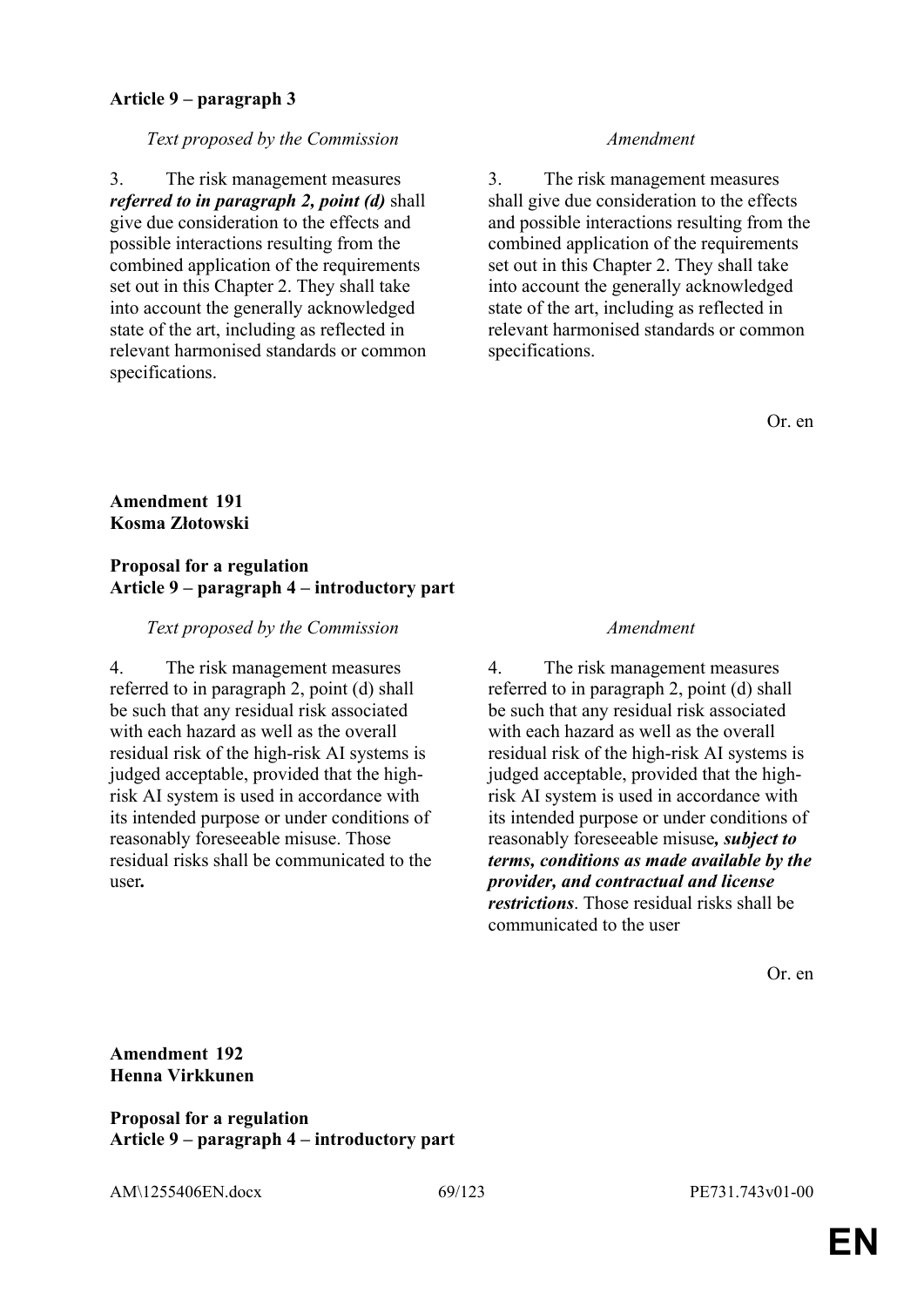### *Text proposed by the Commission Amendment*

4. The risk management measures *referred to in paragraph 2, point (d)* shall be such that any residual risk associated with each hazard as well as the overall residual risk of the high-risk AI systems is judged acceptable, provided that the highrisk AI system is used in accordance with its intended purpose or under conditions of reasonably foreseeable misuse. Those residual risks shall be communicated to the user.

4. The risk management measures shall be such that any residual risk associated with each hazard as well as the overall residual risk of the high-risk AI systems is judged acceptable, provided that the high-risk AI system is used in accordance with its intended purpose or under conditions of reasonably foreseeable misuse. Those residual risks shall be communicated to the user.

Or. en

# **Amendment 193 Kateřina Konečná**

### **Proposal for a regulation Article 9 – paragraph 5**

# *Text proposed by the Commission Amendment*

5. High-risk AI systems shall be tested for the purposes of identifying the most appropriate risk management measures. Testing shall ensure that high-risk AI systems perform consistently for their *intended purpose* and they are in compliance with the requirements set out in this Chapter.

5. High-risk AI systems shall be tested for the purposes of identifying the most appropriate risk management measures. Testing shall ensure that high-risk AI systems perform consistently for their *foreseeable use* and they are in compliance with the requirements set out in this Chapter.

Or. en

**Amendment 194 Kateřina Konečná**

# **Proposal for a regulation Article 9 – paragraph 6**

*Text proposed by the Commission Amendment*

6. Testing procedures shall be suitable to achieve the *intended purpose* of the AI

6. Testing procedures shall be suitable to achieve the *foreseeable use* of the AI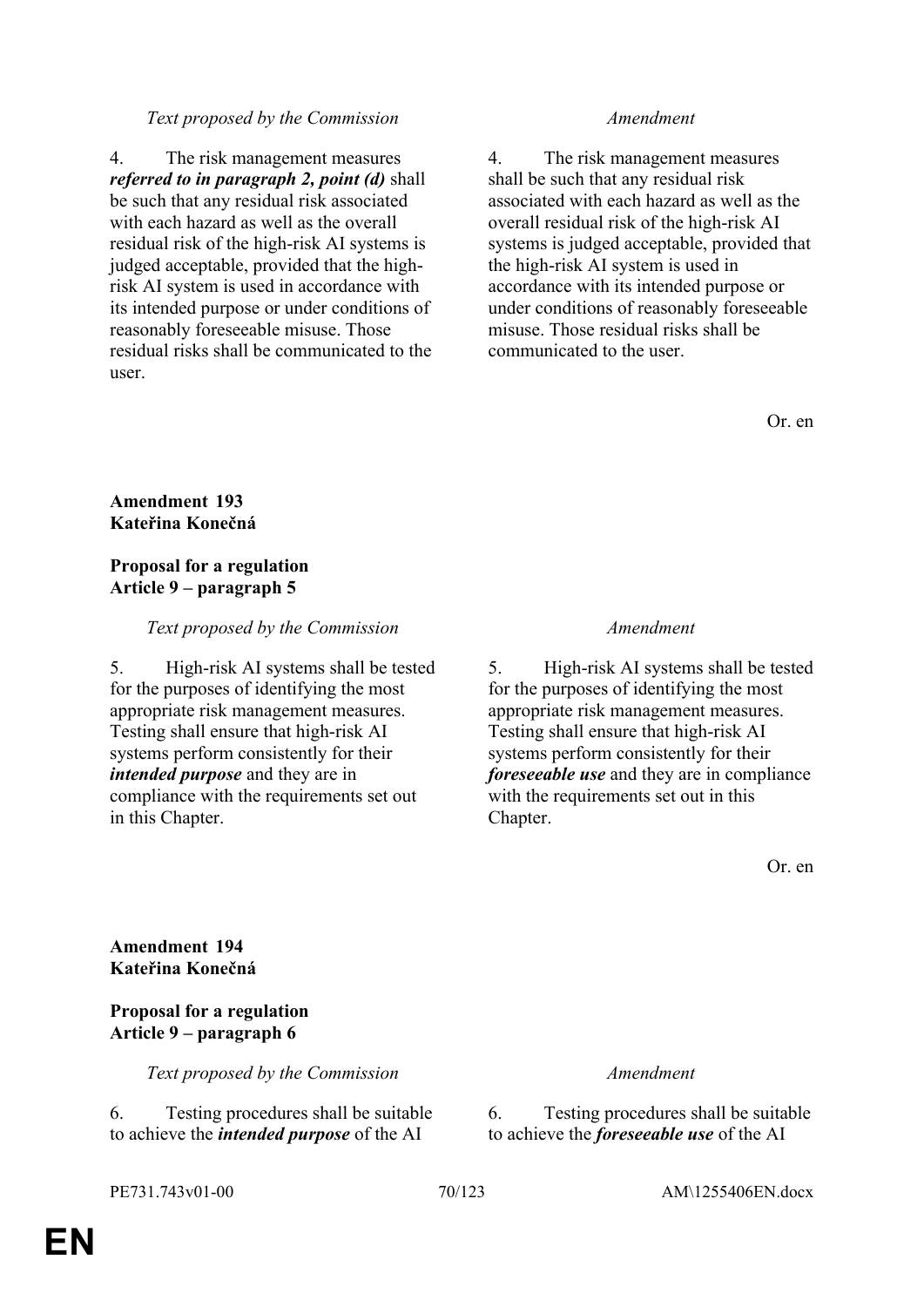system and do not need to go beyond what is necessary to achieve that purpose.

system and do not need to go beyond what is necessary to achieve that purpose.

Or. en

# **Amendment 195 Kateřina Konečná**

### **Proposal for a regulation Article 9 – paragraph 7**

### *Text proposed by the Commission Amendment*

7. The testing of the high-risk AI systems shall be performed, as appropriate, at any point in time throughout the development process, and, in any event, prior to the placing on the market or the putting into service. Testing shall be made against preliminarily defined metrics and probabilistic thresholds that are appropriate to the *intended purpose* of the high-risk AI system.

7. The testing of the high-risk AI systems shall be performed, as appropriate, at any point in time throughout the development process, and, in any event, prior to the placing on the market or the putting into service. Testing shall be made against preliminarily defined metrics and probabilistic thresholds that are appropriate to the *foreseeable use* of the high-risk AI system.

Or. en

# **Amendment 196 Jörgen Warborn**

# **Proposal for a regulation Article 10 – paragraph 1**

### *Text proposed by the Commission Amendment*

1. High-risk AI systems which make use of techniques involving the training of models with data shall be developed on the basis of training, validation and testing data sets that meet the quality criteria referred to in paragraphs 2 to 5.

1. High-risk AI systems which make use of techniques involving the training of models with data shall be developed on the basis of training, validation and testing data sets that meet the quality criteria referred to in paragraphs 2 to 5*, where applicable*.

Or. en

### **Amendment 197**

AM\1255406EN.docx 71/123 PE731.743v01-00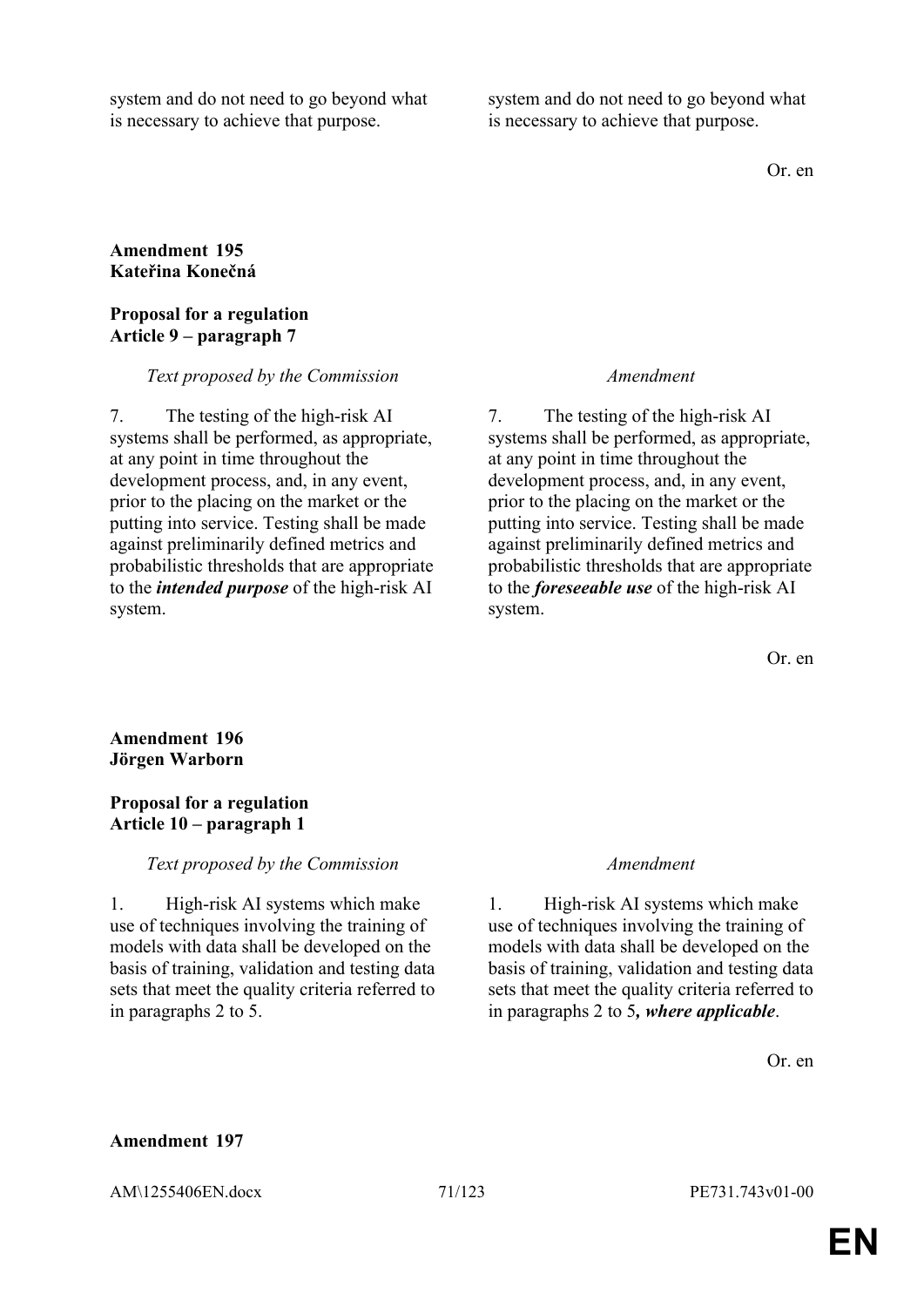## **Kosma Złotowski**

### **Proposal for a regulation Article 10 – paragraph 2 – introductory part**

*Text proposed by the Commission Amendment*

2. Training, validation and testing data sets shall be subject to appropriate data governance and management practices. Those practices shall concern in particular,

2. Training, validation and testing data sets shall be subject to appropriate data governance and management practices. *Where relevant to appropriate risk management measures,* those practices shall concern in particular,

Or. en

# **Amendment 198 Kosma Złotowski**

# **Proposal for a regulation Article 10 – paragraph 2 – point e**

*Text proposed by the Commission Amendment*

(e) *a prior* assessment of the availability, quantity and suitability of the data sets that are needed;

(e) *an* assessment of the availability, quantity and suitability of the data sets that are needed;

Or. en

# **Amendment 199 Kosma Złotowski**

# **Proposal for a regulation Article 10 – paragraph 2 – point f**

*Text proposed by the Commission Amendment*

(f) examination in view of possible biases;

(f) examination in view of possible biases*, that are likely to affect health and safety of persons or lead to discrimination prohibited by Union law*;

Or. en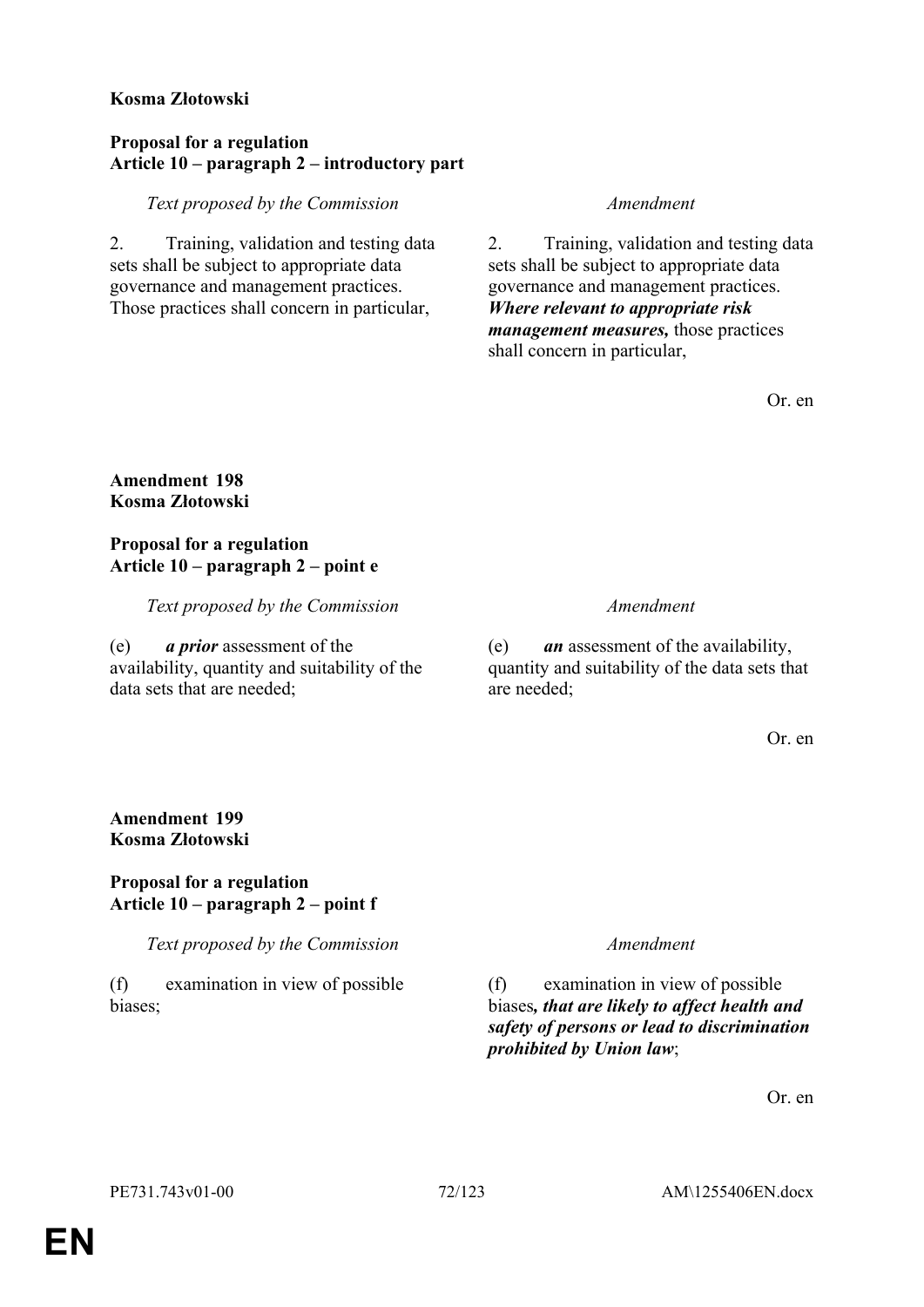## **Amendment 200 Kosma Złotowski**

### **Proposal for a regulation Article 10 – paragraph 2 – point g**

*Text proposed by the Commission Amendment*

(g) the identification of any *possible* data gaps or shortcomings, and how those gaps and shortcomings can be addressed.

(g) the identification of any *other* data gaps or shortcomings *that materially increase the risks of harm to the health, natural environment and safety or the fundamental rights of persons*, and how those gaps and shortcomings can be addressed.

Or. en

# **Amendment 201 Kosma Złotowski**

# **Proposal for a regulation Article 10 – paragraph 3**

*Text proposed by the Commission Amendment*

3. Training, validation and testing data sets shall be relevant, representative, free of errors and complete. They shall have the appropriate statistical properties, including, where applicable, as regards the persons or groups of persons on which the high-risk AI system is intended to be used. These characteristics of the data sets may be met at the level of individual data sets or a combination thereof.

3. Training, validation and testing data sets shall be relevant*, sufficiently diverse to mitigate bias, and, to the best extent possible*, representative, free of errors and complete. They shall have the appropriate statistical properties, including, where applicable, as regards the persons or groups of persons on which the high-risk AI system is intended to be used. These characteristics of the data sets may be met at the level of individual data sets or a combination thereof.

Or. en

**Amendment 202 Elsi Katainen, Jan-Christoph Oetjen, Ondřej Kovařík, Caroline Nagtegaal**

**Proposal for a regulation Article 10 – paragraph 3**

AM\1255406EN.docx 73/123 PE731.743v01-00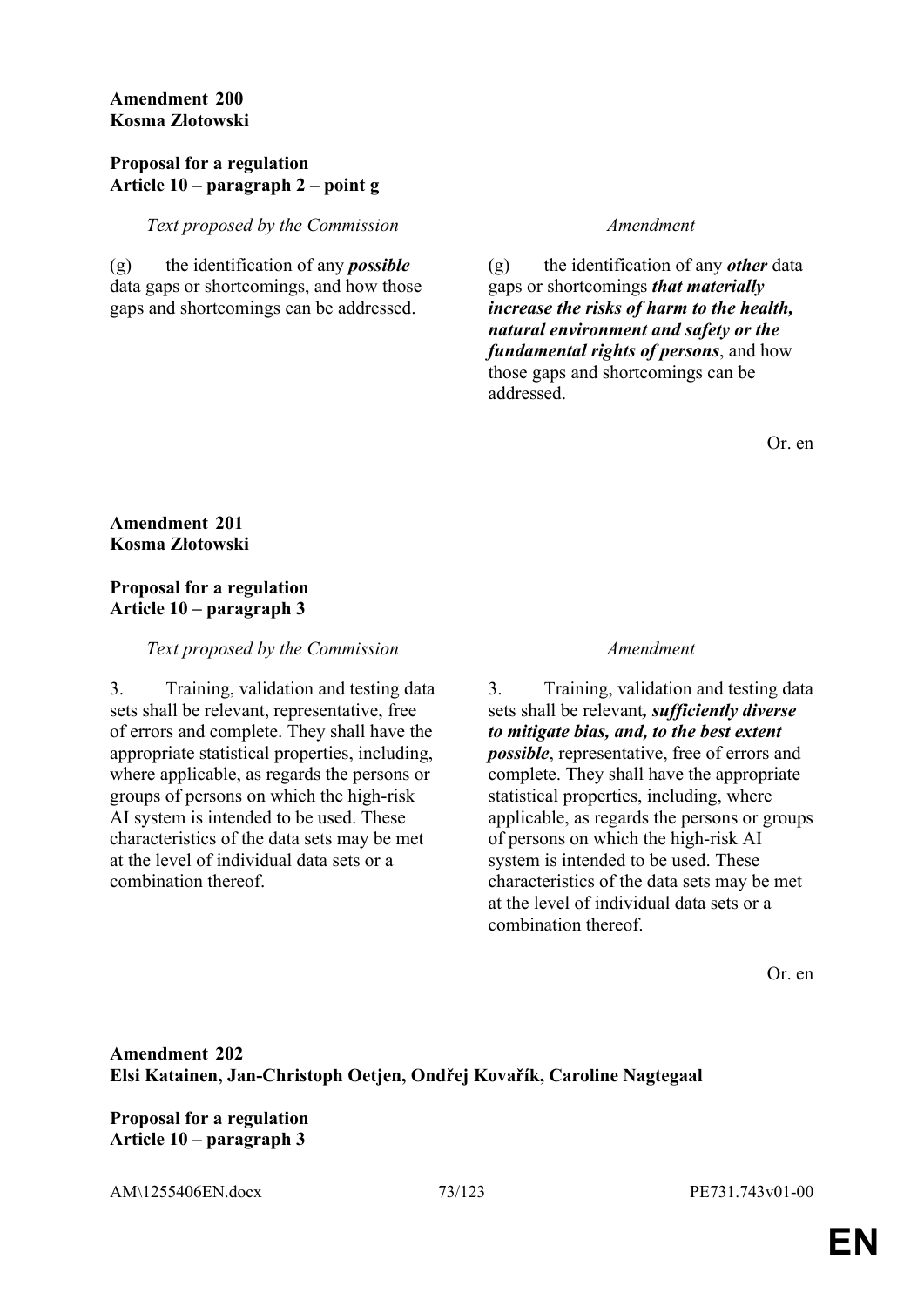3. Training, validation and testing data sets shall be relevant, representative, free of errors *and* complete. They shall have the appropriate statistical properties, including, where applicable, as regards the persons or groups of persons on which the high-risk AI system is intended to be used. These characteristics of the data sets may be met at the level of individual data sets or a combination thereof.

3. Training, validation and testing data sets shall be relevant, representative, *up-todate,* free of errors *to the best extent possible and as* complete *as possible*. They shall have the appropriate statistical properties, including, where applicable, as regards the persons or groups of persons on which the high-risk AI system is intended to be used. These characteristics of the data sets may be met at the level of individual data sets or a combination thereof.

Or. en

# *Justification*

*No data set can be completely free of errors or complete.*

**Amendment 203 Henna Virkkunen**

# **Proposal for a regulation Article 10 – paragraph 3**

# *Text proposed by the Commission Amendment*

3. Training, validation and testing data sets *shall be* relevant, representative*,* free of errors and complete. They shall have the appropriate statistical properties, including, where applicable, as regards the persons or groups of persons on which the high-risk AI system is intended to be used. These characteristics of the data sets may be met at the level of individual data sets or a combination thereof.

3. Training, validation and testing data sets *should be sufficiently* relevant, representative *and* free of errors and complete *in view of the intended purpose of the system*. They shall have the appropriate statistical properties, including, where applicable, as regards the persons or groups of persons on which the high-risk AI system is intended to be used. These characteristics of the data sets may be met at the level of individual data sets or a combination thereof.

Or. en

# *Justification*

*Requirements on dataset to be free from errors and complete are not realistic. The text should guide to critically evaluate where are the limits of the data and whether there are gaps or* 

PE731.743v01-00 74/123 AM\1255406EN.docx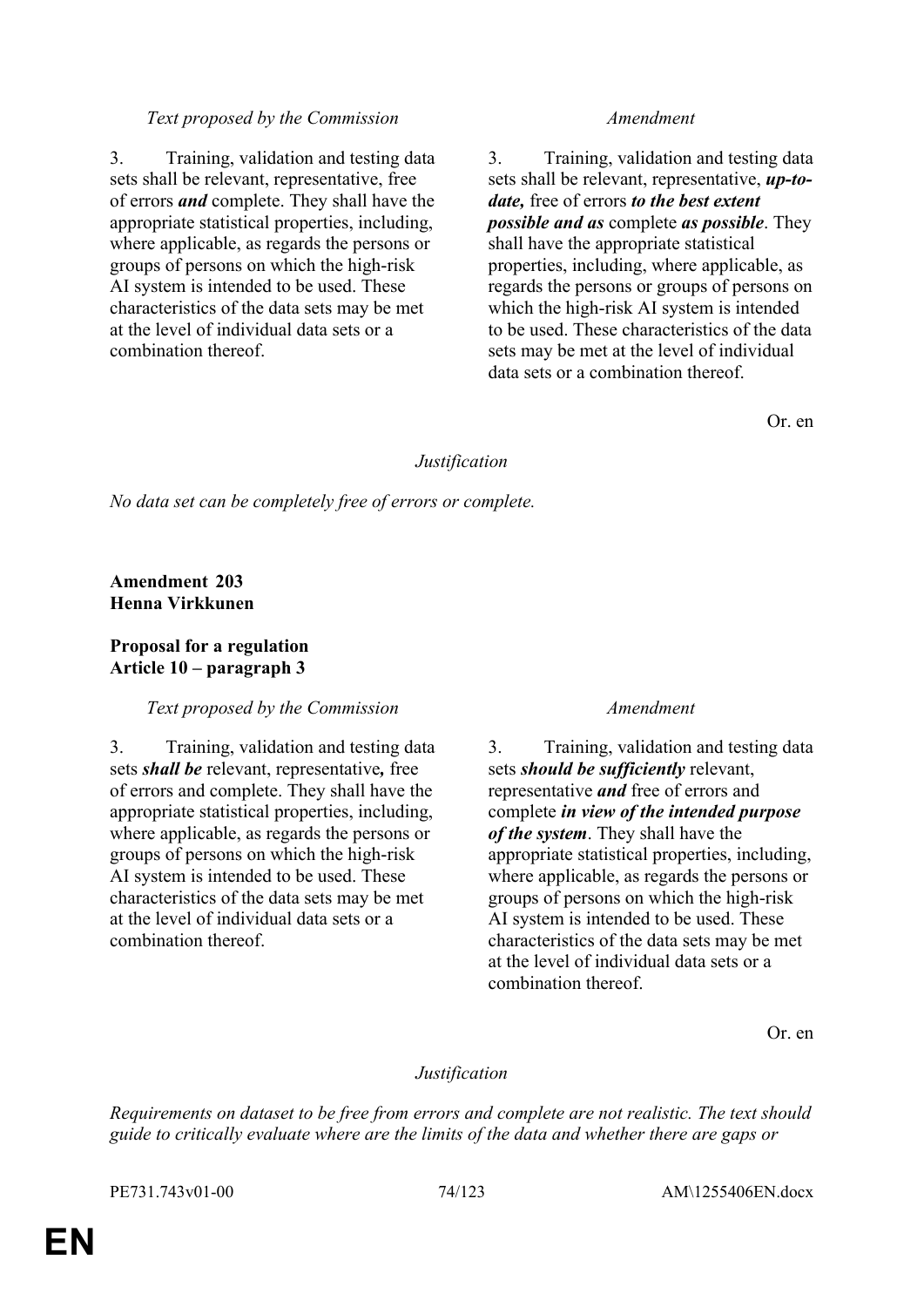**Amendment 204 Jörgen Warborn**

## **Proposal for a regulation Article 10 – paragraph 3**

# *Text proposed by the Commission Amendment*

3. Training, validation and testing data sets shall be relevant*,* representative*, free of errors and complete*. They shall have the appropriate statistical properties, including, where applicable, as regards the persons or groups of persons on which the high-risk AI system is intended to be used. These characteristics of the data sets may be met at the level of individual data sets or a combination thereof.

3. Training, validation and testing data sets shall be relevant *and* representative. They shall have the appropriate statistical properties, including, where applicable, as regards the persons or groups of persons on which the high-risk AI system is intended to be used. These characteristics of the data sets may be met at the level of individual data sets or a combination thereof.

Or. en

### **Amendment 205 Kosma Złotowski**

# **Proposal for a regulation Article 10 – paragraph 4**

# *Text proposed by the Commission Amendment*

4. Training, validation and testing data sets shall *take into account*, to the extent required by the intended purpose, the characteristics or elements that are particular to the specific geographical, behavioural or functional setting within which the high-risk AI system is intended to be used.

4. Training, validation and testing data sets shall *be sufficiently diverse to accurately capture*, to the extent required by the intended purpose, the characteristics or elements that are particular to the specific geographical, behavioural or functional setting within which the highrisk AI system is intended to be used.

Or. en

# **Amendment 206 Kateřina Konečná**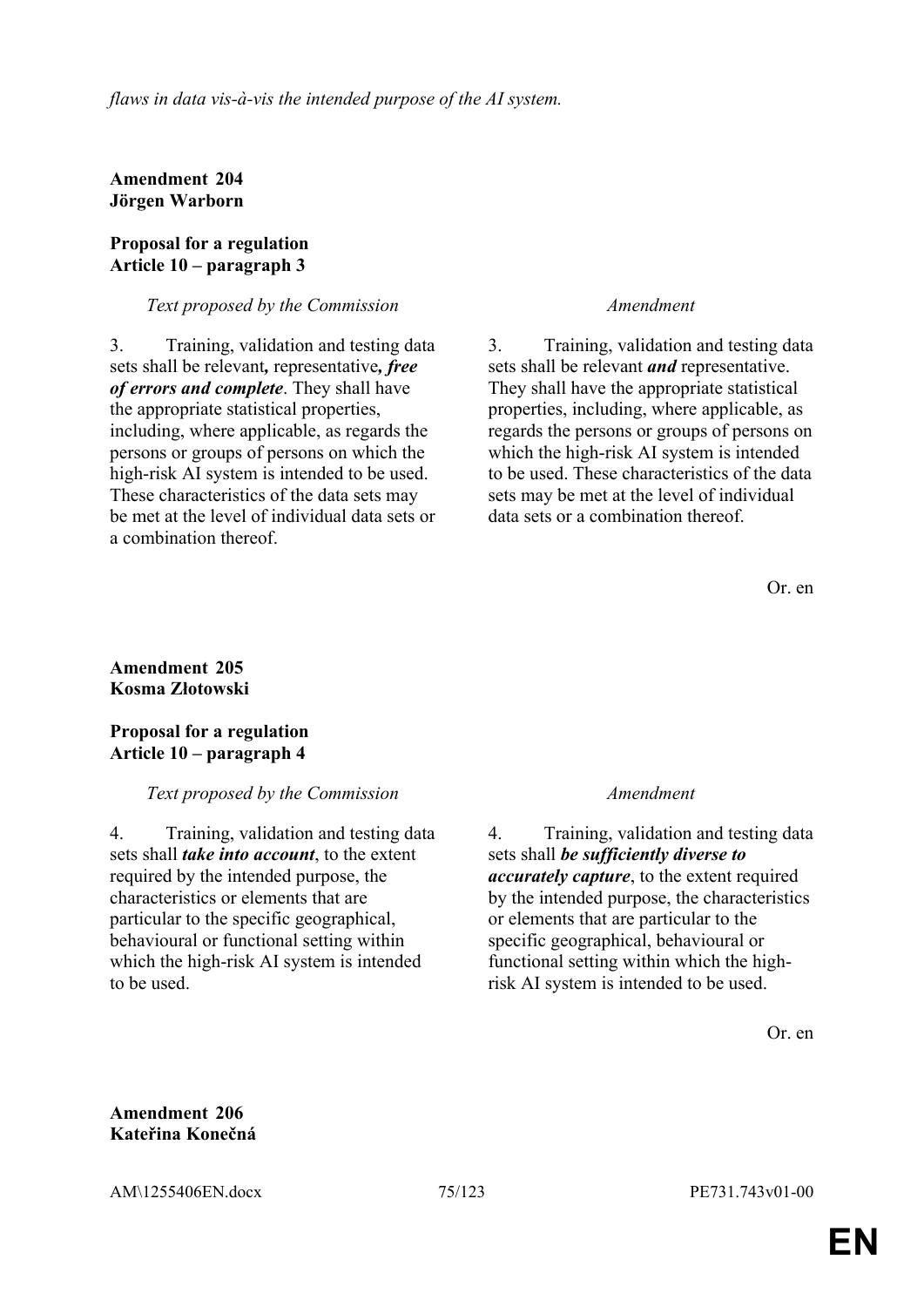# **Proposal for a regulation Article 10 – paragraph 4**

# *Text proposed by the Commission Amendment*

4. Training, validation and testing data sets shall take into account, to the extent required by the *intended purpose*, the characteristics or elements that are particular to the specific geographical, behavioural or functional setting within which the high-risk AI system is intended to be used.

4. Training, validation and testing data sets shall take into account, to the extent required by the *foreseeable use*, the characteristics or elements that are particular to the specific geographical, behavioural or functional setting within which the high-risk AI system is intended to be used.

Or. en

# **Amendment 207 Alviina Alametsä**

# **Proposal for a regulation Article 10 a (new)**

*Text proposed by the Commission Amendment*

*Article 10 a*

# *Environmental Impact*

*1. High-risk AI systems shall be designed and developed making use of state-of-theart methods to increase energy efficiency, and the overall efficiency of the system. They shall be developed and set up with capabilities enabling the measurement and logging of the energy consumption and other environmental impact the use of the systems may have over their entire lifecycle.*

*2. The Commission shall be empowered to adopt delegated acts in accordance with Article 73 to detail the measurement and logging procedures, taking into account state-of-the-art methods, in particular, to enable the comparability of the environmental impact of systems, and taking into account the economies of scale.*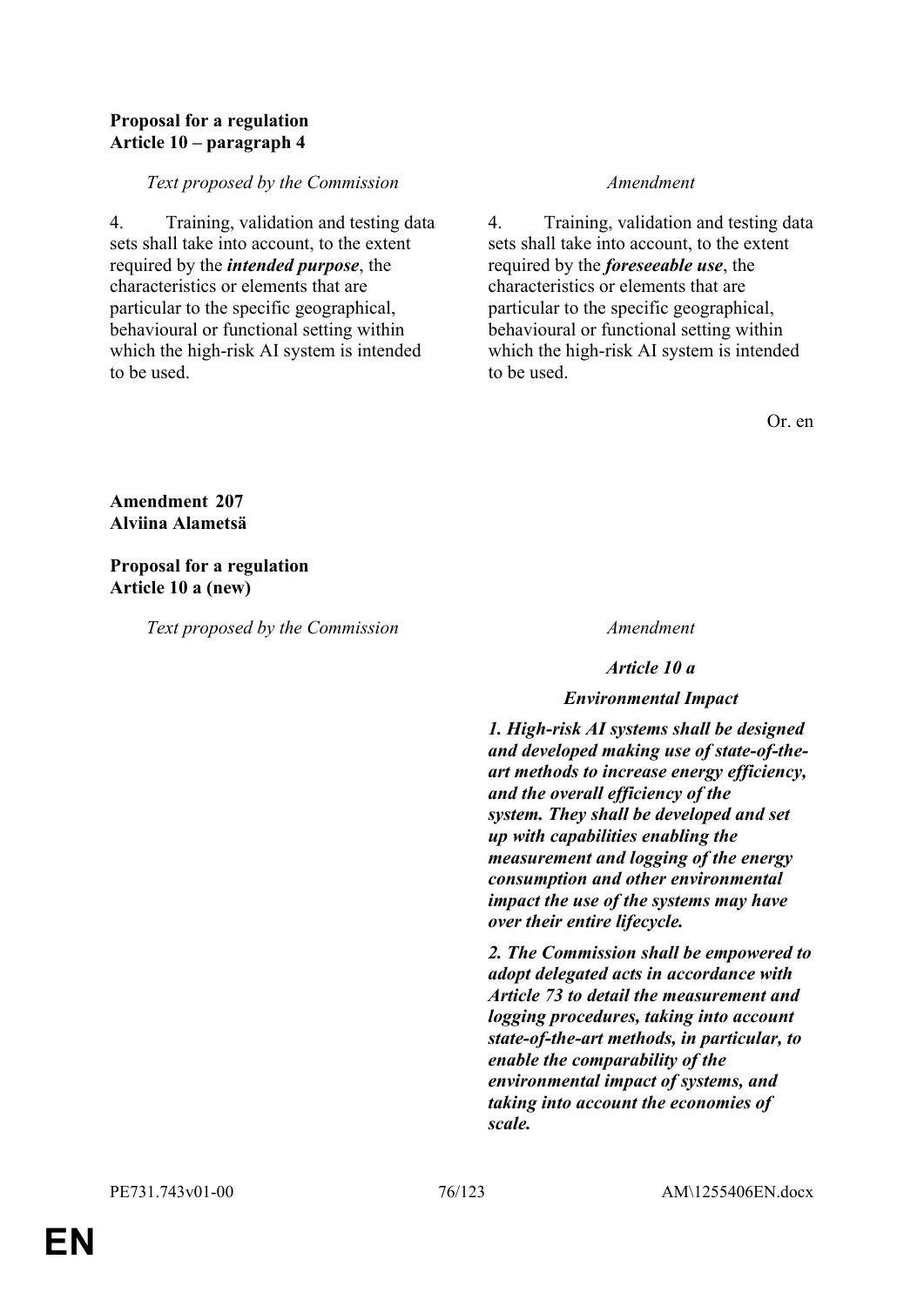# **Amendment 208 Alviina Alametsä**

# **Proposal for a regulation Article 11 – paragraph 1 – subparagraph 1**

### *Text proposed by the Commission Amendment*

The technical documentation shall be drawn up in such a way to demonstrate that the high-risk AI system complies with the requirements set out in this Chapter and provide national competent authorities and notified bodies with all the necessary information to assess the compliance of the AI system with those requirements. It shall contain, at a minimum, the elements set out in Annex IV.

The technical documentation shall be drawn up in such a way to demonstrate that the high-risk AI system complies with the requirements set out in this Chapter and provide national competent authorities and notified bodies with all the necessary information to assess the compliance of the AI system with those requirements. It shall contain, at a minimum, the elements set out in Annex IV *and be kept up to date throughout its entire lifecycle, and where appropriate, beyond*.

Or. en

# **Amendment 209 Kosma Złotowski**

# **Proposal for a regulation Article 12 – paragraph 2**

# *Text proposed by the Commission Amendment*

2. The logging capabilities shall ensure a level of traceability of the AI system's functioning *throughout* its lifecycle that is appropriate to the intended purpose of the system.

2. The logging capabilities shall ensure a level of traceability of the AI system's functioning *while the AI system is used within* its lifecycle that is appropriate to the intended purpose of the system.

Or. en

**Amendment 210 Kosma Złotowski**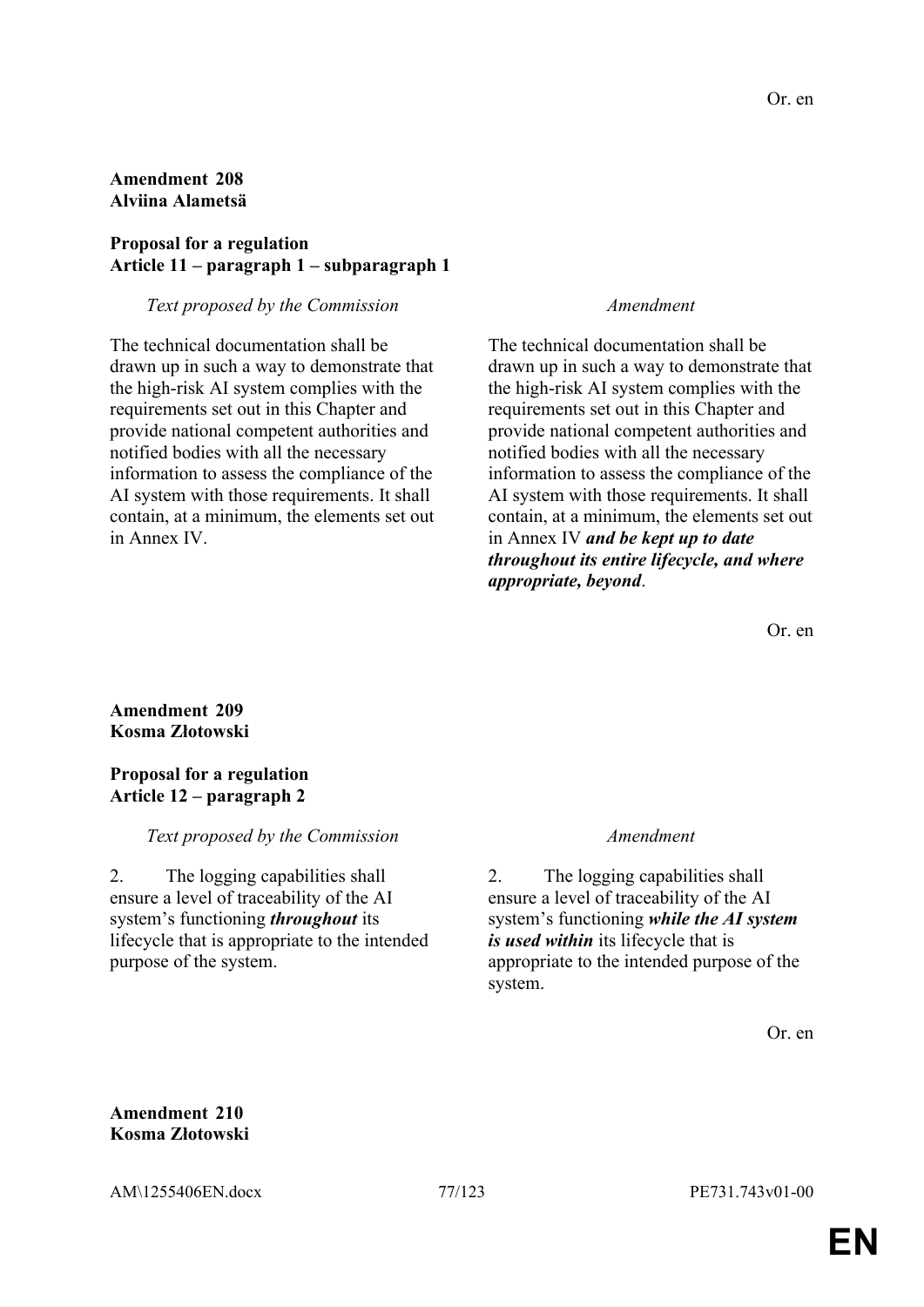# **Proposal for a regulation Article 12 – paragraph 3 a (new)**

*Text proposed by the Commission Amendment*

*3 a. For records constituting trade secrets as defined in Article 2 of Directive (EU) 2016/943, provider may elect to confidentially provide such trade secrets only to relevant public authorities to the extent necessary for such authorities to perform their obligations hereunder.*

Or. en

### **Amendment 211 Kosma Złotowski**

# **Proposal for a regulation Article 13 – paragraph 2**

### *Text proposed by the Commission Amendment*

2. High-risk AI systems shall be accompanied by instructions for use in an appropriate digital format or otherwise that include concise, complete, correct and clear information that is relevant, accessible and comprehensible to users.

2. High-risk AI systems shall be accompanied by instructions for use in an appropriate digital format or *made* otherwise *available,* that include concise, complete, correct and clear information that is *reasonably* relevant, accessible and comprehensible to users *to assist them in operating and maintaining the AI system, taking into consideration the system's intended purpose and the expected audience for the instructions*.

Or. en

**Amendment 212 Jörgen Warborn**

## **Proposal for a regulation Article 13 – paragraph 2**

*Text proposed by the Commission Amendment*

PE731.743v01-00 78/123 AM\1255406EN.docx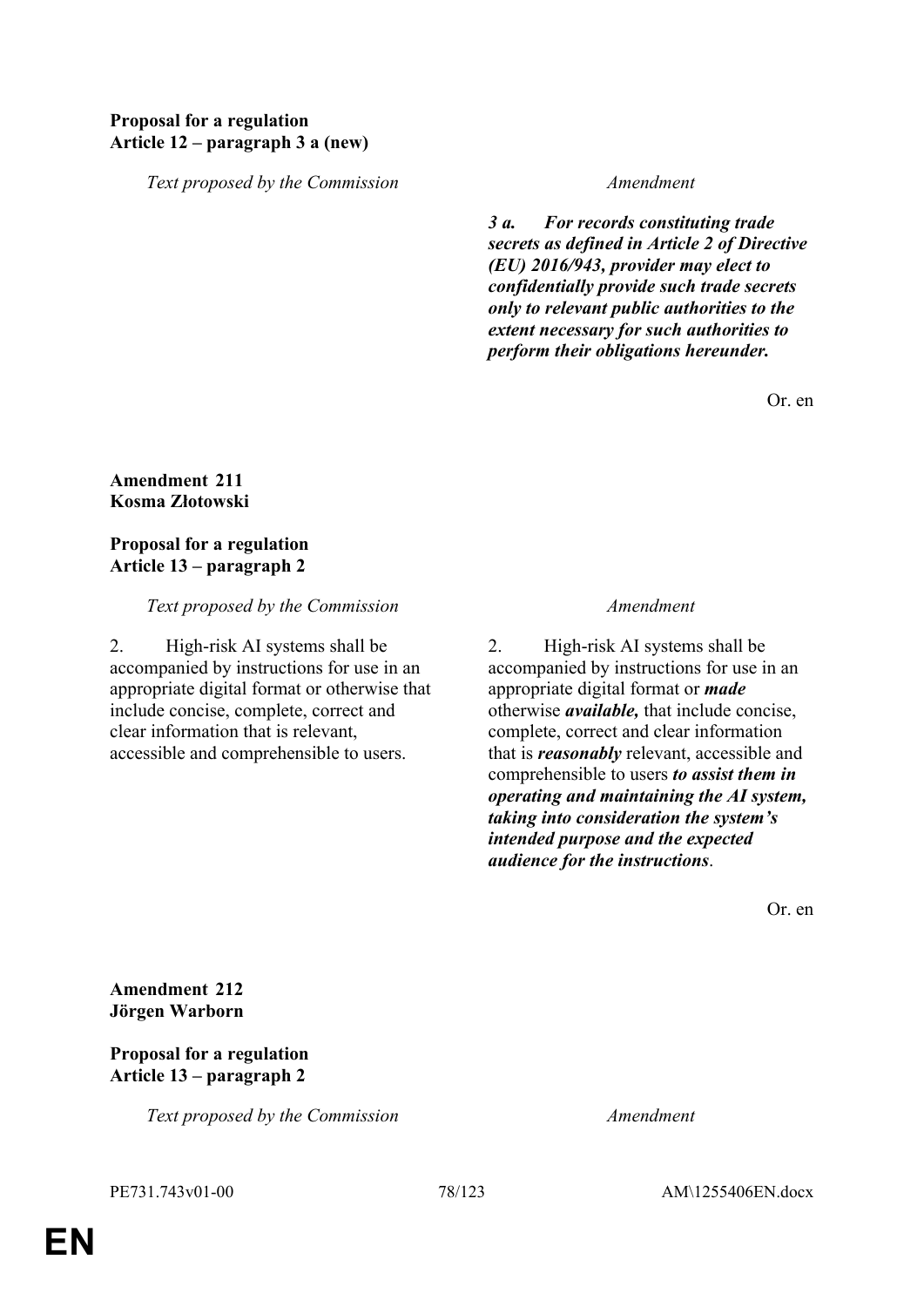2. High-risk AI systems shall be accompanied by instructions for use in an appropriate digital format or otherwise that include concise, *complete,* correct and clear information that is relevant*,* accessible *and comprehensible* to users.

2. High-risk AI systems shall be accompanied by instructions for use in an appropriate digital format or otherwise that include concise, correct and clear information that is relevant *and* accessible to users.

Or. en

# **Amendment 213 Kosma Złotowski**

## **Proposal for a regulation Article 13 – paragraph 3 – point b – introductory part**

### *Text proposed by the Commission Amendment*

(b) the characteristics, capabilities and limitations of performance of the high-risk AI system, including:

(b) the characteristics, capabilities and limitations of performance of the high-risk AI system, *that are relevant to the material risks associated with the intended purpose, including where appropriate,* including:

Or. en

# **Amendment 214 Kosma Złotowski**

# **Proposal for a regulation Article 13 – paragraph 3 – point b – point ii**

*Text proposed by the Commission Amendment*

(ii) the level of accuracy, robustness and cybersecurity referred to in Article 15 against which the high-risk AI system has been tested and validated and which can be expected, and any known and foreseeable circumstances that *may have an* impact *on* that expected level of accuracy, robustness and cybersecurity;

(ii) the level of accuracy, robustness and cybersecurity referred to in Article 15 against which the high-risk AI system has been tested and validated and which can be expected, and any known and *reasonably* foreseeable circumstances that *could materially* impact that expected level of accuracy, robustness and cybersecurity;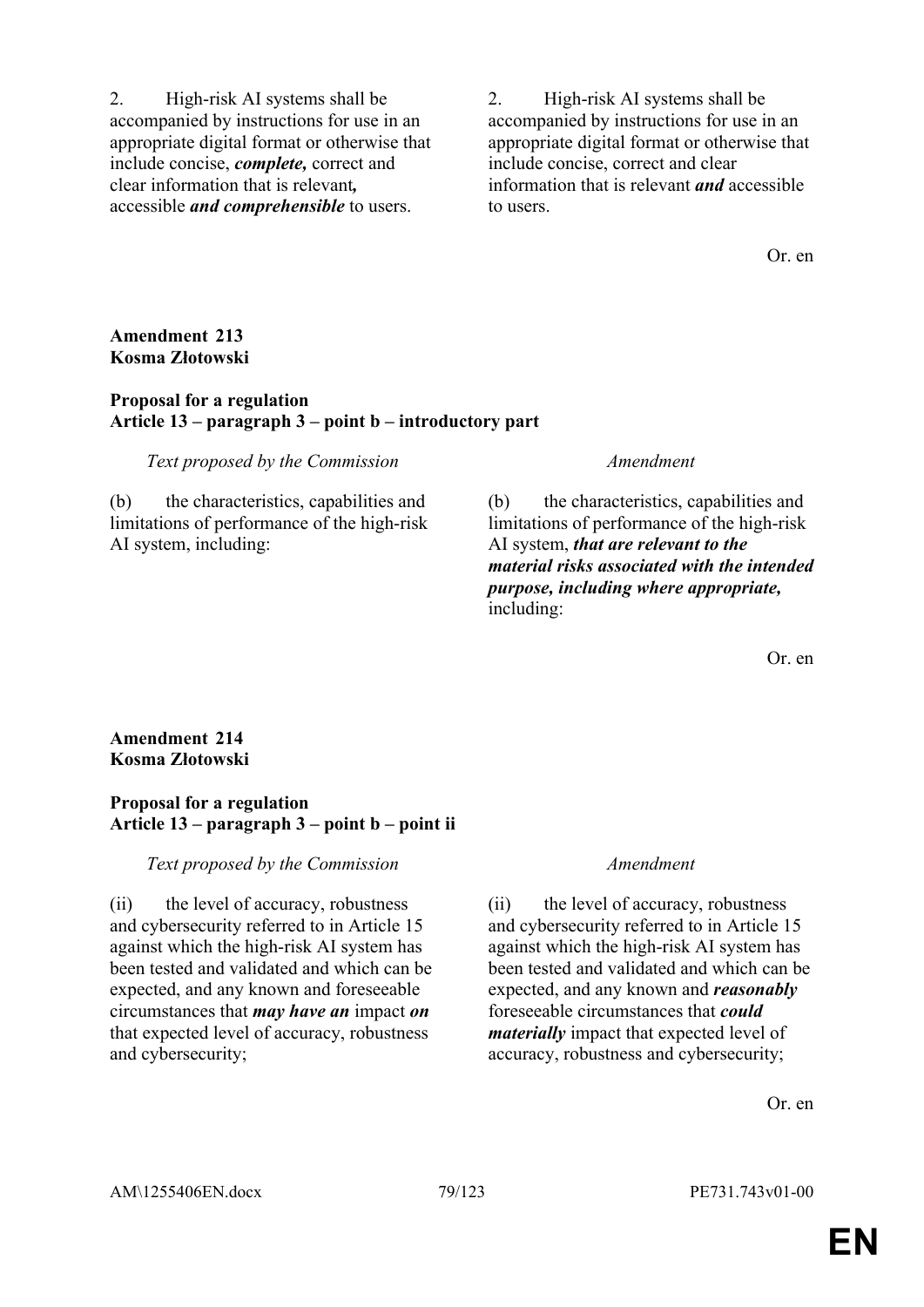## **Amendment 215 Alviina Alametsä**

## **Proposal for a regulation Article 13 – paragraph 3 – point b – point iii**

# *Text proposed by the Commission Amendment*

(iii) any known or foreseeable circumstance, related to the use of the high-risk AI system in accordance with its intended purpose or under conditions of reasonably foreseeable misuse, which may lead to risks to the health and safety *or* fundamental rights;

(iii) any known or foreseeable circumstance, related to the use of the high-risk AI system in accordance with its intended purpose or under conditions of reasonably foreseeable misuse, which may lead to risks to the health and safety*,* fundamental rights *or the environment*;

Or. en

**Amendment 216 Kosma Złotowski**

# **Proposal for a regulation Article 13 – paragraph 3 – point e**

*Text proposed by the Commission Amendment*

(e) the expected lifetime of the highrisk AI system and any necessary maintenance and care measures to ensure the proper functioning of that AI system, including as regards software updates.

(e) the expected lifetime of the highrisk AI system*, the description of the procedure of withdrawing it from use* and any necessary maintenance and care measures to ensure the proper functioning of that AI system, including as regards software updates.

Or. en

**Amendment 217 Alviina Alametsä**

# **Proposal for a regulation Article 14 – paragraph 1 a (new)**

*Text proposed by the Commission Amendment*

*1 a. The Commission may adopt delegated acts in accordance with Article*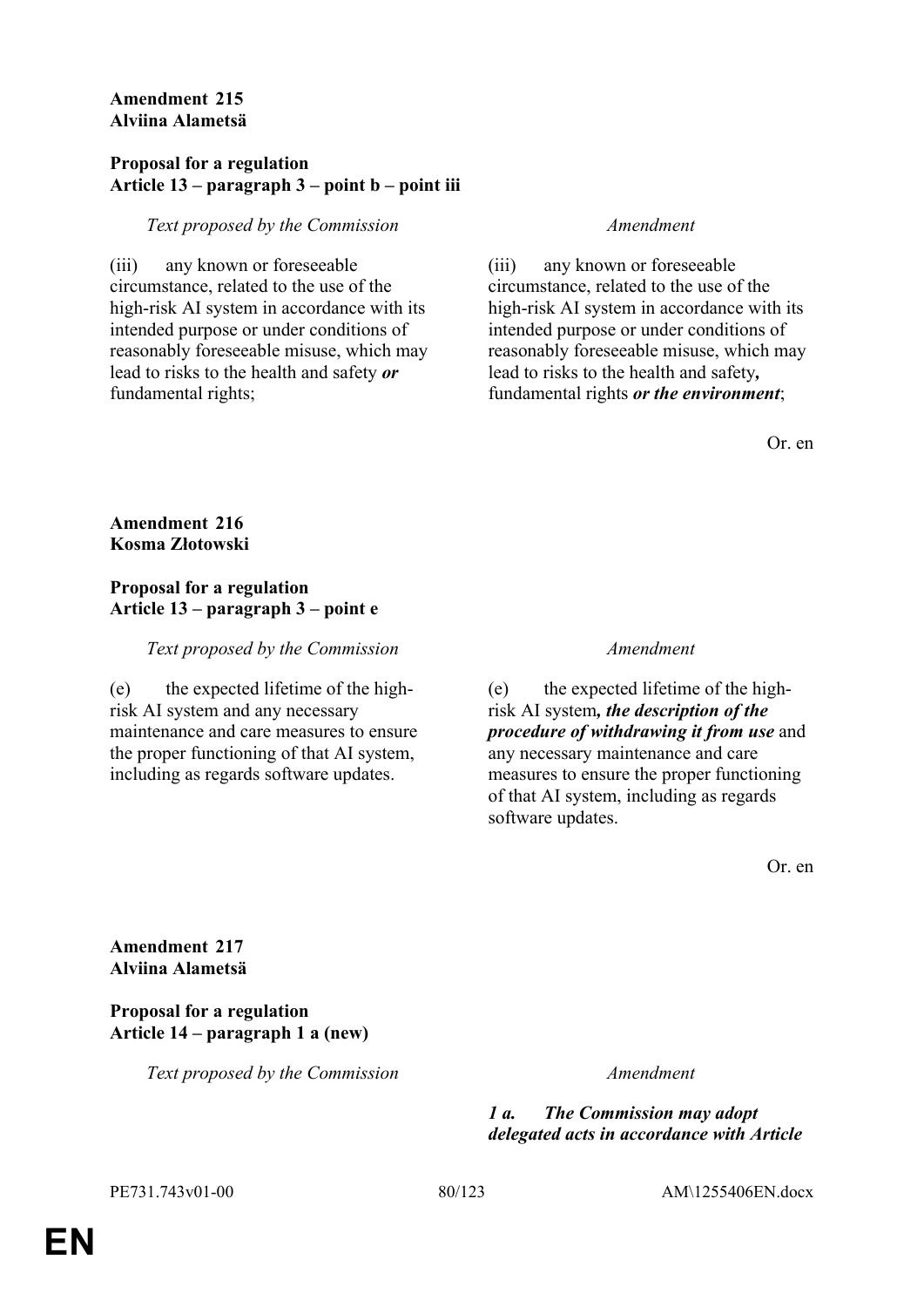*73 to amend paragraph 1 of this article, in case technological developments and understanding in the field lead to a situation in which, in a limited amount of circumstances, human oversight is proven to compromise the safety of a system.*

Or. en

### **Amendment 218 Kosma Złotowski**

### **Proposal for a regulation Article 14 – paragraph 2**

# *Text proposed by the Commission Amendment*

2. Human oversight shall aim at preventing or minimising the risks to health, safety or fundamental rights that may emerge when a high-risk AI system is used in accordance with its intended purpose or under conditions of reasonably foreseeable misuse, in particular when such risks persist notwithstanding the application of other requirements set out in this Chapter.

2. Human oversight shall aim at preventing or minimising the risks to health, safety or fundamental rights that may emerge when a high-risk AI system is used in accordance with its intended purpose or under conditions of reasonably foreseeable misuse, in particular when such risks persist notwithstanding the application of other requirements set out in this Chapter. *Human oversight requirements shall only apply when appropriate, proportionate and justified by a proven added value to the protection of health, safety and fundamental rights, such justification residing in an improved accuracy measured in the outcomes and results delivered by high-risk AI systems.*

Or. en

# **Amendment 219 Alviina Alametsä**

# **Proposal for a regulation Article 14 – paragraph 2**

*Text proposed by the Commission Amendment*

2. Human oversight shall aim at 2. Human oversight shall aim at

AM\1255406EN.docx 81/123 PE731.743v01-00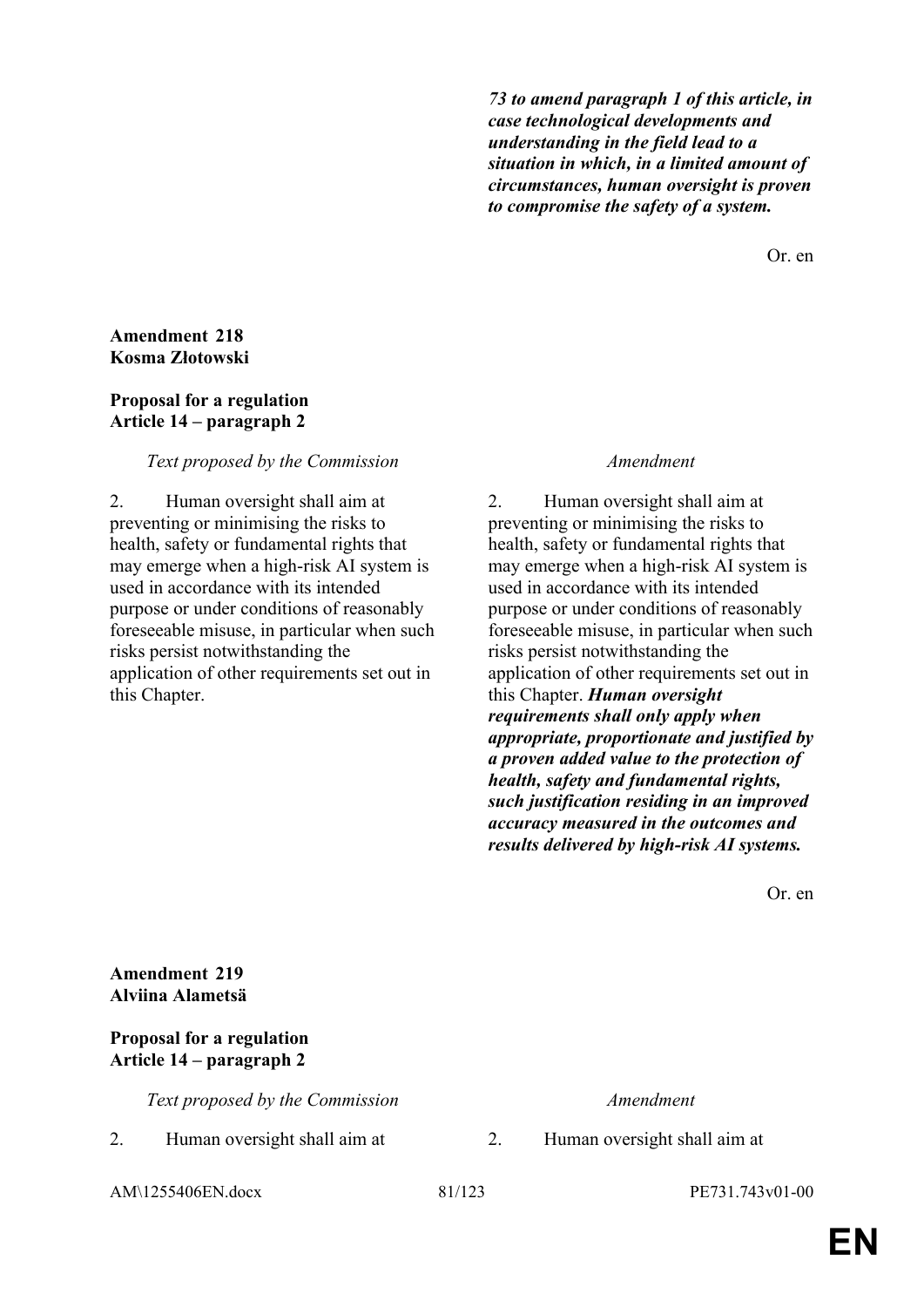preventing or minimising the risks to health, safety *or* fundamental rights that may emerge when a high-risk AI system is used in accordance with its intended purpose or under conditions of reasonably foreseeable misuse, in particular when such risks persist notwithstanding the application of other requirements set out in this Chapter.

preventing or minimising the risks to health, safety*,* fundamental rights *or the environment* that may emerge when a high-risk AI system is used in accordance with its intended purpose or under conditions of reasonably foreseeable misuse, in particular when such risks persist notwithstanding the application of other requirements set out in this Chapter.

Or. en

## **Amendment 220 Kosma Złotowski**

### **Proposal for a regulation Article 14 – paragraph 4 – introductory part**

### *Text proposed by the Commission Amendment*

4. The measures referred to in paragraph 3 shall enable the individuals to whom human oversight is assigned to do the following, as appropriate to the circumstances:

4. The measures referred to in paragraph 3 shall enable the individuals to whom human oversight is assigned to do the following, as appropriate *and proportionate* to the circumstances:

Or. en

# **Amendment 221 Henna Virkkunen**

# **Proposal for a regulation Article 14 – paragraph 4 – introductory part**

# *Text proposed by the Commission Amendment*

4. The measures referred to in paragraph 3 shall enable the individuals to whom human oversight is assigned to do the following, as appropriate to the circumstances:

4. The measures referred to in paragraph 3 shall enable the individuals to whom human oversight is assigned to do the following, *where necessary and* as appropriate to the circumstances: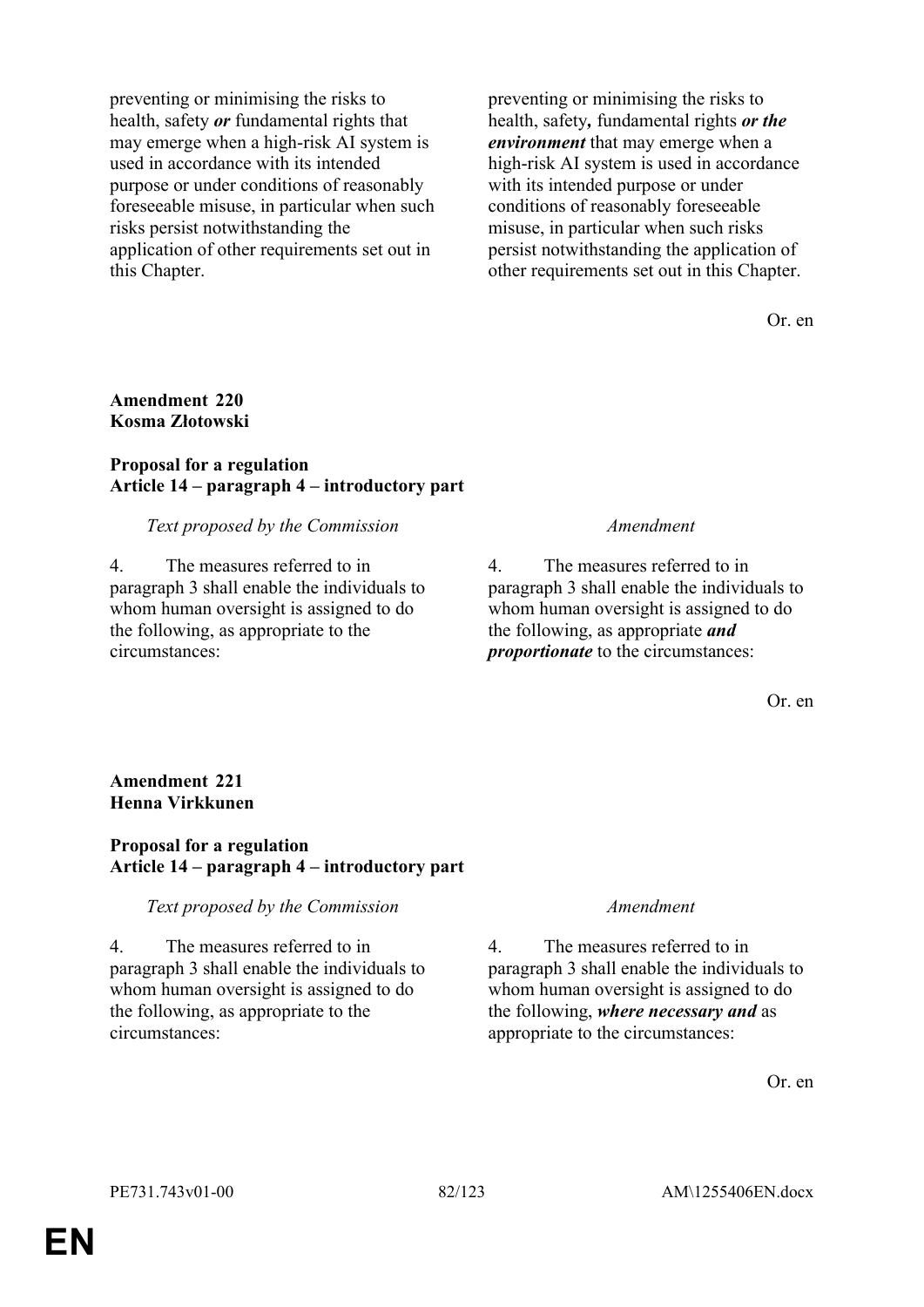### *Justification*

*It should be noted that disproportionate, too detailed or overly ambitious requirements for human oversight will result in added cost with little or no added value in terms of risk mitigation. Human oversight requirements should therefore be proportionate and realistic. Value should also be placed on the fact, that AI controlled machines with built-in risk prevention measures have in many cases already been proven to provide lower accident rates compared to human oversight, and the development of such risk prevention measures is continuous.*

### **Amendment 222 Henna Virkkunen**

# **Proposal for a regulation Article 14 – paragraph 4 – point a**

### *Text proposed by the Commission Amendment*

(a) *fully understand* the capacities and limitations of the high-risk AI system and be able to duly monitor its operation, so that signs of anomalies, dysfunctions and unexpected performance can be detected and addressed as soon as possible;

(a) *have an appropriate understanding of* the capacities and limitations of the high-risk AI system and be able to duly monitor its operation, so that signs of anomalies, dysfunctions and unexpected performance can be detected and addressed as soon as possible;

Or. en

# **Amendment 223 Jörgen Warborn**

### **Proposal for a regulation Article 14 – paragraph 4 – point a**

### *Text proposed by the Commission Amendment*

(a) *fully* understand the capacities and limitations of the high-risk AI system and be able to duly monitor its operation, so that signs of anomalies, dysfunctions and unexpected performance can be detected and addressed as soon as possible;

(a) understand the capacities and limitations of the high-risk AI system and be able to duly monitor its operation, so that signs of anomalies, dysfunctions and unexpected performance can be detected and addressed as soon as possible;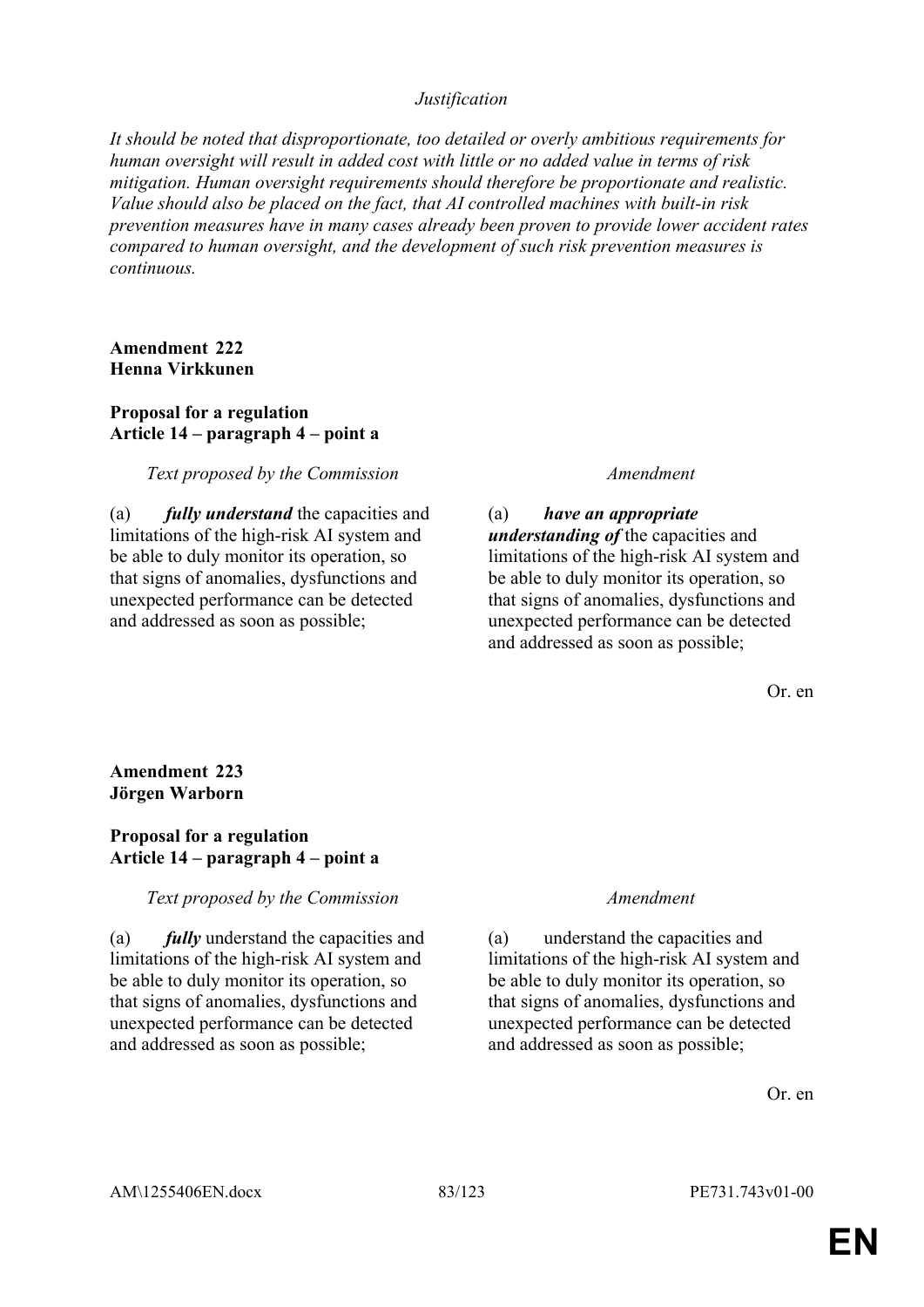## **Amendment 224 Kosma Złotowski**

### **Proposal for a regulation Article 14 – paragraph 4 – point a**

# *Text proposed by the Commission Amendment*

(a) *fully* understand the capacities and limitations of the high-risk AI system and be able to duly monitor its operation, so that signs of anomalies, dysfunctions and unexpected performance can be detected and addressed as soon as possible;

(a) understand the capacities and limitations of the high-risk AI system and be able to duly monitor its operation, so that signs of anomalies, dysfunctions and unexpected performance can be detected and addressed as soon as possible;

Or. en

# **Amendment 225 Henna Virkkunen**

## **Proposal for a regulation Article 14 – paragraph 4 – point d**

# *Text proposed by the Commission Amendment*

(d) be able to decide, in any particular situation, not to use the high-risk AI system or otherwise disregard, override or reverse the output of the high-risk AI system*;*

(d) be able to decide, in any particular situation, not to use the high-risk AI system or otherwise disregard, override or reverse the output of the high-risk AI system *unless the AI system is considered state-of-the-art and such human intervention is deemed to increase risks or otherwise negatively impact the system's performance.*

Or. en

# **Amendment 226 Henna Virkkunen**

# **Proposal for a regulation Article 14 – paragraph 4 – point e**

*Text proposed by the Commission Amendment*

(e) be able to intervene on the (e) be able to intervene on the

PE731.743v01-00 84/123 AM\1255406EN.docx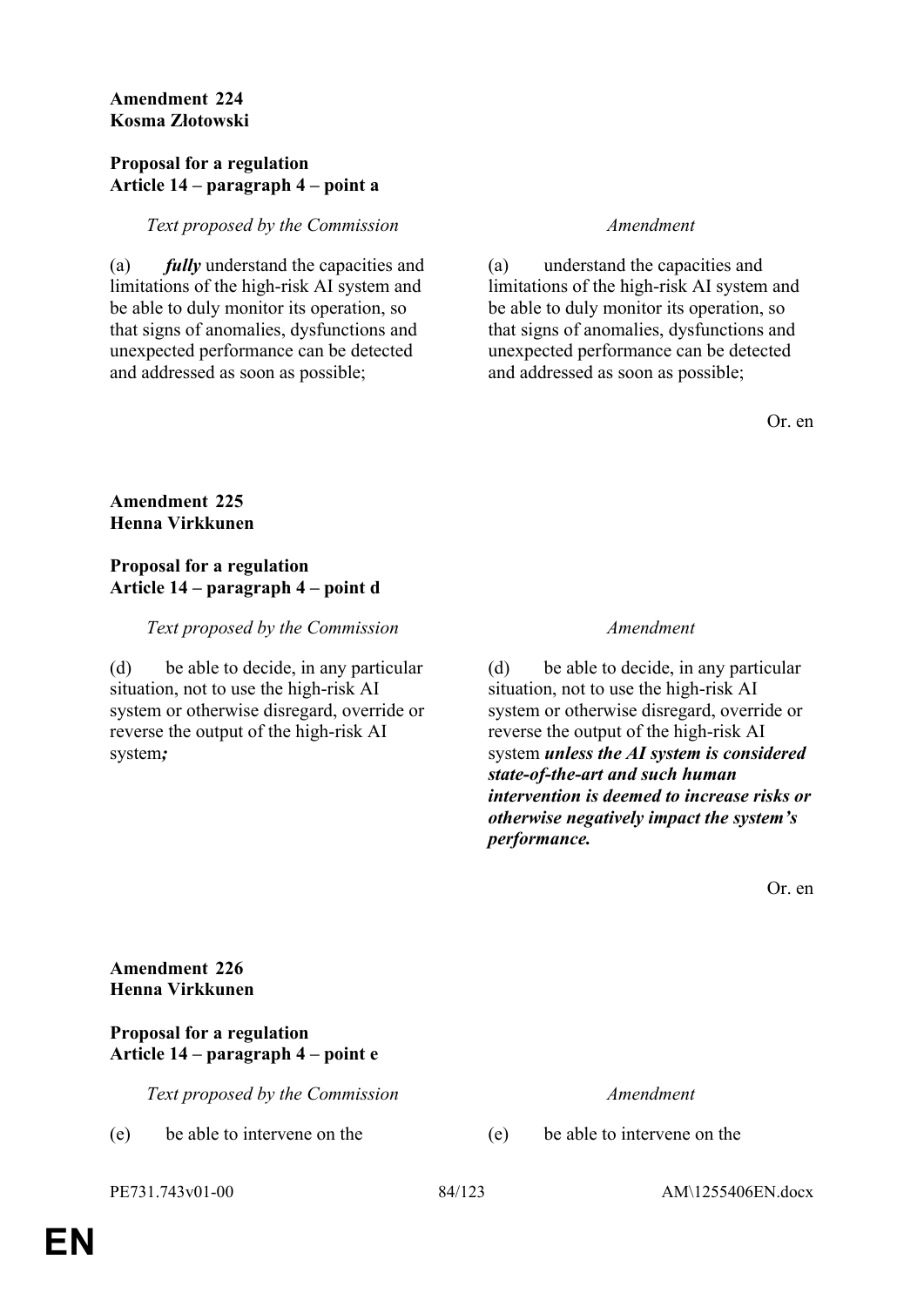operation of the high-risk AI system or interrupt the system through a "stop" button or a similar procedure.

operation of the high-risk AI system or interrupt the system through a "stop" button or a similar procedure *unless the AI system is considered state-of-the-art and such human intervention is deemed to increase risks or otherwise negatively impact the system's performance*.

Or. en

## **Amendment 227 Jörgen Warborn**

## **Proposal for a regulation Article 14 – paragraph 4 – point e**

# *Text proposed by the Commission Amendment*

(e) be able to intervene on the operation of the high-risk AI system *or interrupt* the system through a "stop" button or a similar procedure.

(e) be able to intervene on the operation of the high-risk AI system*, put the system into fail-safe mode, put the system into manual control mode or stop* the system through a "stop" button or a similar procedure.

Or. en

**Amendment 228 Kosma Złotowski**

# **Proposal for a regulation Article 14 – paragraph 5**

# *Text proposed by the Commission Amendment*

5. For high-risk AI systems referred to in point 1(a) of Annex III, the measures referred to in paragraph 3 shall be such as to ensure that, in addition, no action or decision is taken by the user on the basis of the identification resulting from the system unless this has been verified and confirmed by at least two natural persons.

5. For high-risk AI systems referred to in point 1(a) of Annex III *and for which human oversight is effectively justified by a proven end value to the protection of health, safety and fundamental rights*, the measures referred to in paragraph 3 shall be such as to ensure that, in addition, no action or decision is taken by the user on the basis of the identification resulting from the system unless this has been *separately* verified and confirmed by at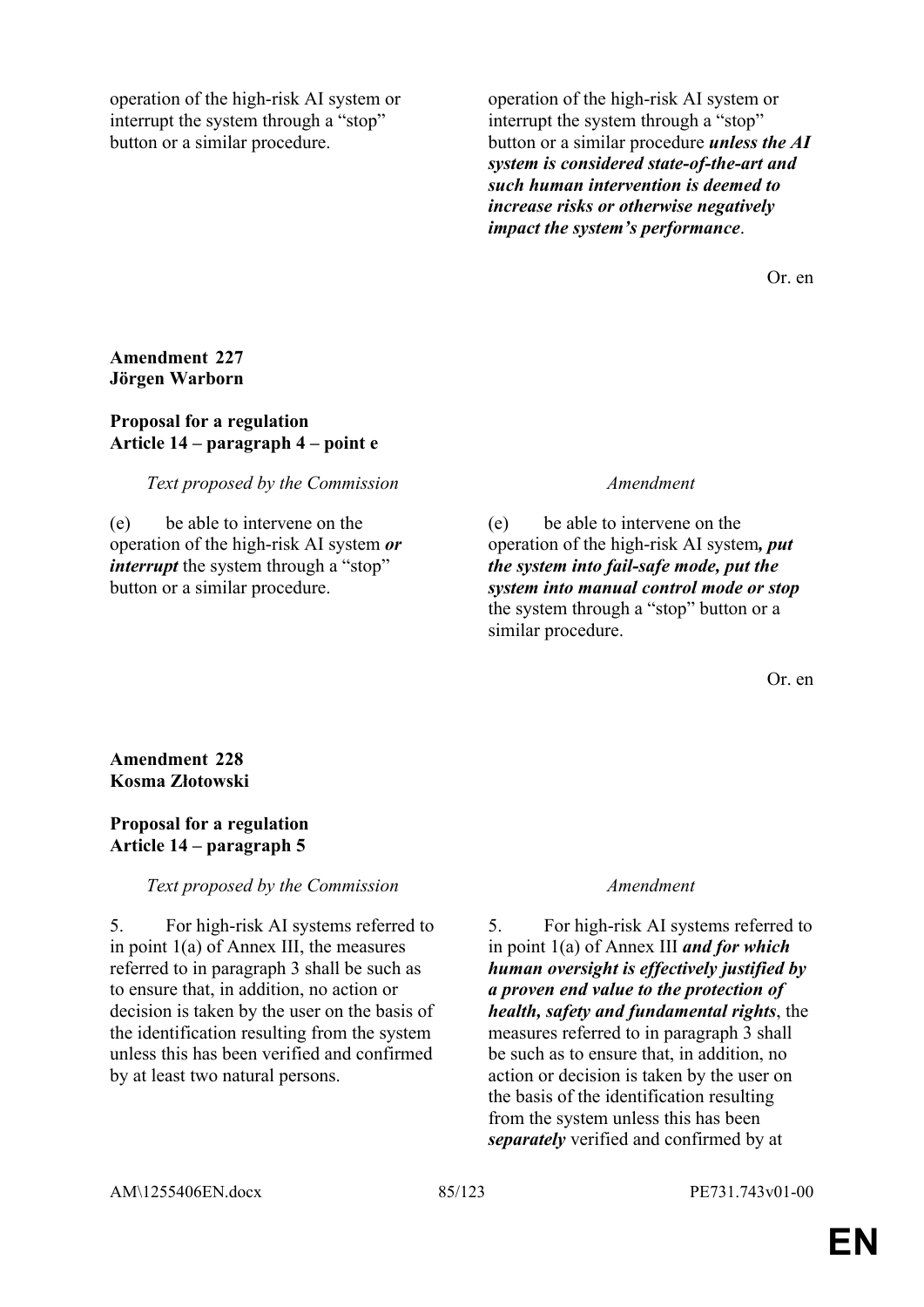least two natural persons.

Or. en

## **Amendment 229 Kosma Złotowski**

# **Proposal for a regulation Article 15 – paragraph 3 – introductory part**

# *Text proposed by the Commission Amendment*

3. High-risk AI systems *shall be* resilient as regards errors, faults or inconsistencies that may occur within the system or the environment in which the system operates, in particular due to their interaction with natural persons or other systems.

3. *Providers and deployers should take all appropriate and feasible technical and organizational measures to ensure that* high-risk AI systems *are* resilient as regards errors, faults or inconsistencies that may occur within the system or the environment in which the system operates, in particular due to their interaction with natural persons or other systems.

Or. en

# **Amendment 230 Kosma Złotowski**

# **Proposal for a regulation Article 29 – paragraph 1**

*Text proposed by the Commission Amendment*

1. Users *of high-risk AI systems* shall *use such systems* in accordance with the instructions of use accompanying the systems*, pursuant to paragraphs 2 and 5*.

1. Users shall *bear sole responsibility in case of any use of the AI system that is not* in accordance with the instructions of use accompanying the systems.

Or. en

**Amendment 231 Kateřina Konečná**

**Proposal for a regulation Article 29 – paragraph 6 a (new)**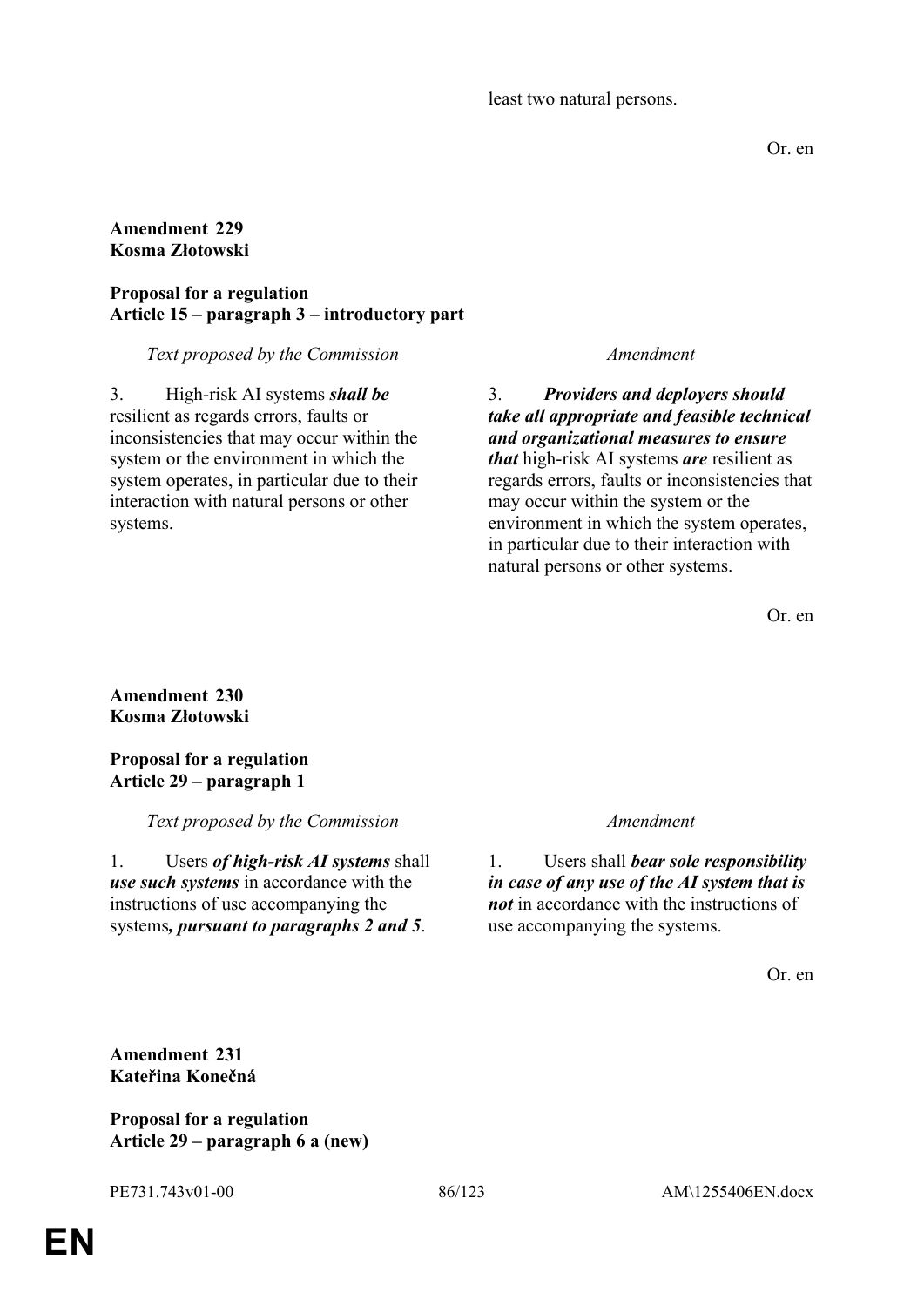*6 a. Users of high risk AI systems, who modify or extend the purpose for which the conformity of the AI system was originally assessed,shall establish and document a post-market monitoring system(Art. 61) and must undergo a new conformity assessment (Art. 43) involved by a notified body.*

Or. en

## **Amendment 232 Jörgen Warborn**

# **Proposal for a regulation Article 30 – paragraph 1**

### *Text proposed by the Commission Amendment*

1. Each Member State shall designate or establish a notifying authority responsible for setting up and carrying out the necessary procedures for the assessment, designation and notification of conformity assessment bodies and for their monitoring.

1. Each Member State shall designate or establish a notifying authority responsible for setting up and carrying out the necessary procedures for the assessment, designation and notification of conformity assessment bodies and for their monitoring. *These procedures shall be developed in cooperation between the notifying authorities of all Member States and shall result in standard procedures implemented equally in all Member States, with a view to removing administrative barriers and ensuring a seamless single market.*

Or. en

**Amendment 233 Jörgen Warborn**

**Proposal for a regulation Article 30 – paragraph 8**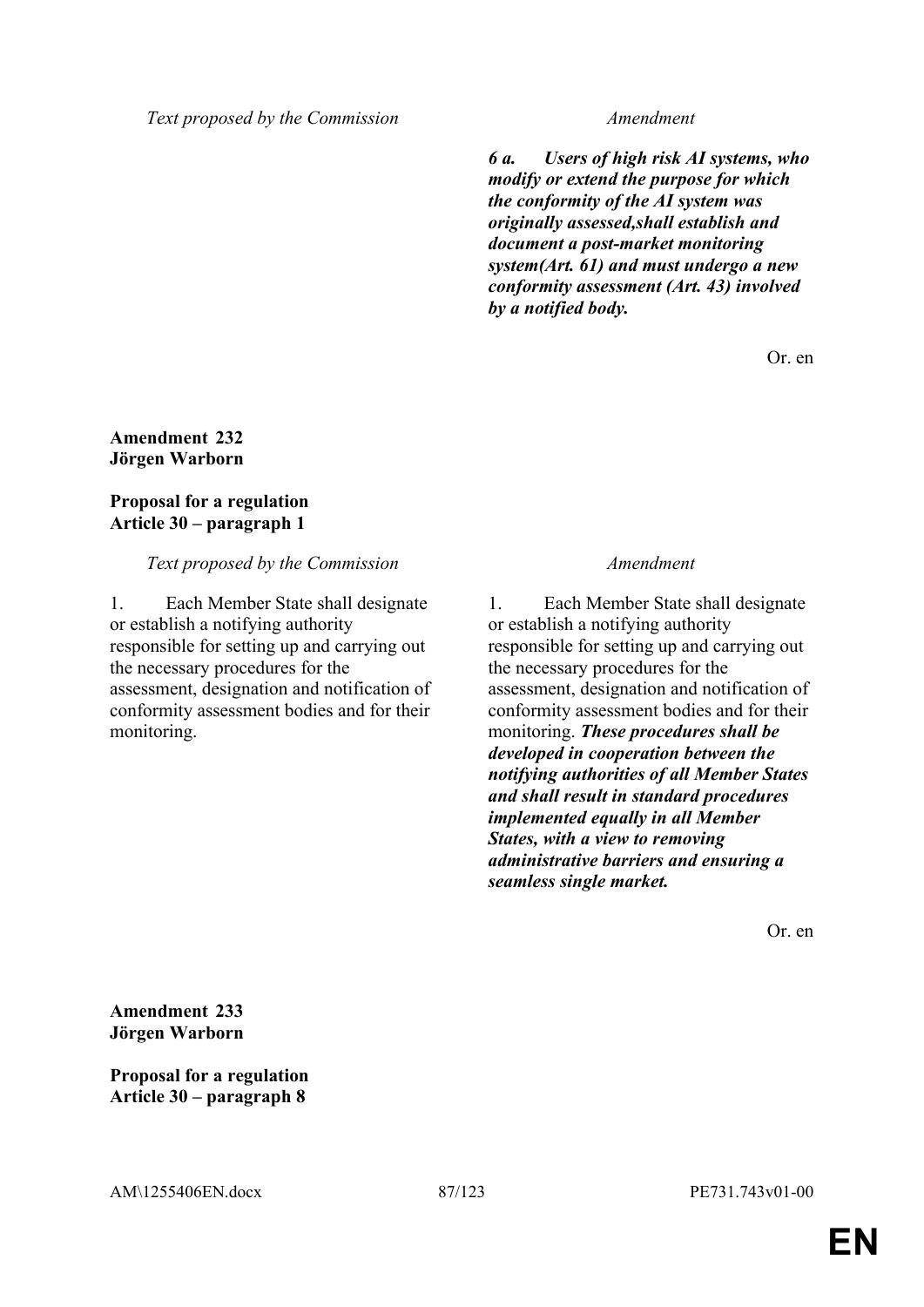8. Notifying authorities shall make sure that conformity assessments are carried out in a proportionate manner, avoiding unnecessary burdens for providers and that notified bodies perform their activities taking due account of the size of an undertaking, the sector in which it operates, its structure and the degree of complexity of the AI system in question.

8. Notifying authorities shall make sure that conformity assessments are carried out in a proportionate manner, avoiding unnecessary burdens for providers and that notified bodies perform their activities taking due account of the size of an undertaking, the sector in which it operates, its structure and the degree of complexity of the AI system in question. *Particular attention shall be paid to minimising administrative burdens and compliance costs for micro, small and medium-sized enterprises as defined in Commission Recommendation 2003/361/EC.*

Or. en

# **Amendment 234 Kosma Złotowski**

# **Proposal for a regulation Article 33 – paragraph 2**

*Text proposed by the Commission Amendment*

2. Notified bodies shall satisfy the *organisational, quality management, resources and process* requirements *that are necessary to fulfil their tasks.*

2. Notified bodies shall satisfy the *minimum cybersecurity* requirements *set out for public administration entities identified as operators of essential services pursuant to Directive (…) on measures for a high common level of cybersecurity across the Union, repealing Directive (EU) 2016/1148;*

Or. en

**Amendment 235 Kosma Złotowski**

**Proposal for a regulation Article 33 – paragraph 6**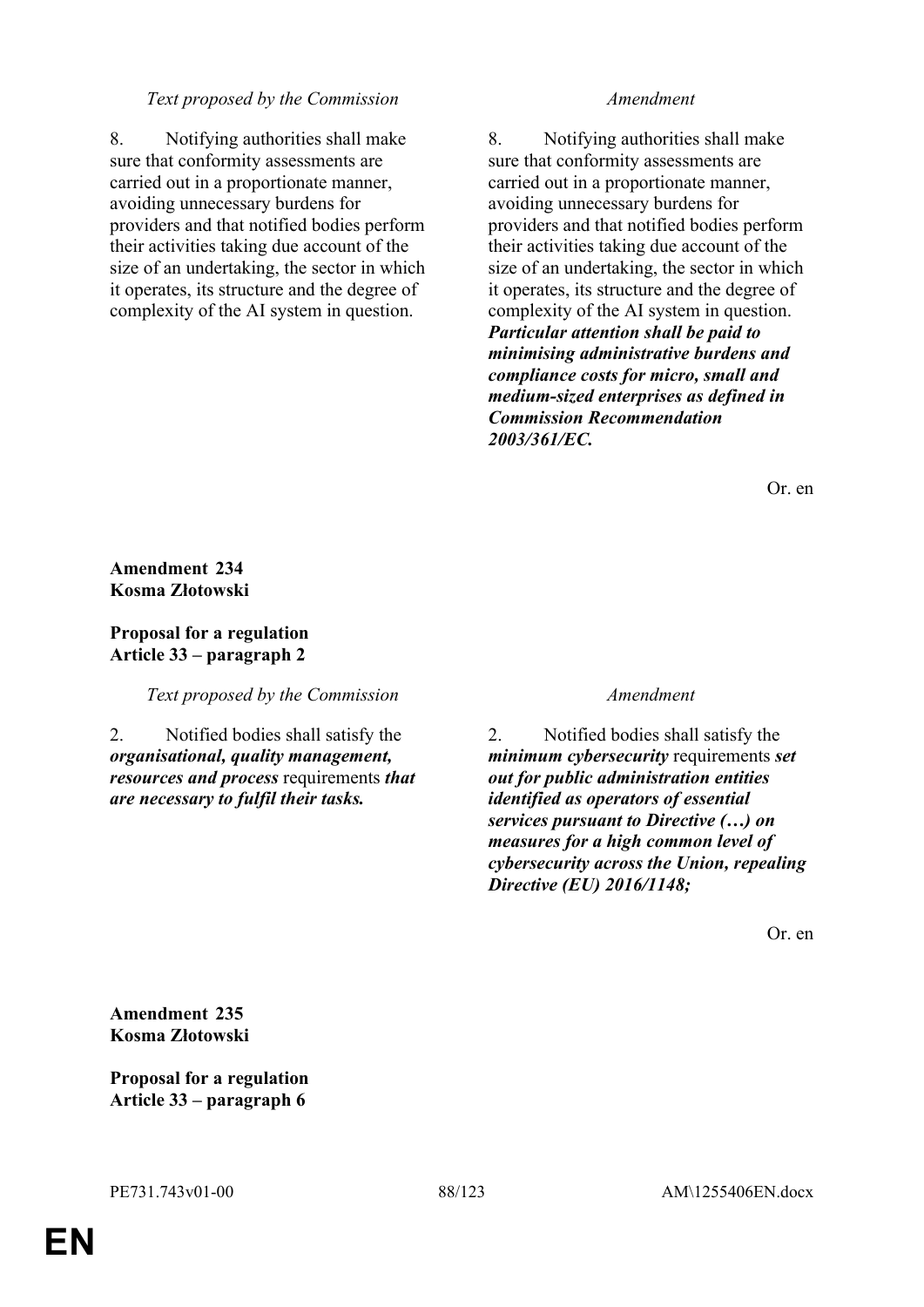6. Notified bodies shall have documented procedures in place ensuring that their personnel, committees, subsidiaries, subcontractors and any associated body or personnel of external bodies respect the confidentiality of the information which comes into their possession during the performance of conformity assessment activities, except when disclosure is required by law. The staff of notified bodies shall be bound to observe professional secrecy with regard to all information obtained in carrying out their tasks under this Regulation, except in relation to the notifying authorities of the Member State in which their activities are carried out.

6. Notified bodies shall have documented procedures in place ensuring that their personnel, committees, subsidiaries, subcontractors and any associated body or personnel of external bodies respect the confidentiality of the information which comes into their possession during the performance of conformity assessment activities, except when disclosure is required by law. The staff of notified bodies shall be bound to observe professional secrecy with regard to all information obtained in carrying out their tasks under this Regulation, except in relation to the notifying authorities of the Member State in which their activities are carried out. *Any information and documentation obtained by notified bodies pursuant to the provisions of this Article shall be treated in compliance with the confidentiality obligations set out in Article 70.*

Or. en

# **Amendment 236 Elsi Katainen, Jan-Christoph Oetjen, Ondřej Kovařík, Caroline Nagtegaal**

# **Proposal for a regulation Article 39 a (new)**

*Text proposed by the Commission Amendment*

*Article 39 a*

*Exchange of knowhow and best practices*

*The Commission shall facilitate regular consultative meetings for the exchange of knowhow and best practices between the Member States' national authorities responsible for notification policy.*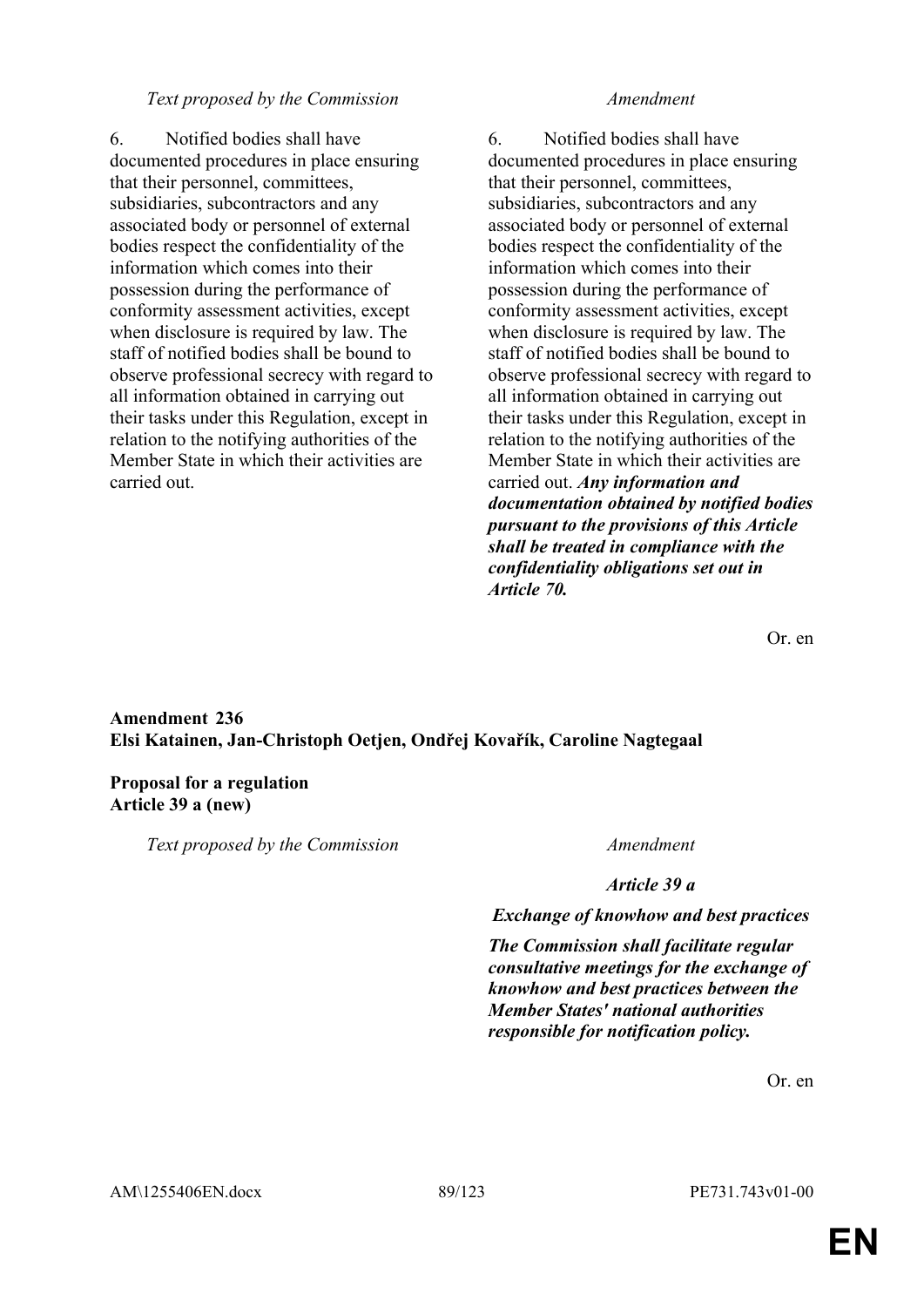**Amendment 237 Alviina Alametsä**

### **Proposal for a regulation Article 40 – paragraph 1 a (new)**

*Text proposed by the Commission Amendment*

*When issuing a standardisation request to European standardisation organisations in accordance with Article 10 of Regulation 1025/2012, the Commission shall specify that standards are coherent, easy to implement and drafted in a way that aims to fulfil, in particular, the following objectives:* 

*a) ensure that AI systems placed on the market or put into service in the Union protect public interests, such as health, safety, fundamental rights, the environment and democracy from harmful effects of such systems;* 

*b) enhance inclusive participation in governance that is representative of all relevant European stakeholders, most notably civil society and researchers, by actively facilitating access of such representatives to relevant fora and processes.* 

Or. en

# **Amendment 238 Henna Virkkunen**

# **Proposal for a regulation Article 41 – paragraph 1**

# *Text proposed by the Commission Amendment*

1. Where harmonised standards referred to in Article 40 do not exist or where the Commission considers that the relevant harmonised standards are insufficient or that there is a need to address specific safety or fundamental right *concerns*, the Commission may, by means

1. Where harmonised standards referred to in Article 40 do not exist or where the Commission considers that the relevant harmonised standards are *significantly* insufficient or that there is a need to address specific *and pressing* safety or fundamental right *concern that*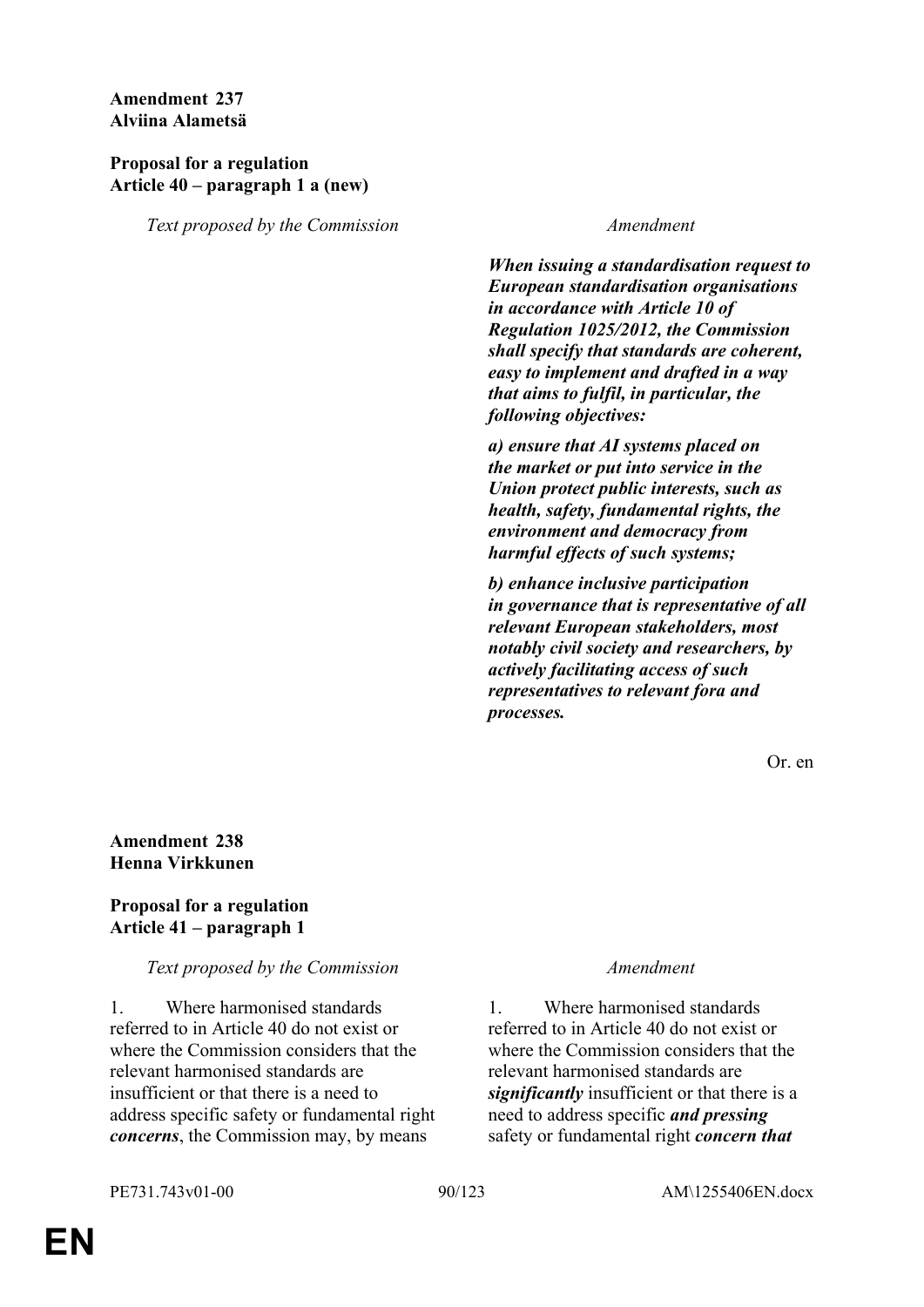of implementing acts, adopt common specifications in respect of the requirements set out in Chapter 2 of this Title. Those implementing acts shall be adopted in accordance with the examination procedure referred to in Article 74(2).

*cannot be sufficiently settled by development of harmonised standards*, the Commission may, by means of implementing acts, adopt common specifications in respect of the requirements set out in Chapter 2 of this Title. Those implementing acts shall be adopted in accordance with the examination procedure referred to in Article 74(2).

Or. en

### *Justification*

*The proposal includes very wide powers for the Commission to adopt common specifications on top of harmonised standards. This adds to unpredictability of the act.*

# **Amendment 239 Elsi Katainen, Jan-Christoph Oetjen, Ondřej Kovařík, Caroline Nagtegaal, Valter Flego**

### **Proposal for a regulation Article 41 – paragraph 2**

*Text proposed by the Commission Amendment*

2. The Commission, when preparing the common specifications referred to in paragraph 1, shall gather the views of relevant bodies or expert groups established under relevant sectorial Union law.

2. The Commission, when preparing the common specifications referred to in paragraph 1, shall gather the views of relevant bodies or expert groups established under relevant sectorial Union law*, as well as relevant sector-specific stakeholders*.

Or. en

**Amendment 240 Henna Virkkunen**

### **Proposal for a regulation Article 41 – paragraph 2**

*Text proposed by the Commission Amendment*

2. The Commission, when preparing the common specifications referred to in

2. The Commission, when preparing the common specifications referred to in

AM\1255406EN.docx 91/123 PE731.743v01-00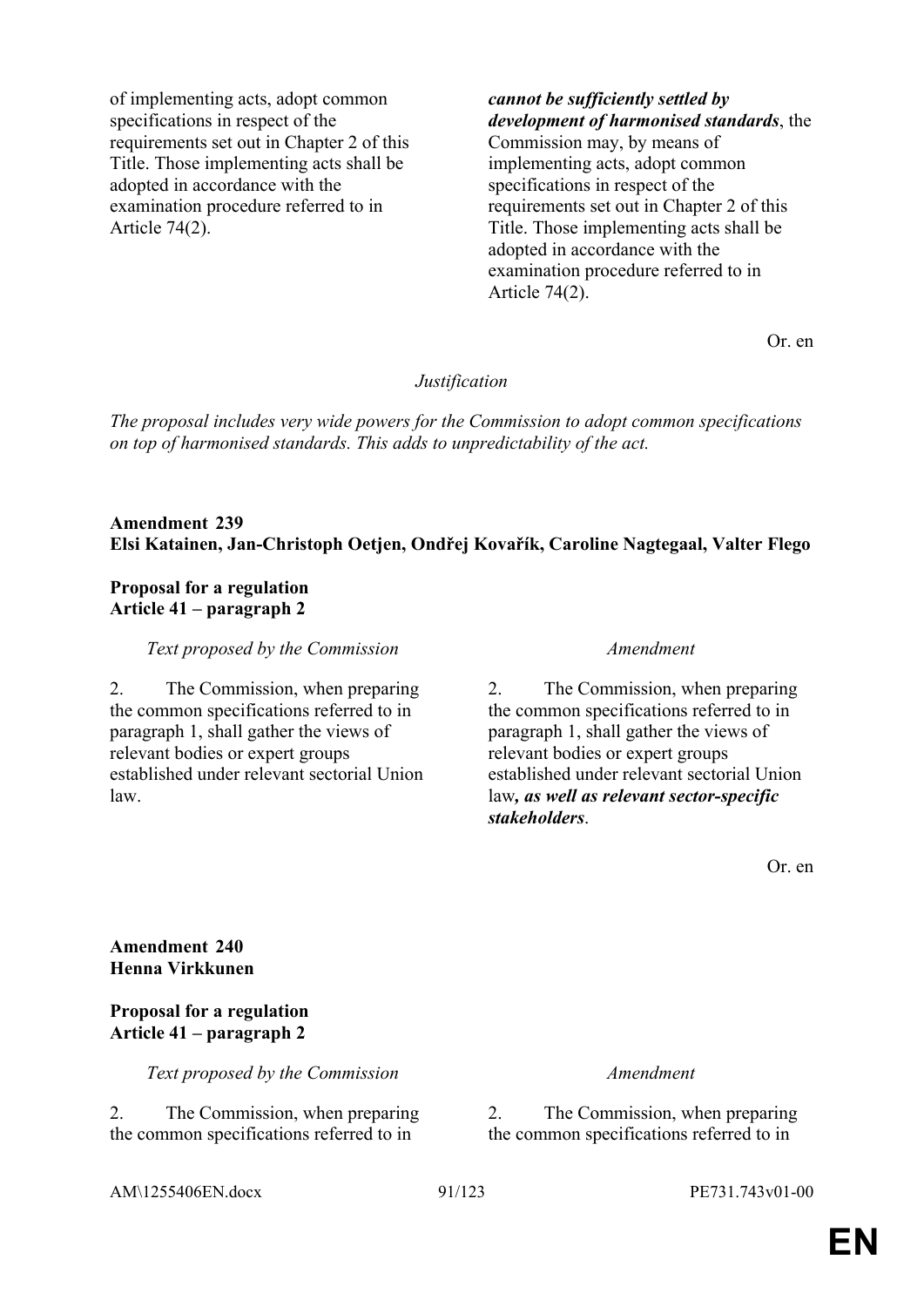paragraph 1, shall gather the views of relevant bodies or expert groups established under relevant sectorial Union law.

paragraph 1, shall gather the views of *the developers and providers of High-risk AI systems and* relevant bodies or expert groups established under relevant sectorial Union law.

Or. en

# *Justification*

*The proposal includes very wide powers for the Commission to adopt common specifications on top of harmonised standards. This adds to unpredictability of the act. Therefore stronger boundaries should be set for the Commission's use of common specifications.*

**Amendment 241 Kateřina Konečná**

**Proposal for a regulation Article 43 – paragraph 4 – subparagraph 1 a (new)**

*Text proposed by the Commission Amendment*

*A new conformity assessment is always required whenever safety related limits of continuing learning high-risk AI systems maybe exceeded or have an impact on the health or safety.*

Or. en

**Amendment 242 Alviina Alametsä**

### **Proposal for a regulation Article 43 – paragraph 6**

*Text proposed by the Commission Amendment*

6. The Commission is empowered to adopt delegated acts to amend paragraphs 1 and 2 in order to subject high-risk AI systems referred to in points 2 to 8 of Annex III to the conformity assessment procedure referred to in Annex VII or parts thereof. The Commission shall adopt such delegated acts taking into account the

6. The Commission is empowered to adopt delegated acts to amend paragraphs 1 and 2 in order to subject high-risk AI systems referred to in points 2 to 8 of Annex III to the conformity assessment procedure referred to in Annex VII or parts thereof. The Commission shall adopt such delegated acts taking into account the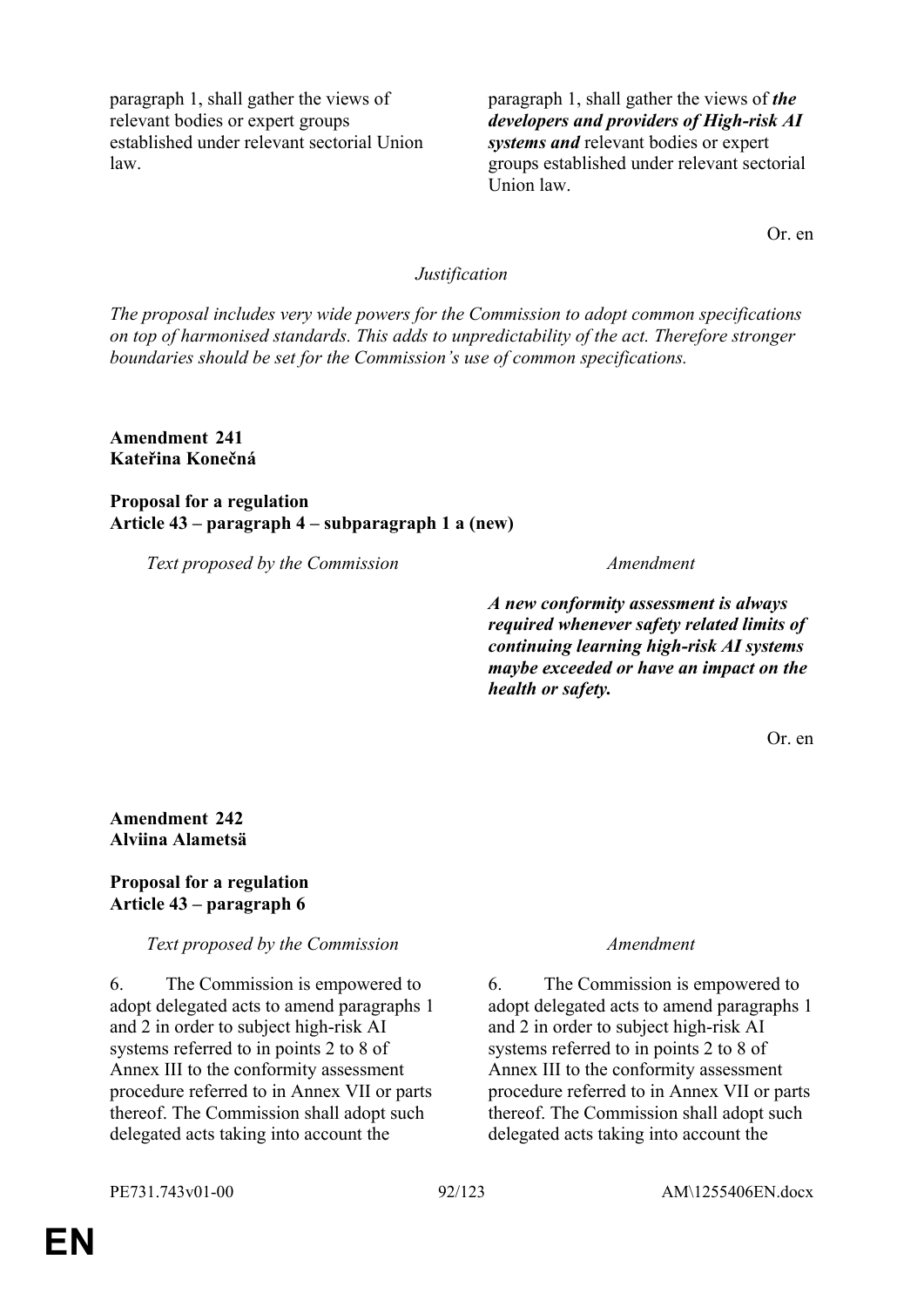effectiveness of the conformity assessment procedure based on internal control referred to in Annex VI in preventing or minimizing the risks to health *and* safety and protection of fundamental rights posed by such systems as well as the availability of adequate capacities and resources among notified bodies.

effectiveness of the conformity assessment procedure based on internal control referred to in Annex VI in preventing or minimizing the risks to health*,* safety*, the environment* and protection of fundamental rights posed by such systems as well as the availability of adequate capacities and resources among notified bodies.

Or. en

# **Amendment 243 Kateřina Konečná**

### **Proposal for a regulation Article 52 – title**

*Text proposed by the Commission Amendment*

Transparency obligations for *certain* AI systems

Transparency obligations for AI systems

Or. en

# **Amendment 244 Kosma Złotowski**

# **Proposal for a regulation Article 52 – paragraph 1**

# *Text proposed by the Commission Amendment*

1. Providers shall ensure that AI systems intended to interact with natural persons are designed and developed in such a way that natural persons are informed that they are interacting with an AI system*, unless this is obvious from the circumstances and the context of use*. This obligation shall not apply to AI systems authorised by law to detect, prevent, investigate and prosecute criminal offences, unless those systems are available for the public to report a criminal offence.

1. Providers shall ensure that AI systems intended to interact with natural persons are designed and developed in such a way that natural persons are informed that they are interacting with an AI system. This obligation shall not apply to AI systems authorised by law to detect, prevent, investigate and prosecute criminal offences, unless those systems are available for the public to report a criminal offence.

AM\1255406EN.docx 93/123 PE731.743v01-00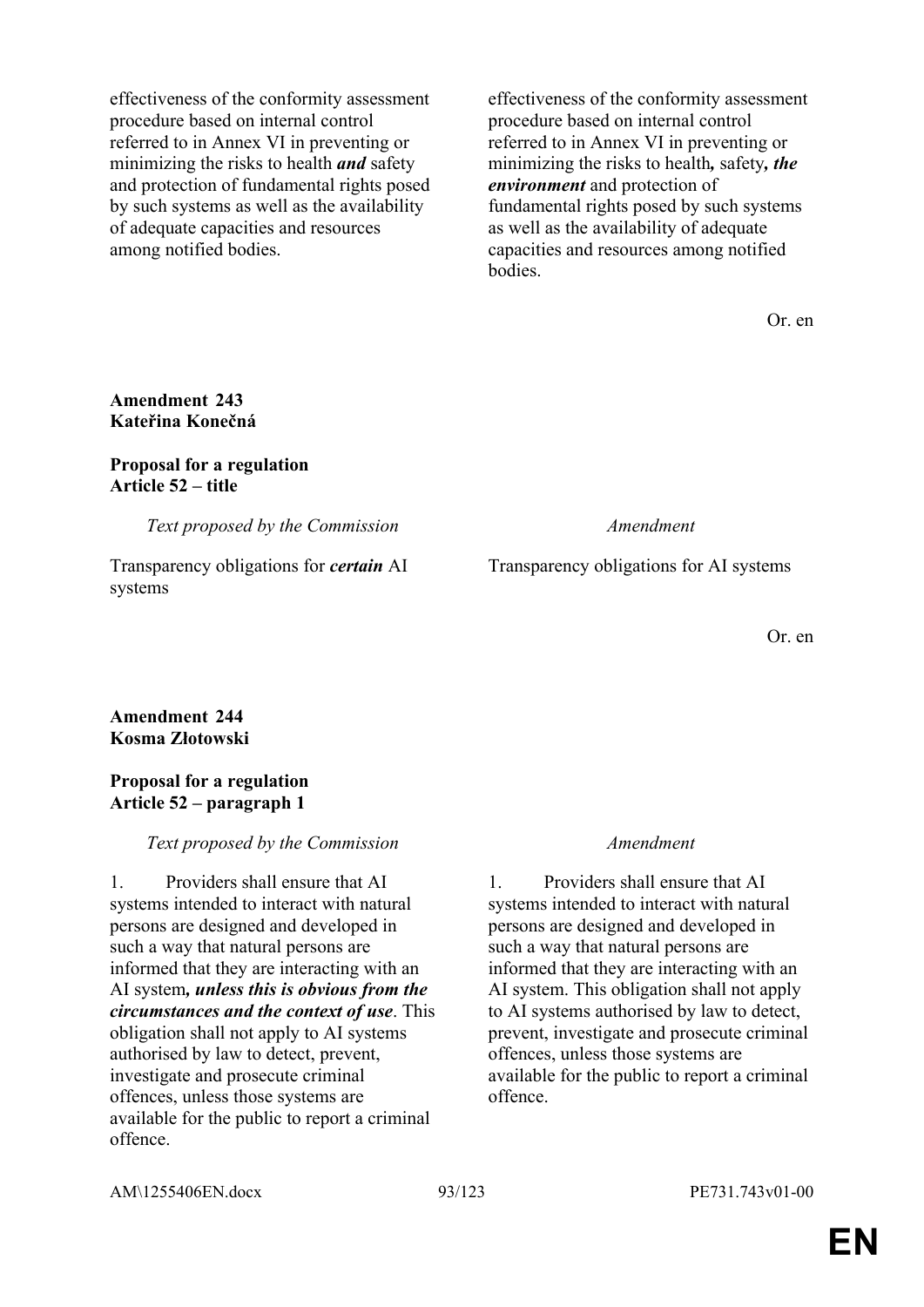# **Amendment 245 Henna Virkkunen**

# **Proposal for a regulation Article 52 – paragraph 1**

# *Text proposed by the Commission Amendment*

1. Providers shall ensure that AI systems *intended* to interact with natural persons are designed and developed in such a way that natural persons are informed that they are interacting with an AI system, unless this is obvious from the circumstances and the context of use. This obligation shall not apply to AI systems authorised by law to detect, prevent, investigate and prosecute criminal offences, unless those systems are available for the public to report a criminal offence.

1. Providers shall ensure that AI systems *to whose primary function is* to interact with natural persons are designed and developed in such a way that natural persons are informed that they are interacting with an AI system, unless this is obvious from the circumstances and the context of use. This obligation shall not apply to AI systems authorised by law to detect, prevent, investigate and prosecute criminal offences, unless those systems are available for the public to report a criminal offence.

Or. en

# **Amendment 246 Kosma Złotowski**

# **Proposal for a regulation Article 52 – paragraph 3 – introductory part**

### *Text proposed by the Commission Amendment*

3. Users of an AI system that generates or manipulates image, audio or video content that appreciably resembles existing persons, objects, places or other entities or events and would falsely appear to a person to be authentic or truthful ('deep fake'), shall disclose that the content has been artificially generated or manipulated.

3. Users of an AI system that generates or manipulates *text,* image, audio or video content that appreciably resembles existing persons, objects, places or other entities or events and would falsely appear to a person to be authentic or truthful ('deep fake'), shall disclose that the content has been artificially generated or manipulated.

Or. en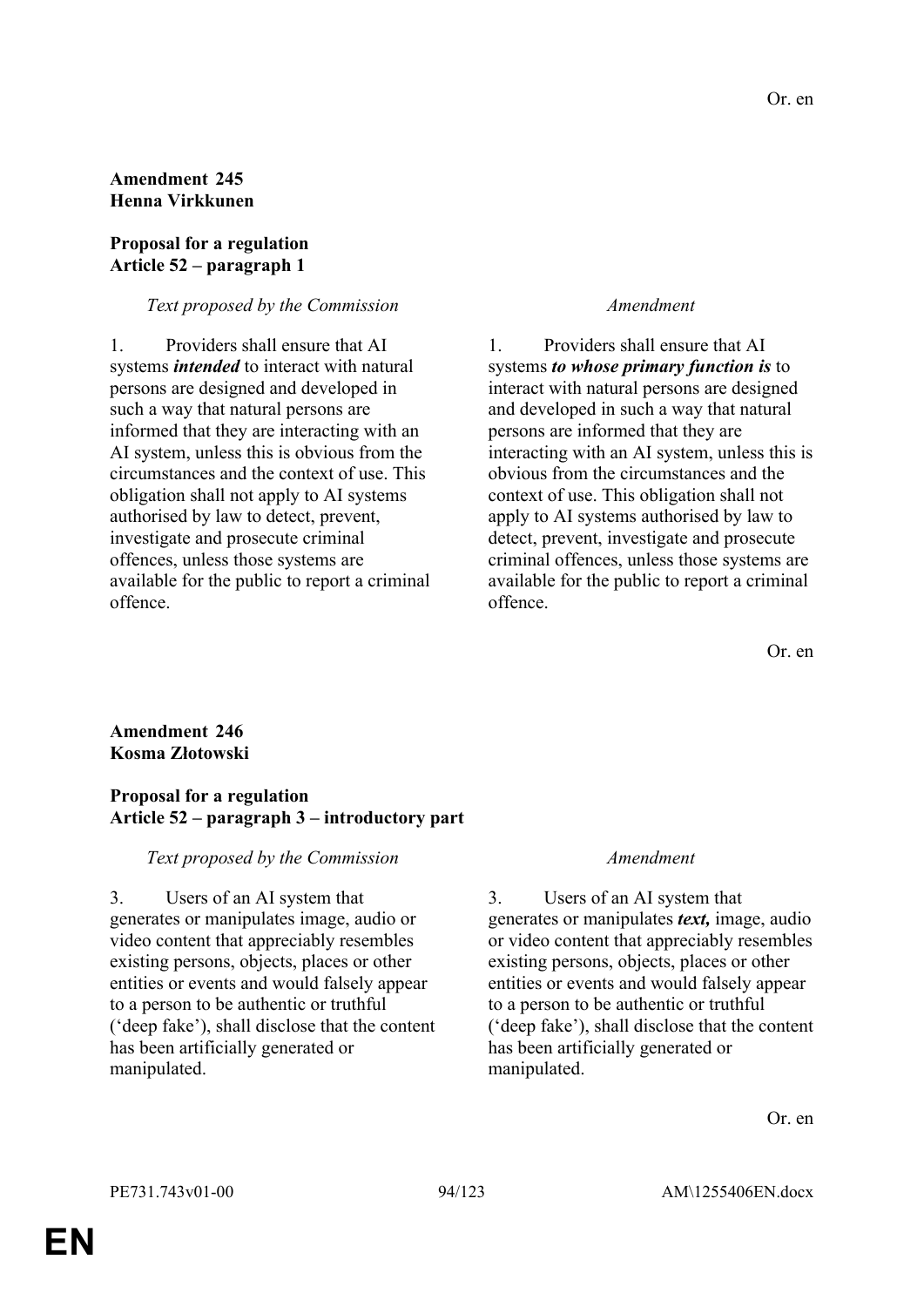# **Amendment 247 Kateřina Konečná**

# **Proposal for a regulation Article 52 – paragraph 3 a (new)**

*Text proposed by the Commission Amendment*

*3 a. Providers of any AI system should document and make available upon request the parameters regarding the environmental impact, including but not limited to resource consumption, resulting from the design, data management and training, the underlying infrastructures of the AI system, and of the methods to reduce such impact.*

Or. en

# **Amendment 248 Kateřina Konečná**

### **Proposal for a regulation Article 52 – paragraph 4**

*Text proposed by the Commission Amendment*

4. Paragraphs 1, 2 *and 3* shall not affect the requirements and obligations set out in Title III of this Regulation.

4. Paragraphs 1, 2*, 3 and 4* shall not affect the requirements and obligations set out in Title III of this Regulation.

Or. en

**Amendment 249 Henna Virkkunen**

**Proposal for a regulation Article 52 a (new)**

*Text proposed by the Commission Amendment*

*Article 52 a*

## *General purpose AI systems*

AM\1255406EN.docx 95/123 PE731.743v01-00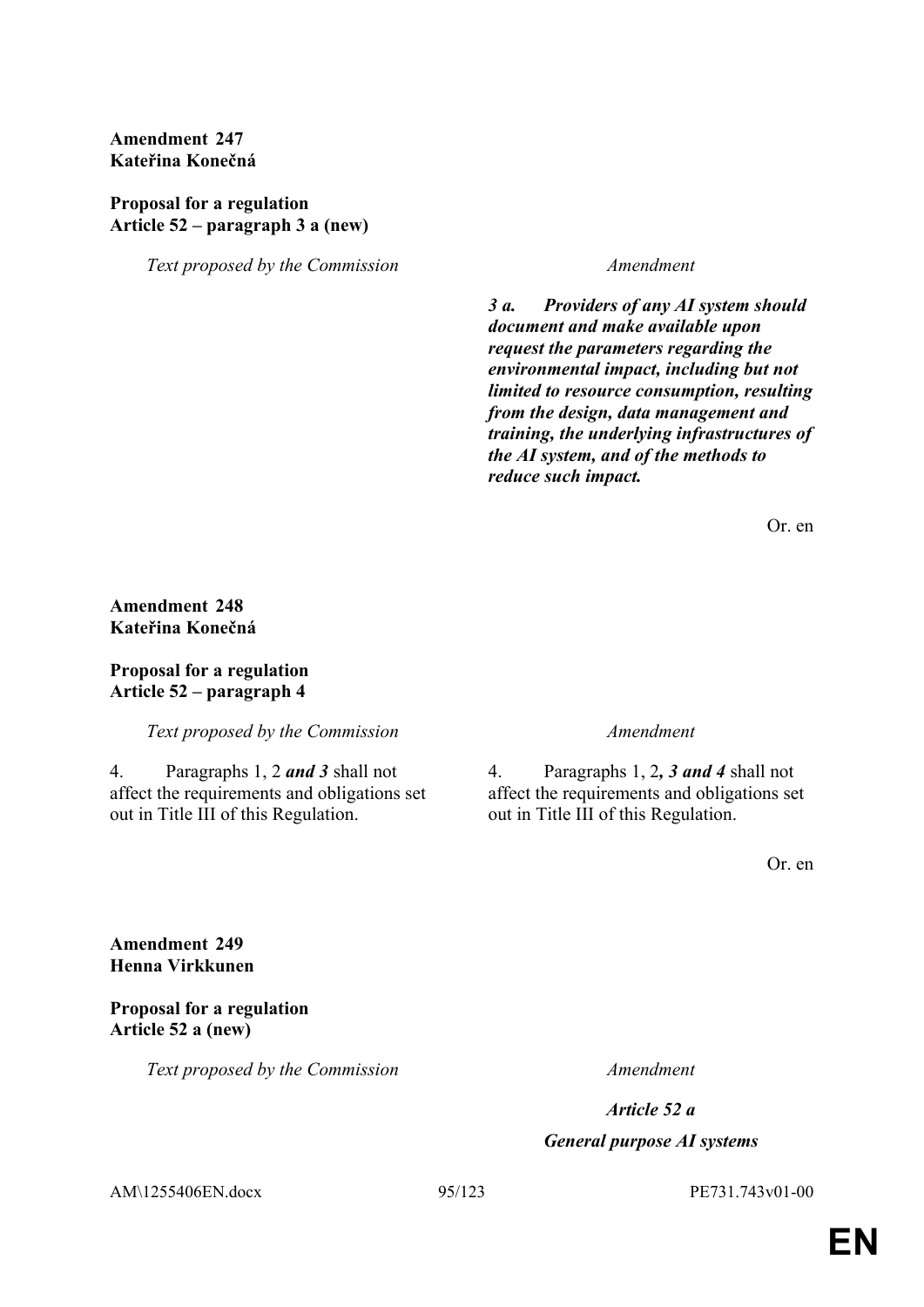*1. The placing on the market, putting into service or use of general purpose AI systems shall not, by themselves only, make those systems subject to the provisions of this Regulation.* 

*2. Any person who places on the market or puts into service under its own name or trademark or uses a general purpose AI system made available on the market or put into service for an intended purpose that makes it subject to the provisions of this Regulation shall be considered the provider of the AI system subject to the provisions of this Regulation.* 

*3. Paragraph 2 shall apply, mutatis mutandis, to any person who integrates a general purpose AI system made available on the market, with or without modifying it, into an AI system whose intended purpose makes it subject to the provisions of this Regulation.* 

*4. The provisions of this Article shall apply irrespective of whether the general purpose AI system is open source software or not.* 

Or. en

### *Justification*

*This Article reflects the lines of the Council by the addition of a new article, clarifying the roles and scope of the act and the applicability of the requirements and obligations of the Act.*

**Amendment 250 Henna Virkkunen**

### **Proposal for a regulation Article 53 – paragraph 1**

### *Text proposed by the Commission Amendment*

1. AI regulatory sandboxes established by one or more Member States competent authorities or the European Data Protection Supervisor shall provide a controlled environment that facilitates the development, testing and validation of

1. AI regulatory sandboxes established by one or more Member States competent authorities or the European Data Protection Supervisor shall provide a controlled environment that facilitates the development, testing and validation of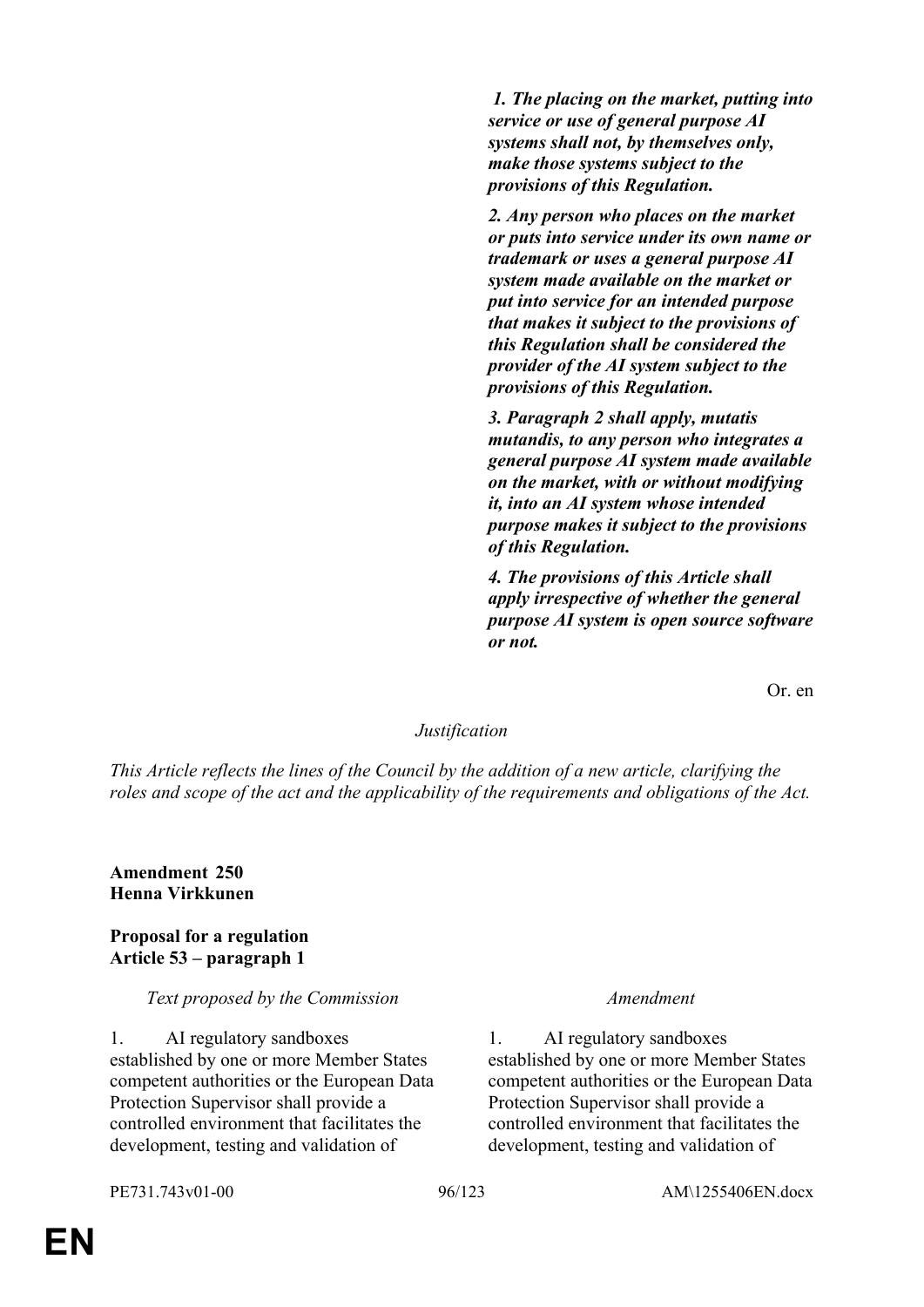innovative AI systems for a limited time before their placement on the market or putting into service pursuant to a specific plan. This shall take place under the direct supervision and guidance by the competent authorities with a view to ensuring compliance with the requirements of this Regulation and, where relevant, other Union and Member States legislation supervised within the sandbox.

innovative AI systems *and secure processing of personal data* for a limited time before their placement on the market or putting into service pursuant to a specific plan. This shall take place under the direct supervision and guidance by the competent authorities with a view to ensuring compliance with the requirements of this Regulation and, where relevant, other Union and Member States legislation supervised within the sandbox.

Or. en

### *Justification*

*As proposed, the article establishing frameworks for regulatory sandboxes is rather weak. The key thing is the ability to process personal data on an easy and safe manner in the AI regulatory sandbox. The proposal only provides extension for public bodies, but this facility should be extended to private companies as well.*

### **Amendment 251 Kosma Złotowski**

### **Proposal for a regulation Article 53 – paragraph 1**

### *Text proposed by the Commission Amendment*

1. AI regulatory sandboxes

established by one or more Member States competent authorities or the European Data Protection Supervisor shall provide a controlled environment that facilitates the development, testing and validation of innovative AI systems *for a limited time* before their placement on the market or putting into service pursuant to a specific plan. This shall take place under the direct supervision and guidance by the competent authorities with a view to ensuring compliance with the requirements of this Regulation and, where relevant, other Union and Member States legislation supervised within the sandbox.

1. AI regulatory sandboxes established by one or more Member States competent authorities or the European Data Protection Supervisor shall provide a controlled environment that facilitates the development, testing and validation of innovative AI systems before their placement on the market or putting into service pursuant to a specific plan. This shall take place under the direct supervision and guidance by the competent authorities with a view to ensuring compliance with the requirements of this Regulation and, where relevant, other Union and Member States legislation supervised within the sandbox.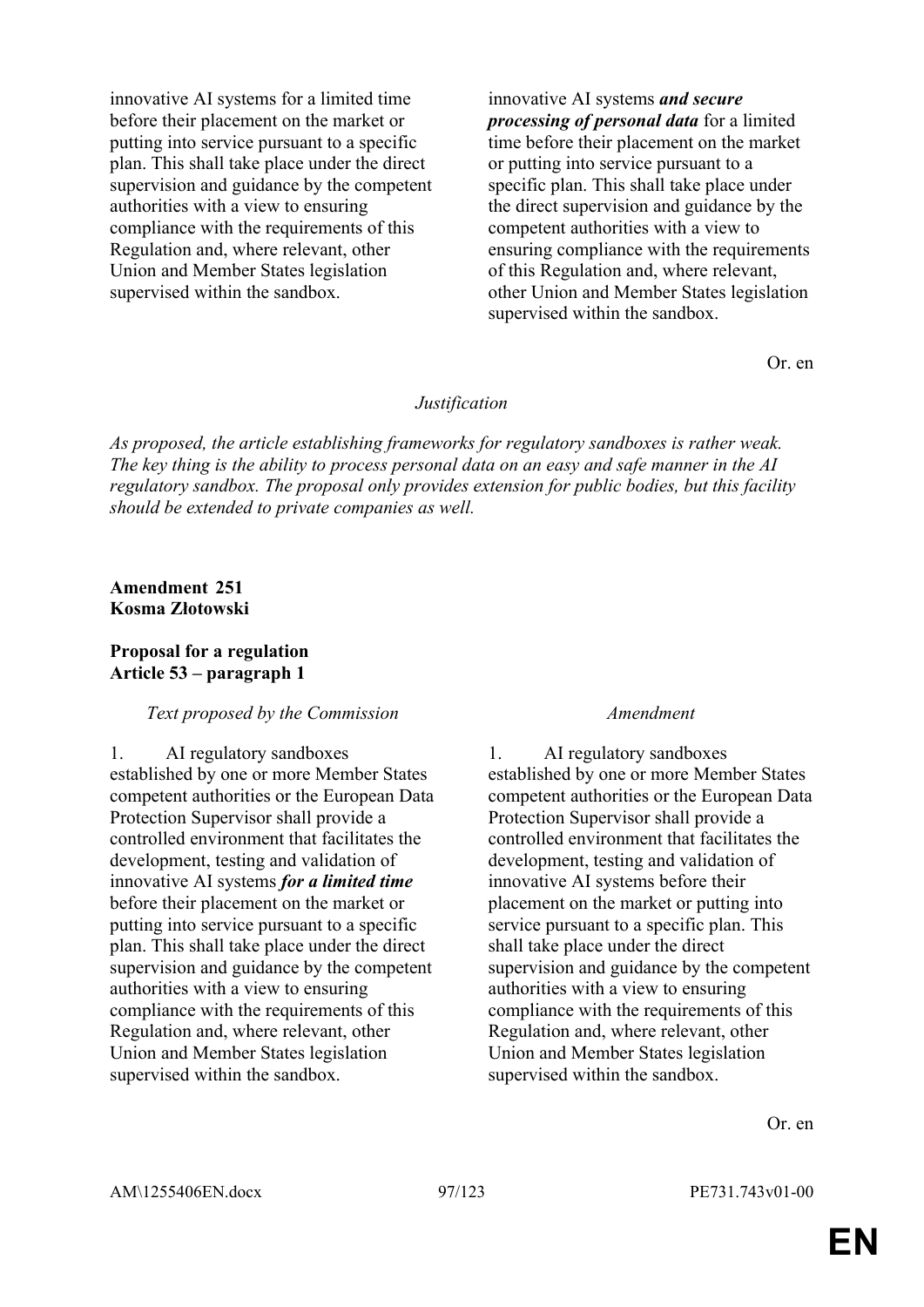# **Amendment 252 Henna Virkkunen**

# **Proposal for a regulation Article 53 – paragraph 1 a (new)**

*Text proposed by the Commission Amendment*

*1 a. The controllers of personal data referred to in Article 4 (7) of the Regulation (EU) 2016/679 may further process personal data in an AI regulatory sandbox to the extent that it is necessary for the purposes of development, testing and validation of AI systems. Right of processing is subject to appropriate safeguards for the fundamental rights and freedoms of natural persons. This processing shall not be considered incompatible with the initial purposes.*

Or. en

# **Amendment 253 Elsi Katainen, Jan-Christoph Oetjen, Ondřej Kovařík, Caroline Nagtegaal, Valter Flego**

**Proposal for a regulation Article 53 – paragraph 1 a (new)**

*Text proposed by the Commission Amendment*

*1 a. The organisers of AI regulatory sandboxes shall ensure an easy access for SMEs and start-ups by facilitating and supporting their participation and mitigating administrative burden, which might arise from joining.*

Or. en

*Justification*

*It is important to ensure that sandboxes encourage and facilitate the participation of SMEs and start-ups, so that they can have an equal opportunity to join these innovative spaces. This is especially important for transport and tourism sectors with many small-scale providers and companies.*

PE731.743v01-00 98/123 AM\1255406EN.docx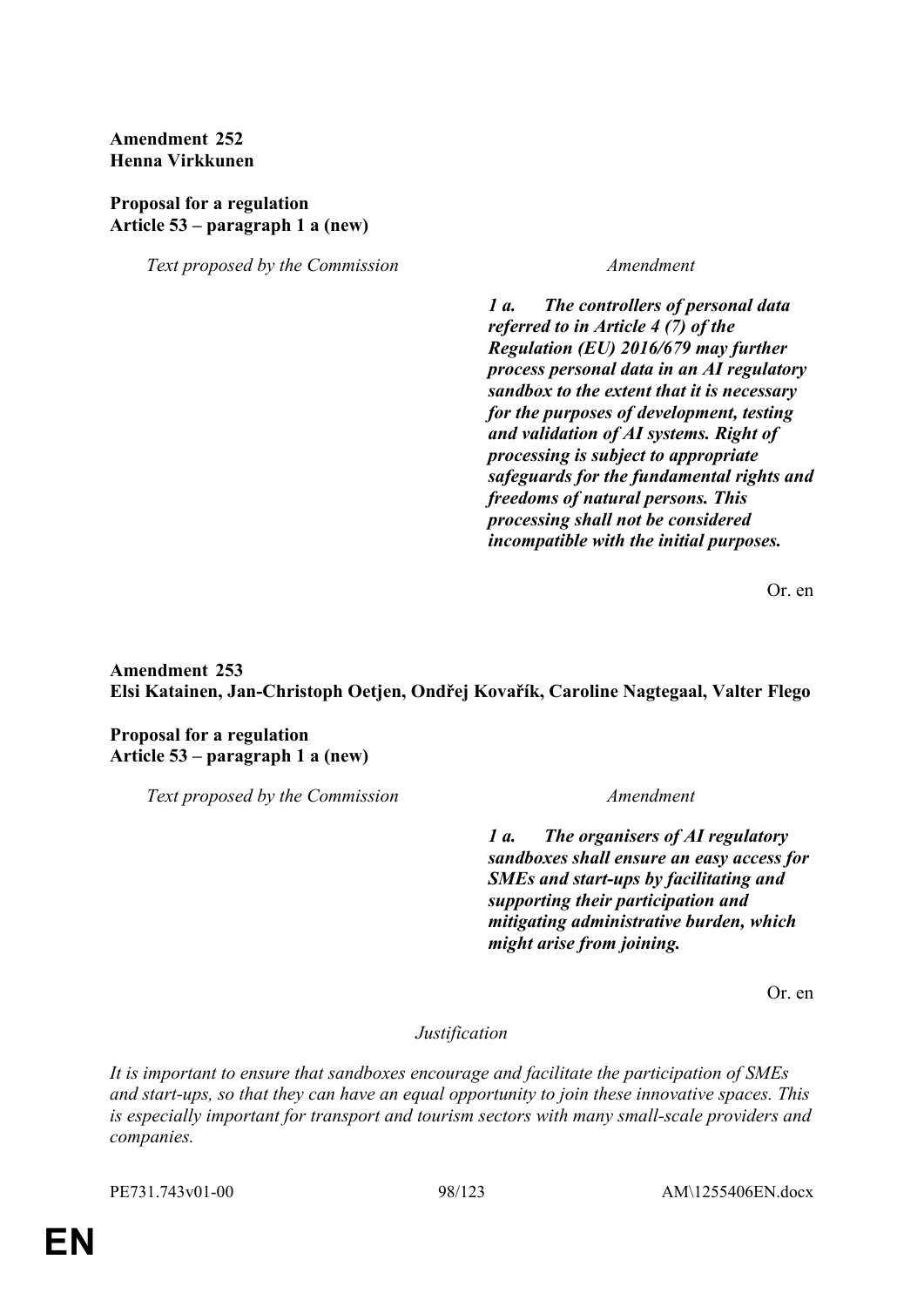# **Amendment 254 Alviina Alametsä**

# **Proposal for a regulation Article 53 – paragraph 3**

### *Text proposed by the Commission Amendment*

3. The AI regulatory sandboxes shall not affect the supervisory and corrective powers of the competent authorities. Any significant risks to health *and* safety *and* fundamental rights identified during the development and testing of such systems shall result in immediate mitigation and, failing that, in the suspension of the development and testing process until such mitigation takes place.

3. The AI regulatory sandboxes shall not affect the supervisory and corrective powers of the competent authorities. Any significant risks to health*,* safety*, the environment or* fundamental rights identified during the development and testing of such systems shall result in immediate mitigation and, failing that, in the suspension of the development and testing process until such mitigation takes place.

Or. en

### **Amendment 255 Kosma Złotowski**

# **Proposal for a regulation Article 53 – paragraph 5**

### *Text proposed by the Commission Amendment*

5. Member States' competent authorities that have established AI regulatory sandboxes shall *coordinate their activities and* cooperate within the framework of the European Artificial Intelligence Board. They shall submit annual reports to the Board and the Commission on the results from the implementation of those scheme, including good practices, lessons learnt and recommendations on their setup and, where relevant, on the application of this Regulation and other Union legislation supervised within the sandbox.

5. Member States' competent authorities that have established AI regulatory sandboxes shall cooperate within the framework of the European Artificial Intelligence Board. They shall submit annual reports to the Board and the Commission on the results from the implementation of those scheme, including good practices, lessons learnt and recommendations on their setup and, where relevant, on the application of this Regulation and other Union legislation supervised within the sandbox.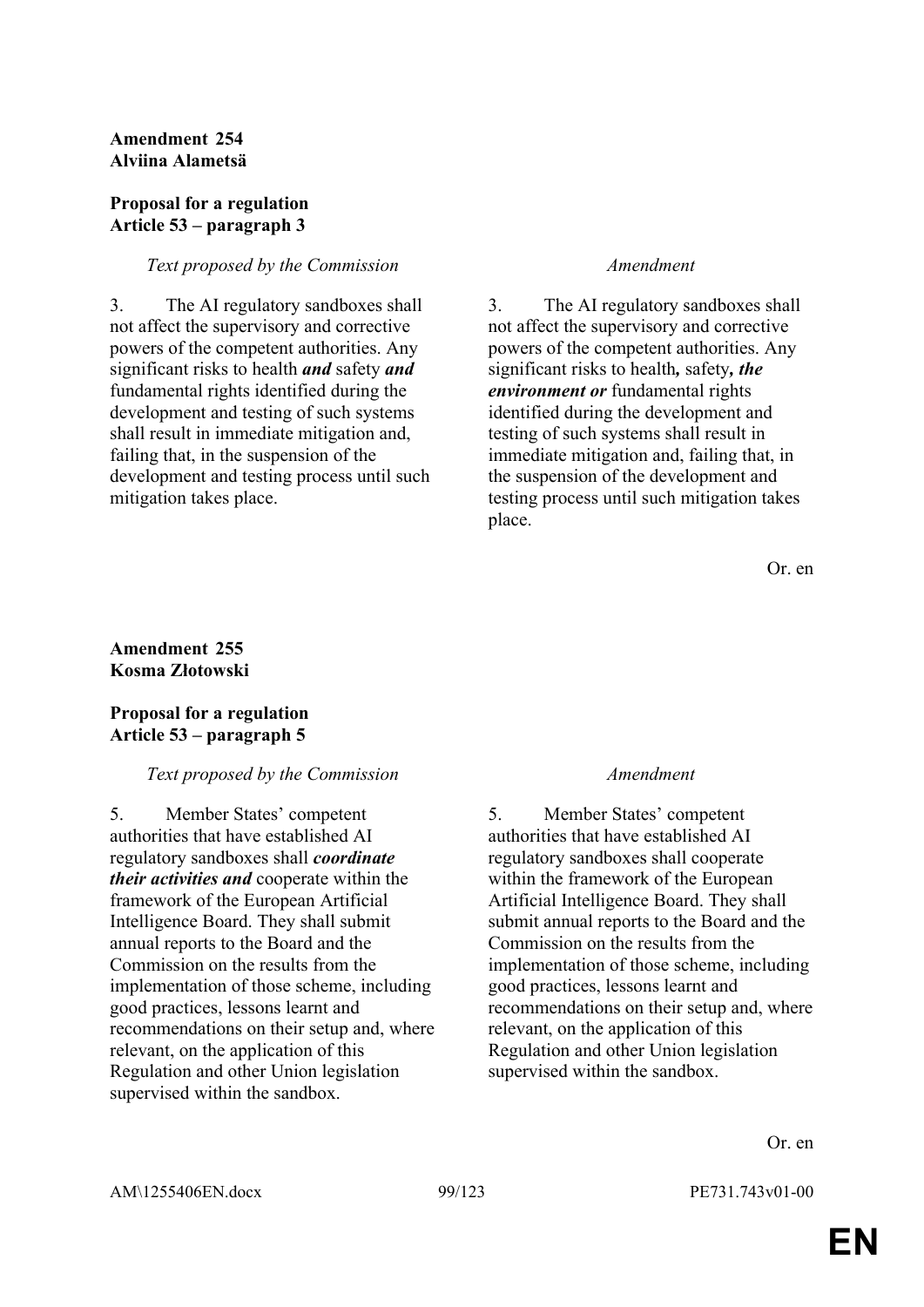# **Amendment 256 Henna Virkkunen**

# **Proposal for a regulation Article 53 – paragraph 5**

## *Text proposed by the Commission Amendment*

5. Member States' competent authorities *that have established AI regulatory sandboxes* shall coordinate their activities and cooperate within the framework of the European Artificial Intelligence Board. They shall submit annual reports to the Board and the Commission on the results from the implementation of those scheme, including good practices, lessons learnt and recommendations on their setup and, where relevant, on the application of this Regulation and other Union legislation supervised within the sandbox.

5. Member States' competent authorities shall coordinate their activities *with regards to AI regulatory sandboxes* and cooperate within the framework of the European Artificial Intelligence Board. They shall submit annual reports to the Board and the Commission on the results from the implementation of those scheme, including good practices, lessons learnt and recommendations on their setup and, where relevant, on the application of this Regulation and other Union legislation supervised within the sandbox.

Or. en

# **Amendment 257 Alviina Alametsä**

# **Proposal for a regulation Article 54 – paragraph 1 – point a – point iii**

# *Text proposed by the Commission Amendment*

(iii) a high level of protection and improvement of the quality of the environment;

(iii) a high level of protection and improvement of the quality of the environment*, with the prerequisite that the costs of developing the AI system shall not exceed the benefit of developing it for the purpose of protecting the environment*;

Or. en

# **Amendment 258 Alviina Alametsä**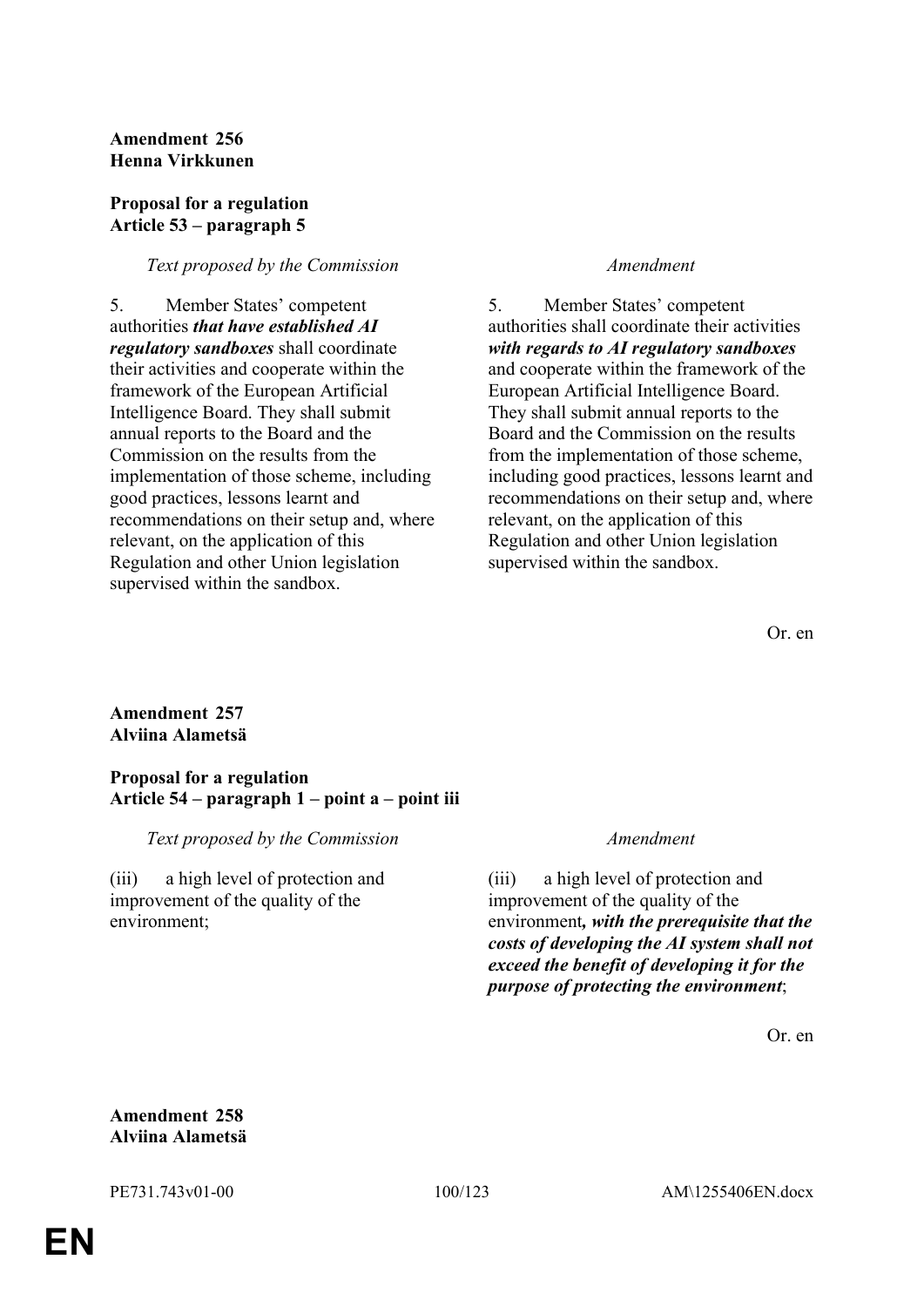## **Proposal for a regulation Article 55 – title**

*Text proposed by the Commission Amendment*

55 Measures for small-scale providers and users

55 Measures for small-scale providers and users *and start-ups*

Or. en

## **Amendment 259 Alviina Alametsä**

# **Proposal for a regulation Article 55 – paragraph 1 – point a**

# *Text proposed by the Commission Amendment*

(a) provide small-scale providers and start-ups with priority access to the AI regulatory sandboxes to the extent that they fulfil the eligibility conditions;

(a) provide small-scale providers *and users* and start-ups with priority access to the AI regulatory sandboxes to the extent that they fulfil the eligibility conditions;

Or. en

# **Amendment 260 Alviina Alametsä**

### **Proposal for a regulation Article 55 – paragraph 1 – point b**

*Text proposed by the Commission Amendment*

(b) organise specific awareness raising activities about the application of this Regulation tailored to the needs of the small-scale providers and users;

(b) organise specific awareness raising activities about the application of this Regulation tailored to the needs of the small-scale providers and users *and startups*;

Or. en

**Amendment 261 Alviina Alametsä**

AM\1255406EN.docx 101/123 PE731.743v01-00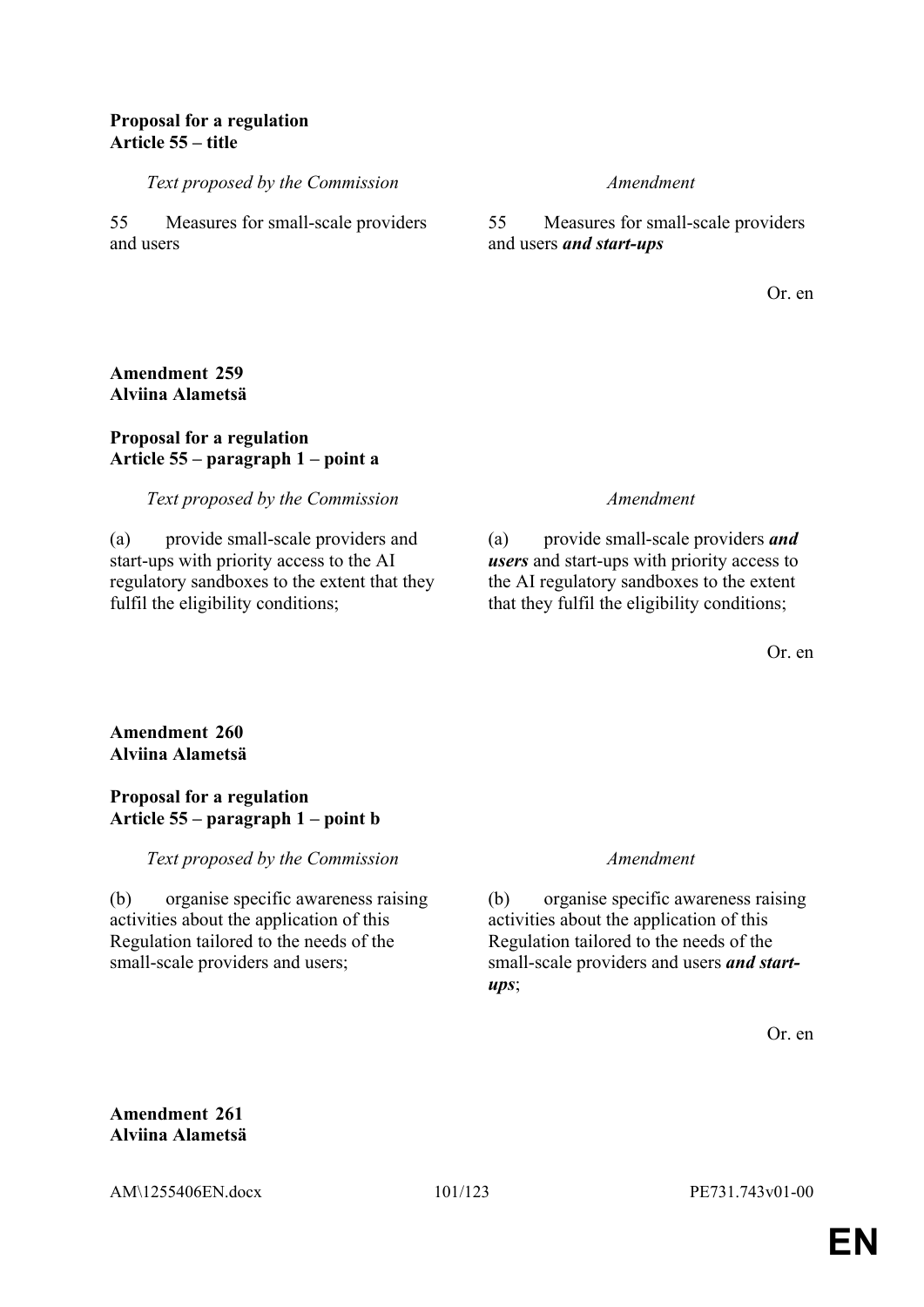# **Proposal for a regulation Article 55 – paragraph 1 – point c**

# *Text proposed by the Commission Amendment*

(c) where appropriate, establish a dedicated channel for communication with small-scale providers and user and other innovators to provide guidance and respond to queries about the implementation of this Regulation.

(c) where appropriate, establish a dedicated channel for communication with small-scale providers and user*, startups* and other innovators to provide guidance and respond to queries about the implementation of this Regulation.

Or. en

# **Amendment 262 Kosma Złotowski**

# **Proposal for a regulation Article 57 – paragraph 1**

## *Text proposed by the Commission Amendment*

1. The Board shall be composed of the national supervisory authorities, who shall be represented by the head or equivalent high-level official of that authority, *and* the European Data Protection Supervisor. Other national authorities may be invited to the meetings, where the issues discussed are of relevance for them.

1. The Board shall be composed of the national supervisory authorities, who shall be represented by the head or equivalent high-level official of that authority, the European Data Protection Supervisor*, AI ethics experts and industry representatives*. Other national authorities may be invited to the meetings, where the issues discussed are of relevance for them.

Or. en

# **Amendment 263 Elsi Katainen, Jan-Christoph Oetjen, Ondřej Kovařík, Caroline Nagtegaal**

# **Proposal for a regulation Article 57 – paragraph 1**

# *Text proposed by the Commission Amendment*

1. The Board shall be composed of the national supervisory authorities, who shall be represented by the head or equivalent

1. The Board shall be composed of the national supervisory authorities, who shall be represented by the head or equivalent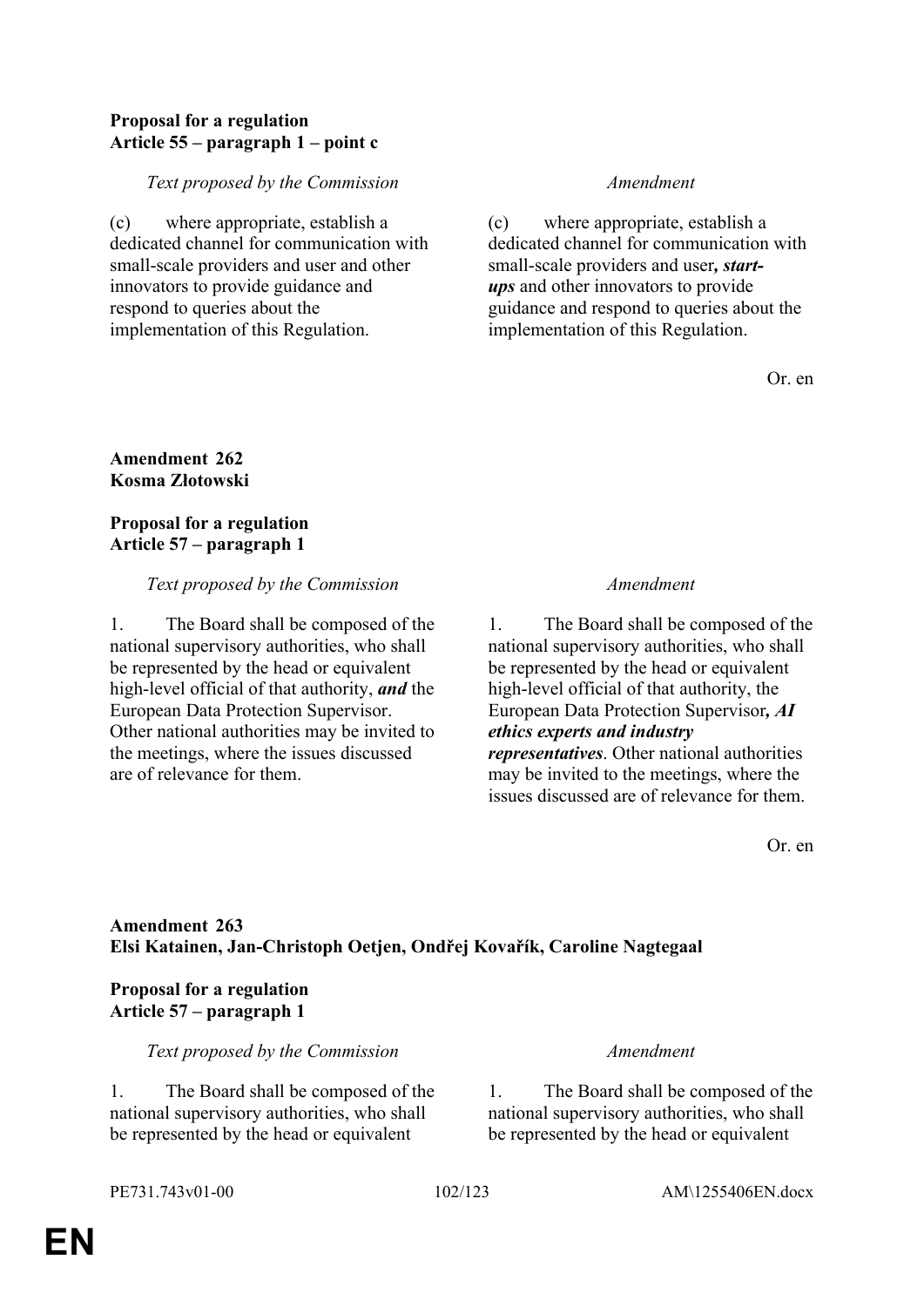high-level official of that authority, and the European Data Protection Supervisor. Other national authorities may be invited to the meetings, where the issues discussed are of relevance for them.

high-level official of that authority, and the European Data Protection Supervisor. Other national*, regional and local* authorities may be invited to the meetings, where the issues discussed are of relevance for them.

Or. en

### **Amendment 264 Kosma Złotowski**

### **Proposal for a regulation Article 57 – paragraph 3**

## *Text proposed by the Commission Amendment*

3. The Board shall be *chaired* by the Commission. The Commission shall convene the meetings and prepare the agenda in accordance with the tasks of the Board pursuant to this Regulation and with its rules of procedure. The Commission shall provide administrative and analytical support for the activities of the Board pursuant to this Regulation.

3. The Board shall be *co-chaired* by the Commission *and representative chosen from among the delegates of the Member States*. The Commission shall convene the meetings and prepare the agenda in accordance with the tasks of the Board pursuant to this Regulation and with its rules of procedure. The Commission shall provide administrative and analytical support for the activities of the Board pursuant to this Regulation.

Or. en

### **Amendment 265 Elsi Katainen, Jan-Christoph Oetjen, Ondřej Kovařík, Caroline Nagtegaal**

# **Proposal for a regulation Article 57 – paragraph 3 a (new)**

*Text proposed by the Commission Amendment*

*3 a. The Board shall organise consultations with stakeholders at least twice a year. Such stakeholders shall include representatives from industry, SMEs and start-ups, civil society organisations such as NGOs, consumer associations, the social partners and*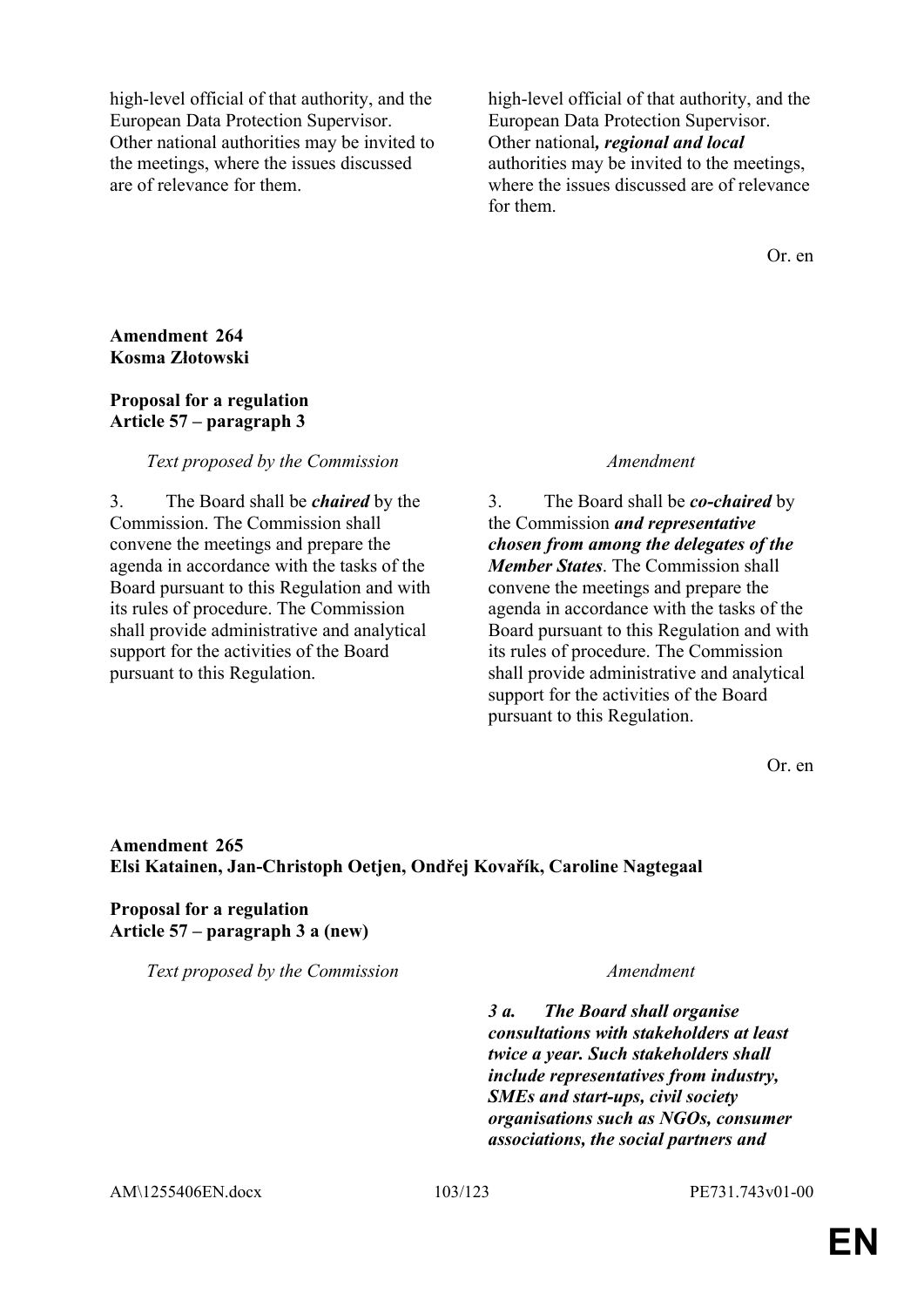*academia, to assess the evolution of trends in technology, issues related to the implementation and the effectiveness of this Regulation, regulatory gaps or loopholes observed in practice.*

Or. en

## **Amendment 266 Alviina Alametsä**

### **Proposal for a regulation Article 57 – paragraph 4**

# *Text proposed by the Commission Amendment*

4. The Board may invite external experts and observers to attend its meetings and may hold exchanges with interested third parties to inform its activities to an appropriate extent. To that end the Commission may facilitate exchanges between the Board and other Union bodies, offices, agencies and advisory groups.

4. The Board may invite external experts and observers to attend its meetings and may hold exchanges with interested third parties to inform its activities to an appropriate extent. To that end the Commission may facilitate exchanges between the Board and other Union bodies, offices, agencies and advisory groups. *The Board shall make sure to actively reach out to and hear representatives from groups, which are more vulnerable to discriminatory effects posed by AI, such as people with disabilities.* 

Or. en

# **Amendment 267 Alviina Alametsä**

# **Proposal for a regulation Article 59 – paragraph 4**

### *Text proposed by the Commission Amendment*

4. Member States shall ensure that national competent authorities are provided with adequate financial and human resources to fulfil their tasks under this Regulation. In particular, national competent authorities shall have a

4. Member States shall ensure that national competent authorities are provided with adequate financial and human resources to fulfil their tasks under this Regulation. In particular, national competent authorities shall have a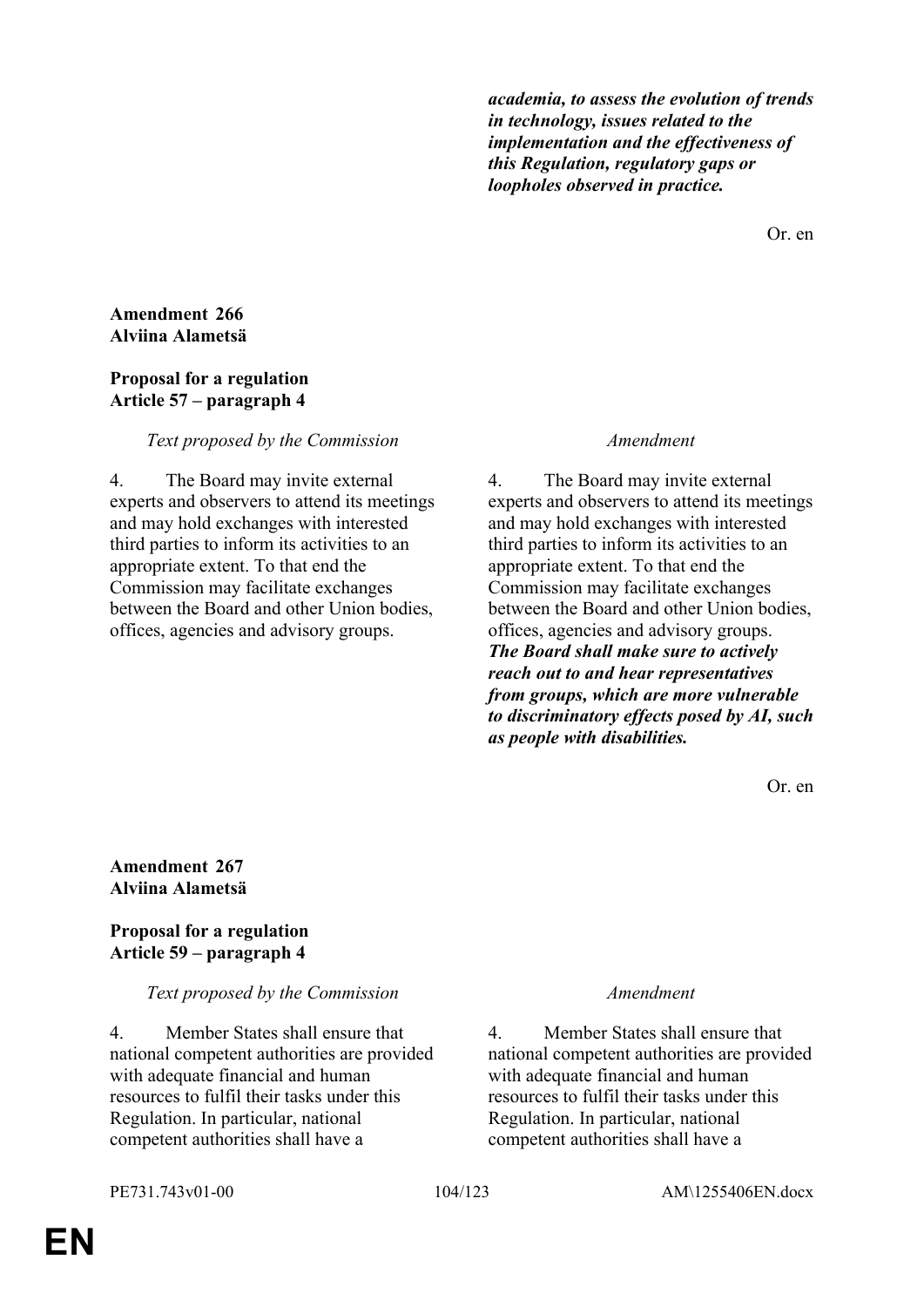sufficient number of personnel permanently available whose competences and expertise shall include an in-depth understanding of artificial intelligence technologies, data and data computing, fundamental rights, health *and* safety risks and knowledge of existing standards and legal requirements.

sufficient number of personnel permanently available whose competences and expertise shall include an in-depth understanding of artificial intelligence technologies, data and data computing, fundamental rights, health*,* safety *and environmental* risks and knowledge of existing standards and legal requirements.

Or. en

## **Amendment 268 Kosma Złotowski**

### **Proposal for a regulation Article 59 – paragraph 4 a (new)**

*Text proposed by the Commission Amendment*

*4 a. National competent authorities shall satisfy the minimum cybersecurity requirements set out for public administration entities identified as operators of essential services pursuant to Directive (…) on measures for a high common level of cybersecurity across the Union, repealing Directive (EU) 2016/1148.*

Or. en

### **Amendment 269 Kosma Złotowski**

# **Proposal for a regulation Article 59 – paragraph 4 b (new)**

*Text proposed by the Commission Amendment*

*4 b. Any information and documentation obtained by the national competent authorities pursuant to the provisions of this Article shall be treated in compliance with the confidentiality obligations set out in Article 70.*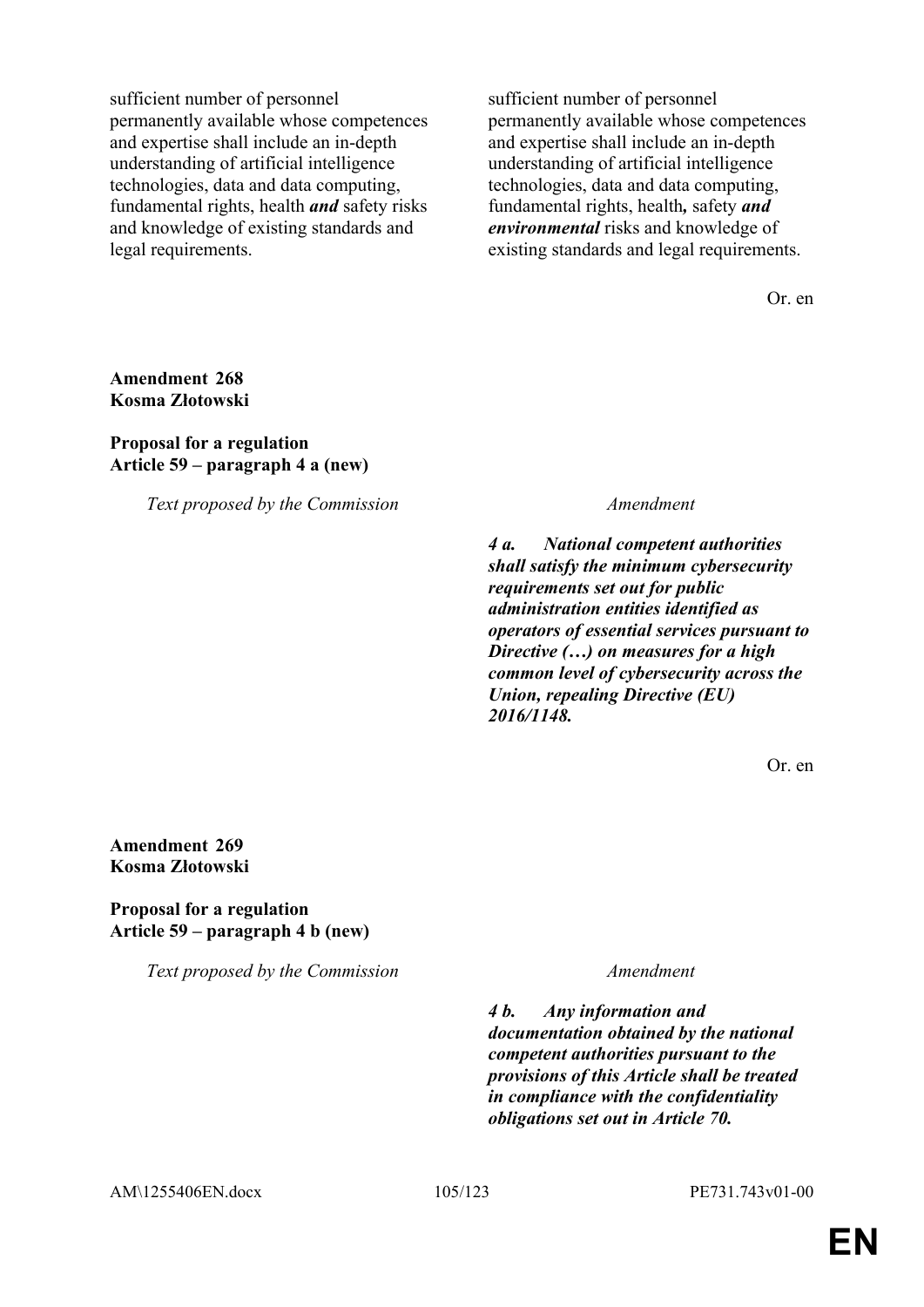# **Amendment 270 Kosma Złotowski**

# **Proposal for a regulation Article 59 – paragraph 7**

# *Text proposed by the Commission Amendment*

7. National competent authorities may provide guidance and advice on the implementation of this Regulation, including to small-scale providers. Whenever national competent authorities intend to provide guidance and advice with regard to an AI system in areas covered by other Union legislation, the competent national authorities under that Union legislation shall be consulted, as appropriate. Member States *may* also establish one central contact point for communication with operators.

7. National competent authorities may provide guidance and advice on the implementation of this Regulation, including to small-scale providers. Whenever national competent authorities intend to provide guidance and advice with regard to an AI system in areas covered by other Union legislation, the competent national authorities under that Union legislation shall be consulted, as appropriate. Member States *shall* also establish one central contact point for communication with operators. *In addition, the central contact point of each Member State should be contactable through electronic communications means.*

Or. en

# **Amendment 271 Elsi Katainen, Jan-Christoph Oetjen, Ondřej Kovařík, Caroline Nagtegaal**

# **Proposal for a regulation Article 60 – paragraph 3**

# *Text proposed by the Commission Amendment*

3. Information contained in the EU database shall be accessible to the public.

3. Information contained in the EU database shall be accessible to the public*, user-friendly, easily navigable and machine-readable*.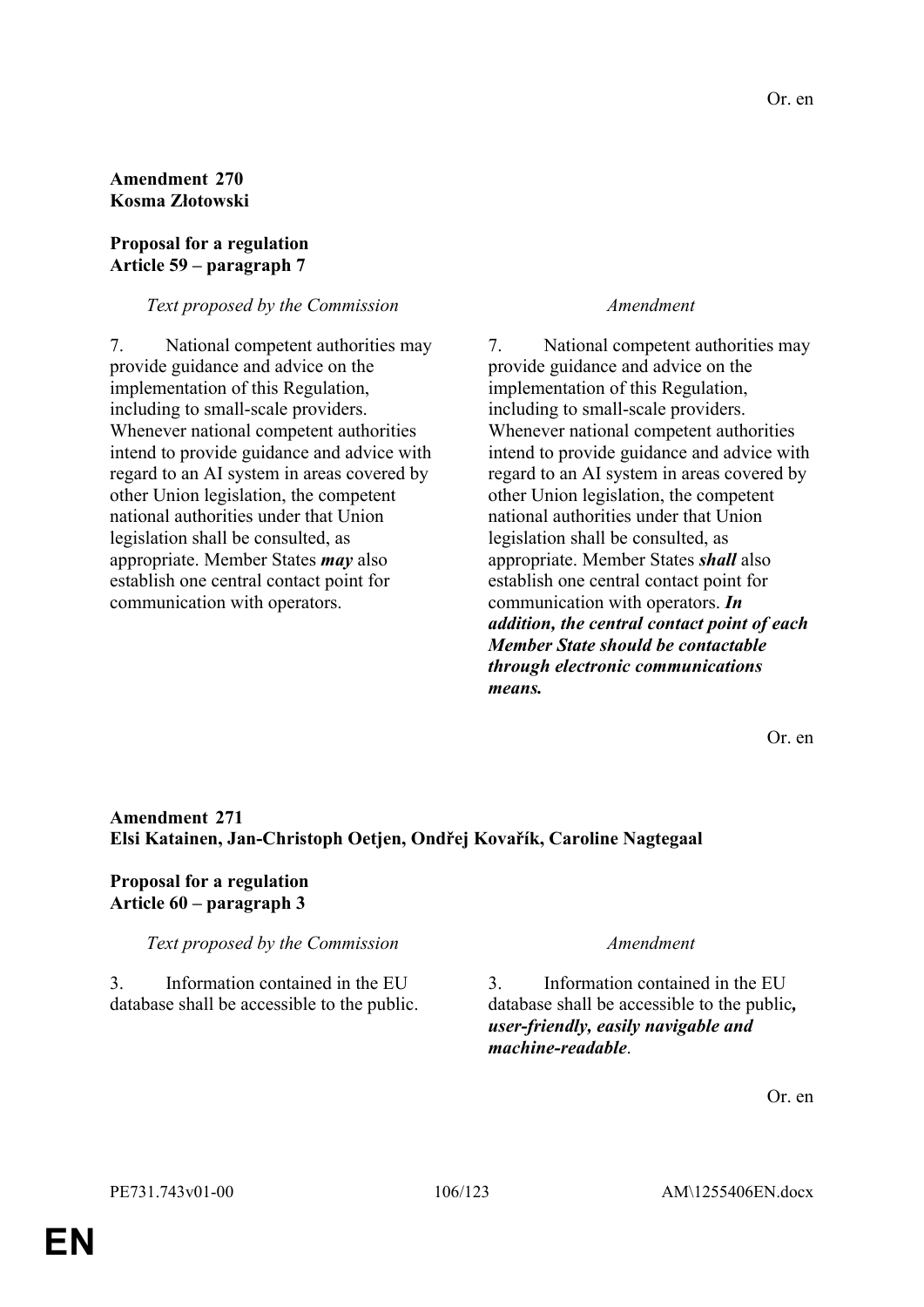**Amendment 272 Kosma Złotowski**

### **Proposal for a regulation Article 60 – paragraph 4**

*Text proposed by the Commission Amendment*

4. The EU database shall contain *personal data only insofar as necessary for collecting and processing* information *in accordance with this Regulation. That information shall include the names and contact details of* natural *persons who are responsible for registering the system and have the* legal *authority to represent the provider*.

4. The EU database shall *not* contain *any confidential business* information *or trade secrets of a* natural *or* legal *person, including source code*.

Or. en

**Amendment 273 Kosma Złotowski**

**Proposal for a regulation Article 60 – paragraph 5 a (new)**

*Text proposed by the Commission Amendment*

*5 a. Any information and documentation obtained by the Commission and Member States pursuant to the provisions of this Article shall be treated in compliance with the confidentiality obligations set out in Article 70.*

Or. en

**Amendment 274 Kateřina Konečná**

## **Proposal for a regulation Article 61 – paragraph 2**

*Text proposed by the Commission Amendment*

AM\1255406EN.docx 107/123 PE731.743v01-00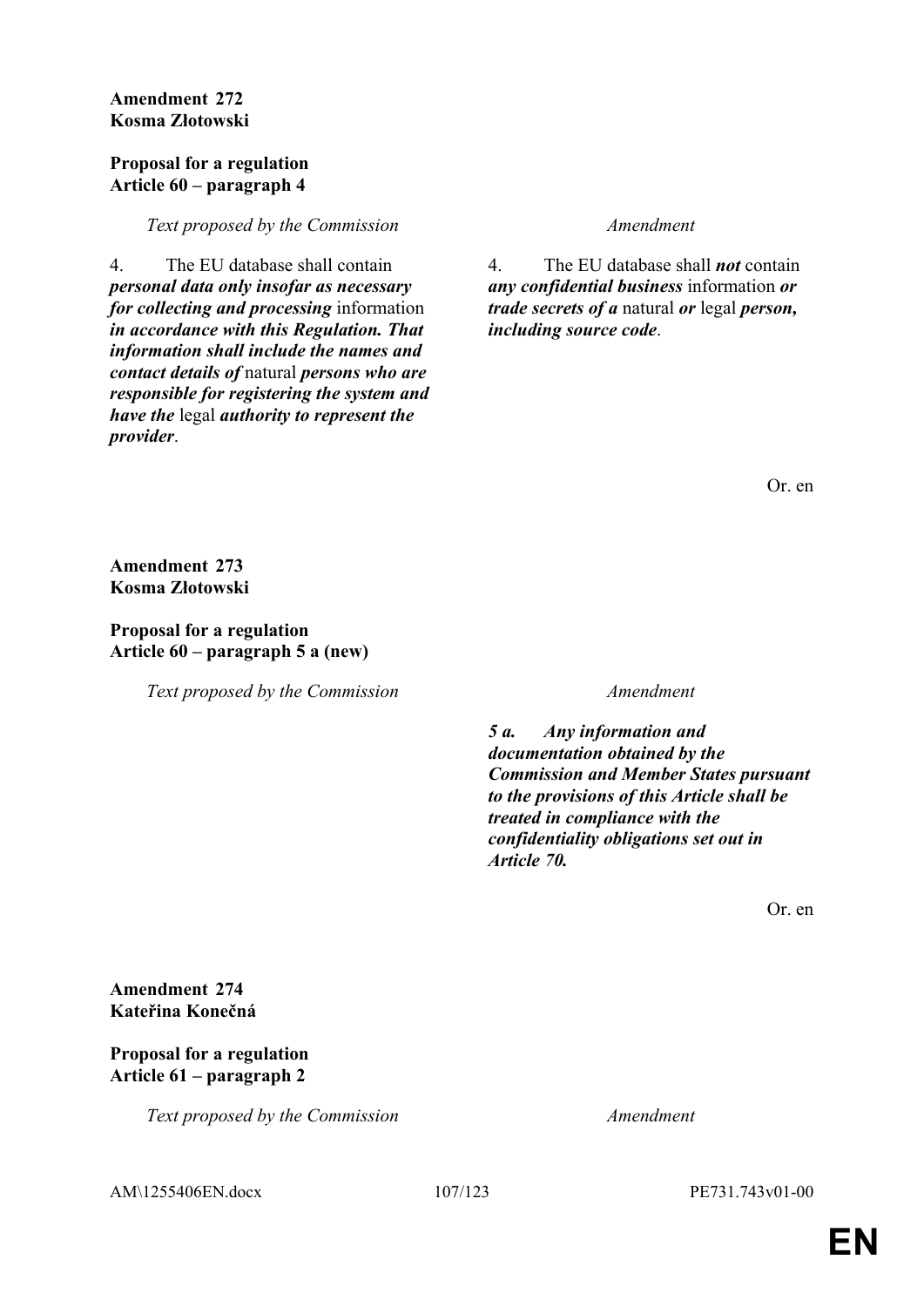2. The post-market monitoring system shall actively and systematically collect, document and analyse relevant data provided by users or collected through other sources on the performance of highrisk AI systems throughout their lifetime, and allow the provider to evaluate the continuous compliance of AI systems with the requirements set out in Title III, Chapter 2.

2. The post-market monitoring system shall actively and systematically collect, document and analyse relevant data provided by users or collected through other sources on the performance of highrisk AI systems throughout their lifetime, and allow the provider to evaluate the continuous compliance of AI systems with the requirements set out in Title III, Chapter 2. *Post-market monitoring must include continuous analysis of the AI environment, including other devices, software, and other AI systems that will interact with the AI system.*

Or. en

## **Amendment 275 Kosma Złotowski**

## **Proposal for a regulation Article 61 – paragraph 2**

### *Text proposed by the Commission Amendment*

2. The post-market monitoring system shall actively and systematically collect, document and analyse relevant data provided by users or collected through other sources on the performance of highrisk AI systems throughout their lifetime, and allow the provider to evaluate the continuous compliance of AI systems with the requirements set out in Title III, Chapter 2.

2. The post-market monitoring system shall actively and systematically collect, document and analyse relevant data provided by users *and end-users* or collected through other sources on the performance of high-risk AI systems throughout their lifetime, and allow the provider to evaluate the continuous compliance of AI systems with the requirements set out in Title III, Chapter 2.

Or. en

**Amendment 276 Kosma Złotowski**

### **Proposal for a regulation Article 64 – paragraph 1**

*Text proposed by the Commission Amendment*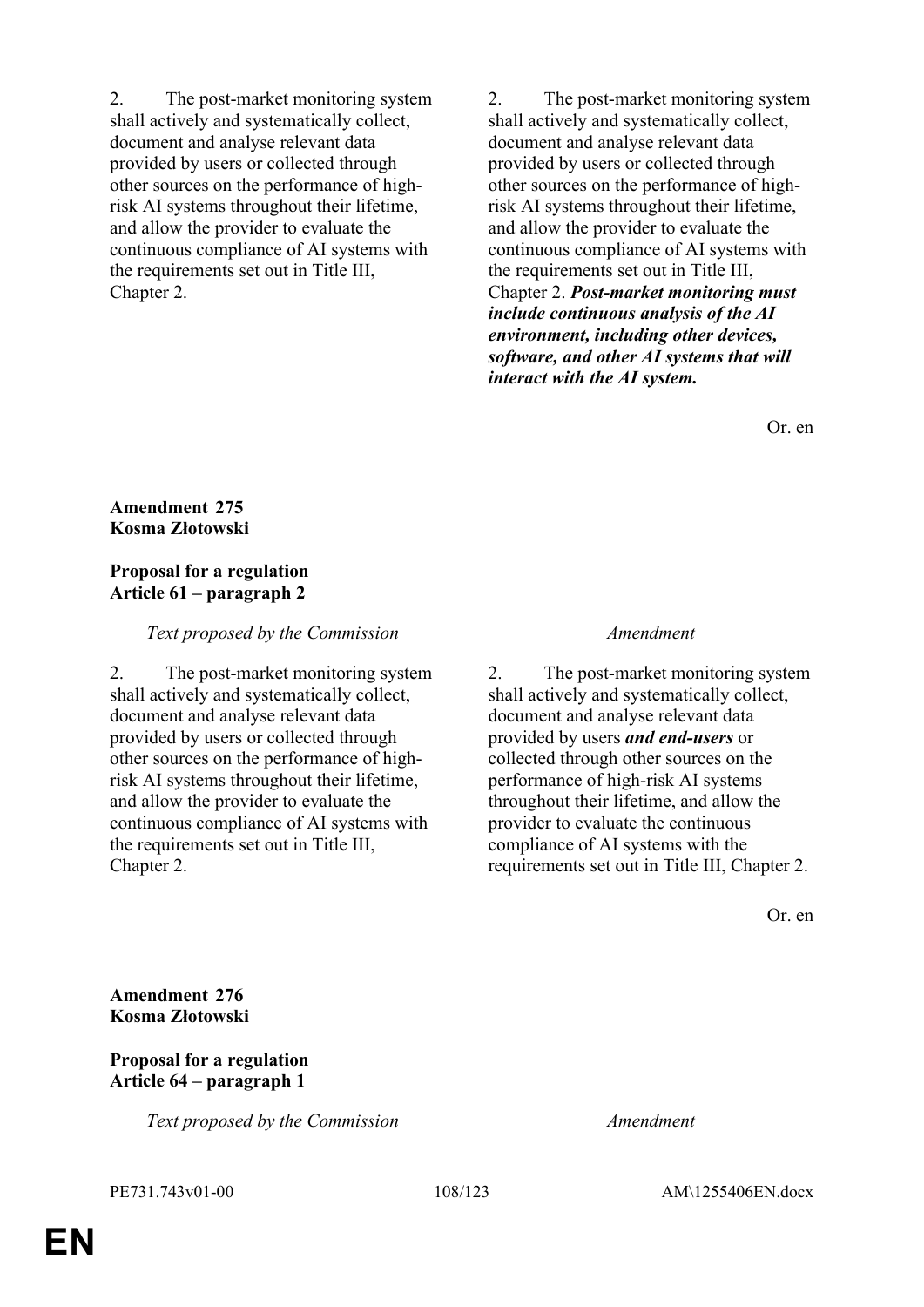1. Access to data and documentation in the context of their activities, the market surveillance authorities shall be granted *full* access to the training, validation and testing datasets used by the provider, including through application programming interfaces ('API') or other appropriate technical means and tools enabling remote access.

1. Access to data and documentation in the context of their activities, the market surveillance authorities shall be granted *adequate* access to the training, validation and testing datasets used by the provider, including through application programming interfaces ('API') or other appropriate technical means and tools enabling remote access*, taking into account the scope of access agreed with the relevant data subjects or data holders*.

Or. en

#### **Amendment 277 Kosma Złotowski**

## **Proposal for a regulation Article 64 – paragraph 2**

# *Text proposed by the Commission Amendment*

2. Where necessary to assess the conformity of the high-risk AI system with the requirements set out in Title III, Chapter 2 and upon a reasoned request*, the* market surveillance authorities *shall be granted access to the source code of the AI system*.

2. Where necessary to assess the conformity of the high-risk AI system with the requirements set out in Title III, Chapter 2 and upon a reasoned request*. AI providers or deployers should support* market surveillance authorities *with the necessary facilities to carry out testing to confirm compliance*.

Or. en

**Amendment 278 Alviina Alametsä**

**Proposal for a regulation Article 65 – paragraph 1**

## *Text proposed by the Commission Amendment*

1. AI systems presenting a risk shall be understood as a product presenting a risk defined in Article 3, point 19 of Regulation (EU) 2019/1020 insofar as risks to *the* health *or* safety or to the protection

1. AI systems presenting a risk shall be understood as a product presenting a risk defined in Article 3, point 19 of Regulation (EU) 2019/1020 insofar as risks to health*,* safety *or the environment,* or to

AM\1255406EN.docx 109/123 PE731.743v01-00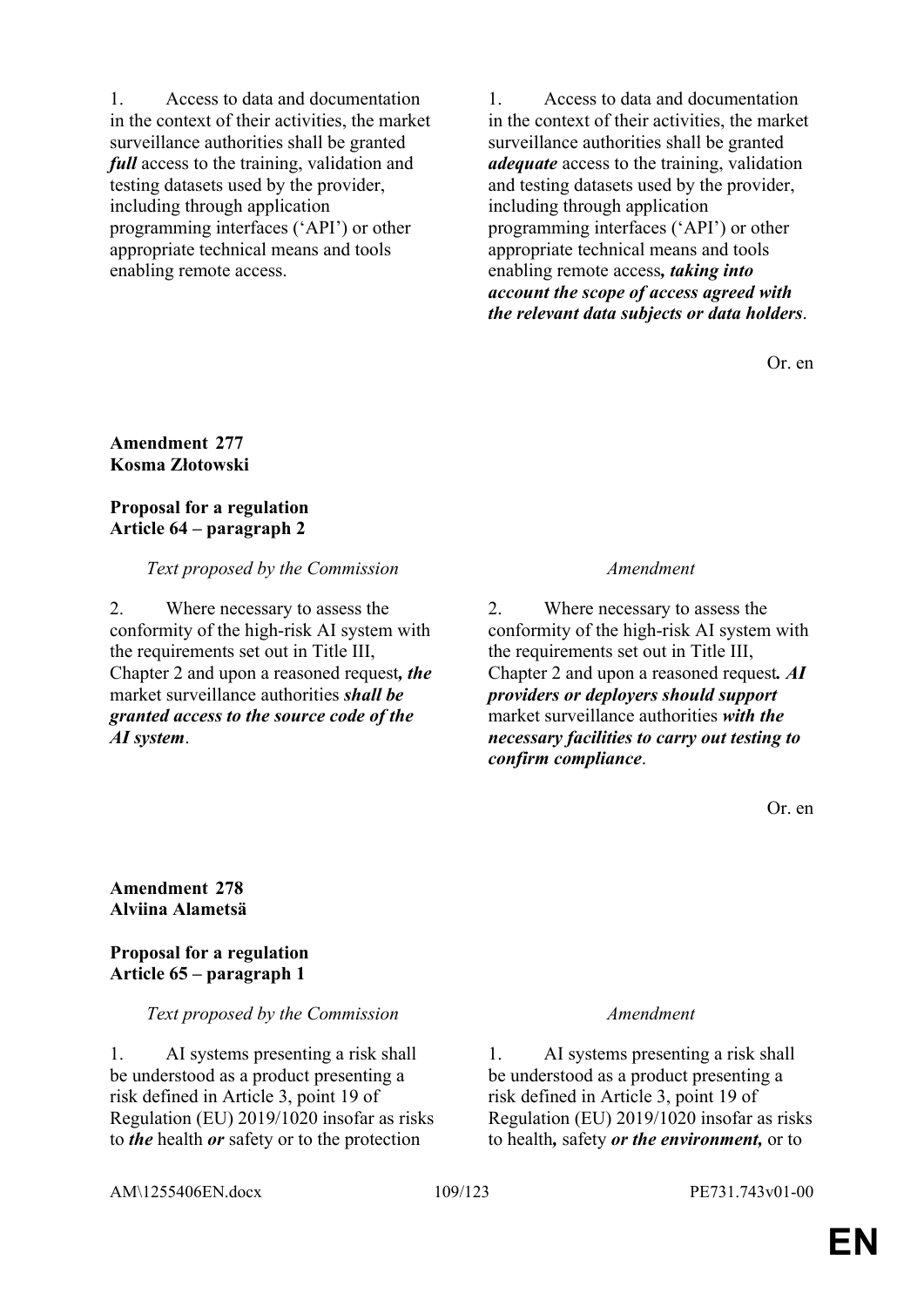of fundamental rights of persons are concerned.

the protection of fundamental rights of persons are concerned.

Or. en

## **Amendment 279 Alviina Alametsä**

### **Proposal for a regulation Article 67 – paragraph 1**

#### *Text proposed by the Commission Amendment*

1. Where, having performed an evaluation under Article 65, the market surveillance authority of a Member State finds that although an AI system is in compliance with this Regulation, it presents a risk to the health or safety of persons, to the compliance with obligations under Union or national law intended to protect fundamental rights or to other aspects of public interest protection, it shall require the relevant operator to take all appropriate measures to ensure that the AI system concerned, when placed on the market or put into service, no longer presents that risk, to withdraw the AI system from the market or to recall it within a reasonable period, commensurate with the nature of the risk, as it may prescribe.

1. Where, having performed an evaluation under Article 65, the market surveillance authority of a Member State finds that although an AI system is in compliance with this Regulation, it presents a risk to the health or safety of persons*, to the environment*, to the compliance with obligations under Union or national law intended to protect fundamental rights or to other aspects of public interest protection, it shall require the relevant operator to take all appropriate measures to ensure that the AI system concerned, when placed on the market or put into service, no longer presents that risk, to withdraw the AI system from the market or to recall it within a reasonable period, commensurate with the nature of the risk, as it may prescribe.

Or. en

# **Amendment 280 Elsi Katainen, Jan-Christoph Oetjen, Ondřej Kovařík, Caroline Nagtegaal**

# **Proposal for a regulation Article 69 – paragraph 3**

### *Text proposed by the Commission Amendment*

3. Codes of conduct may be drawn up by individual providers of AI systems or by organisations representing them or by both,

3. Codes of conduct may be drawn up *by national, regional or local authorities,* by individual providers of AI systems or by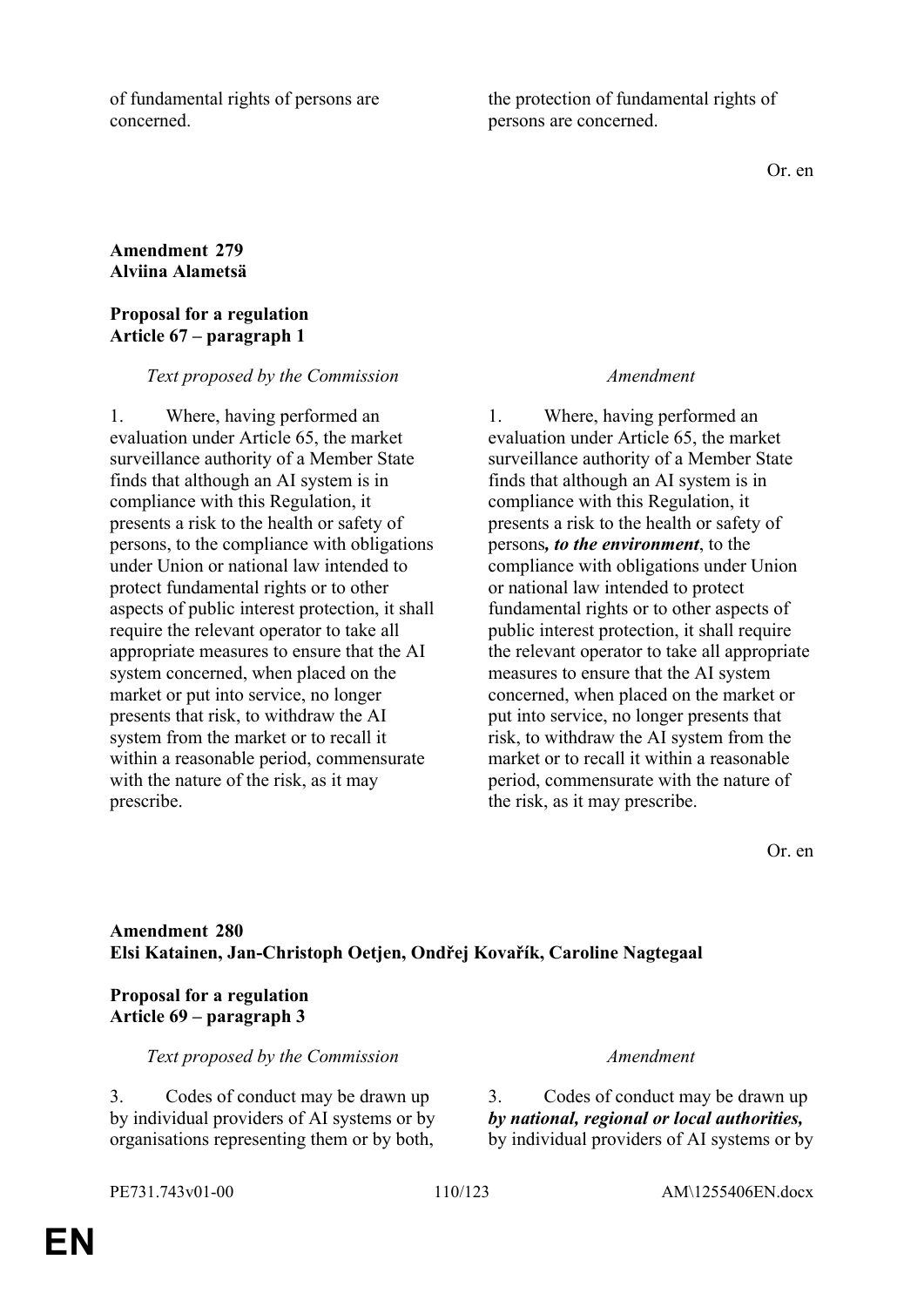including with the involvement of users and any interested stakeholders and their representative organisations. Codes of conduct may cover one or more AI systems taking into account the similarity of the intended purpose of the relevant systems.

organisations representing them or by both, including with the involvement of users and any interested stakeholders and their representative organisations. Codes of conduct may cover one or more AI systems taking into account the similarity of the intended purpose of the relevant systems.

Or. en

#### *Justification*

*For the AI systems that the national, regional or local authorities themselves use or develop, they should also have the right to draw up codes of conduct. This is also stated in the Committee of the Regions Opinion 'European approach to artificial intelligence - Artificial Intelligence Act (revised opinion)' (SEDE-VII/022).*

### **Amendment 281 Kosma Złotowski**

#### **Proposal for a regulation Article 70 – paragraph 1 – introductory part**

#### *Text proposed by the Commission Amendment*

1. National competent authorities and notified bodies involved in the application of this Regulation shall respect the confidentiality of information and data obtained in carrying out their tasks and activities in such a manner as to protect, in particular:

1. National competent *authorities, market surveillance* authorities and notified bodies involved in the application of this Regulation shall respect the confidentiality of information and data obtained in carrying out their tasks and activities in such a manner as to protect, in particular:

Or. en

**Amendment 282 Kosma Złotowski**

#### **Proposal for a regulation Article 70 – paragraph 1 a (new)**

*Text proposed by the Commission Amendment*

*1 a. Where the activities of national competent authorities, market* 

AM\1255406EN.docx 111/123 PE731.743v01-00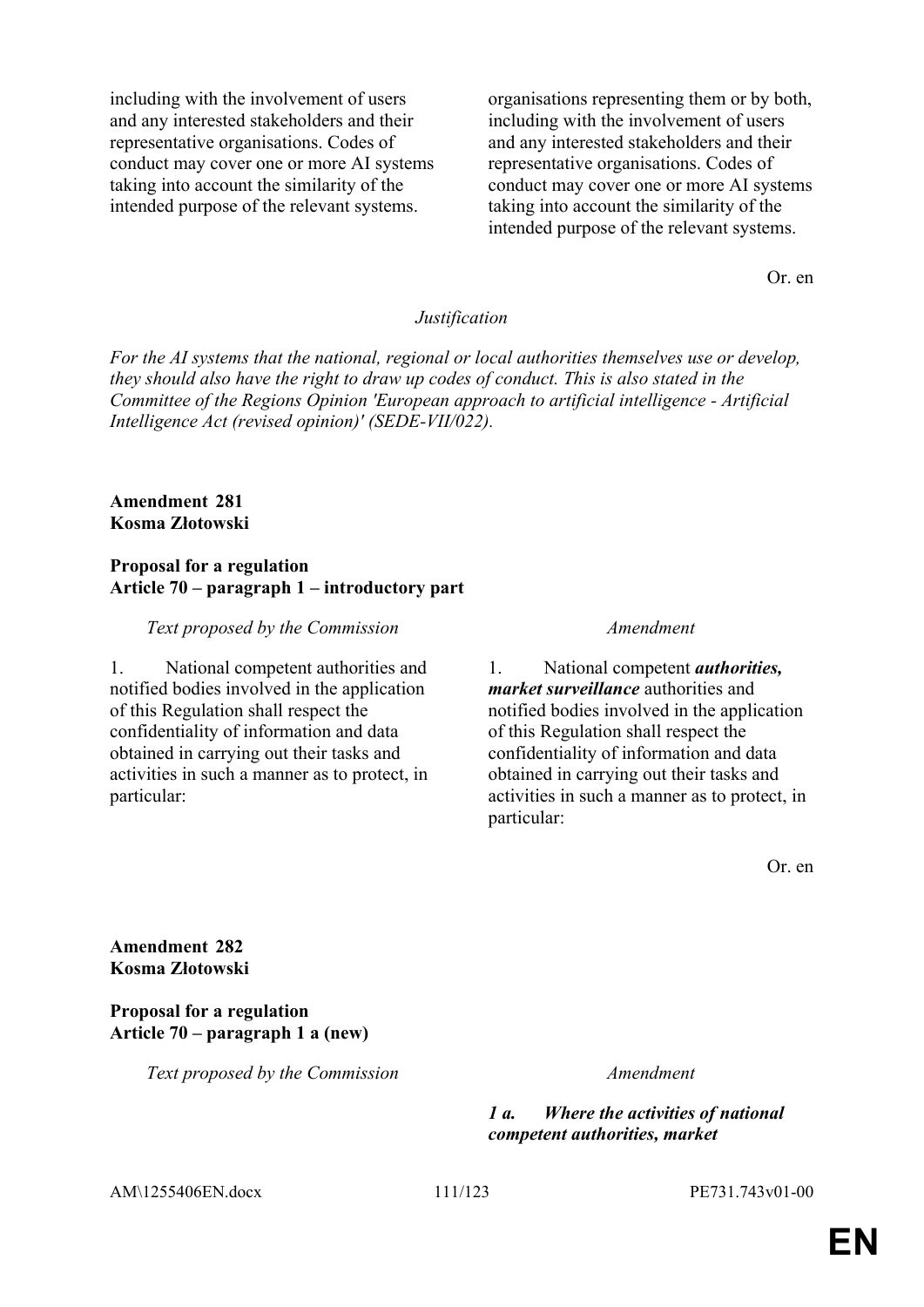*surveillance authorities and bodies notified under the provisions of this Article infringe intellectual property rights, Member States shall provide for the measures, procedures and remedies necessary to ensure the enforcement of intellectual property rights in full application of Directive 2004/48/EC on the enforcement of intellectual property rights.*

Or. en

### **Amendment 283 Kosma Złotowski**

#### **Proposal for a regulation Article 70 – paragraph 1 b (new)**

*Text proposed by the Commission Amendment*

*1 b. Information and data collected by national competent authorities, market surveillance authorities and notified bodies and referred to in Paragraph 1 shall be:*

 *a) collected for specified, explicit and legitimate purposes and not further processed in a way incompatible with those purposes; further processing for archiving purposes in the public interest, for scientific or historical research purposes or for statistical purposes shall not be considered incompatible with the original purposes ("purpose limitation");*

*b) adequate, relevant and limited to what is necessary in relation to the purposes for which they are processed ('data minimisation');*

Or. en

**Amendment 284 Kosma Złotowski**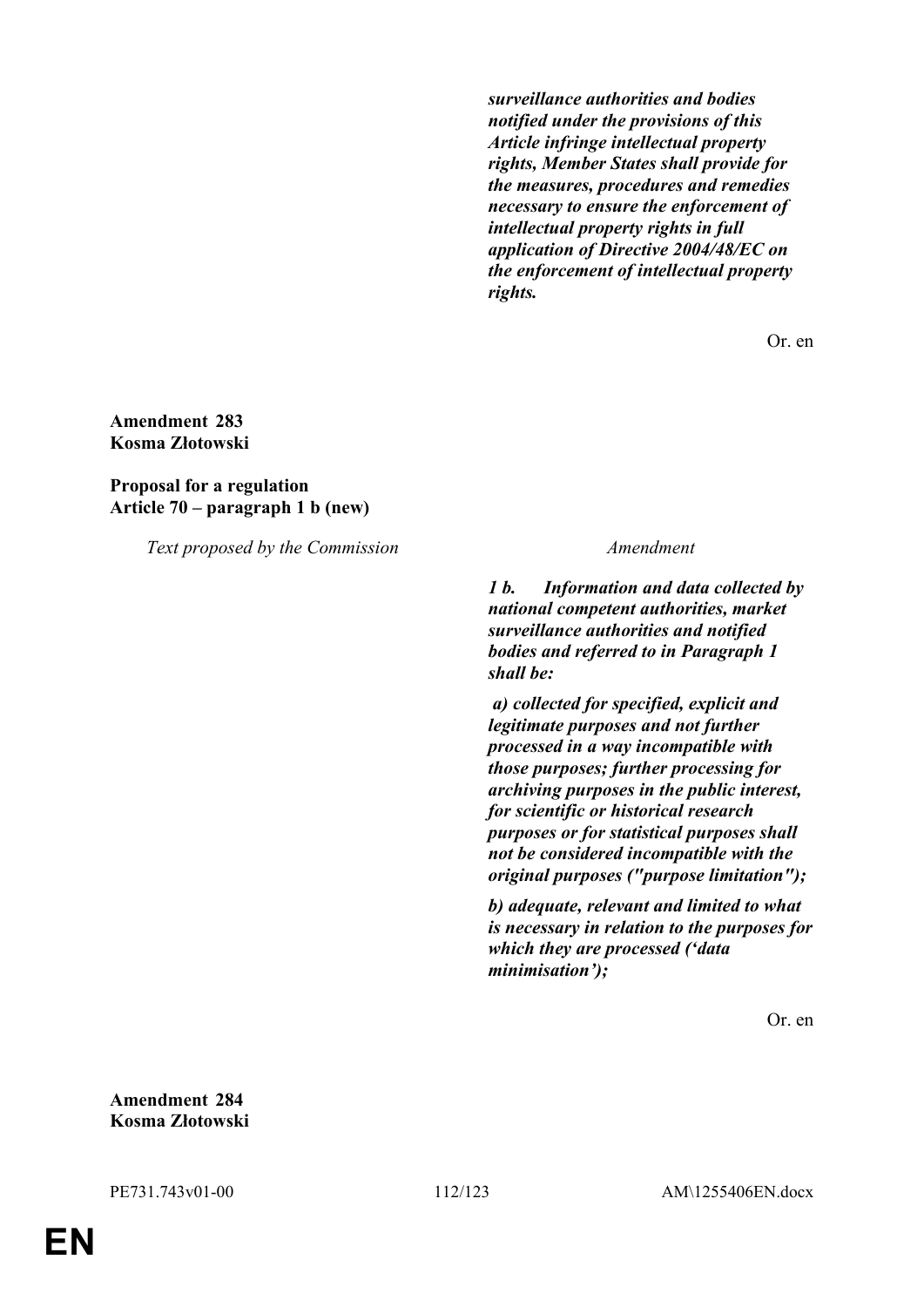## **Proposal for a regulation Article 71 – paragraph 1 a (new)**

*Text proposed by the Commission Amendment*

*1 a. In cases where administrative fines have been imposed under Article 83 of Regulation 2016/679, no further penalties shall be imposed on operators under the AI Act;*

Or. en

### **Amendment 285 Kosma Złotowski**

## **Proposal for a regulation Article 72 – paragraph 1 – point a**

*Text proposed by the Commission Amendment*

(a) the nature, gravity and duration of the infringement and of its consequences;

(a) the nature, gravity and duration of the infringement and of its consequences*, taking into account the number of subjects affected and the level of damage suffered by them*;

Or. en

**Amendment 286 Kosma Złotowski**

**Proposal for a regulation Article 72 – paragraph 1 – point a a (new)**

*Text proposed by the Commission Amendment*

*(a a) the intentional or negligent character of the infringement;*

Or. en

**Amendment 287 Kosma Złotowski**

AM\1255406EN.docx 113/123 PE731.743v01-00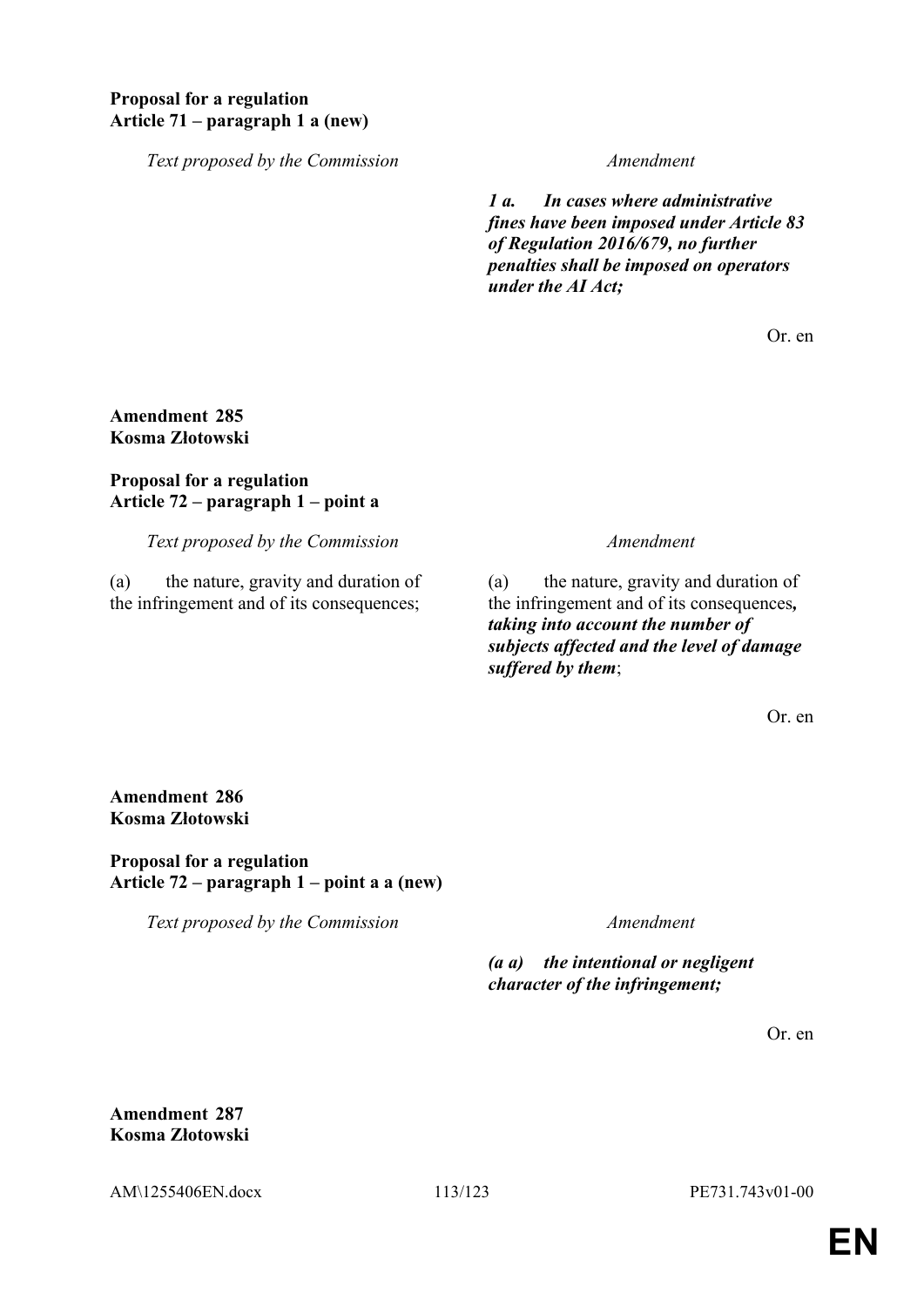## **Proposal for a regulation Article 72 – paragraph 1 – point a b (new)**

*Text proposed by the Commission Amendment*

*(a b) any relevant previous infringement;*

Or. en

## **Amendment 288 Kosma Złotowski**

### **Proposal for a regulation Article 72 – paragraph 1 – point b a (new)**

*Text proposed by the Commission Amendment*

*(b a) the degree of cooperation with the supervisory authority, in order to remedy the infringement and mitigate the possible adverse effects of the infringement;*

Or. en

**Amendment 289 Kosma Złotowski**

**Proposal for a regulation Article 72 – paragraph 1 – point b b (new)**

*Text proposed by the Commission Amendment*

*(b b) any action taken by the provider to mitigate the damage suffered by subjects;*

Or. en

**Amendment 290 Kosma Złotowski**

**Proposal for a regulation Article 72 – paragraph 1 – point c a (new)**

PE731.743v01-00 114/123 AM\1255406EN.docx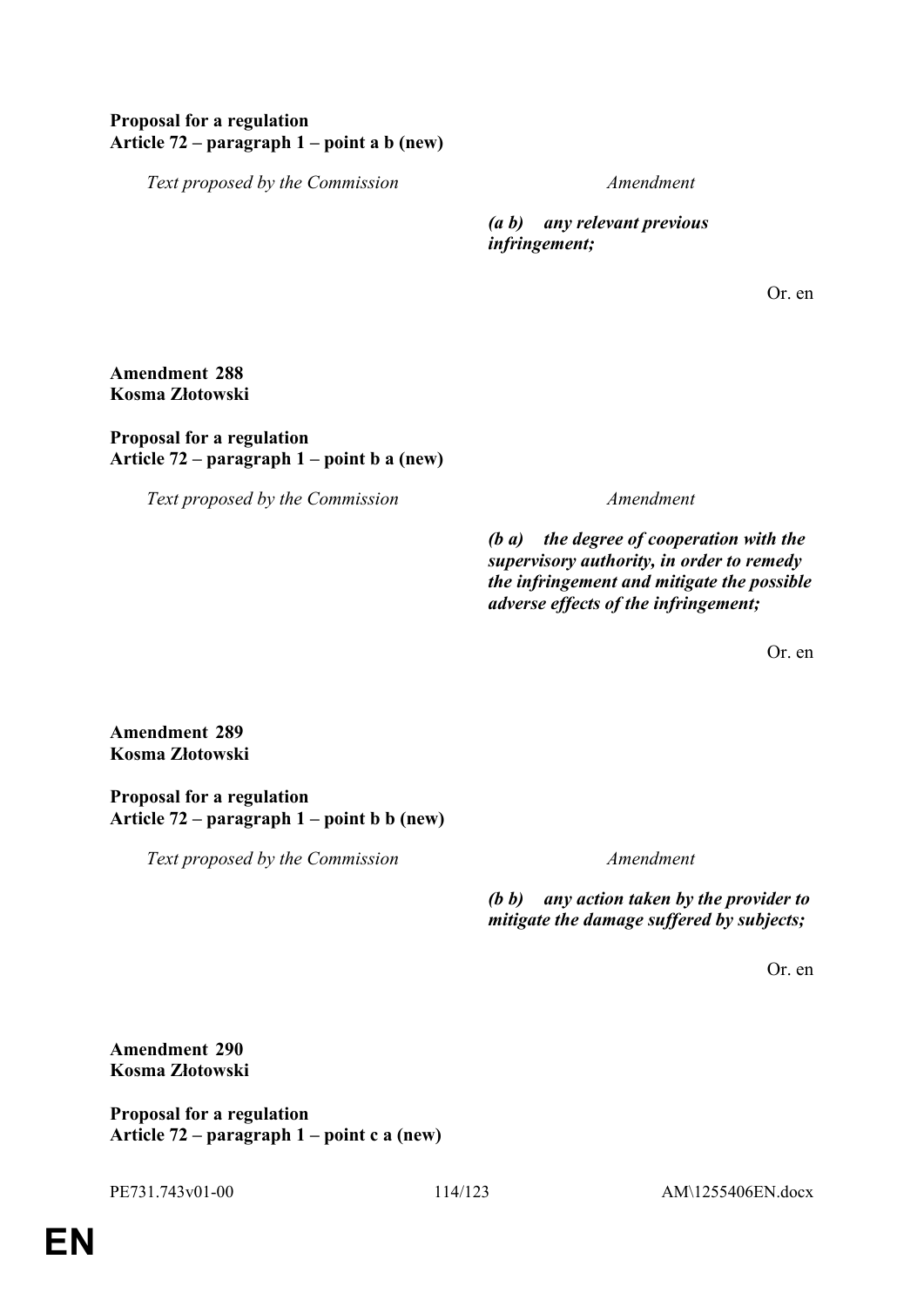*Text proposed by the Commission Amendment*

*(c a) any other aggravating or mitigating factor applicable to the circumstances of the case, such as financial benefits gained, or losses avoided, directly or indirectly, from the infringement.*

Or. en

## **Amendment 291 Jörgen Warborn**

## **Proposal for a regulation Article 80 – paragraph 1 – introductory part**

*Text proposed by the Commission Amendment*

In Article 5 of Regulation (EU) 2018/858 the following *paragraph is* added:

In Article 5 of Regulation (EU) 2018/858 the following *paragraphs are* added:

Or. en

**Amendment 292 Jörgen Warborn**

### **Proposal for a regulation Article 80 – paragraph 1** Regulation (EU) 2018/858 Article 5

*Text proposed by the Commission Amendment*

*4 a. 5. The Commission shall, prior to fulfilling the obligation pursuant to paragraph 4, conduct a gap analysis of existing sectoral legislation in the automotive sector to determine the existence of potential gaps relating to Artificial Intelligence therein, and consult relevant stakeholders, in order to avoid duplications and overregulation, in line with the Better Regulation principles.*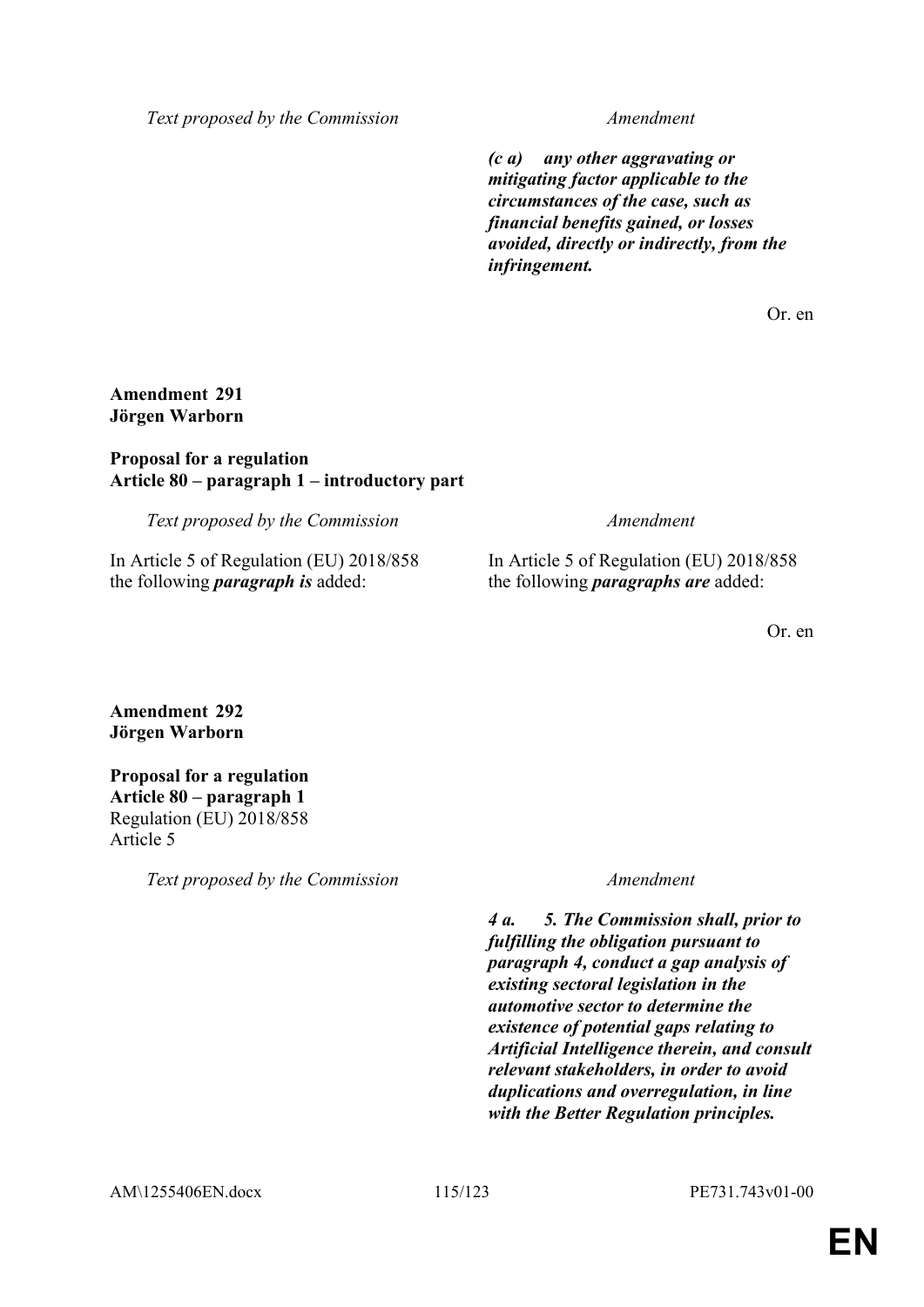**Amendment 293 Jörgen Warborn**

### **Proposal for a regulation Article 82 – paragraph 1 – introductory part**

*Text proposed by the Commission Amendment*

In Article 11 of Regulation (EU) 2019/2144, the following *paragraph is* added:

In Article 11 of Regulation (EU) 2019/2144, the following *paragraphs are* added:

Or. en

**Amendment 294 Jörgen Warborn**

**Proposal for a regulation Article 82 – paragraph 1** Regulation (EU) 2018/858 Article 11

*Text proposed by the Commission Amendment*

*3 a. 4. The Commission shall, prior to fulfilling the obligation pursuant to paragraph 3, conduct a gap analysis of existing sectoral legislation in the automotive sector to determine the existence of potential gaps relating to Artificial Intelligence therein, and consult relevant stakeholders, in order to avoid duplications and overregulation, in line with the Better Regulation principles.*

Or. en

**Amendment 295 Kosma Złotowski**

**Proposal for a regulation Article 84 – paragraph 1**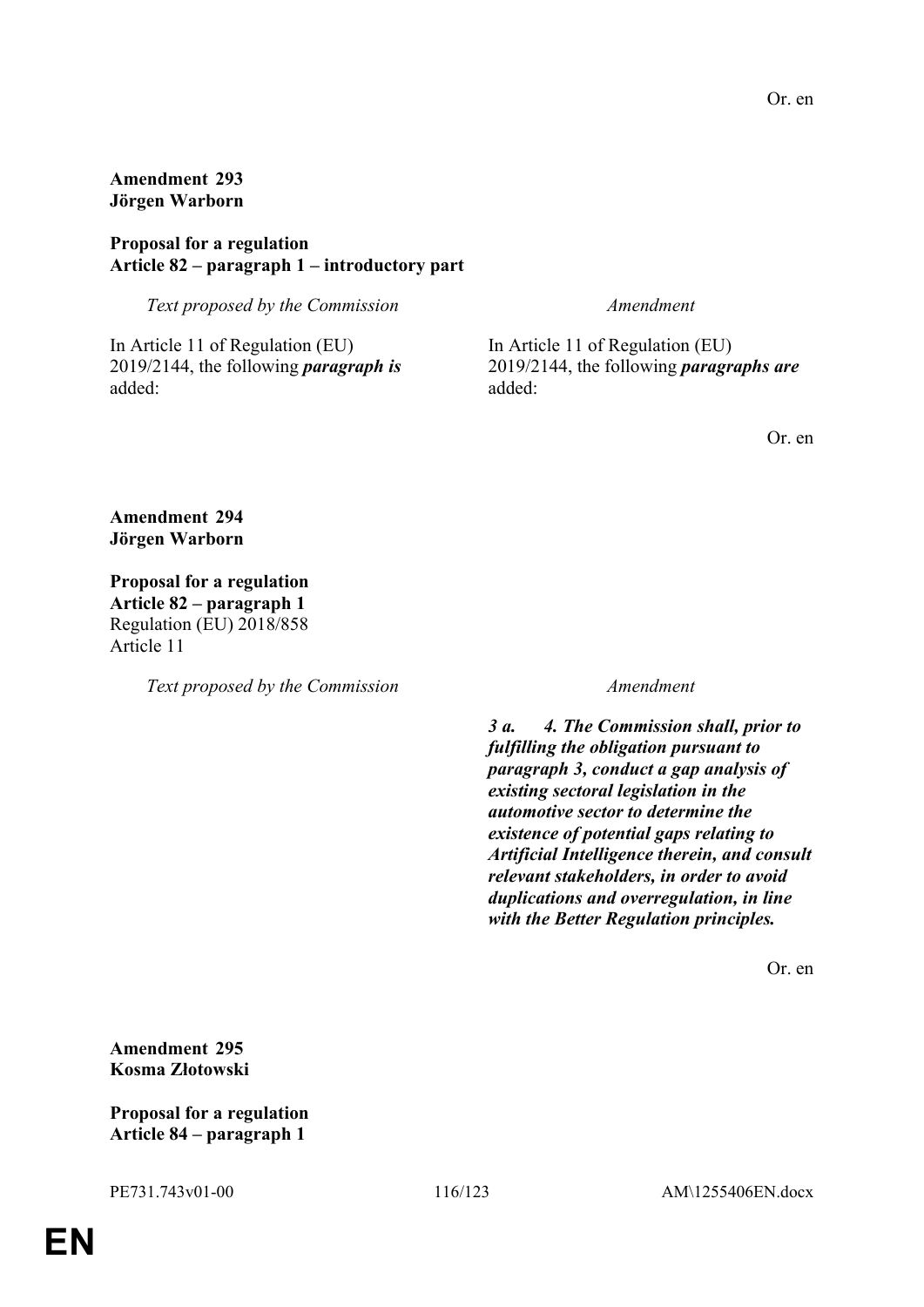#### *Text proposed by the Commission Amendment*

*deleted*

*1. The Commission shall assess the need for amendment of the list in Annex III once a year following the entry into force of this Regulation.*

Or. en

**Amendment 296 Kosma Złotowski**

**Proposal for a regulation Article 84 – paragraph 1 a (new)**

*Text proposed by the Commission Amendment*

*1 a. The Commission shall assess the need for amendment of the list in Annex I every 24months following the entry into force of this Regulation and until the end of the period of the delegation of power.*

Or. en

**Amendment 297 Kosma Złotowski**

**Proposal for a regulation Article 84 – paragraph 1 b (new)**

*Text proposed by the Commission Amendment*

*1 b. The Commission shall assess the need for amendment of the list in Annex III every24 months following the entry into force of this Regulation and until the end of the period of the delegation of power. The findings of that assessment shall be presented to the European Parliament and the Council.*

Or. en

AM\1255406EN.docx 117/123 PE731.743v01-00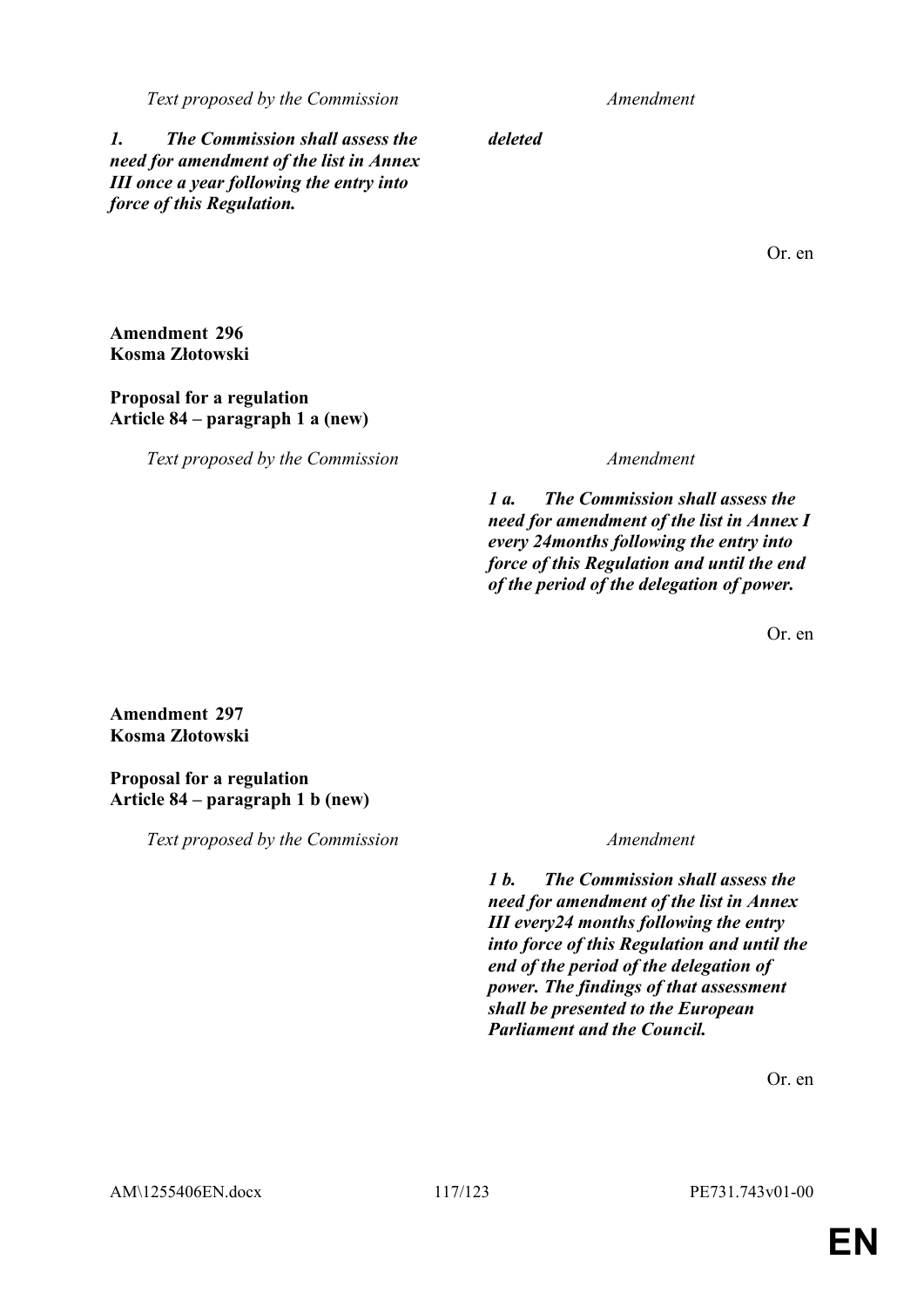### **Amendment 298 Kosma Złotowski**

#### **Proposal for a regulation Article 84 – paragraph 2**

## *Text proposed by the Commission Amendment*

2. By [*three* years after the date of application of this Regulation referred to in Article 85(2)] and every *four* years thereafter, the Commission shall submit a report on the evaluation and review of this Regulation to the European Parliament and to the Council. The reports shall be made public.

2. By [*two* years after the date of application of this Regulation referred to in Article 85(2)] and every *three* years thereafter, the Commission shall submit a report on the evaluation and review of this Regulation to the European Parliament and to the Council. The reports shall be made public.

Or. en

**Amendment 299 Alviina Alametsä**

## **Proposal for a regulation Article 84 – paragraph 3 a (new)**

*Text proposed by the Commission Amendment*

*3 a. Within [two years after the date of application of this Regulation referred to in Article 85(2)] and every two years thereafter, the Commission shall evaluate the impact and effectiveness of the Regulation with regards to the energy use and other environmental impact of AI systems and evaluate bringing legislation to regulate the energy efficiency of ICT systems in order for the sector to contribute to EU climate strategy and targets.*

Or. en

# **Amendment 300 Kosma Złotowski**

# **Proposal for a regulation**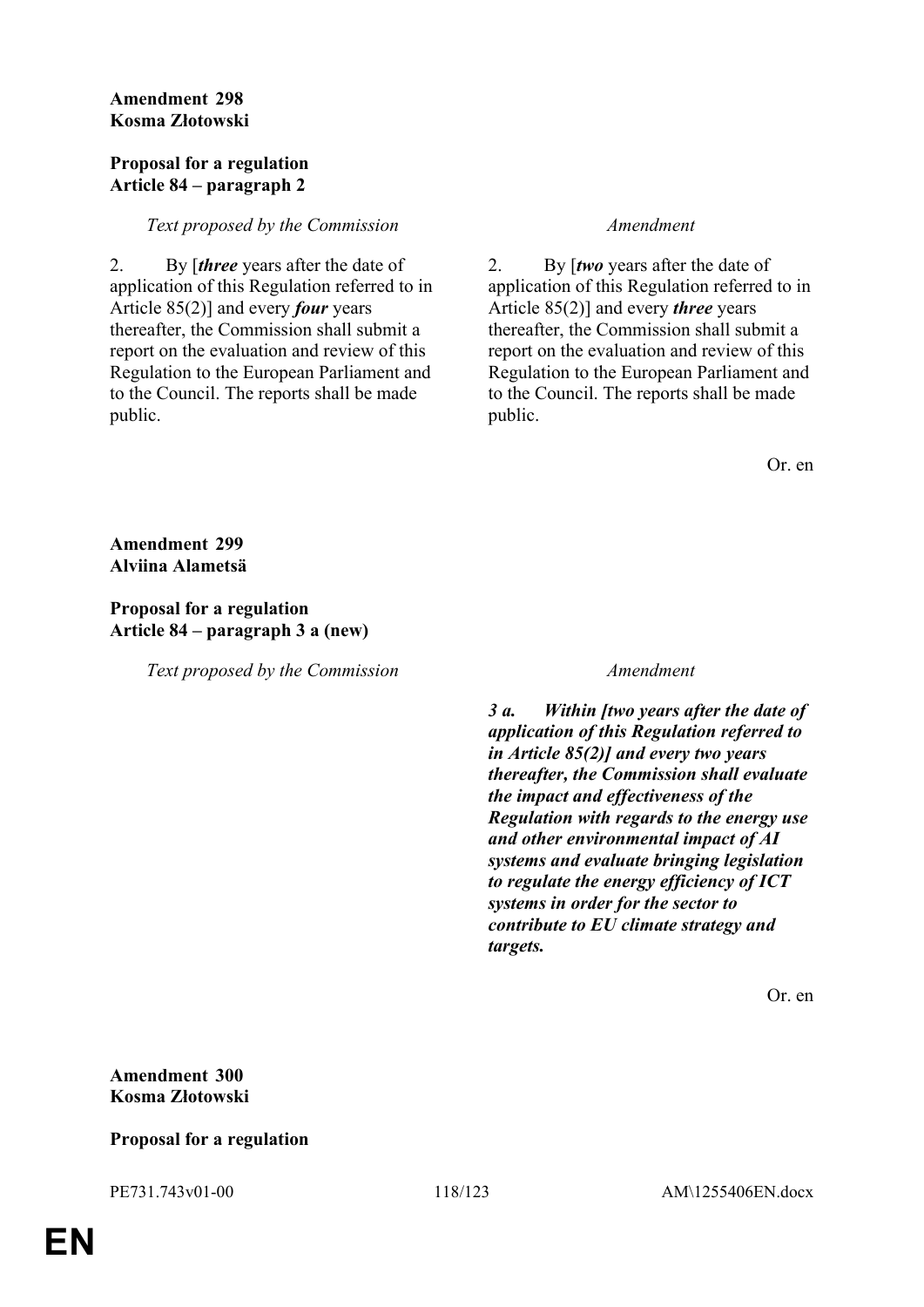*Text proposed by the Commission Amendment*

ARTIFICIAL INTELLIGENCE TECHNIQUES AND *APPROACHESreferred* to in Article 3, point 1

ARTIFICIAL INTELLIGENCE TECHNIQUES AND *APPROACHES referred* to in Article 3, point 1

Or. en

## **Amendment 301 Henna Virkkunen**

## **Proposal for a regulation Annex I – point b**

*Text proposed by the Commission Amendment*

(b) Logic- and *knowledge-based approaches, including knowledge representation,* inductive (logic) programming*, knowledge bases*, inference and deductive engines*, (symbolic) reasoning and expert systems;*

(b) Logic- and inductive (logic) programming, inference and deductive engines*.*

Or. en

**Amendment 302 Kosma Złotowski**

## **Proposal for a regulation Annex I – point c**

*Text proposed by the Commission Amendment*

(c) Statistical approaches, Bayesian estimation, search and optimization methods.

(c) Statistical approaches, Bayesian estimation, *, forecasting,* search and optimization methods.

Or. en

## **Amendment 303 Kosma Złotowski**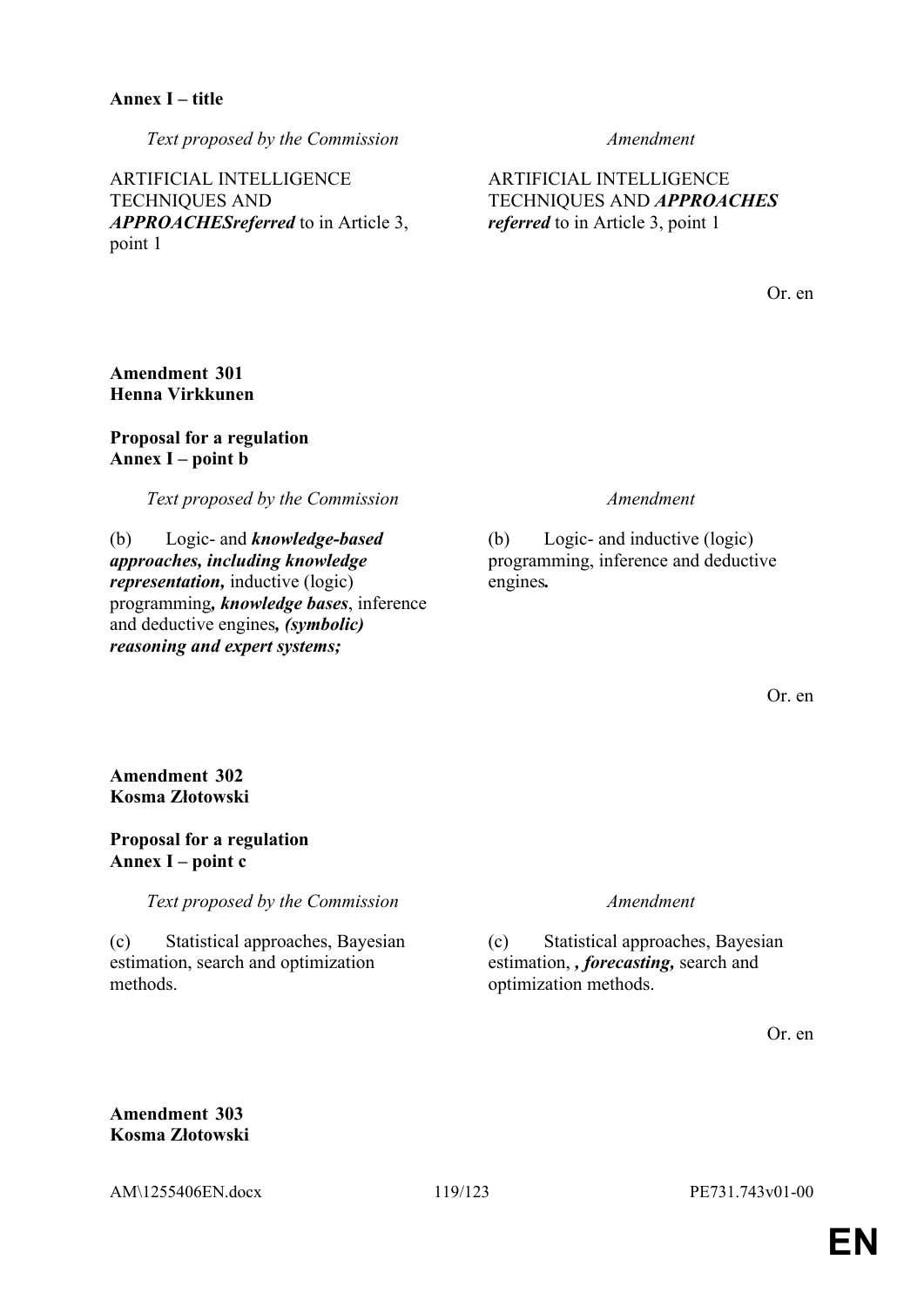## **Proposal for a regulation Annex III – paragraph 1 – point 1 – point a**

### *Text proposed by the Commission Amendment*

(a) AI systems intended to be used for the 'real-time' and 'post' remote biometric identification of natural persons;

(a) AI systems intended to be used for the 'real-time' and 'post' remote biometric identification of natural persons *without their consent of being identified*;

Or. en

## **Amendment 304 Kateřina Konečná**

## **Proposal for a regulation Annex III – paragraph 1 – point 2 – point a**

*Text proposed by the Commission Amendment*

(a) AI systems intended to be used as safety *components* in the management *and* operation *of road* traffic and the supply of water, gas, heating and electricity.

(a) AI systems intended to be used as *a component, the failure or malfunctioning of which endangers the health,* safety *or fundamental rights of persons or the safety of property,* in the management*,* operation*, generation and/or supply of the telecom, internet, and financial infrastructure, road, rail, air and water* traffic*,* and the *operation, management an/or* supply of water, gas, heating*,* and electricity *and energy(including nuclear power)*.

Or. en

**Amendment 305 Kosma Złotowski**

### **Proposal for a regulation Annex III – paragraph 1 – point 2 – point a**

*Text proposed by the Commission Amendment*

(a) AI systems intended to be used as safety components in the management and

(a) AI systems intended to be used as safety components in the management and

PE731.743v01-00 120/123 AM\1255406EN.docx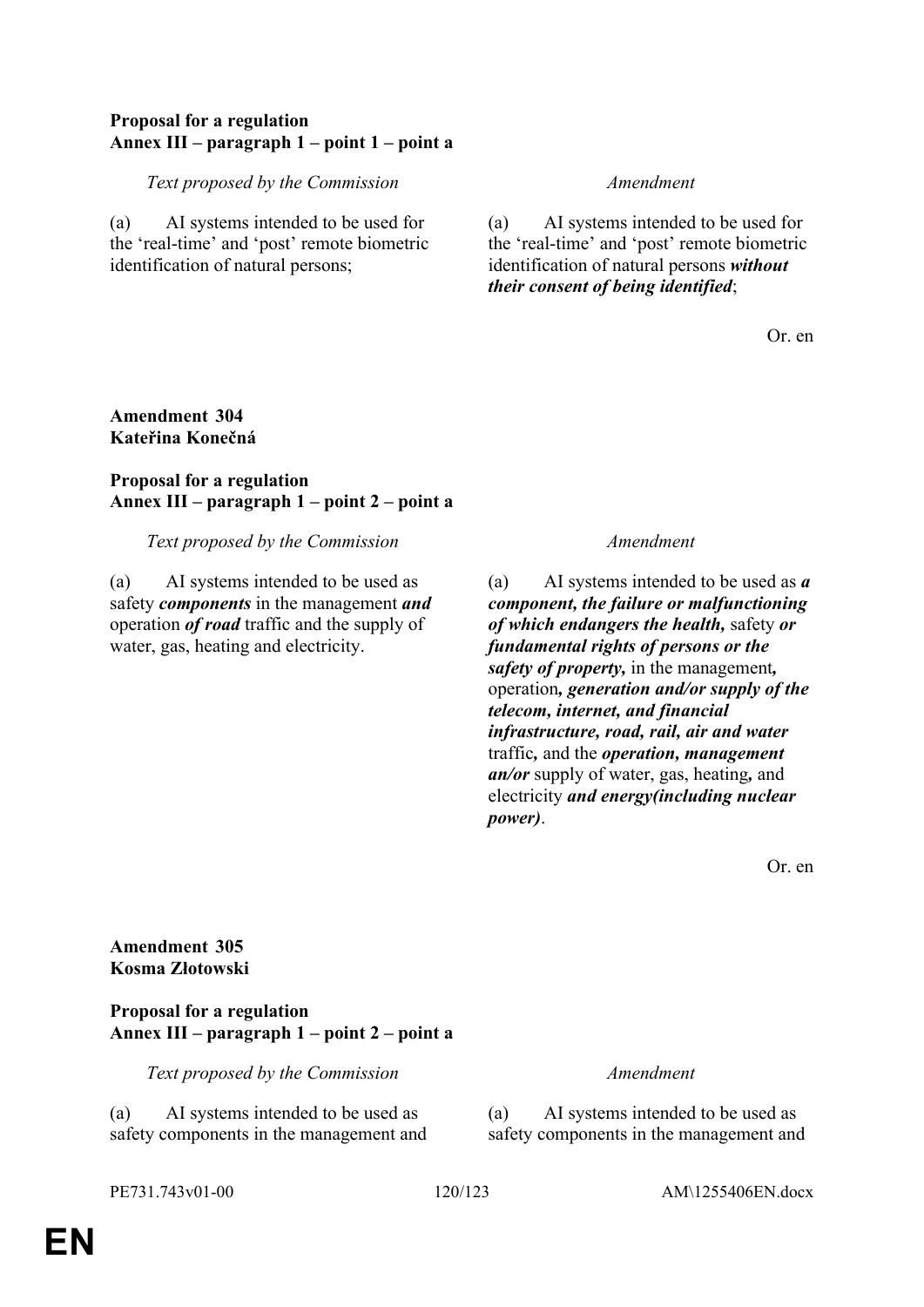operation of road traffic and the supply of water, gas, heating and electricity.

operation of road*, air, railway* traffic and the supply of water, gas, heating and electricity*, whose failure or malfunctioning would directly cause significant harm to the health, natural environment or safety of natural persons*.

Or. en

### **Amendment 306 Jörgen Warborn**

### **Proposal for a regulation Annex III – paragraph 1 – point 2 – point a**

### *Text proposed by the Commission Amendment*

(a) AI systems intended to be used as safety components in the management and operation of road traffic and the supply of water, gas, heating and electricity.

(a) AI systems intended to be used as safety components in the management and operation of road traffic and the supply of water, gas, heating and electricity*, unless these are regulated in harmonisation legislation or sectorial regulation*.

Or. en

## **Amendment 307 Kosma Złotowski**

## **Proposal for a regulation Annex III – paragraph 1 – point 4 – point a**

*Text proposed by the Commission Amendment*

(a) AI systems intended to be used for recruitment or selection of natural persons, notably for advertising vacancies, screening or filtering applications, evaluating candidates in the course of interviews or tests;

(a) AI systems intended to be used for *the sole purpose of* recruitment or selection of natural persons, notably for advertising vacancies, screening or filtering applications, evaluating candidates in the course of interviews or tests;

Or. en

### **Amendment 308**

AM\1255406EN.docx 121/123 PE731.743v01-00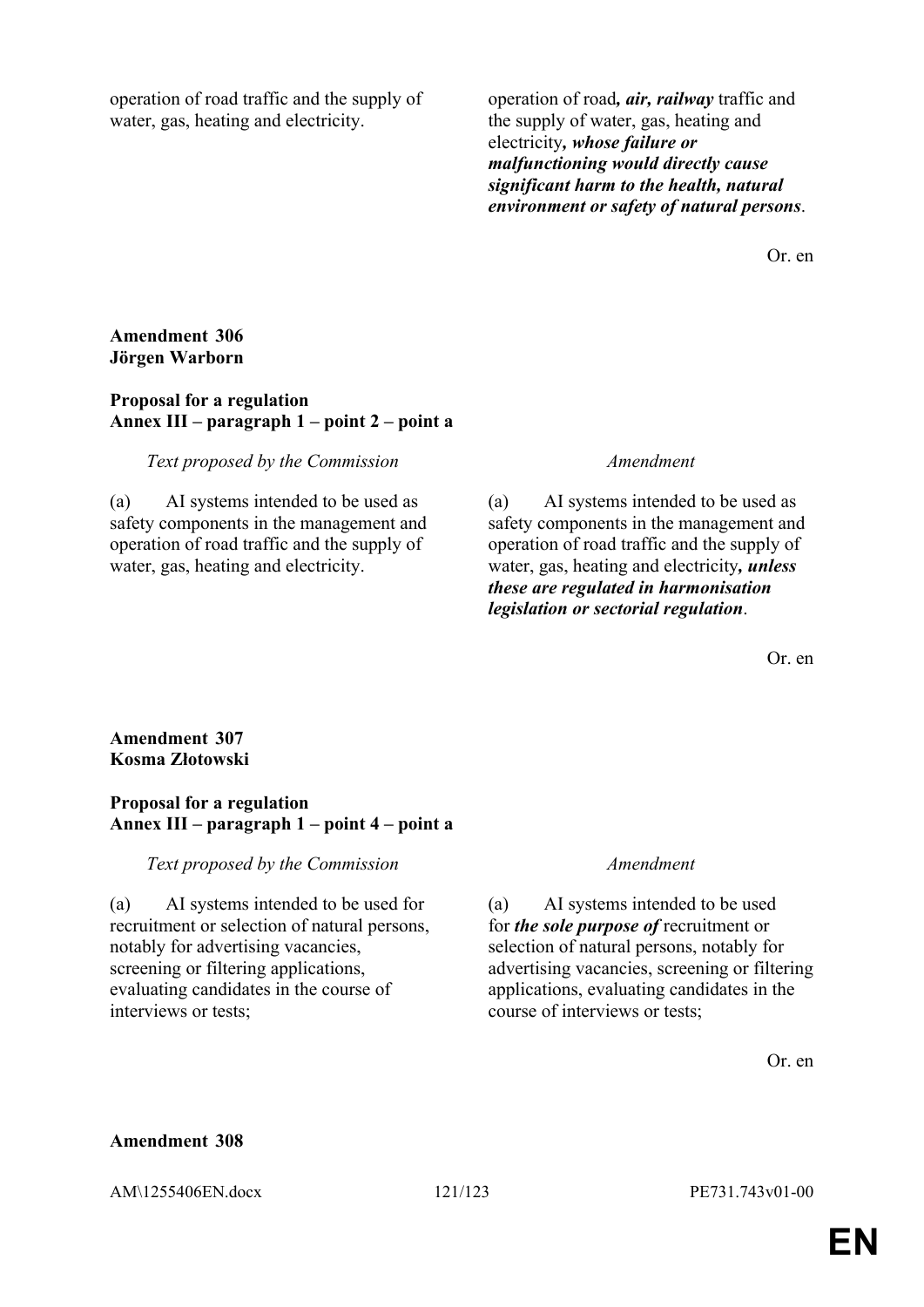### **Henna Virkkunen**

## **Proposal for a regulation Annex III – paragraph 1 – point 4 – point b**

*Text proposed by the Commission Amendment*

(b) AI intended to be used for making decisions on promotion and termination of work-related contractual relationships, for task allocation and for monitoring and evaluating performance and *behavior* of persons in such relationships.

(b) AI intended to be used for making decisions on promotion and termination of work-related contractual relationships, for task allocation *based on individual behaviour or personal traits or characteristics* and for monitoring and evaluating performance and *behaviour* of persons in such relationships.

Or. en

**Amendment 309 Jörgen Warborn**

**Proposal for a regulation Annex III – paragraph 1 – point 6 – point a a (new)**

*Text proposed by the Commission Amendment*

*(a a) AI systems designed for real-time remote biometric identification in publicly accessible locations for law enforcement purposes.*

Or. en

## **Amendment 310 Kosma Złotowski**

**Proposal for a regulation Annex IV – paragraph 1 – point 2 – point a**

*Text proposed by the Commission Amendment*

(a) the methods and steps performed for the development of the AI system, including, where relevant, recourse to pretrained systems or tools provided by third parties and how these have been used,

(a) *provided that no confidential information or trade secrets are disclosed,* the methods and steps performed for the development of the AI system, including, where relevant, recourse to pre-trained